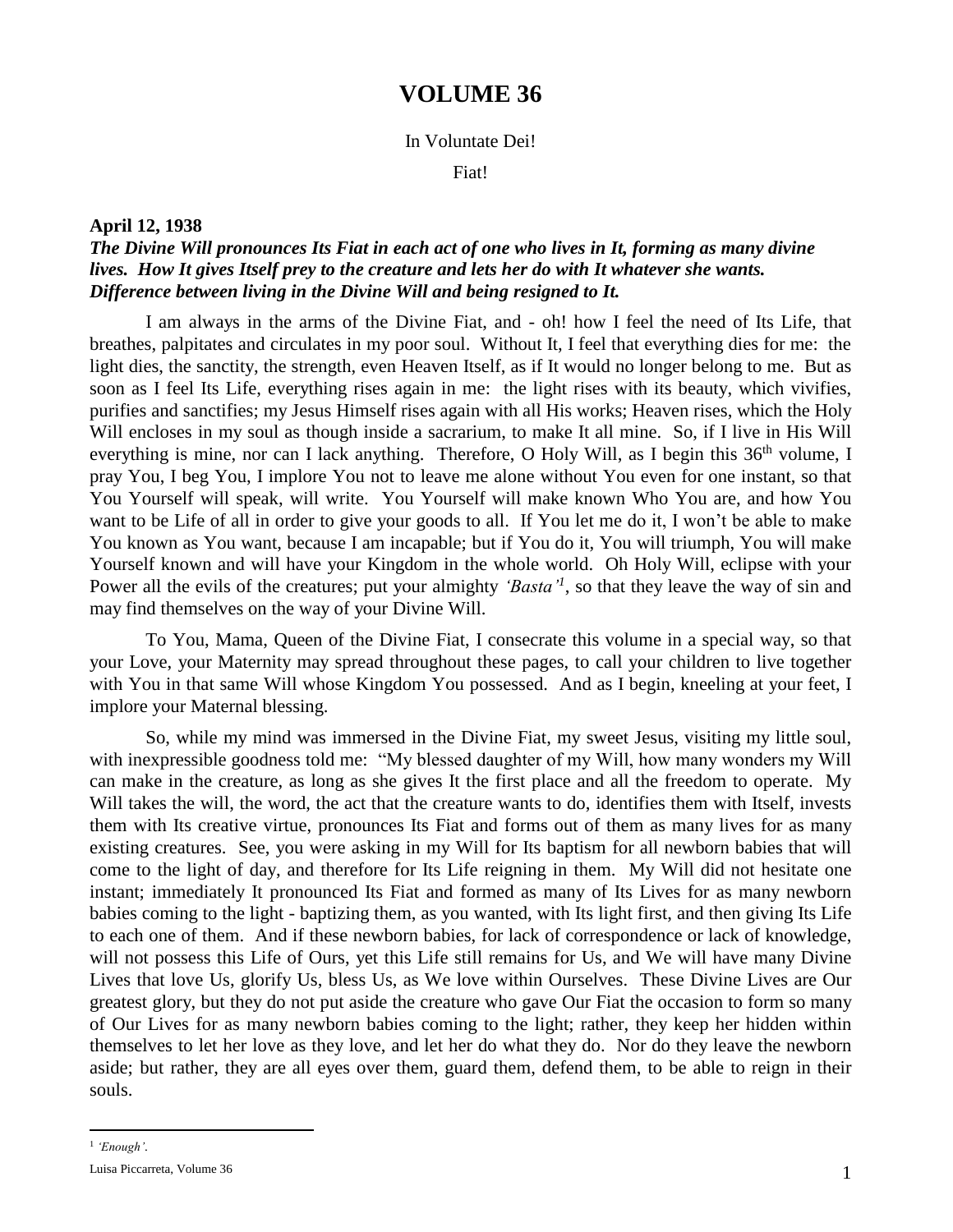My daughter, who can tell you how much We love this creature who lives in Our Will? We love her so much that We place Our Will in her power, that she may do with It whatever she wants: if she wants to form Lives of Ours, We let her do that; if she wants to fill Heaven and earth with Our Love, We give her the freedom to do it - so much so, that she can make everyone tell Us that they love Us. Even in the tiny little bird that trills, warbles and sings do We hear the *'I love You'* of one who lives in Our Will. If in the ardor of her love she wants to love more, she enters into Our creative act and she delights in creating for Us new suns, heavens and stars, making them say to Us, without ever ceasing: *'I love You, I love You...'*, taking on the role of narrator in narrating Our glory. In Our Will the creature's vision is sharp, and she is all attentiveness, all eyes, to see what We want and how she can love Us more."

My God, how many wonders, how many surprises are there in your Will. Its sweet enchantment is such, that one remains not only captivated, but as though embalmed, transformed into the very wonders of the Fiat, in such a way that one wouldn't know how to get out.

Afterwards, I was thinking to myself: 'But what is the difference between one who lives in the Divine Will, one who is resigned to the painful circumstances of life, and one who doesn't do the Divine Will at all?' And my sweet Jesus, coming back added: "My blessed daughter, the difference is so great that there is no comparison at all. One who lives in my Will has dominion over all, and We love her so much that We let her dominate even Ourselves; and We are so pleased in seeing the littleness of the creature dominating Us, that We feel unusual joys, because We see that Our Will dominates in the creature and she dominates together with Our Will – and oh! how many times We let her win. Many times Our joy is so great, that We let Our Will win in the creature rather than in Ourselves.

Furthermore, by living in Our Will, by being in continuous contact with It, she acquires the divine senses. She acquires a sharp vision, whose light is so penetrating and clear as to reach the point of becoming fixed in God, in Whom she observes the divine mysteries; Our Sanctity and Our Beauties become palpable for her, and she loves them and makes them her own. With this eye of light she finds her Creator everywhere - there's nothing in which she does not find Him. With His Majesty and His Love He envelops the creature and makes her feel how much He loves her. In feeling loved, He loves her, and - oh! what unspeakable joys on both sides, as she feels loved and loves Him in everything. She acquires the divine hearing, and immediately she hears what We want; she is always intent on listening to Us, nor is there any need to repeat what We want again and again a small sign is enough, and all is done. She acquires the divine sense of smell, and by just smelling she senses whether that which surrounds her is good and holy and belongs to Us. She acquires the divine sense of taste, so much so, as to fill herself up with love and with all that is Heaven. Finally, in Our Will she acquires Our touch, in such a way that everything is pure and holy, and there is no danger that even the slightest breath may shade her. All beautiful, lovely and graceful is the one who lives in my Fiat.

On the other hand, one who is only resigned does not live in continuous contact with Us. It can be said that she knows nothing about Our Supreme Being. Her sight is so weak and sickly, that it is painful for her even to look. She suffers from a last stage myopia, such that she can hardly see even the most necessary objects. She can hardly hear - and how much it takes to make her listen to Us, if she listens at all. Her sense of smell, taste and touch sense what is human, they feed on what is earthly, they feel the touch of passions, the sweetness of mundane pleasures. And while she may do my Will in painful circumstances and encounters, she does not feed on It every day, but when she has the occasion – my Will offering her a sorrow. Oh! how weak, nervous and sickly they grow, such as to arouse pity. Poor creature without my continuous Will, how I pity her!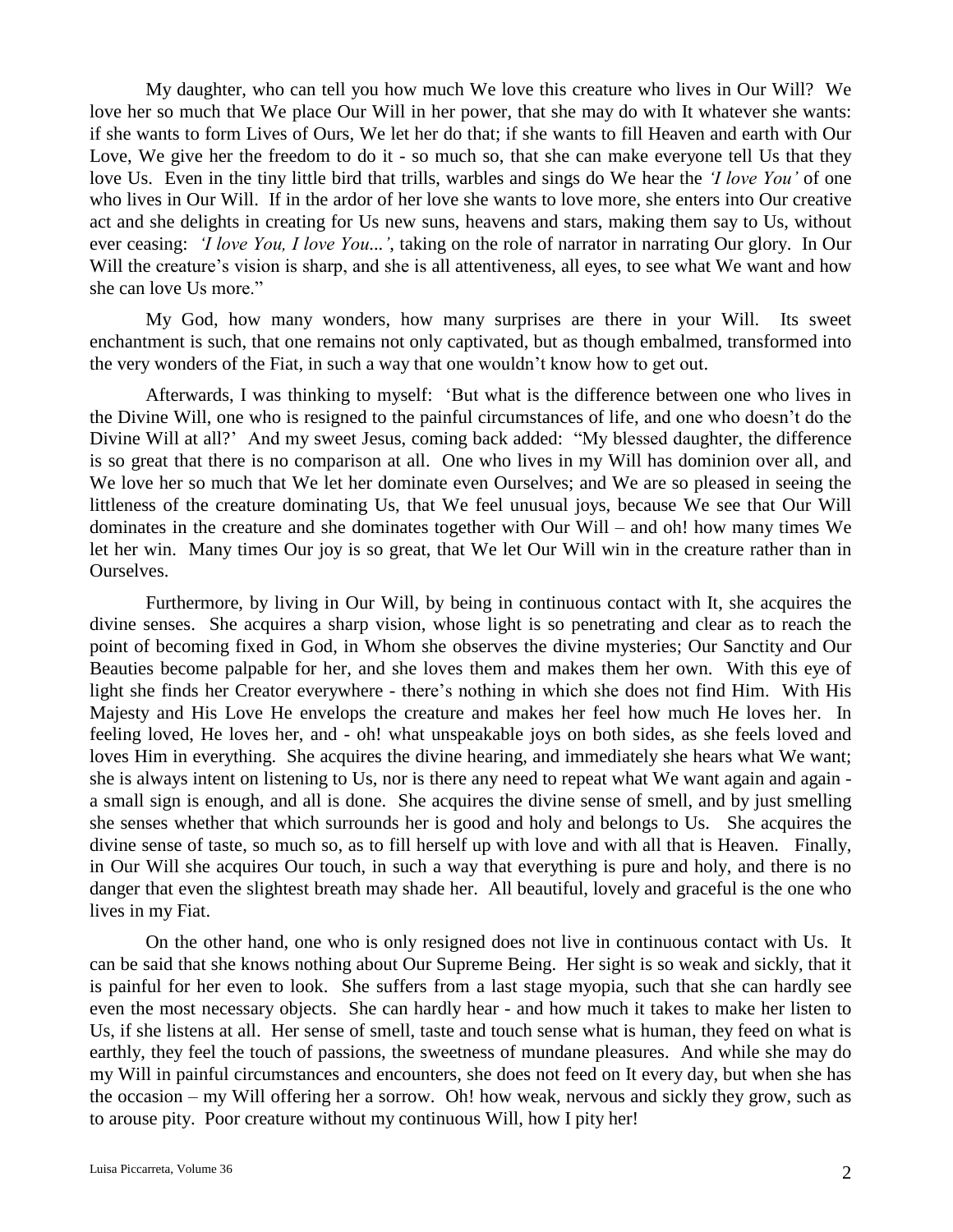Finally, as for one who is not even resigned, she is blind and deaf, with no sense of smell at all; she loses her taste for anything that is good. She is a poor paralyzed one, who cannot even help herself. She forms around herself a web of unhappiness and sins, such that she is unable to get out."

#### Fiat!!!

### **April 15, 1938**

# *The soul who lives in the Divine Volition, by just breathing, moves within the Fiat. The whole Celestial Court feels her breath and motion within Itself, as well as the conquering virtue, bearer of happiness, that she carries. Painful conditions in which the Divine Will finds Itself when It is rejected.*

My poor mind runs - flies in the Divine Volition as though toward its own center in order to rest, to lay down its guises and take in exchange the garments of Its light, Its breath, Its heartbeat, Its motion, which moves in everyone and everything, and gives life to everyone and to everything. Now, while I was swimming in the sea of joys of the Divine Fiat, my always lovable Jesus, making His short little visit, with unspeakable love told me: "My little daughter of my Will, how beautiful it is to live in my Will. As the soul enters into It, so does she breathe with Our own breathing, palpitates with Our heartbeat, moves in Our motion. She places herself in communion with all, and does what the Angels, the Saints and all created things do, and makes everyone do what she does. The wonders contained in Our Will are astounding; the scenes are so touching as to make all stand at attention, to enjoy scenes so rare as to be enrapturing; and who knows what they would do to be spectators and enjoy such delightful scenes from one who lives in Our Will.

Now, you must know that as the soul enters into It, she breathes, palpitates and moves in Our motion; but she does not lose her own breath, heartbeat and motion, nor are they detached from Ours; and since Our Will is present everywhere and circulates more than the breathing, heartbeat and motion of all - what happens then? The Angels and the Saints, Our very Divinity and the whole Creation, feel within them, together with my Will, the breath and the heartbeat of the creature. They all feel her move in their motion, even to the center of their souls, which is replete with happiness, with unspeakable and new joys, of which this pilgrim soul is the bearer for each Blessed – not while enjoying herself, but while suffering and conquering by her free will. And she does so by even just breathing, palpitating and moving, and in the fullness of joy that she carries, because my Volition never detaches Its ever new joys even from a breath done in Its Will. And since there is her free will that forms the conquering act of the creature, it places in her act its new conquering taste, and – oh! how delighted are the Blessed, Our very Divinity, and the whole Creation; and in their emphasis of love and the surge of their joy they say: 'Who is it that is breathing, palpitating and moving within us? Who, from the earth, is bringing us the conquering act of the pure joys, of new love - which we do not have in Heaven and makes us so happy, increasing our Love toward He who loves us so much?' And all in chorus they exclaim: 'Ah, it is a soul who lives in the Divine Will on earth!' What prodigies, what wonders, what enchanting scenes - a breath that breathes in all, even inside her Creator; that moves in all, even in the heavens, in the stars, in the sun, in the air, in the wind, in the sea. She takes everything in hand in her own motion, and gives to God the love, the adoration and everything that everyone should give Him, but do not give Him and have not given Him; and she gives her God to all - His Love, His Will. She becomes the bearer of everything to God, and of God to all. And even if not all creatures would take Us, We remain equally loved and glorified, because the fullness of one act, of one motion in Our Will is such, that the creatures and everything remain like many little drops of water before an immense ocean, or like many tiny little flames before the great light of the sun.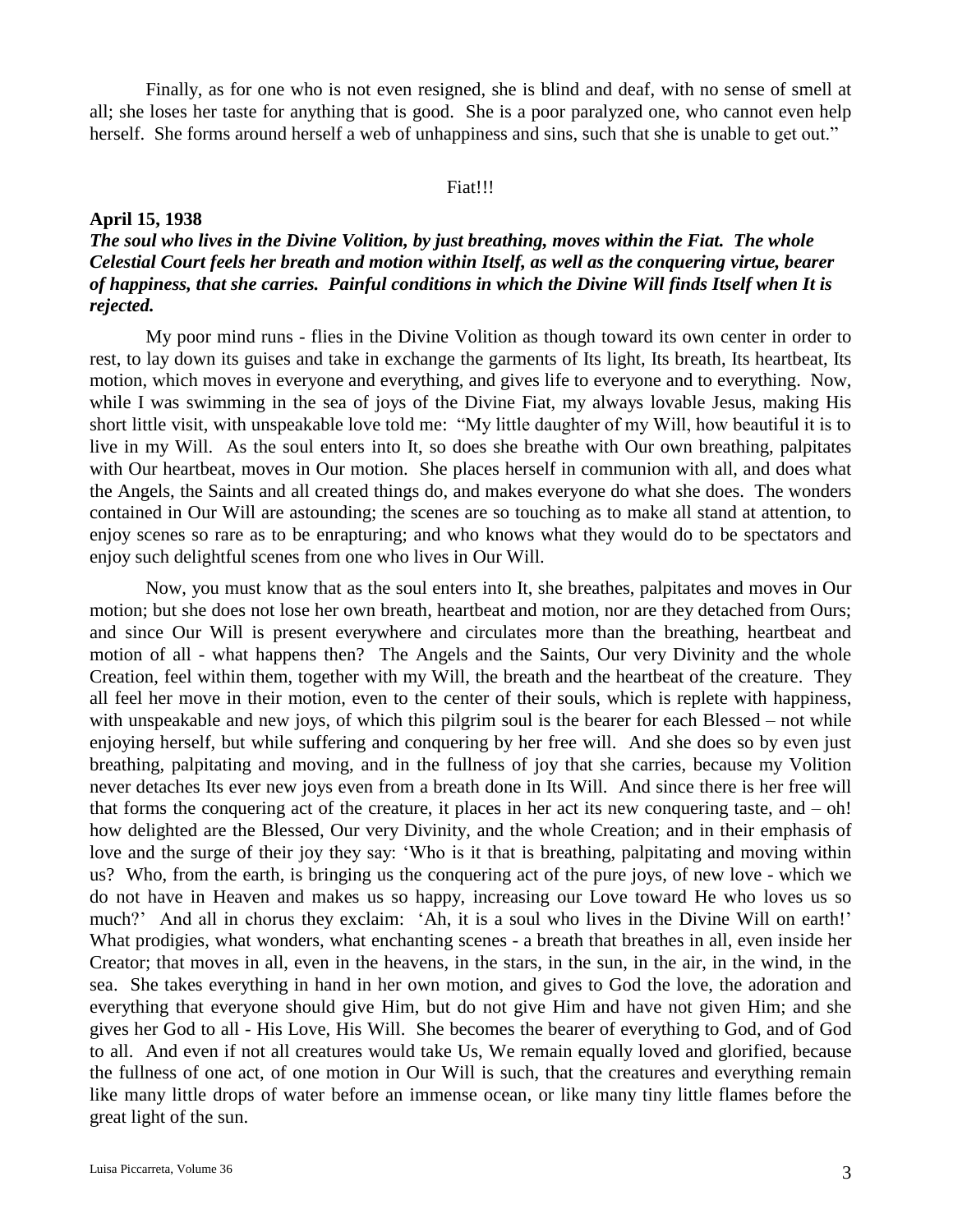Therefore this motion, breath and heartbeat of the creature in Our Will is superabundant over everything, embraces Eternity, forming suns and most extensive seas that can give Us everything; and if the others things still do not lose their life, they are so small in comparison, that it is as if they did not exist.

Oh! my Will, how admirable, powerful and lovable You are. The creature in You can give Us anything, and We can give anything to her. She covers everything and everyone with your Light; she makes love arise, and gives Us love for all. We can say she is the true repairer, because when creatures offend Us, We find that she can hide Us in her love in order to love Us, in her light in order to defend Us, putting to flight, by way of light, those who want to wound Us. Therefore, always take to heart the living in Our Will."

Then He added: "My daughter, Our Love for one who lives in Our Will is so great, that as she breathes, she gives Us everything We have done - the Creation, the Angels, the Saints, Our very Supreme Being – as homage, love and glory for Us. And We, taken by such excess of love, give her back what she has given Us; so, as she exhales, she returns to Us all that We are; as she inhales, We give her back what she gave Us; hence, we are in continuous relationship and we exchange constant gifts. By this, we<sup>2</sup> keep in constant force our love and inseparability, as we cannot detach from each other, and We<sup>3</sup> feel such delight that We give her whatever she wants."

But while I was feeling drowned in the Divine Volition, a thought was troubling me about my poor state: having to succumb to a sort of death every night for fifty years and more, and then being in need of others in order to get out of that state. My God, I feel a pain, that You alone know how much it costs me; and only the fear of displeasing You and not doing your Will makes me go on, otherwise who knows what I would do so as not to submit myself this.

And my sweet Jesus ran toward me, and clasping me tight in His arms told me: "My good daughter, courage, do not afflict yourself too much, I don't want it. It is your Jesus who wants this state of yours, so painful - this succumbing as if you were losing your life. I suffer it together with you, and true love cannot deny anything to the beloved. Besides, this state of yours, so painful - as though losing your life - was necessary and wanted by my Divine Will. My Will wanted to find in you the reparation, the requital, for the many deaths that creatures inflict upon It when they reject It, not giving It life within themselves. Submitting yourself for so long to this pain of death repaid my Divine Will for the many deaths suffered, and called It to kiss the human will in order to make peace. And this is why I was able to speak at length about my Will in order to make It known, so that It may reign – because I had one who was requiting Me and repaying Me for so many Lives of Mine, lost for them, and rejected from Me, as though suffocated inside the inaccessible Light of my Will. In fact, you must know that my Will runs in anything the creature does in order to give and form Its Life in her; but if she does not receive It, this Life of Mine dies for her; and do you think this is trivial – my great sorrow in seeing so many of my Divine Lives dead for them?

Therefore it was necessary to find one who, in some way, would repay Me, so that I be on the attack again, to form my Life in them. My Will finds Itself in the same condition of a poor mother who is about to give birth to her child now due, but the baby is prevented from coming out to the light, remaining constrained inside her womb. Poor mother - she feels her baby dying in her own womb, and she dies of pain together with him.

Such is my Will: It feels within Itself the birth of many Divine Lives already mature, which It wants to issue in order to give them to the creatures; but while It is about to deliver them, It feels

 $\overline{a}$ 

<sup>2</sup> The Most Holy Trinity and the soul.

<sup>&</sup>lt;sup>3</sup> The Most Holy Trinity.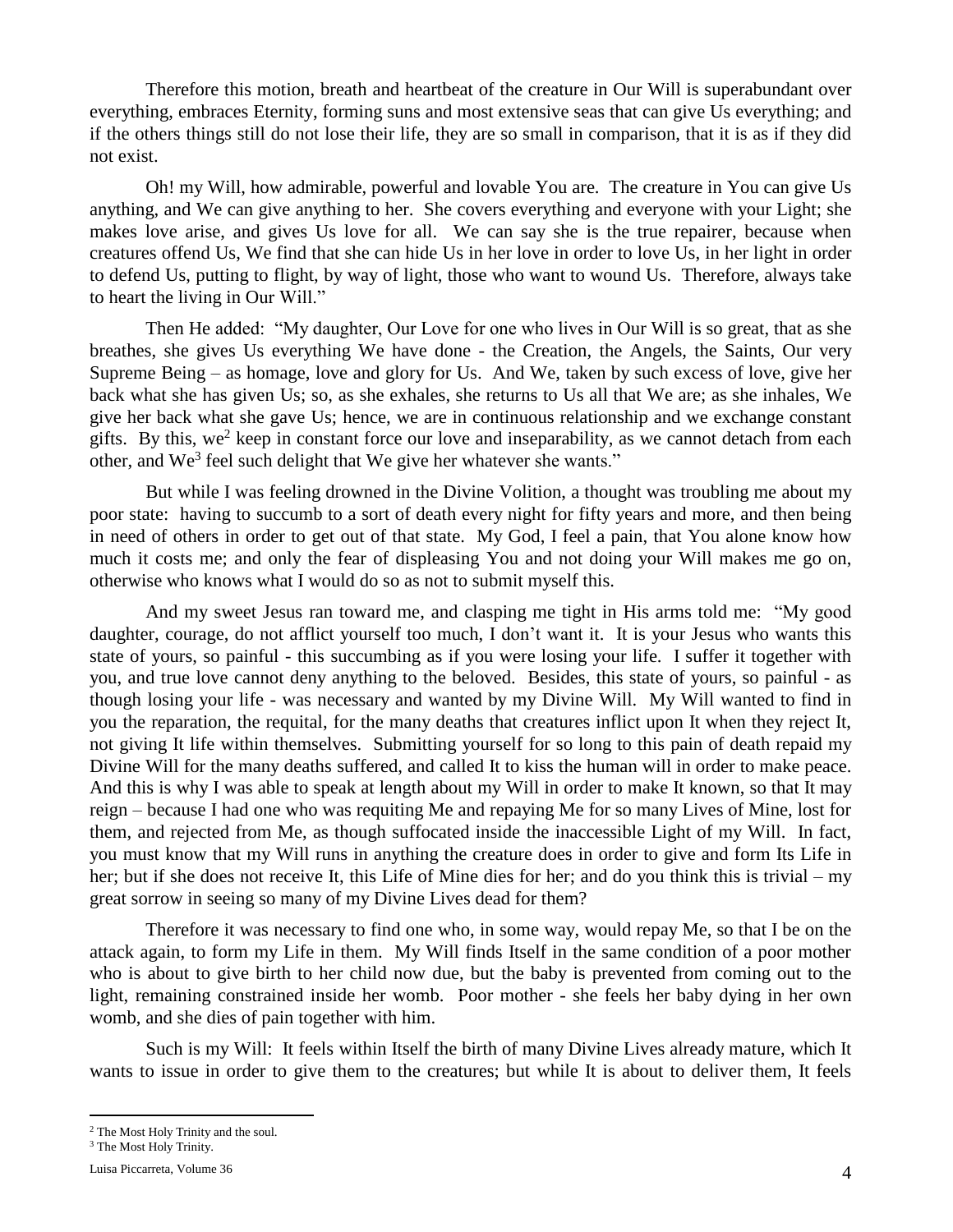them being pushed back into Its bosom. The new Life dies for my Will, and my Will too dies together with It, because without my Will there cannot be true Life of Sanctity, of Love, or of anything belonging to Our Divine Life. Therefore, my daughter, calm yourself and don't think about it anymore. If We have done this, We did so with the highest Wisdom, with Love, which We could not contain, and for the sake of the order that We maintain in Our way of operating. Therefore it is necessary to bow one's forehead and adore what We dispose for love of the creatures."

### Fiat!!!

## **April 20, 1938**

## *How Jesus's word on the Cross – 'Sitio<sup>4</sup> ' - still continues to cry out to each heart: 'I thirst!' How the true Resurrection consists in rising again in the Divine Will. How nothing is denied to one who lives in It.*

My flight in the Divine Will continues, and I feel the need to make everything It has done my own, placing there my little love, my affectionate kisses, my profound adorations, and my *'thank You'*  for everything He did and suffered, for me and for all. As I reached the point when my dear Jesus was crucified and lifted up on the Cross amid atrocious spasms and unspeakable pains, with a tender and moving tone, such that I felt my heart split, He told me: "My good daughter, the pain that most pierced Me on the Cross was my ardent thirst. I felt I was burning alive; all the vital humors had gone out through my wounds which, like many mouths, were burning and wanted to quench their ardent thirst; so much so, that unable to contain Myself, I cried out: *'I thirst!'* This *'I thirst'* remained always in act of saying: *'I thirst'.* I never stop saying it. With my open wounds, with my parched lips, I am always repeating: 'I am burning, I thirst! O please, give Me a little drop of your love to give a little refreshment to my ardent thirst.'

So, in everything the creature does, I keep repeating to her with my mouth opened and burning: 'Let Me drink, I am burning with thirst.' My dislocated and wounded Humanity had only one cry: *'I thirst!'* Therefore, as the creature walks, I cry out to her steps with my parched mouth: 'Give Me your steps, done for love of Me, to quench my thirst.' If she works, I ask for her works, done only for love of Me, as refreshment for my ardent thirst; if she speaks, I ask for her words; if she thinks, I ask for her thoughts, like many little drops of love to refresh my ardent thirst. It was not just my mouth that was burning, but the whole of my Most Holy Humanity felt the extreme need of a refreshing bath for the ardent fire of love that burned Me; and since it was for the creatures that I was burning amid excruciating pains, only creatures, with their love, could quench my ardent thirst and give a refreshing bath to my Humanity.

Now, I left this cry - *'I thirst'-* inside my Will, and I made the commitment to make it resound each instant in the creatures' ears, to move them to compassion for my ardent thirst, to give them my bath of love and receive their own, be it even tiny little drops, as refreshment for the thirst that devours Me. But who listens to Me? Who has compassion for Me? Only one who lives in my Will. All others play deaf, and with their ingratitude maybe they increase my thirst, which makes Me restless and with no hope of refreshment. And not only my *'I thirst'*, but everything I did and said, in my Will is always in act of saying to my sorrowful Mama: 'Mother, behold your children'; and I place Her at their side as help and guide, to be loved by them as Her children. In each instant She feels She is being placed at the side of Her children by Her Son, and - oh! how She loves them as Mother, and gives them Her Maternity, to make Me loved as She loves Me. Not only this, but by giving Her Maternity, She places perfect love amid creatures, so that they may love one another with maternal love, which is love of sacrifice, unselfish love, constant love. But who receives all this

 $\overline{a}$ 

<sup>4</sup> *"I thirst".*

Luisa Piccarreta, Volume 36 5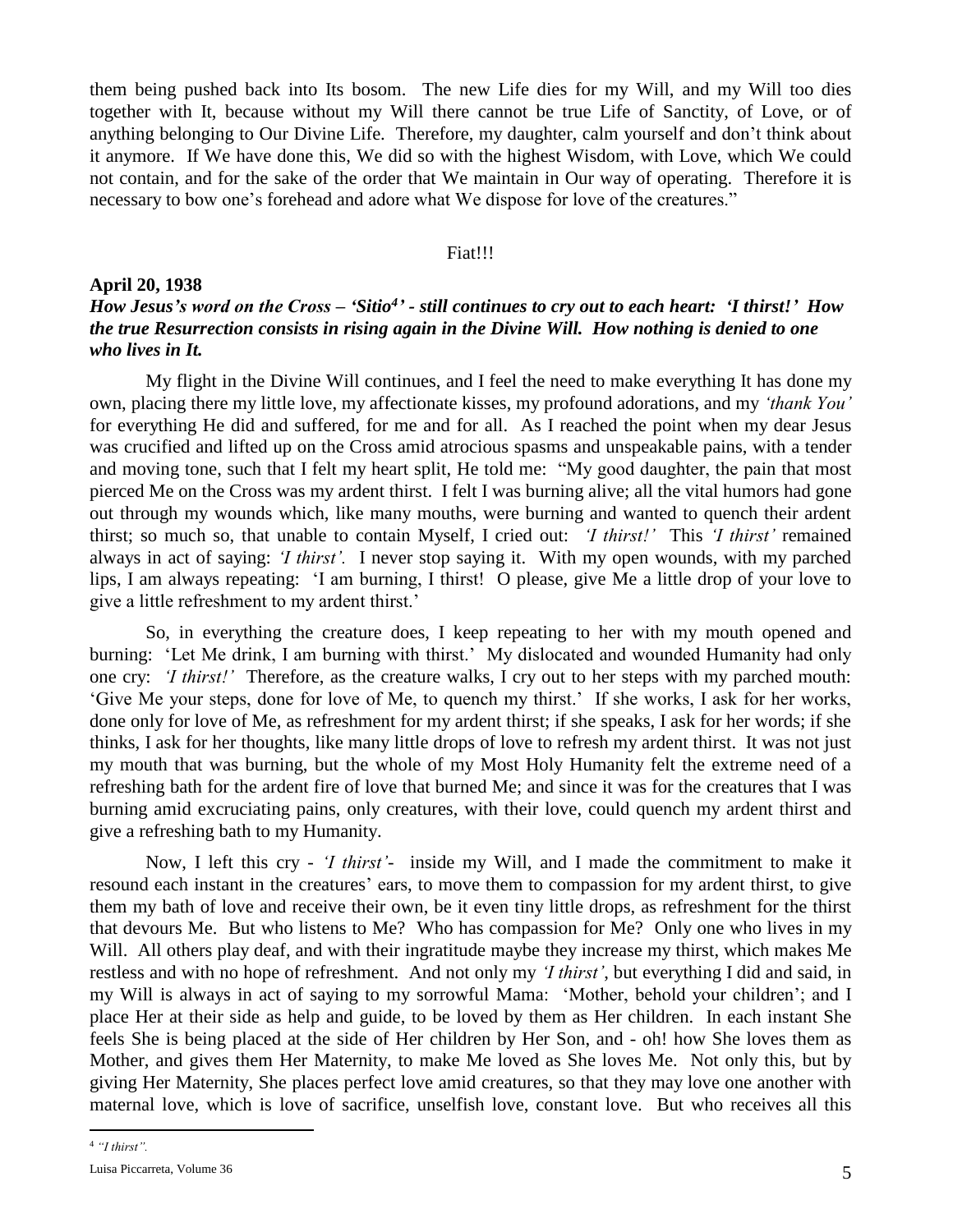good? Only one who lives in Our Fiat feels the Maternity of the Queen. It can be said that She places Her maternal Heart into Her children's mouths, that they may suckle and receive the Maternity of Her love, the sweetnesses and all the qualities with which Her maternal Heart is enriched.

My daughter, one who wants to find Us, one who wants to receive all Our goods and my very Mother, must enter into Our Will and remain inside of It. Our Will is not only Life of Ours, but with Its immensity It forms around Us Our own dwelling, in which It maintains all Our acts, words and all that We are, always in act. Our things do not go out of Our Will; one who wants them must be content with living life together with It. Then, everything is hers - nothing is denied to her. If We want to give Our things to her, but she does not live in Our Will, she will not appreciate them, nor love them; she will not feel the right to make them her own, and when things are not made one's own, love does not arise, and it dies."

After this, I continued my round in everything that Our Lord did on earth, and I paused in the act of the Resurrection. What triumph, what glory. Heaven poured Itself upon earth to be spectator of such a great glory. And my beloved Jesus continued: "My daughter, in my Resurrection the right was given to creatures to rise again in Me to new life. It was the confirmation, the seal of my whole life, of my works, of my words, and of the fact that if I came upon earth it was to give Myself to each and every one as Life belonging to them. My Resurrection was the triumph of all and the new conquest that all were making of He who had died for all, to give them life and make them rise again in my own Resurrection. But do you want to know where is the real resurrection of the creature? Not at the end of time, but while she is still living on earth. One who lives in my Will rises again to light and can say: 'My night is over.' She rises again in the Love of her Creator, in such a way that there is no more cold or frost for her, but she feels the smile of the Heavenly Spring; she rises again to sanctity, which puts to rushed flight all weaknesses, miseries and passions; she rises again to all that is Heaven, and if she looks at the earth, heavens and sun, she does so to find the works of her Creator - to have the occasion to narrate to Him His glory and His long love story.

Therefore, one who lives in my Will can say, as the Angel said to the holy women when they went to the sepulcher: 'He is risen, He is not here any more.' One who lives in my Will can likewise say: 'My will is not with me any longer - it is risen again in the Fiat.' And if the circumstances of life, the occasions, the pains, surround the creature as though looking for her will, she can answer: 'My will is risen again, it is not in my power anymore. I possess in exchange the Divine Will, and with Its Light I want to invest all things around me - circumstances and pains - to make of them as many divine conquests.' The soul who lives in Our Will finds life in the acts of her Jesus, and Our operating, conquering, triumphant Will always runs within her. She gives Us so much glory that Heaven cannot contain it. Therefore, live always in Our Will - never go out of It, if you want to be Our triumph and Our glory."

Fiat!

## **April 25, 1938**

## *The sign that the Divine Will reigns in the soul is her feeling the need to love It incessantly. The great evil of not doing good in the Divine Will. The little flame nourished by the great Light of God.*

My poor mind runs, flies in the Divine Fiat, and if I don't do this I feel restless, without strength, without nourishment, with no air to breathe. I feel I have no feet to walk, no hands to operate, no heart to love, and therefore I feel the need to run into His Will in order to find Its acts, so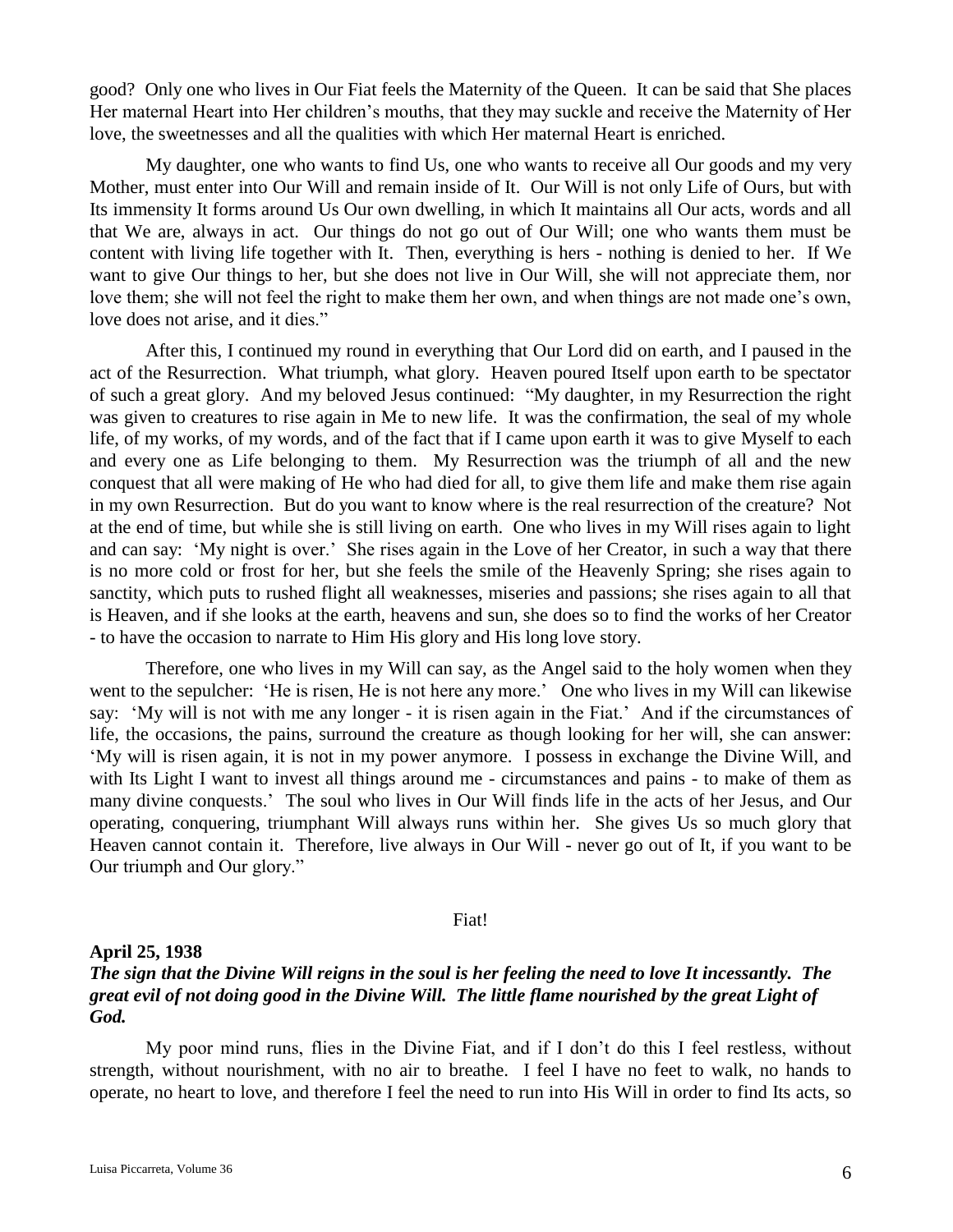as to form with them feet that run, hands that embrace everything and operate, love without a heart<sup>5</sup>, which takes the Love of the Eternal, never to cease loving. But while I was thinking all this nonsense, my always lovable Jesus, repeating His short little visit, pleased with my nonsense, all love told me: "My blessed daughter, don't be surprised by your nonsense. This is precisely what happens: one who lives in my Will leaves her own being; and her will, entering into Mine, makes use of Our works in order to form for herself the new members needed to live in It. Therefore she acquires new steps, new motions, new love, to be able to identify herself with Our works and do what We do. Hence, the surest sign that my Divine Will reigns and dominates in the soul is the continuous motion of love; and since she knows that she doesn't have a love that never ceases, nor a multiplicity of works to give Me in order to love Me - what does she do? She enters into the endless boundaries of my Will, sees the great theater of Creation - the sumptuousness and opulence of the love with which all things are invested – and she runs from one work of Ours to another, gathering all Our Love that We spread in the whole Creation; she places It as though on her lap and comes before Our Majesty to give Us many distinct varieties of love that We placed in the Creation. Then she makes her own notes of love resound within the varied notes of love of Our Creative Love, and - oh! the contentments she gives Us, the feasts she opens for Us between Heaven and earth, the seas of love with which she surrounds Our Throne! Then, after she has made for Us the feast of all Creation, in order to love Us more and with doubled love, she descends from Our Throne and goes around spreading again, over all created things, Our Love re-doubled; and with the Power of Our Will that she holds in her power, she makes all say: *'Love, love to Our Creator!'* We can call the creature who lives in Our Will 'Our continuous feast - the outpouring of Our Love'."

Then He added with a note of sadness: "My daughter, how low the creature sinks when she does not live in Our Will. Even if she does good, lacking the Light of Our Will and the Strength of Our Sanctity, the good she does remains covered with smoke, which blinds her vision and produces self esteem, vainglory, love of self. It can be said that this good remains poisoned, in such a way as to be incapable of producing any real benefit either for oneself or for others. Poor good works without my Will - they are like bells with no sound, like pieces of metal without the image of the king, which have no value as money; at the most they convert into self satisfaction. And I, loving the creatures so much, am forced many times to embitter the good they do, so that they may enter back into themselves and try to operate as upright and holy. On the other hand, for one who lives in Our Will, there is no danger that the smoke of self esteem may enter even the greatest works that she might do. She is the tiny little flame nourished by the great Light that is God; and the light knows how to get rid of the darkness of passions, of the smoke of self esteem. And because she is light, she experiences how in anything good that she does it is God Himself who operates in her nothingness; and if this nothingness has not been emptied completely of all that does not belong to God, God will not descend into the lowliness of her nothingness to make great works worthy of Him. Hence, not even humility enters Our Will, but only nothingness - knowing oneself as being nothing, and that all the good that enters into it is no less than divine operating. Then it happens that God is the bearer of the 'nothing', and the 'nothing' is the bearer of God. Therefore, in my Will all things change for the creature; she is nothing other than the little light that must absorb, as much as she can, the great Light of my Fiat, so that she may do nothing other than nourish herself with Light, with Love, with Goodness, with Divine Sanctity. What an honor to be nourished by God! So, it is no wonder that, the creature being the little flame, God would nourish Himself with her."

Then He added: "In addition to the unceasing love, there is another sign that the soul lives in my Will and my Will reigns in her; and this is the immutability - never moving from good to evil. This is only of God. A firm and constant character; not changing action easily, with a patience that

 $\overline{a}$ 

<sup>5</sup> See Vol.35 Sept.20, 1937

Luisa Piccarreta, Volume 36 7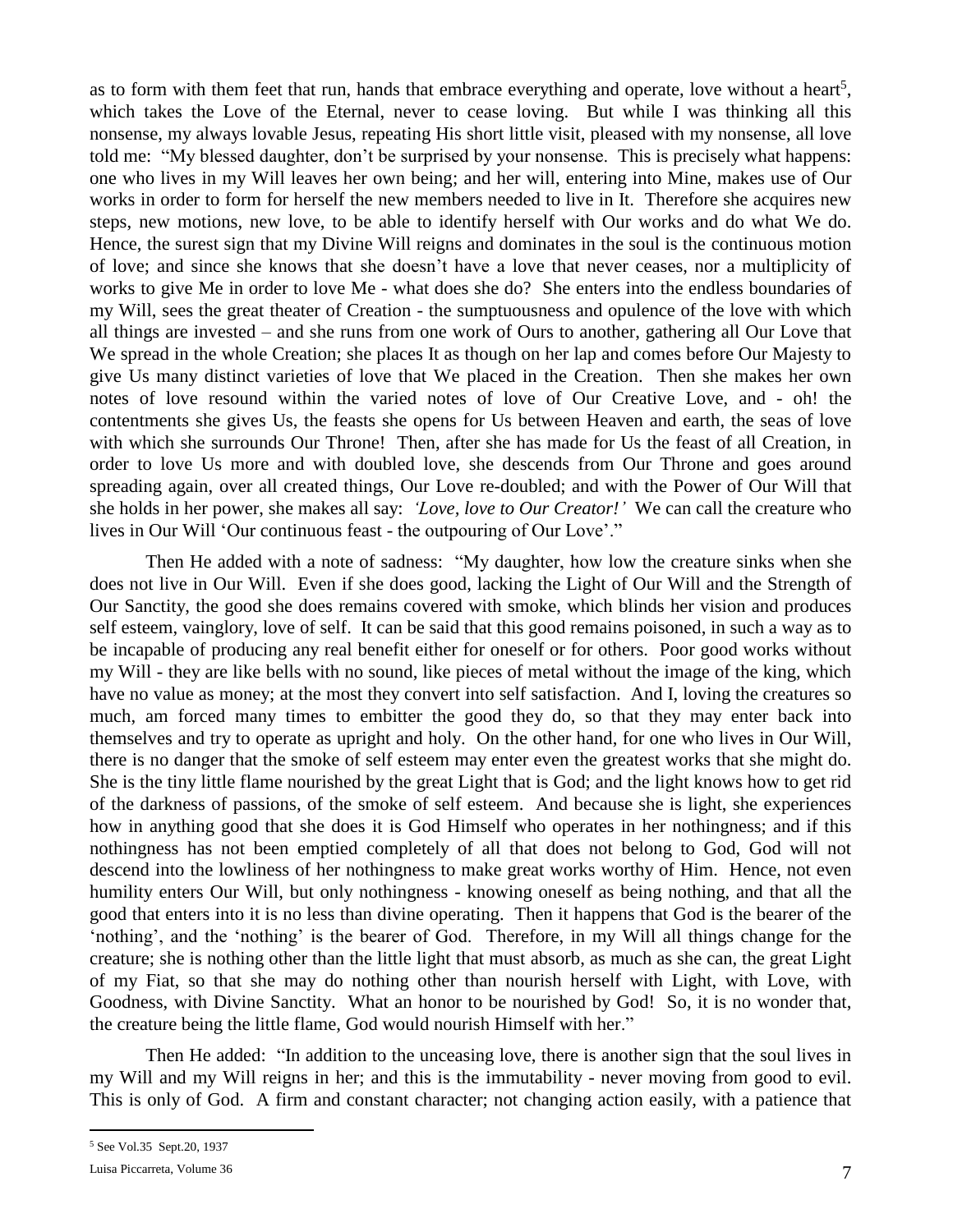only a God can have; the constancy of always repeating an act without ever tiring, never feeling any bother or unwillingness – this is only of God. Now, one who lives in Our Fiat feels Its immutability and feels invested with such firmness that she would never change her action – not for Heaven and earth. She would rather die than stop doing and redoing what she does. More so, since whatever is done with a firm heart, without ever changing, has had its origin in God; therefore she feels God within her act, and as she repeats the act, she feels God Himself flowing within her action and animating it. How can she ever stop repeating what she has started together with Our Supreme Being? She would have to go out of Our Will to change action. Our Will is unchanging whenever It operates, and so does It render whoever lives in It. Oh! how quickly it shows when one does not live in It: today she wants to do something, tomorrow something else; one time she likes to make a sacrifice, another time she shuns it. She can't be trusted – always like a reed that bends at the blowing of the winds of her passions. The mutability of the human will is such that it reaches the point of rendering the creature the taunt of herself and perhaps even the very demons.

This is why I call the creature to live in Our Will – so that she may be sustained and strengthened by It, and so give honor to Our creative work. In fact, only man is voluble, while all Our other works never change: the heavens are always fixed, nor do they tire of remaining stretched out; the sun always runs its course, nor does it ever change the action of giving its light for the good of all the earth; the air is always in act of letting itself be breathed. All things remain just as they were created by Us, and they keep doing the same action. Only man, by not wanting to live in Our Divine Will, descends from the manners of his Creator and is incapable of bringing his works to completion, therefore he can't love them or appreciate them, nor can he receive the merit of his works."

## Fiat

### **May 2, 1938**

## *How the Divine Will asks in each instant for the human will, to say to it: 'You did not deny anything to Me, neither can I deny anything to you.' How the creature forms her little sea of love within the Divine Sea. The Creation: sweet enchantment of the manifestation of Divine Love toward the creature.*

My flight continues in the Divine Volition, and - oh! how amazing it is to see It asking for the human will in each instant, to make of it one of Its portents of love. How touching to see that a Divine Fiat asks the creature for her human will. And my sweet Jesus, in seeing me moved, repeating His short little visit, all goodness told me: "My daughter, it is always Our Love that pushes Us toward the creature with irresistible strength, and places Us in the attitude of asking, as if We were in need of her, to say to her: 'You have loved Me, and I love you. You have given yourself to Me, and I give to you.' Now, you must know the extent of Our Love: every time We ask for her will and she gives it to Us, she also gives Us as many lives for as many times as she gives Us her will; and in order to give her the occasion and the merit of giving Us her life, not once, but as many times as We ask for it, We remain always in act of asking for it. Do you think it is trivial that the creature can then say to Us: 'I have given You many lives, not once, but thousands of times - for as many times as You asked me'? And We not only love her with doubled love for as many times as she has given Us her will, giving her the merit each time, but We feel more glorified and loved, for as many lives as she has given Us. This is nothing other than Our exuberant Love, the finesses, the stratagems, the excesses, the follies of Our operating Love, which cannot be without inventing ever new ways to interact with the creature and be able to say: 'This many times We have asked for her will and she never denied it to Us. Hence, neither can We refuse anything to her.' Isn't this a trait of insuperable love, which only a God can make?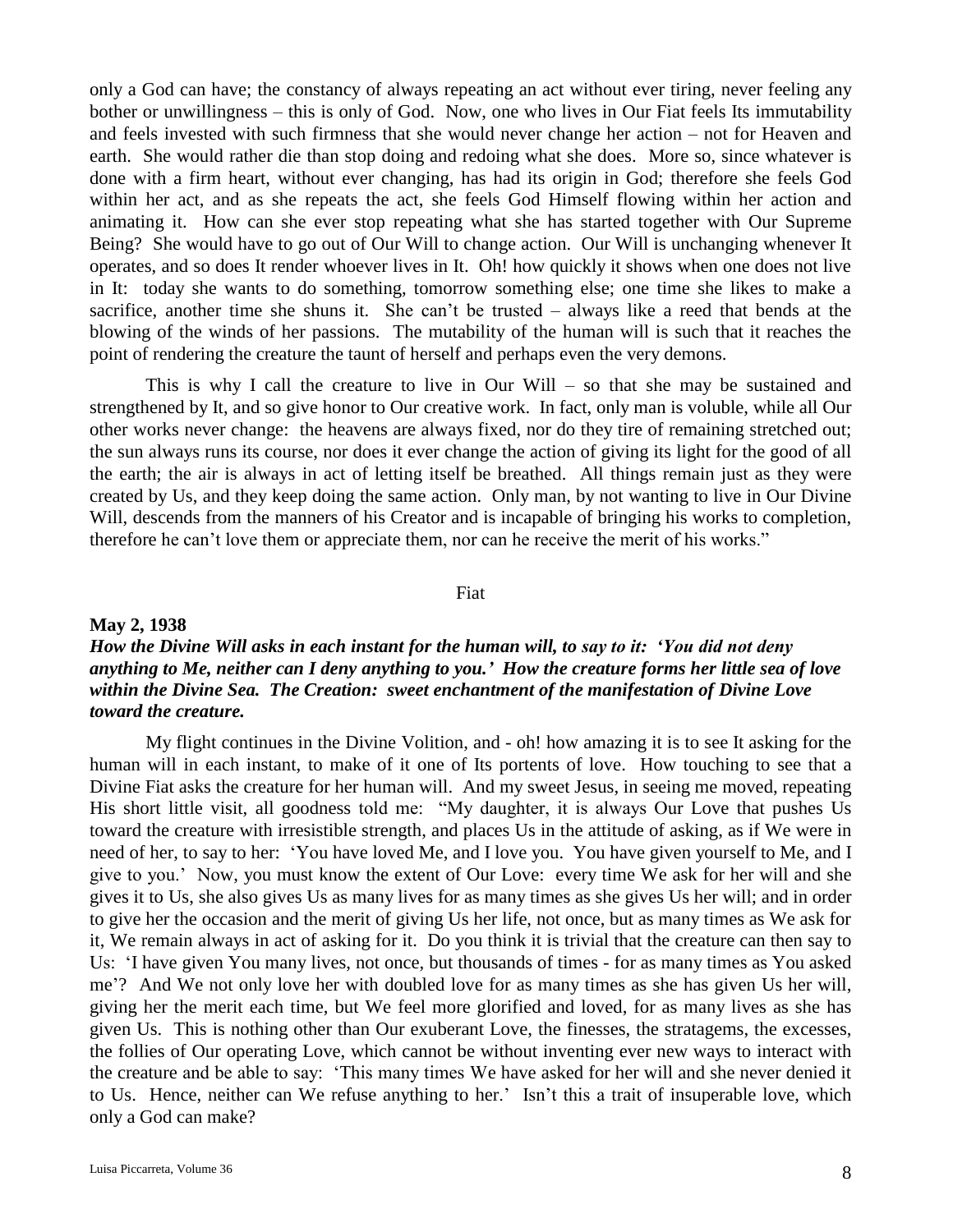Furthermore, Our Love never stops, We always try to identify the creature with Us: as she loves in Our Will, so do We let her form her own tiny little sea of love within the endlessness of Our immense sea of Love; and this, in order to feel that her love is there inside Our own and loves with Our own. It will be smaller, We know, since the created love can never reach the creating Love, but Our unspeakable contentment is that she loves within Our Love and with Our Love. A divided love, separated from Us, can never please, nor can it wound Us - it would lose the best of love. So, every time she loves Us in Our Fiat, her tiny little sea of love keeps growing within Our Divine Sea, and We feel more glorified and loved in seeing, increased, the love of Our creature."

After this, I was doing my round in Creation, to trace all the acts done by the Divine Will; and my always lovable Jesus added: "My blessed daughter, the Creation is the sweetest enchantment of the manifestation of Our Love toward the creatures. There is the azure sky with its stars, the refulgent sun, the air, the wind, the sea - always fixed, never moving, to tell man of Our Love that never ceases. Then, down below on the earth there are plants, flowers, trees, and the tiny little grass, all having one voice, one motion, one Life of Love of their Creator, to narrate to all - even the littlest blade of grass the love story of He Who created them for man. Now, it seems that things created on the low earth die, but it is not true; on the contrary, they rise again more beautiful. This is nothing other than the new resurrection of the Love of God toward creatures, and in order to give a sweet surprise of love, while they seem to be dying, they rise again more beautiful, as God places before the human eye the new enchantment of bloomings and fruits, in order to be loved. It can be said that each flower and plant carries the kiss, the *'I love you'*, of its Creator to the one who looks at it and takes possession of it. This is why Our Supreme Love awaits the creature to recognize Us and send to Us her *'I love You'* in each thing - but We wait in vain. In all created things Our Supreme Being manifests Our Power, Wisdom, Goodness and the order of Our Love; and We offer them to man so that he may love Us with powerful love, wise love, a love full of goodness – which may be, in fact, the image in him of Our Divine Love. But only one who lives in Our Will can receive this, for We can say that she lives from Our own Life. On the other hand, outside of Our Will, love is weak, wisdom is insipid, goodness turns into defects, order into disorder. Poor creature, without Our Will, how We pity her. More so, since We love the creature with incessant love, so We want to find in her the love that never ceases; and when she does not love Us she forms large voids of Our Love in her soul, and Our Love, unable to find Itself in these voids, has nowhere to lean on, It remains suspended, It goes wandering, It runs, It flies, unable to find anyone who would receive It; and so It screams, It writhes with pain, and says: 'I am not loved! I love, but I find no one who loves Me.'"

Then He added, in a more tender tone: "Dearest daughter, if you knew the extent of my Love for one who lives in my Divine Will, you would love Me so much that your heart would burst with joy, and your love and Mine would make you remain consumed, devoured out of pure love for Me. Now, you must know that my Divine Will is the gatherer of everything that the creature who lives in It does. All that is done in my Fiat never goes out of It, but remains inside Our fields of light; and my Will, in order to delight, keeps gathering the motion, the love, the breath, the step, the words, the thoughts and everything that the creature has done in Our Volition in order to incorporate it with Our own Life. If I did not do so, Our Life would lack a breath, a motion and everything that the creature has done in Our Volition; they are part of Our Life, therefore We feel as though the need for them to continue their breathing, moving and walking within Ours. This is why We call the creature who lives in Our Will: 'Our breath, Our heartbeat, motion and love of Ours'. To detach from Us even just the breath of one who lives in Our Will - We cannot do, nor do We want to; We would feel Our very Life being torn away. Therefore, as she moves, breathes and so forth, my Will becomes festive and keeps gathering what the creature does; and It feels so much love for her, as if It would contribute to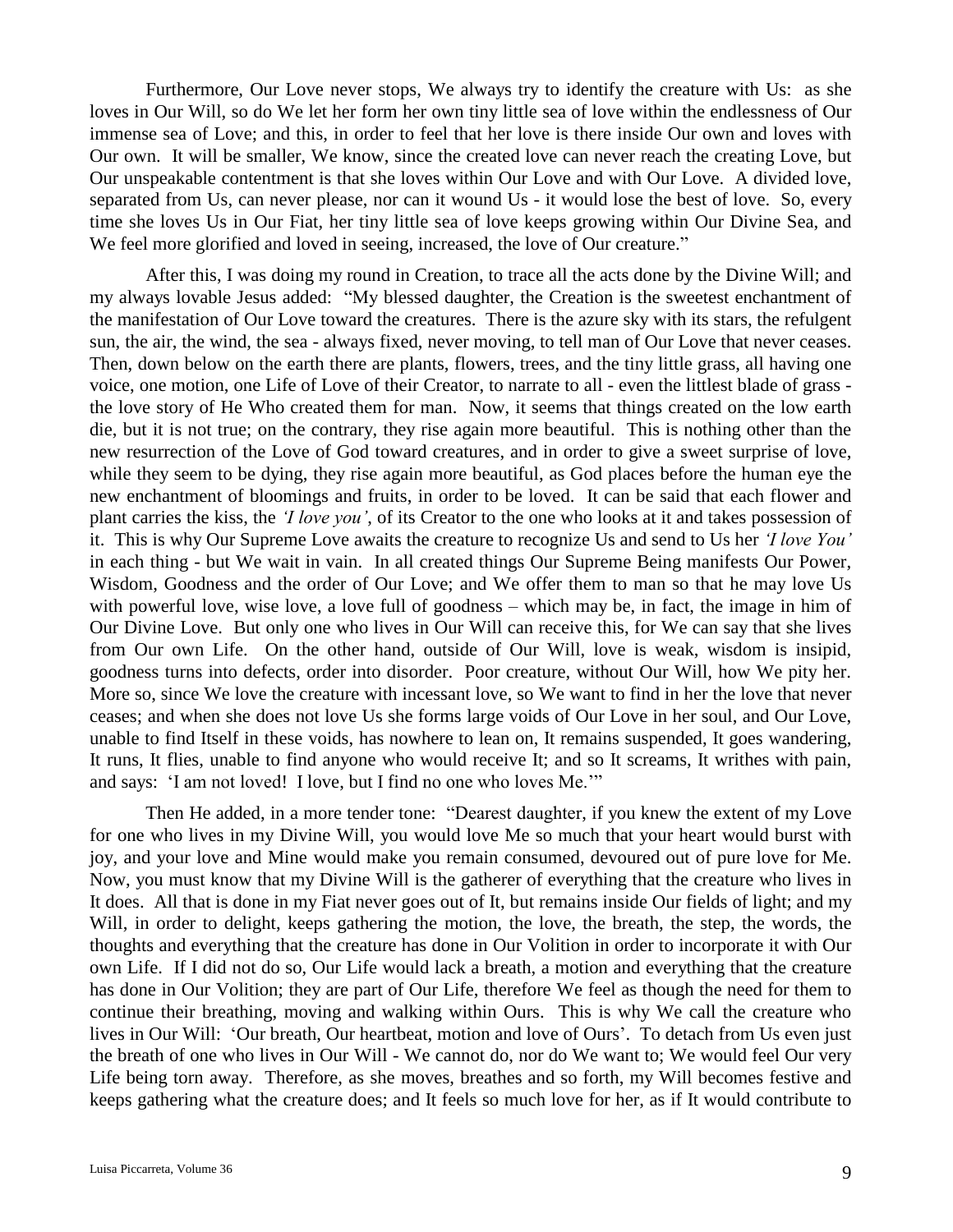form breath and motion in the creature, and the creature would contribute to give breath and motion to God.

These are the excesses and the inventions of Our Love which is only content when It can say: 'What I do, she does as well. We move, breathe and love together.' Then do We feel the happiness, the glory and the requital of Our creative work that returns to Us all love, into Our Divine womb, just as It came out, in a fire of love, from Our Paternal bosom."

#### Fiat!!!

## **May 6, 1938** *In order to live in the Divine Will it is necessary to want it and to take the first steps. How the Divine Will possesses the generative virtue, and wherever It reigns It generates endlessly. Inseparability of the works of Our Lord from one who lives in His Will.*

My poor mind is under a crowd of thoughts regarding the Divine Will. They seem to me like many messengers that bring lots of news about this Will so holy. I felt amazed, and my sweet Jesus, returning to His little daughter, all goodness told me: "My good daughter, in order to enter into my Will the way is so very simple, because your Jesus never teaches difficult things. My Love makes Me adapt greatly to the human capacity, so that the creature may do what I teach and want without difficulty. Now, you must know that the first indispensable thing in order to enter into my Fiat is wanting and yearning with all firmness to live in It. The second thing is to take the first step. Once the first is done, my Divine Will surrounds the creature with light and with such attraction, that she loses any desire to do her own will. In fact, as soon as she takes a step she feels dominator; the night of passions, of weaknesses, of miseries has turned into daylight, into divine strength; therefore she feels the extreme need to take the second step, which calls for the third one, the fourth, the fifth, and so on and on.

These steps are steps of light, which embellishes the creature, sanctifies her, makes her happy; it clears the way for her and lets her share in the likeness of her Creator; so much so, that she not only feels the extreme need to live in my Will, but she feels It as her own life, unable to detach from It. See then, how easy it is, but it is necessary to want it, just as my Paternal Goodness wants it; and I endow that will with grace, with love, with goodness. And since I too want it, I place something of my own - my very Life if necessary - to give her all the aids and means, and even my Life as her own, in order to make her live in my Will. I hold nothing back when it comes to making the creature live in my Will.

Now, my daughter, Our Love is so great that We fix different degrees of sanctity and different ways of sanctity and of beauty to adorn the soul in Our Divine Will. We will make one different from the other, distinct in the beauty, in the sanctity, in the love, but all beautiful, yet distinct from one another. Some will remain in the sea of Our light and will enjoy the goods that my Will possesses; others will remain under the action of my operating light, and these will be the most beautiful. We will put in all Our creative art - Our operating action. Finding the creature in Our Will, We will be able to do whatever We want; she will be ready to receive Our creative power and We will delight in creating new beauties, sanctities never seen before, a love that We have never given to the creature because she was lacking the life, the light and the strength of Our Will to be able to receive it. We will hear in her Our echo, the generative force that always generates love and glory, the continuous repetition of Our acts and of Our very Life. The Life of Our Fiat is precisely this: to generate. And wherever It reigns It generates continuously, without ever ending: It generates in Us and preserves the Life and Generative Virtue of the Sacrosanct Trinity; It generates in the creature in whom It reigns, generating Our images, love and sanctity. Hence, We still have a lot to do in the work of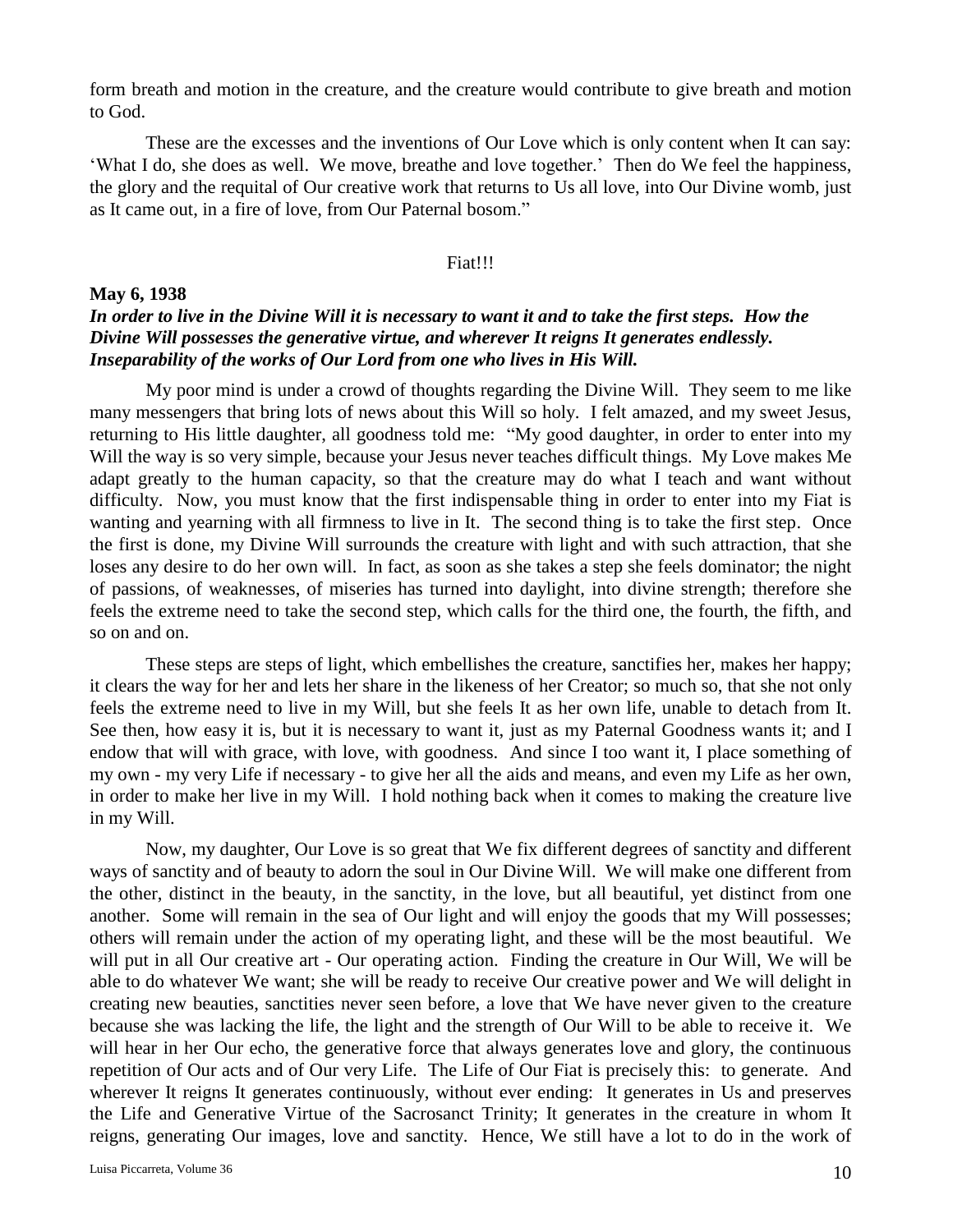Creation; We have to reproduce Our acts, Our works, which will serve as the most beautiful ornament for Our Heavenly Fatherland."

After this, my mind kept wandering in the sea of the Fiat, which made everything present to me, and everything seemed to be mine, just as it belongs to God. And my beloved Jesus, as though suffocated within His flames of love, added: "My blessed daughter, one who lives in my Will has always been inseparable from her Creator. Even from Eternity she was already with Us. Our Divine Will brought her in Its arms onto Our bosom, and made Us love her, court her and enjoy her; and even from that time We felt her love palpitating within Us, calling Us to set Our creative hands to work, to make of her one of Our most beautiful images. Oh! how We delighted in finding in Our Will someone in whom We could carry out Our creative work.

Now, you must know that since these souls who live or will live in Our Fiat are inseparable from Us, when I, Eternal Word, descended from Heaven to earth in the excess of my Love, they descended together with Me; and with the Celestial Queen as the head, they formed my people, my loyal army, my living Royal Palace, in which I constituted Myself as true King of these children of my Divine Volition. To descend from Heaven without the cortege of my people, without a Kingdom in which I could dominate with my laws of love  $-$  I would never have done that. All centuries are like a single point for Us, in which everything is Ours and We find everything as though in act; therefore, I came down from Heaven as dominator and King of my children; I saw Myself courted and loved as We Ourselves can love; and my Love was so great that I made them remain conceived together with Me. It was impossible for Me to be without them; I could never have tolerated not finding my children who love Me. So they lived with Me in the womb of my Sovereign Mama; they were born anew together with Me, cried with Me, did everything I did. We walked, we worked, we prayed, we suffered together; and I can say that even on the Cross they were with Me, to die and to rise again to the new life which I came to bring to the human generations.

Therefore, the Kingdom of Our Will is already established - We know their number, We know who they are, We know their names. Our Will already makes Us feel them palpitating, burning with love, and – oh! how We love them and long for the time to deliver them to daylight in Our Will on earth. So, the children of my Will will have in their power my conception, my birth, my steps, my pains, my tears; and as many times as they want to be conceived and be born, so many times will they be able to do it; they will feel my steps and my pains in theirs, because in my Will, my Life and my birth are repeated and renewed in each instant - they can take them for themselves, they can give them to others. I will do whatever they want, knowing that that they will never do what I do not want. These children of Ours, born anew, raised, formed and nourished by Our Will, will be the true glory of Our Creation; they will crown Our creative work, and will place in each created thing the seal of their love for He Who has done everything for them and has loved them so much."

Fiat

### **May 10, 1938**

## *How God, in order to be loved, puts His Love in the heart of the creature and converts It into coins. The vigils of Jesus. Divine Paternity and the daughtership of the soul who lives in the Divine Will. How God inscribes her with indelible characters as 'My daughter'.*

I feel that the Divine Will is calling me in each instant, because It wants to be loved; and since I can call my love just little drops, It wants to give me Its own Love, so that I may have seas, not drops, to tell Him that I love Him very, very much. What goodness - the Divine Will wants to put something of Its own, to have the contentment of being able to say: 'The creature loves Me'.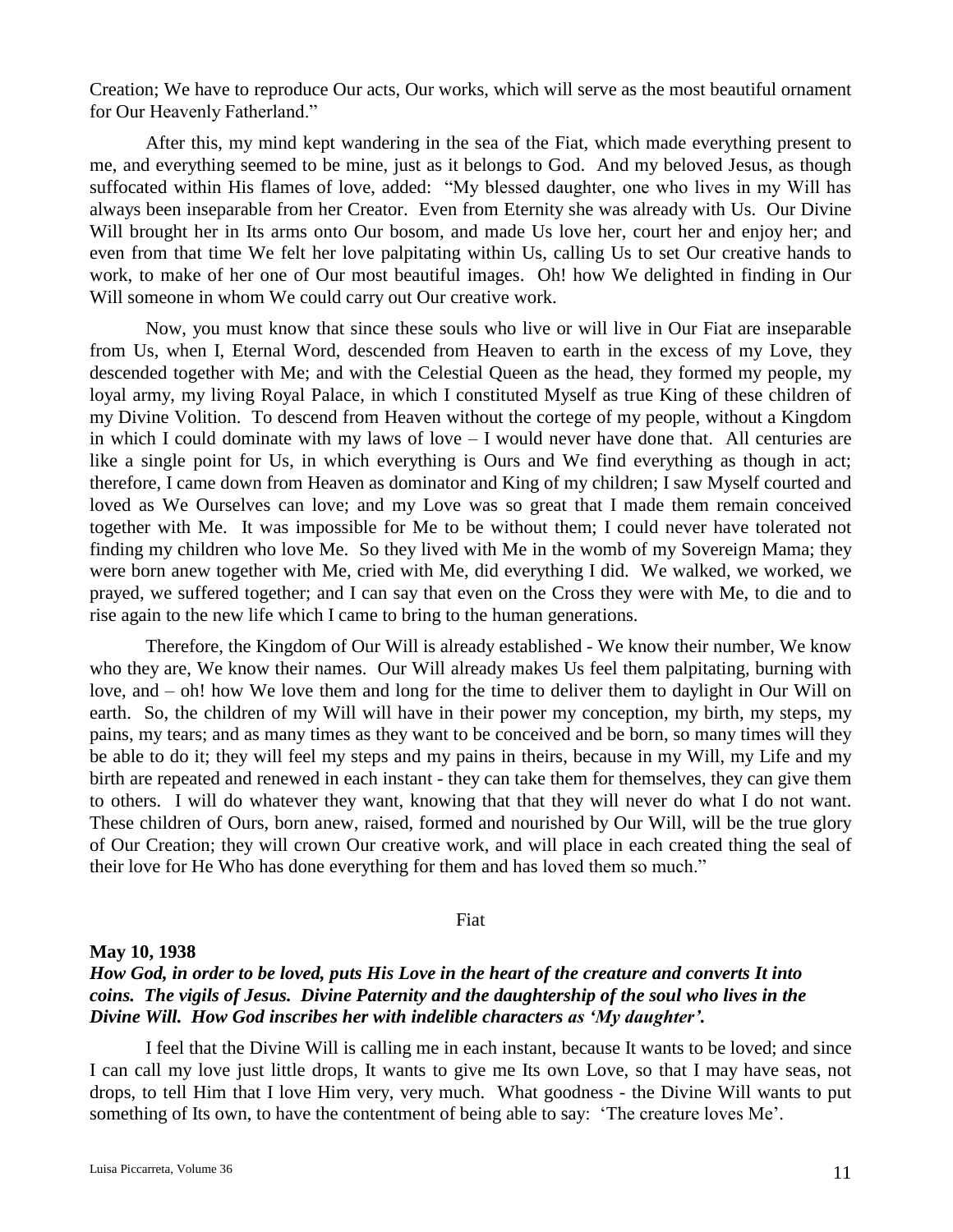Then, my always lovable Jesus, coming back to visit my poor soul, with His Heart beating so very strongly, clasping me to Himself, into His arms, told me: "Blessed daughter of my Love, I burn, I feel faint, I am delirious for I want to be loved. And to reach my intent - do you know what I do? I put my Love in the heart of the creature, I make it flow in her mind, in her words, in her works, in her steps, and I convert all this Love that flows everywhere within her into coins of Divine Love; and to let it circulate as currency that belongs to Us, I impress on it my image, with written all around it: *'Jesus, King of the Kingdom of the Divine Will.'*

Now, this currency of love is a means that We give to the creature, so that she may be able to say, by right: 'I have loved You'. With this love, converted into coins by Our Goodness, she can buy anything she wants and loves, therefore she can buy Our Sanctity, Our very Will, Our virtues; and if she wants more love she has enough coins to be able to buy it. Oh! how We delight in seeing that the creature is no longer poor, but rich, and has so much as to be able to even buy Our virtues and Our very Sanctity. How beautiful it is to see her holding Our currency of love, which renders her the owner of Our own goods. However, We give this currency of love to the soul who lives in Our Will, because she will not waste it; she will know how to keep it, she will multiply it, so as to be able to love Us more and more and offer Us some refreshment from Our flames that devour Us."

Afterwards, I continued my round in the acts of the Divine Will, and I felt such suffering and restlessness, that I just could not calm down. Minutes seemed like centuries to me. What an interminable night. And I kept waiting for my sweet Jesus to come and calm me down. Finally, after much waiting, my dear Jesus made Himself seen, all panting, and all goodness told me: "Poor daughter, how hard the vigil is, is it not? How many times your Jesus finds Himself with these pains, so harsh and tormenting. How many vigils creatures make me do. I can say that I am always in vigil, and I suffer the restlessness of my Love. If the creature sins, I feel her running away from my arms, and I keep vigil, I look at her and I see her surrounded by demons that make feast and reach the point of making fun of the good she has done. Poor good, so covered with the mud of guilt. And I, because I still love her, send her a few glimmers of light, and I keep vigil. I send her remorse to make her stand up again, and I keep vigil. Minutes seem like centuries to Me. I cannot calm down if I don't see her coming back into my arms; and I keep vigil, always watching. I spy on her heartbeat, the thoughts of her mind, to kindle in her the memory of how much I love her. But no, all in vain – and I am forced to keep vigil. What a hard vigil! Only if she comes back to Me can I rest a little, otherwise my vigil continues. If another creature wants to do some good, but she takes her time and never makes up her mind, I do keep vigil; I try to attract her with my Love, with inspirations, and even with promises, but she never comes to a decision, she finds so many excuses and difficulties; and she keeps Me in constant vigil. How many vigils do creatures cause Me - and in so many ways. So, this is the reason for your vigil: to keep Me a little company in my constant vigil. Therefore let us suffer together. Love Me, and I will find a little rest from my so many vigils."

Then He added with a more tender tone: "Daughter of my pains, do you want to know who does not cause Me so hard a pain, of keeping Me in vigil? The soul who lives in my Will. Rather, as soon as she decides to live in It, I declare her as *'My daughter'* and I call the whole of Heaven with the Sacrosanct Trinity to celebrate the new daughter I have acquired. All recognize her because I inscribe her with indelible characters inside my Heart, in my Love that always burns: *'My daughter'*. Now, in my Will she remains always with Me, whatever I do she does as well. Therefore, in my constant being born, she is born anew together with Me, and I inscribe her as *'the daughter of my Birth'*. If human ingratitude forces Me to cry, she cries together with Me, and I inscribe her even in my tears as *'the daughter of my tears'*. In sum, if I suffer, if I operate, if I walk, I inscribe her as *'the daughter of my pains, of my works, the daughter of my steps'*. Everywhere do I keep her inscribed.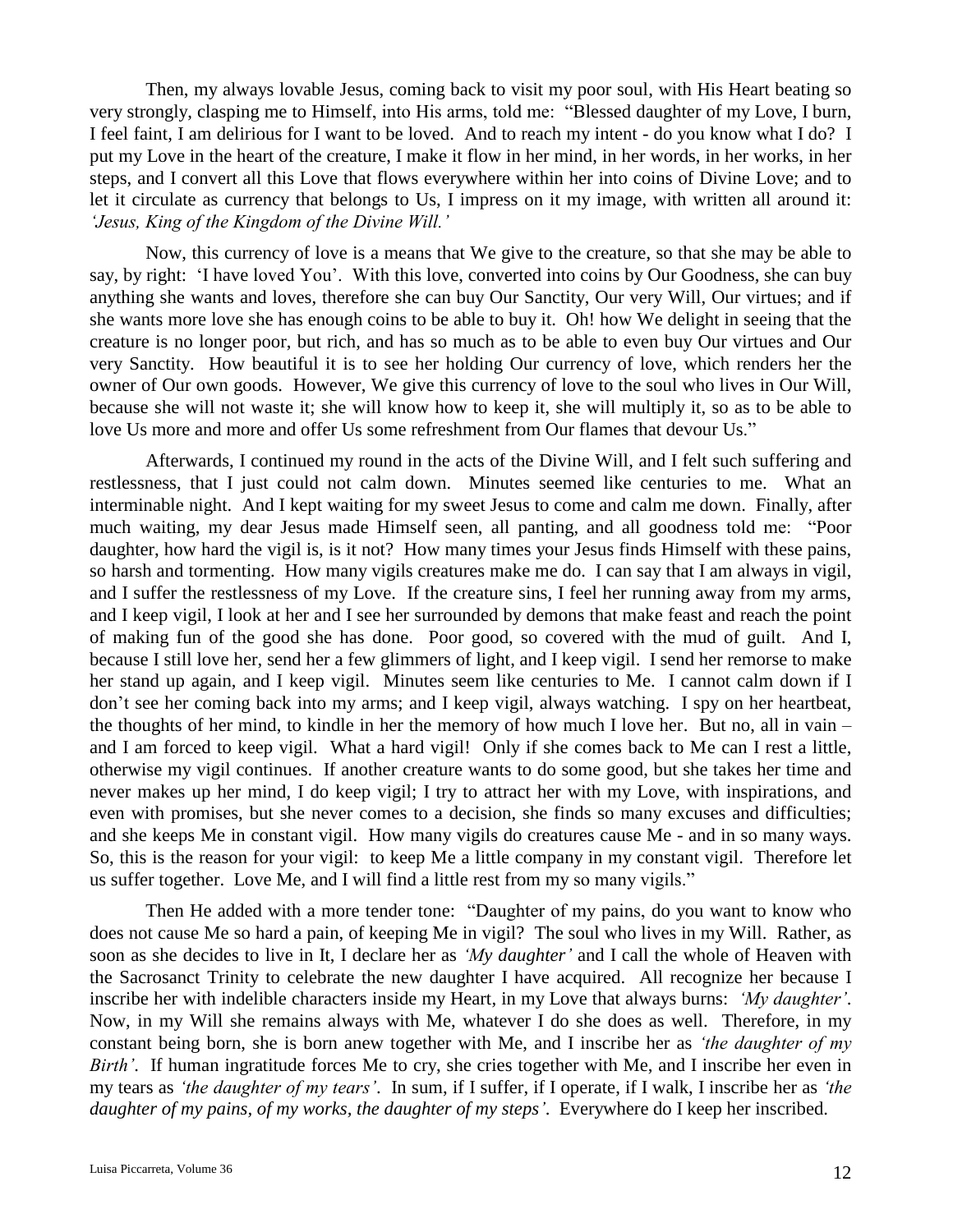Now, you must know that between paternity and sonship there are indelible bonds. No one can deny, either in the supernatural or in the natural order, the rights of paternity and of sonship. Therefore I, as Father, feel the duty to constitute heiress of my goods, of my Love, of my Sanctity, the soul whom I declared with such great solemnity as *'My daughter'*, to the point of keeping her inscribed inside my Divine Heart. Not loving her would be like defrauding my Paternal Love, therefore I cannot. She, in turn, has the duty to love Me and to possess the goods of her Father, to defend Him, to make Him known, and even lay down her life so that no one may offend Him. Oh! how beautiful it is to see these children of Mine living in my Will, as they reach the point of saying to Me: 'My Father, You have kept vigil for too long. You must be tired now, please rest. And so that your rest may be sweet and cozy, please rest in my love, while I keep vigil. I will take your place for the sake of souls – who knows, I might manage to let You find a few of them here when You wake up'. And I trust these children, and I rest indeed. What can a soul who lives in my Will not do? She can do anything for Me, because the light of my Will keeps her aware of all my pains; and I do anything for her. We take turns in vigil and in rest.

How beautiful it is to live in my Will! The creature places herself in Our same conditions, such that whatever We want, she wants as well. This is the holiest thing, the greatest, the noblest, full of majesty and purity: wanting what God wants. No other act can reach so sublime a height, such an infinite value: wanting what God wants. God is Holy and Pure, He is Order and Goodness; by wanting what God wants, the creature wants what is holy, pure, good, and with the fullness of order. She feels reborn in God, and does what God does. God does everything, embraces everything, moves within all; and she concurs in whatever God does. Can she ever do any greater good? There is nothing that can reach or surpass the living in my Will. Therefore, live always in my Fiat, and we will be happy - you and I."

#### Fiat!!!

## **May 15, 1938** *How the word of God is life and encloses all centuries. How in one creature God looks at all human generations. How Jesus doesn't know what to do with one who does not love Him. How Jesus always lets Himself be found in the necessities of the creatures.*

I felt immersed in the Divine Volition. Its light made me comprehend many truths, but I felt incapable of enclosing them inside my mind, so small, with a reluctance to manifest them and write them on paper. And my sweet Jesus, visiting my poor soul, all tenderness and compassion for my incapacity, told me: "Poor daughter, before the immensity of my Will she gets confused and would rather remain in sweet rest, to enjoy the joys and the happiness of my Will, with which you feel replete. But no, my daughter, work too is necessary. In Heaven there is always joy, but on earth there is an alternation of joys and of work. For you, manifesting and writing is work, while entering into my Will is to possess the purest joys and the greatest happiness. However, in the work I never leave you alone; rather, I do more than you do - without Me you would not have been able to do it.

You must know that Our Love is so great, that when Our Goodness decides to issue a word, to manifest a truth from Our Supreme Majesty, We form the act within Ourselves, We enclose the good which that truth We are issuing must produce. When the good We must give to creatures by virtue of that truth We are manifesting is fully mature and completed, then do We offer it to the creature as bearer of the good that We want to give to the human generations. Therefore, Our word encloses all centuries. Our words are lives, and because of this they possess the creative strength - wherever they reach they will create the life and the good that Our truth carries. So, to stop Our words by not manifesting them means stopping all the good and the many lives of Ours that Our words can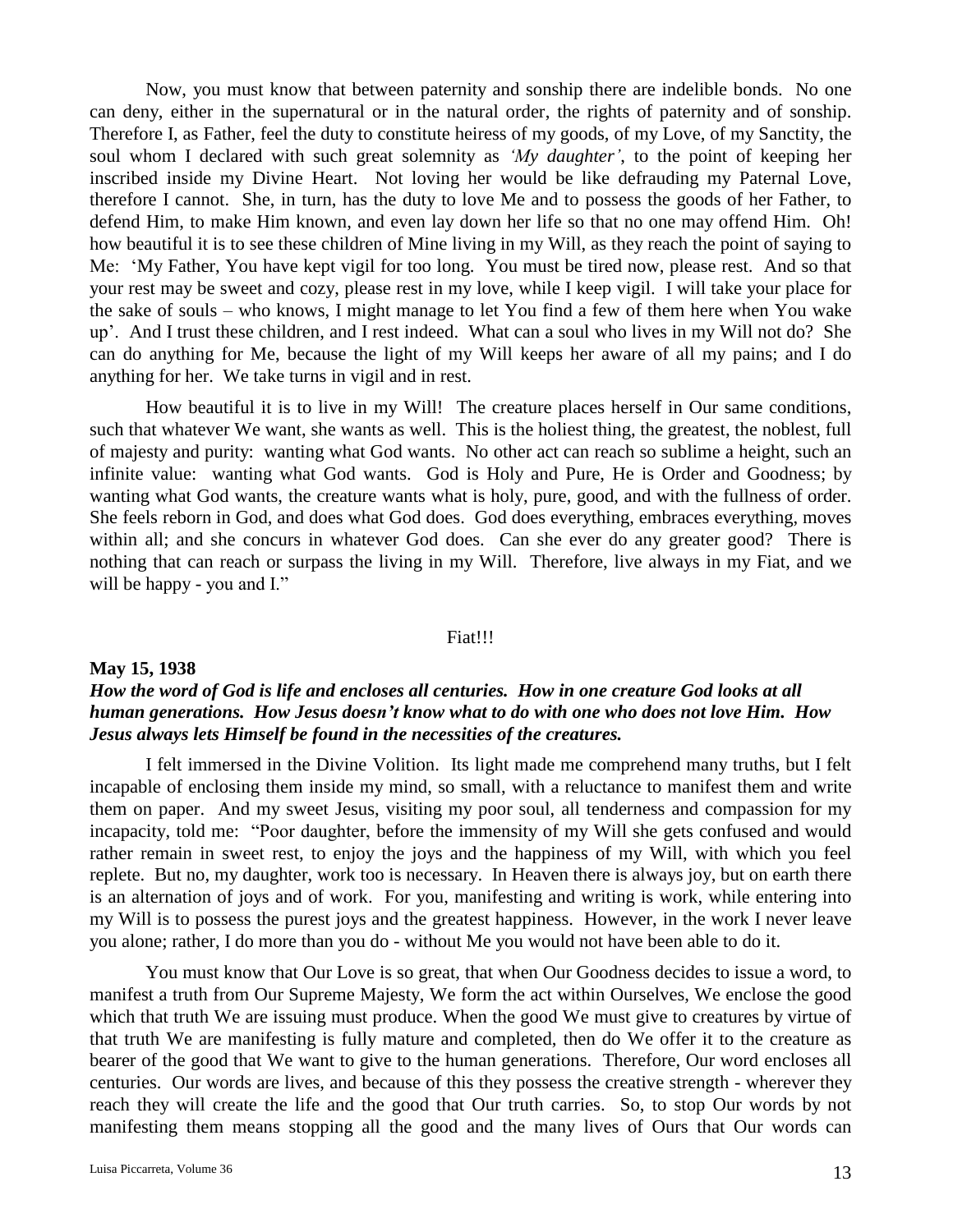produce; and I know, my daughter, that you would never want to cause Me such sorrow and hinder this great good for the human generations - would you? One who loves Me cannot refuse Me anything, not even the sacrifice of her life. Therefore be attentive, since you don't want to become responsible for so many of Our Divine Lives, which must take life in the creatures."

After this, I felt in such suffering - but so much, if I was going to breathe my last. Jesus immediately ran to sustain me in His arms, and told me: "What is it - do you want to come?" And I: 'Yes, if only You made up your mind to take me.' And Jesus: "My daughter, and what are we going to do with the earth?" And I: 'I know nothing and I am good at nothing; and besides, what do I care about the earth?' And He continued: "My daughter, yet you should care, because your Jesus cares, and my interest and yours must be one. Now, you must know that it is still early and the Divine Will has not yet been completely manifested; in fact, the more It is manifested, the more souls get caught in the net of Its light. Not only this, but the more It matures and grows in one creature, the more all others acquire the right to receive It, and We feel more drawn to engrace the human generations, letting them possess the Life of Our Will. Our Goodness and Our Love are such, that in one creature We look at all others, and for love of one We do good to all.

But who, then, overflows with this good for all? The one who was the first to receive that good; she who listened to Us and cherished Our truths more than if they were life of hers; she who, heedless of her own life, was ready to sacrifice it in each instant for love of Us, to let Us do whatever We wanted with her. This has so much power over Our Supreme Being, it moves Us so much, that one creature alone is enough so that all others may receive that good. More so, since the human generations are linked together - more than the members to the body; hence, it is no wonder that one healthy and good member would make its vital and holy humors flow into the others. Therefore, the power of one single creature living in Our Will is omnipotent; it is so great as to be able to overwhelm Heaven and earth, reunite all, and conquer God and the creatures. So, let Me finish, and then I will take you soon."

Afterwards He added: "My daughter, the more one suffers, the more one feels the need to be loved. I am He Who has suffered the most, therefore my pains, the Blood I shed, my tears, turn into loving and supplicating voices, for I want to be loved by those whom I loved so much and who caused Me so much suffering and crying. Those who love Me bring the sweetest refreshment to my pains, they dry my tears, and my Blood turns into a bath of love for them. But do you know who converts my pains and tears into joys and contentments? The soul who lives in my Divine Will, because in her I find the Love that loves Me always, which is support in my pains, my constant refreshment; and I feel like a victorious King because, though wounded, with the weapons of my pains and of my Love I have conquered the will of the creature. Oh! how happy I am in feeling loved and in living life together with those for whom I endured so painful and bloody a battle. More so, since I created everything in order to be loved, and if love is missing I don't know what to do with the creature, because I cannot find what I want. At the most there might be different varieties of love: there may be love of reparation, love of compassion, love of imitation. But it is always love that I want, and if I find no love, it is not for Me. And since love is the child of my Will, if I find the child I find the Mother, therefore I find everything, and all that belongs to Me; so I rest and delight in her and she delights and rests in Me, as we love each other with one single Love."

And I: 'My beloved Jesus, if you yearn so much to be loved and for creatures to do your Will, why don't You shower them with your graces so much that they may feel the strength to operate and to love you as You wish?'

And Jesus: "My daughter, only in the act in which the creature sets herself to do what I want, then am I drawn to give her the strength necessary, or rather, superabundant - not before. I cannot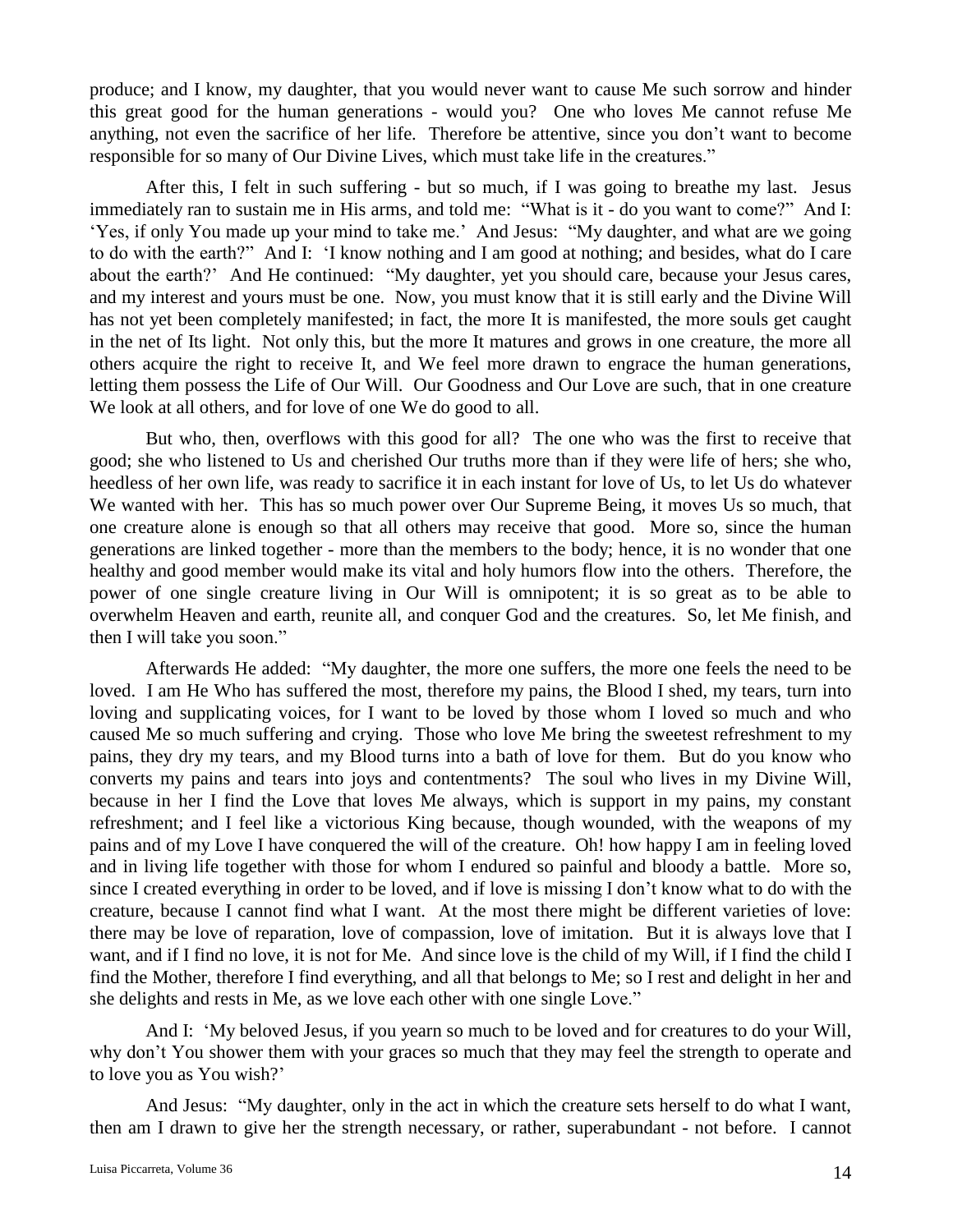give things uselessly, because they would be held more responsible before Me if they felt the strength but would still not do what I want. How many, before doing an action, feel so helpless, but as soon as they set to work they feel invested by new strength, by new light. I am the One who invests them, as I never fail in providing the necessary strength that is needed in order to do some good. Necessity binds Me and forces Me, if necessary, to do together with the creature whatever she does. Therefore, I Myself am the true necessities, it is I Who want them, and I am always together with the creatures in the necessities. But if what they do is not necessary, then I put Myself aside and let them act by themselves."

After this, I was thinking to myself: 'How miserable I am. I feel like I haven't done anything for Jesus. After so many graces He has given me, who knows how much I should love Him! Instead, I am so cold. It is true that I can only love Jesus, but I should be all on fire - and I'm not.' But while I was thinking this, He came back, and scolding me sweetly, told me: "My daughter, what are you doing? Do you want to waste time? Don't you know that all you should care about is to do my Will and know whether you are in It? In my Will everything is love: the breath, the heartbeat, the motion, the very human will wants to know nothing other than loving Me. My Will, jealous of this creature, surrounds her with the air of love, in such a way that she breathes nothing but love. Your Jesus never looks at what the creature feels; many times feelings can deceive her. But rather, I look at her will and what she really wants – and that is what I take. How many things are felt, but one does not do them; on the other hand, if one wants something, all is done. Besides, in my Will nothing gets lost. For one who lives in It, my Will numbers everything: the breaths, the heartbeats, the little *'I love You'*; everything that is done in It remains written with indelible characters of light and forms the very Life of my Will in the creature. Many times the gifts I have given to her, the acts she has done, remain hidden as her own property in the depth of her will, therefore she feels as if she had done nothing. But it is not true. As the circumstances arise it will show how the light is present in the soul, brighter than sun; sanctity is there at its post of honor; the virtues are all there ready to act heroically as soon as there is any need to exercise them. My Will knows how to maintain harmony and Its divine order; wherever It reigns and whatever is done in It acquires the imprint of Eternity. Therefore, live in It and do not worry about anything. In fact, my Will will take care of your good more than you would yourself."

## **May 17, 1938**

## *How the soul is the voice, the singing, the hands in order to play, while the body is the organ. How the Divine Volition wants the littlest acts in order to make Its Sun rise. The sowing that the sun does to the earth, and the sowing done by the Divine Will. The marriage that God prepares with His truths.*

Continuing my flight in the Divine Volition, I feel It investing me inside and out, wanting to take Its royal place in the littlest of my acts, even the natural ones, and maybe even over my little trifles. And if It didn't do so, It would not be able to say that the fullness of Its Will reigns in the creature. Now, my dear Jesus, repeating His short little visit, all goodness told me: "My daughter, everything came out of Us and was molded by Our creative hands - both the soul and the body; therefore everything must be Ours, both one and the other. Even more, We made of the body the organ, and each act the creature would do in order to fulfill the Divine Will was to form one key, such that it would enclose many notes and concerts of music, distinct among themselves, while the soul, through union with the body, would form the voice, the singing, and by playing those keys, it would form the most beautiful melodies. Now, an organ without someone who plays it is like a dead body – it neither entertains nor attracts anyone. On the other hand, anyone who is good at music cannot exercise his art as a musician if he doesn't have an instrument to play. Therefore, it takes someone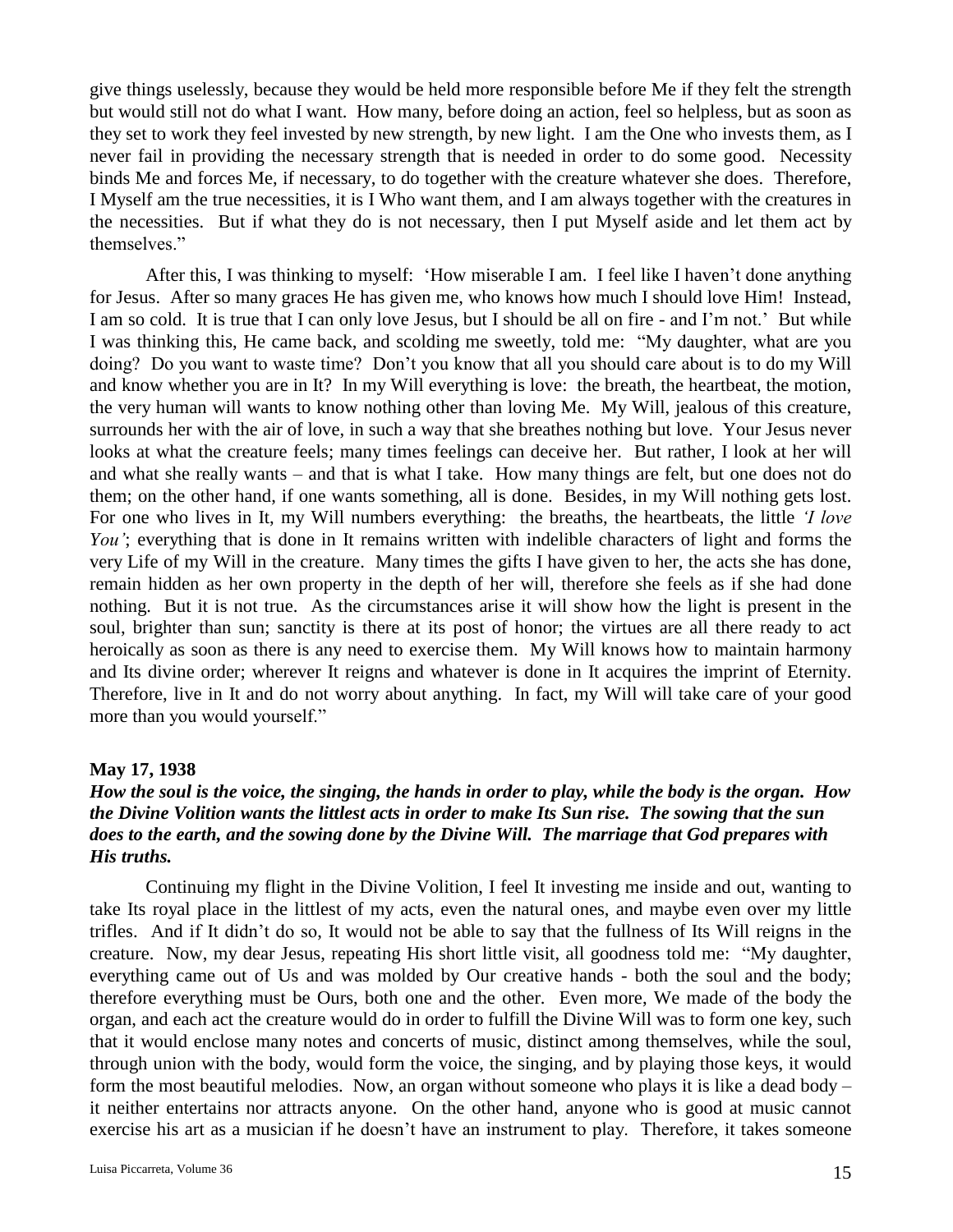who speaks, who moves, who has life in order to form beautiful melodies; but it also takes the instrument with keys, notes and everything else - both of them are necessary.

Such are the soul and the body; there is such harmony, order and union, that one cannot do without the other. This is why I am so vigilant, I watch your steps, your words, the moving of your pupils, the littlest of your acts, so that my Will may have Its life and Its place. We do not care whether the act is natural or spiritual, whether it is big or small; but We watch attentively to see whether all is Ours, whether Our Will has made Its Sun rise, of Light, of Sanctity, of Love; and We use even the littlest acts of the creature in order to make Our most prodigious portents, which form the most beautiful scenes to keep Us all amused. Did We not form the marvels and the enchantment of all Creation out of nothing? Wasn't it from nothing that We formed so many harmonies, unto Our very image and likeness, in the creation of man? My daughter, if the creature had to give Us only what is spiritual, it would have been very little. Instead, by giving Us also her little natural acts, she can give Us always, we remain in constant relations, and the union between Us and the creature never breaks. More so, since the littlest things are always there at everybody's reach – the lowly and the great, the ignorant and the learned alike. Breathing, moving, helping oneself in the personal things, belong to everybody and they never cease; and if these acts are done in order to love Us and to form the Life of Our Divine Will in them, this is Our triumph, Our victory and the purpose for which We created them. See then, how easy it is to live in Our Will: the creature does not have to do new things, but whatever she does – that is, to carry out her life as We gave it to her, in Our Will."

### Fiat!!!

After this, my Jesus continued, saying to me: "My daughter, every day the sun sows light, heat, sweetness, fragrances, color, fecundity and a diversity of flavors, and by doing this it embellishes the entire earth; and by just touching with its light and molding with its heat, it fecundates the plants, it matures and sweetens the fruits, it provides a variety of colors and fragrances to the flowers, to the extent of forming the sweet enchantment for the human generations. The same happens with my Will which, unsurpassably exceeding the sowing that the sun does, sows light, love, varieties of beauty and sanctity over one who lives in It, giving divine fecundity to each seed. Oh! how beautiful it is to see this creature, embellished, fecundated by Our divine sowing. How striking she becomes, unto forming the enchantment of Our divine pupils. Now, my daughter, in order to receive the sowing of the sun, the earth, the flowers and the plants must let themselves be touched by its light and heat, otherwise the sun would remain in the height of its sphere, unable to make its sowing to the earth; and the earth would remain sterile, without fecundity and without beauty, because in order to give and receive any good it takes union and accord on both sides. Without these, one cannot give and the other cannot receive. In the same way, in order for the soul to receive the sowing of my Will, she must live in It, she must remain always united with It in perfect accord, she must let herself be molded in order to receive the new life that my Will wants to give her. Otherwise, as with the sun, my Will does not sow and the creature remains sterile, without beauty, under the darkness of her human will. This is why I want the soul to live in my Will – not only so that I may sow, but so that my sowing may not be lost, as I Myself act as the Farmer, to produce the most diverse beauties."

Then He added with more tenderness of love: "My good daughter, my Love wants to bind Itself ever more with the creature, and the more truths It manifests about my Will, the more bonds of union do I place between God and her. And as my Love manifests the truths, It prepares the marriage between God and the soul; and the more It manifests the more sumptuousness and magnificence will the wedding feast have. And you know something? My truths will serve the creature as dowry in order for her to espouse God. My truths will make Him known - He Who lowers Himself, drawn by His Love alone, unto binding Himself with the bond of marriage. My truths touch and retouch the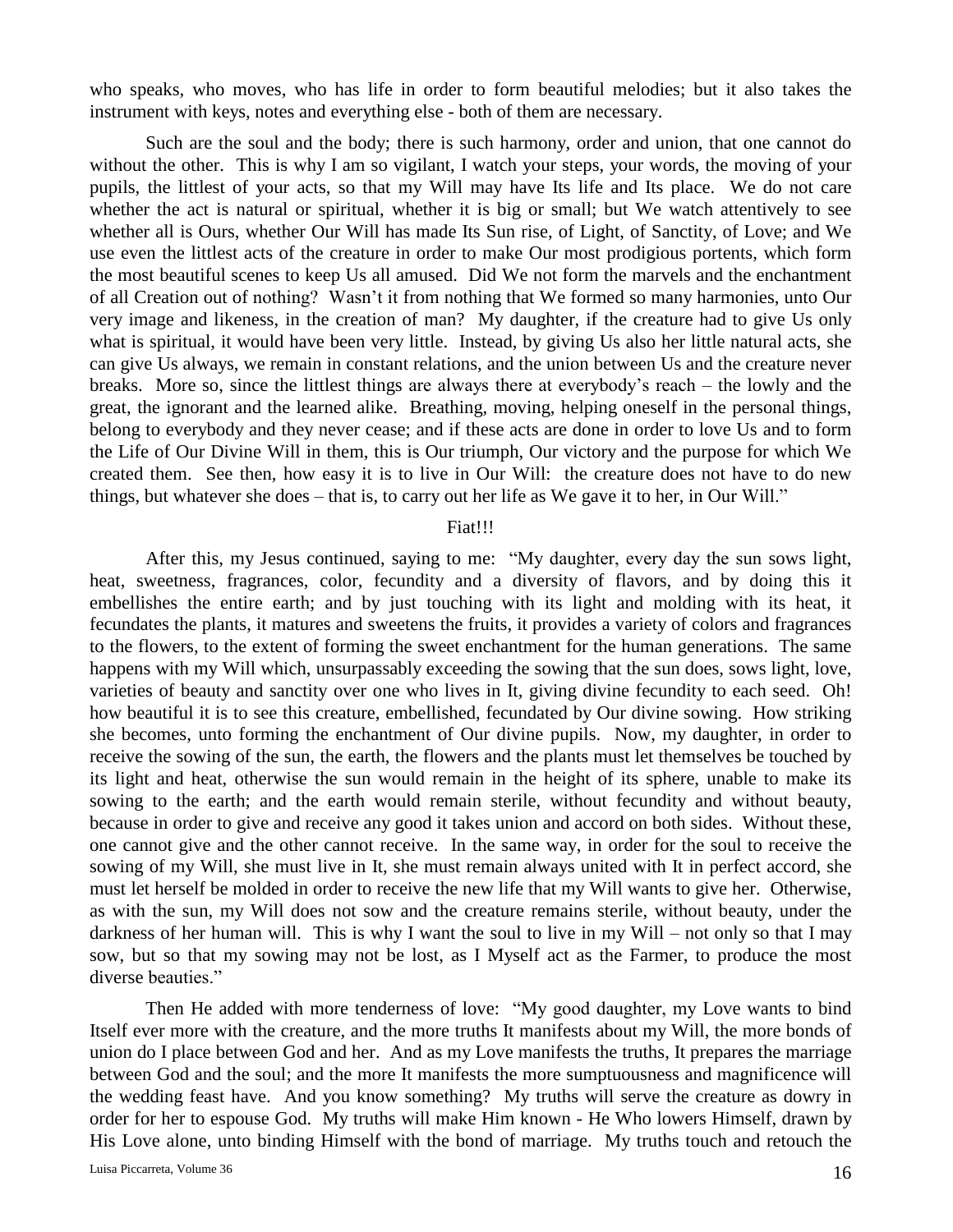creature, they mold her and form the new life in her; they restore and embellish in her Our image and likeness of when she was created by Us; they impress on her their kiss of inseparable union. One truth of Ours can form a sea of prodigies and of divine creations in the soul who has the good of listening to it. One truth can change an entire world, from perverted into good and holy, because it is a Life of Ours that is exposed for the good of all, it is a new Sun that We make rise in the created intellects - a Sun that will make Itself known by way of light and heat, in order to transform into light and heat whomever has the good of listening to it. Therefore, to hide a truth that We issue from Our Paternal bosom with so much love, is the greatest crime; it deprives the human generations of the greatest good.

Moreover, one who lives in Our Will, by marrying Us, forms the feast for all the Saints. All of them participate in this divine wedding, and by virtue of this creature they have their own feast in Heaven and another one on earth. Each act the creature does in Our Will is a feast and a banquet that she prepares for the celestial regions; and the Saints requite her with new gifts, and they beseech God to manifest yet more truths to her, to expand more and more the boundaries of the dowry that God has given to her."

### Fiat!!!

### **May 19, 1938**

## *How the Divine Will forms the paralysis to all evils, while the human will paralyzes what is good. How to love is to possess. How God is formed in the creature and the creature in God. Concerns about the writings.*

I am always in the sea of the Divine Volition, which seems to want to put me on guard and warn me not to let the poor and restless human will enter into me. I was left all concerned, and my sweet Jesus, visiting my little soul, told me: "My blessed daughter, courage, do not fear. The virtue and the power of my Divine Will are such, that as one enters in order to live in It, all evils remain paralyzed – paralyzed the passions, the evil steps, the bad works. The human will undergoes such a defeat as to feel itself dying, but without dying. However, it comprehends to its greatest contentment that while it feels all evil being paralyzed, it also feels the life of good rise again – the light that is never extinguished, the strength that never falls short, the love that always loves; and the heroism of sacrifice, the invincible patience, arise within her. I can say that my Will puts an end to the evils of the creature, because from my Will alone does every good receive origin and life. Now, while my Fiat has the power to paralyze evils, the human will paralyzes every good when it dominates alone in the creature. Poor good, trapped under the paralysis of the human will! It wants to walk but can barely drag itself; it wants to operate but feels its arms sagging; it wants to think good thoughts but feels dazed and as though confused. The human will, without my Will, is the beginning of all evils and the total ruin of the poor creature."

Then, afterwards, my beloved Jesus added in such a moving tone: "My daughter, one who wants to possess Me must love Me. To love and to possess is all the same. As you love Me, so do I remain formed in your soul, and as you return to love Me, so do I grow. In fact, only love makes Me grow, and as you repeat your love, so do I reveal Myself in order to be loved more. Hence, as you love Me, so do I let you feel how much I love you. Now, as you love Me, I love you and possess you; and as we mutually love each other, you remain formed in Me, you keep growing, I nourish you with my Love, I form you in the Life of my Will, I inundate you with my seas of Love to make you feel how much I love you, with how much tenderness I nurture you inside my Heart, how jealously I keep you, so that you may love Me more and use with Me the same tenderness I use with you by keeping Me sheltered; and with my same jealousy of love, such that the creature is all eyes, all attentiveness,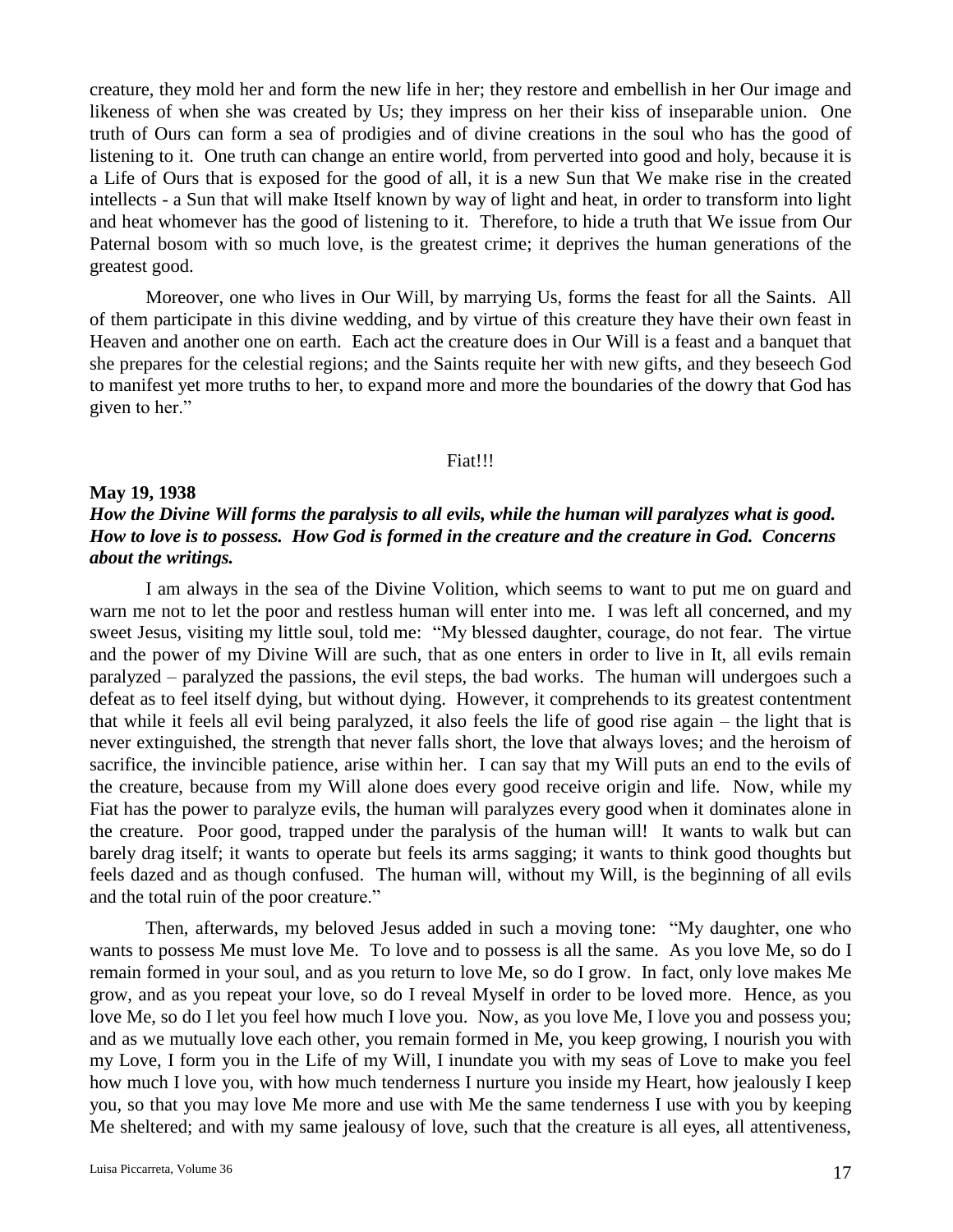to give Me her life in each instant, to love Me and to make Me happy and content inside her soul, just as I make her happy and content inside my Heart. Love wants reciprocity, and if it loves but is not loved back, it feels unhappy and embittered, for it should be loved, but is not. Therefore, love Me always, and if you really want to love Me, love Me in my Will, in which you will find the Love that never ceases and you will form for Me chains of love, but so long as to imprison Me, in such a way that I won't be able to ever free Myself from your love."

After this, I was thinking of my great sacrifice of writing, my reluctance, the struggles I have been through to put the pen on paper, such that, only the thought of displeasing my dear Jesus made me do the sacrifice of obeying the one who was imposing this on me. Yet, I was saying to myself: 'Who knows where – oh where will they end up; into what hands. Who knows how many quibbles, how many oppositions they will raise, how many doubts. And I felt restless. My mind was gloomed by such apprehension that I felt I was dying. And my sweet Jesus came back to calm me down and told me: "My daughter, do not trouble yourself, these writings are mine, not yours, and in whichever hands they may go, no one will be able to touch them in order to spoil them. I will know how to take care of them and defend them because they belong to Me, and whoever will take them with good will and upright intention will find a chain of light and love, with which I love the creatures. I can call these writings the outpouring of my Love – follies, delirium and excesses of my Love – with which I want to conquer the creature, that she may come back into my arms, to make her feel how much I love her. And to let her know how much I love her even more, I want to reach the excess of giving her the great gift of my Will as life, because only with my Will will man be safe and feel the flames of my Love and my restlessness of how much I love him. So, whoever will read these writings with the intention of finding the truth will feel my flames, will feel transformed into love, and will love Me more. But whoever will read them to split hairs and raise doubts will remain blinded, his intellect confounded by my light and my Love. My daughter, all that is good, my truths, produce two opposite effects: for those who are disposed, it is light, to form the eyes of their intelligence, and it is life, to give the life of sanctity that my truths contain; for those who are not disposed, it is blindness, which deprives them of the good contained in my truths."

Then he added: "My daughter, pluck up courage and don't be troubled. All that your Jesus has done was necessary to my Love and to the importance of what I was to manifest to you about my Divine Will. I can say it was to serve my very Life and to let Me accomplish the work of Creation. Therefore, at the beginning of this state of yours, it was necessary for Me to use many stratagems of love. I used such intimacy with you, such that it seems incredible how I reached that extent. I also made you suffer much, to see whether you would submit to everything. Then I would drown you with my graces, with my Love and, again, I would give you more pains to be sure you would deny Me nothing. All this, in order to conquer your will. Oh! had I not shown you how much I love you, had I not given you so many graces, do you think you would have easily submitted yourself to this state of suffering, and for so long? It was my Love, my truths, that have kept you and still keep you as though magnetized to He Who loves you so much. However, everything I did at the beginning of this state of yours was necessary, for it was to serve as foundation, as decency, decorum, preparation, sanctity and disposition for the great truths I was going to manifest to you about my Divine Will. Therefore, I Myself will have more interest in the writings than you do, because they are Mine, and one truth alone about my Fiat costs Me so much as to surpass the value of the entire Creation. In fact, the Creation is my work, while my truth is Life of Mine, and Life which I want to give to creatures. You yourself can comprehend this from all you have suffered and from the graces I have given you in order to manifest to you my truths on my Holy Will. Therefore calm yourself and let us love each other, my daughter. Let us not interrupt our love, because it costs much to both of us: to you, in keeping your life sacrificed at my disposal; to Me, in sacrificing Myself for you."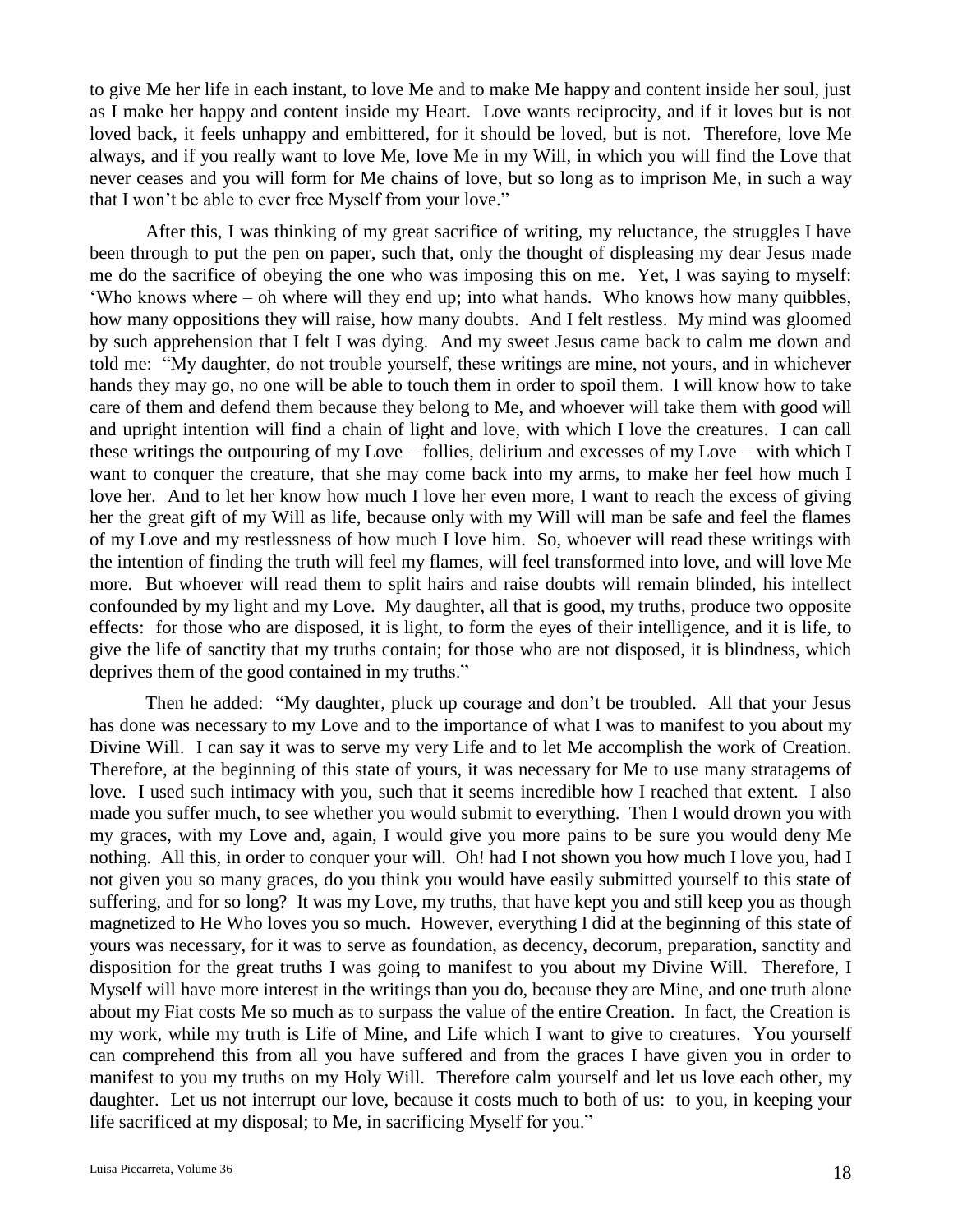But in spite of all the speaking of Jesus, I still did not feel completely calm. In the act of His speaking, peace came back to me, but then, thinking over what happened to me during these days which is not necessary to say here - I started to feel troubled again. So, for about two days my sweet Jesus remained silent, and because of this I felt completely exhausted and extremely weak. Then, my beloved Jesus, having compassion for me, all goodness told me: "Poor daughter of mine, you have not eaten, this is why you feel exhausted. You haven't taken any food for two days, because you were not at peace, so I could not give you the food of my truths. In fact, while nourishing the soul, my truths communicate also strength to the body. But by being so troubled you would not have understood Me, nor would you have been disposed to taking such a delicate food. In fact, you must know that peace is the door through which the truths enter, as well as the first kiss and the invitation given by the creatures, in order to listen to them and let them speak. Therefore, if you want Me to give you much food, return to your state of peace. Moreover, during these days in which you have been so troubled, all Heaven, the Angels and the Saints were as though trembling over you, because they felt an unhealthy air coming out of you, which did not belong to them. This is why they all prayed that perfect peace would come back to you.

Peace is the smile of Heaven, the fount from which celestial joys gush forth. And besides, your Jesus is never troubled; no matter how many offenses they may give Me, I can say: 'My Throne is Peace'. So I want you – totally peaceful. My daughter, we must adapt and look alike also in our manner - peaceful I, peaceful you - otherwise the Kingdom of my Will cannot be established in you, because It is a Kingdom of Peace."

#### Fiat!!!

### **May 27, 1938**

## *Continuous and repeated acts bind God more to the creature and form the strength of the soul. How beautiful it is to live in the Divine Will. How God Himself pleads with the creature. Rain of love that God pours over the creatures and rain of love from one who lives in the Fiat.*

I feel the need to enclose myself inside the Divine Volition to continue my life in It. Oh! how I would love for It to imprison me within Its light, that I may see or hear nothing else but what regards His Will. And my beloved Jesus, returning to visit my poor soul, all love told me: "My blessed daughter, that's exactly where I want you - imprisoned inside my Will, so that all other things may have no life in you. Now, you must know that all the harmony of the creature is in the continuation of her good acts done in my Will. One act alone forms neither harmony nor any variety of beauty, while many continuous acts united together call the attention of God, Who puts Himself in waiting for the acts of the creature; and as she keeps forming them, so does He communicate beauty to some, sanctity to others, goodness, wisdom and love to others. In sum, her acts remain endowed by God with His insignia and divine qualities. Repeated acts in the creature form the strength of the soul, bind God more to the creature, form Heaven in the depth of the soul; and as she goes on repeating her acts, some are turned into star, others into sun, some others into wind that blows and whispers with love, others become a sea that constantly murmurs: *'Love, glory, adoration to my Creator...'* In sum, one can see the whole atmosphere copied in her. On the other hand, when the acts are not continuous and repeated, they lack that one strength, which is such that one is the strength of the other; they lack that divine manner, such that when it does an act it never ceases doing it, sustaining it with its creative strength that remains always in act of doing it. Moreover, one act alone has never formed sanctity; when the acts are not continuous, they have no strength nor possess the life of love, because true love never says '*enough'*, it never stops, and if it says *'basta'<sup>6</sup>* it feels itself dying. Besides, it is the

 $\overline{a}$ 

*<sup>6</sup> Enough.*

Luisa Piccarreta, Volume 36 19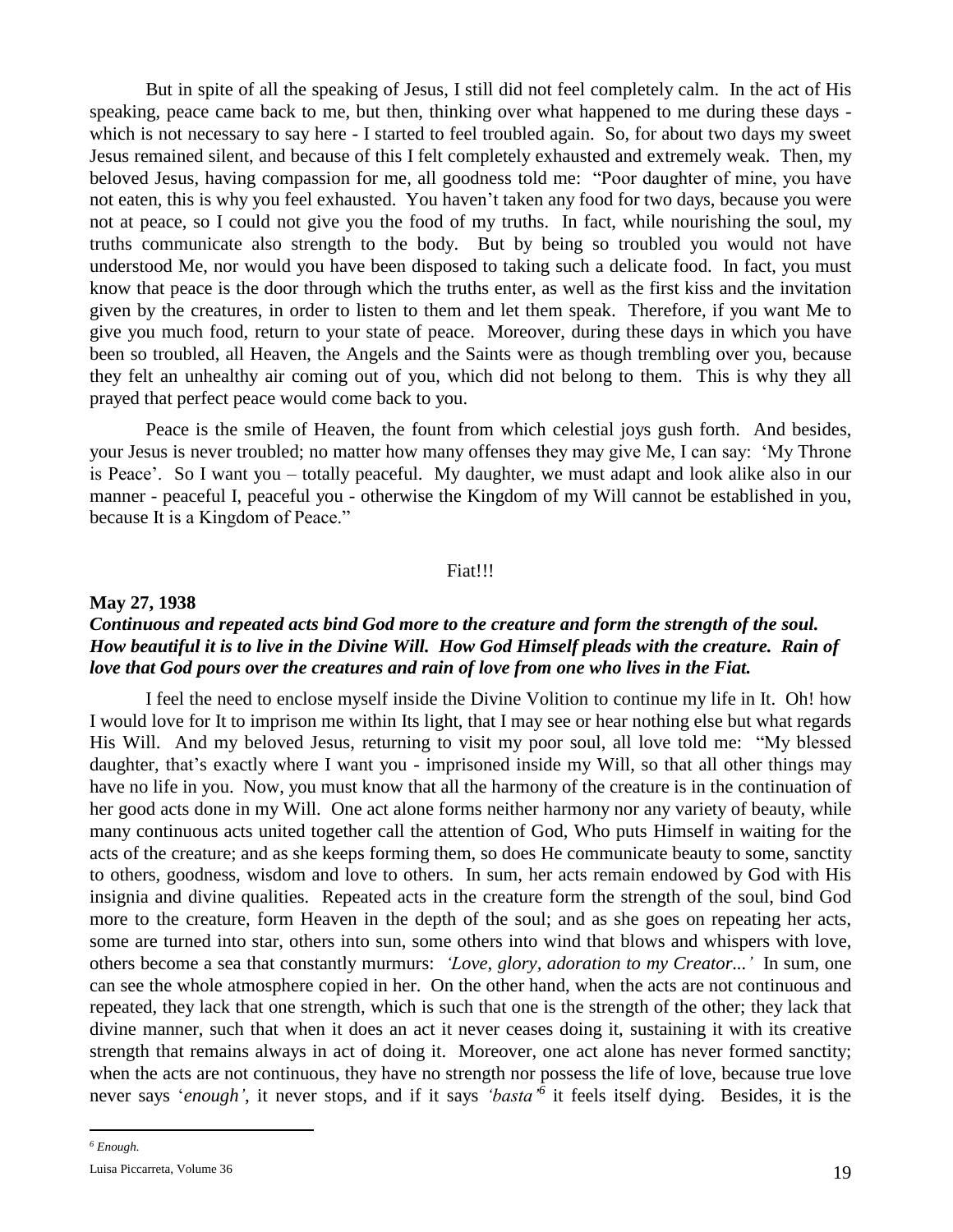continuous and repeated acts that form beautiful surprises for Heaven, such that while an act arrives and they are enjoying it, another one follows, as the creature keeps on sending continuous acts into Heaven, which form the enchantment of the Celestial Fatherland. Therefore, in my Will there is always something to do, and there is no time to be wasted."

Then, with a more tender tone, and of stronger love, He added: "My daughter, how beautiful it is when a soul loves to do the Divine Will. Heaven lowers Itself and all take the attitude of venerating and adoring the Supreme Volition, because they see Its Majesty, Height and Power enclosed in the little circle of the creature in order to do what It does in Its Celestial Royal Palace, to make a display of Its Love and of Its works. It feels so honored as to act as Queen in order to have as many queenly lives for as many acts as the creature does in Its Will; It feels Its divine regimen, Its ruling scepter, unfolded with Its royal manners, as the creature renders It the honors It deserves. And since my Fiat embraces all, It feels so glorified, as if all were letting It reign. Therefore, rarer beauty We cannot find, greater love We cannot receive, more astounding prodigies We cannot operate, than in the soul who loves to live in Our Will.

My desire for the soul to live in Our Will, my restlessness, my ardent yearning, are such that I keep repeating to the ear of her heart: 'O please! make Me content, don't keep Me yearning any longer. If you live in my Fiat, the night will be over for you and you will enjoy full daylight. Even more, each act done in It will be a new day, bearer of new graces, of new love and unexpected joys. All virtues will celebrate you and will hold their place of honor like many princesses, courting your Jesus and your soul. You will form within yourself my Throne of most refulgent light, where I will dominate as ruling King, having formed my Kingdom, and with all freedom I will dominate your entire being, even your breath. I will surround you with the cortege of all my works, of my pains, of my steps, of my Love and of my own strength, to be your defense, your help and nourishment. There is nothing I won't give you if you live in my Will.'

Now, you must know that Our Supreme Being keeps the creature under a pouring rain of Love. All created things pour a rain of love upon her: the sun pours light of love; the wind pours blowing breaths, waves, freshness and caresses of love; the air pours upon her continuous lives of love; my immensity that envelops her, my power that sustains and carries her as though in its arms, my creative act that preserves her – they all pour upon her immense love, powerful love, a love that creates in each instant. We remain always upon the creature, to enwrap and drown her with love. She makes Us delirious for so much Love. Yet, the creature does not let herself be conquered into loving Us. What pain, what sorrow! But do you want to know who has the exact knowledge of this, Our uninterrupted rain of Love? We Ourselves Who do it and the creature who lives in Our Will. She feels Our constant rain of Love; more so, since by living in It, everything is hers; and in order to requite Us, not knowing what to do in order to make for Us her own rain of love, she takes all created things, Our immensity and power, Our creative virtue which is always in act of creating only for the sake of love, she rises up within Our own Will and she pours upon Us, over Our Divine Being, love of light, caresses of love, immense and powerful love, as if she wanted to match Us, carrying Us in her arms to say to Us: 'See how much I love You. You carry me and I carry You - I have in my power your Immensity and Power, which give me the virtue of being able to carry You.'

My daughter, you cannot comprehend the refreshment We feel, how Our flames are refreshed and soothed under this rain of love that the creature does for Us. Our contentment is such that We feel as though repaid for having created the whole work of Creation - and repaid with Our same currency of love with which We so much loved her. Our Love has the virtue of coining in the creature sufficient and abundant coins to repay Us for what We have given her and done for her. Therefore, in the sea of Our joy We say to her: 'Tell us, what do you want? Do you want Us to invent more stratagems of love? We will do it for you. Tell us, please, what do you want? We will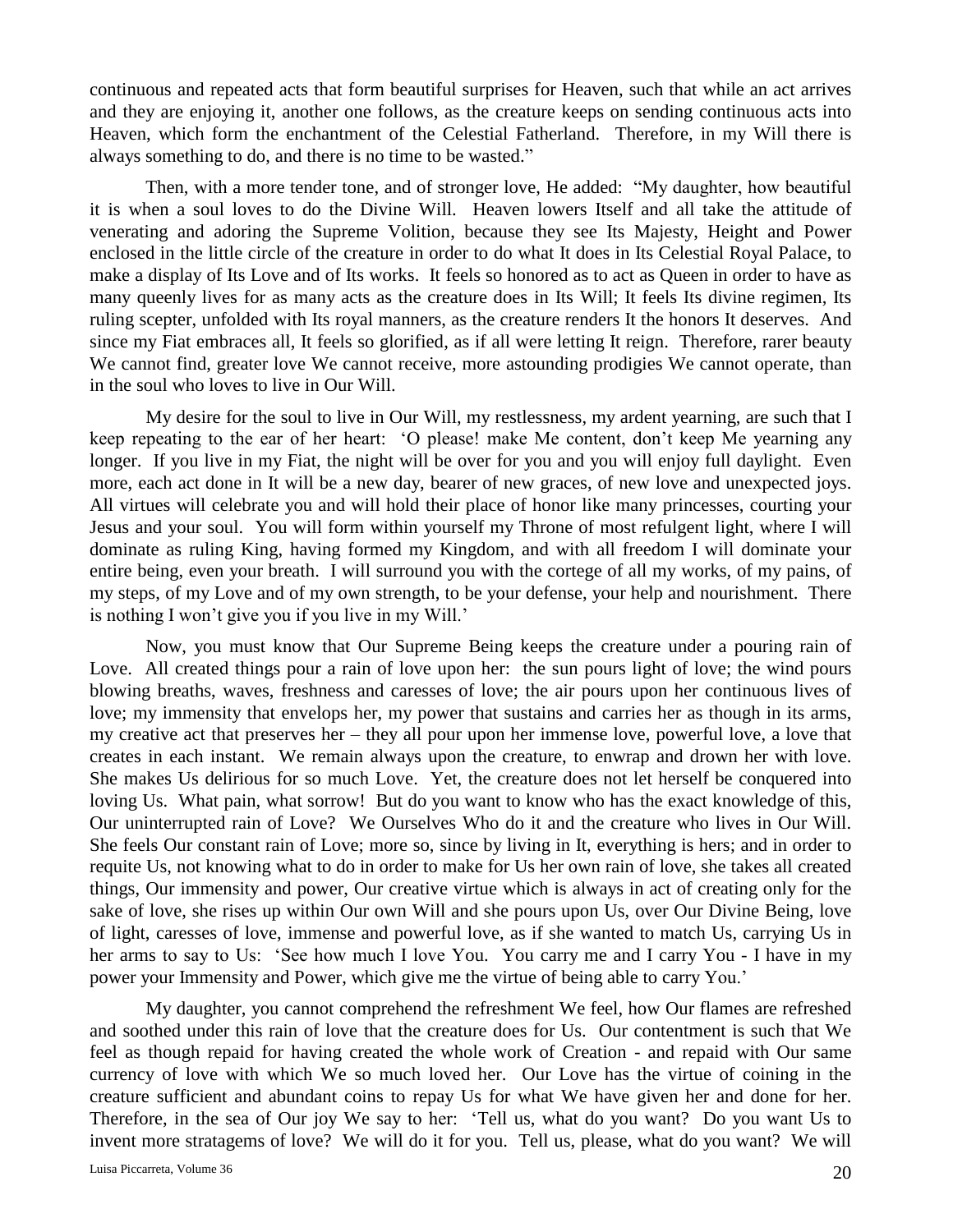content you in everything, We will refuse you nothing. Denying you something, not pleasing you in everything, would be like denying it to Ourselves, or like wanting to put some discontent in the midst of Our endless joys'. Therefore, in the soul who lives in Our Will We find everything, and she finds everything in Us."

#### Fiat

### **June 5, 1938**

# *The sign whether the creature lives in the Divine Will is that she feels Its life within her and Its operating act, which is the greatest gift It gives to the creature. Centralization of God in the creature and of the creature in God.*

My flight continues in the Divine Will. I feel that It wants to breathe, palpitate, move and think within me. It seems to me that It puts aside Its immensity, Its height, depth and power, to make Itself smaller inside of me and do what I do. It seems to delight in descending from Its height, to lower Itself inside of me and breathe as I breathe, palpitate and move in my motion, while still remaining what It is outside of me - immense and powerful, investing and surrounding everything. So, while my mind wanted to enjoy It inside of me in order to give It my life and receive Its own, it also wanted to go outside in order to cross Its immensity, power, height and depth with no boundaries. What an abyss of light, such that one can find neither the bottom, nor the height or the boundaries. And while my mind was wandering, my sweet Jesus, visiting my little soul, all goodness told me: "My little daughter of my Volition, my Will invests and envelops everything and everyone within Its womb of light; It possesses everything, nor is there anyone who can escape It. All live within It, but they do not recognize It as source of their life, motion, step, warmth and even of their breath. We can say that such creature lives inside Our Will as though she were living in Our house; We offer to her what she needs, We nourish her with more than paternal tenderness, yet she does not recognize Us, and many times she attributes what she does to herself, while We are the Ones doing it; and she reaches the point of offending He Who gives her life and preserves her. We can say that We have many enemies in Our own house who live at Our expense, like many thieves of Our goods; and Our Love is such as to force Us to give them life and to feed them as if they were Our friends. How painful it is that Our Will should serve as dwelling for those who do not recognize Us and who offend Us. They are in It by reason of Creation, because of Our immensity, such that even if they didn't want to be inside Our Will, there would be no other place for them, because there is not one point in Heaven and on earth in which Our Will is not present.

Now, in order for the creature to say that she lives in Our Will, she must want It and recognize It: by wanting It she feels that everything is Will of God for her, and by recognizing It she feels Our operating act upon her. This is precisely the living in my Divine Will: to feel Our Power operating inside and outside of her. And as she feels that It operates, she operates together with It; if she feels We love, she loves together with Us; if We want to make Ourselves known more, she is all attentive to listen to Us and receive with love the new life of Our knowledge. In sum, she feels Our operating life and she wants to do, and does, whatever We do – she follows Us in everything.

This is the living in Our Will: to feel Our Life that gives her life; to feel Our operating act that moves, breathes and operates within her being. These are Our celestial inhabitants, Our glory inside Our dwelling; we are like children and Father, what is Ours is theirs. But they do recognize it, they are not blind and thieves who have no eyes to look at Our light, nor ears to listen to Our Paternal cares, and who do not feel Our operating act upon them. On the contrary, those who live in Our Will feel the virtue of Our operating act, and this is the greatest gift that We can give to the creature.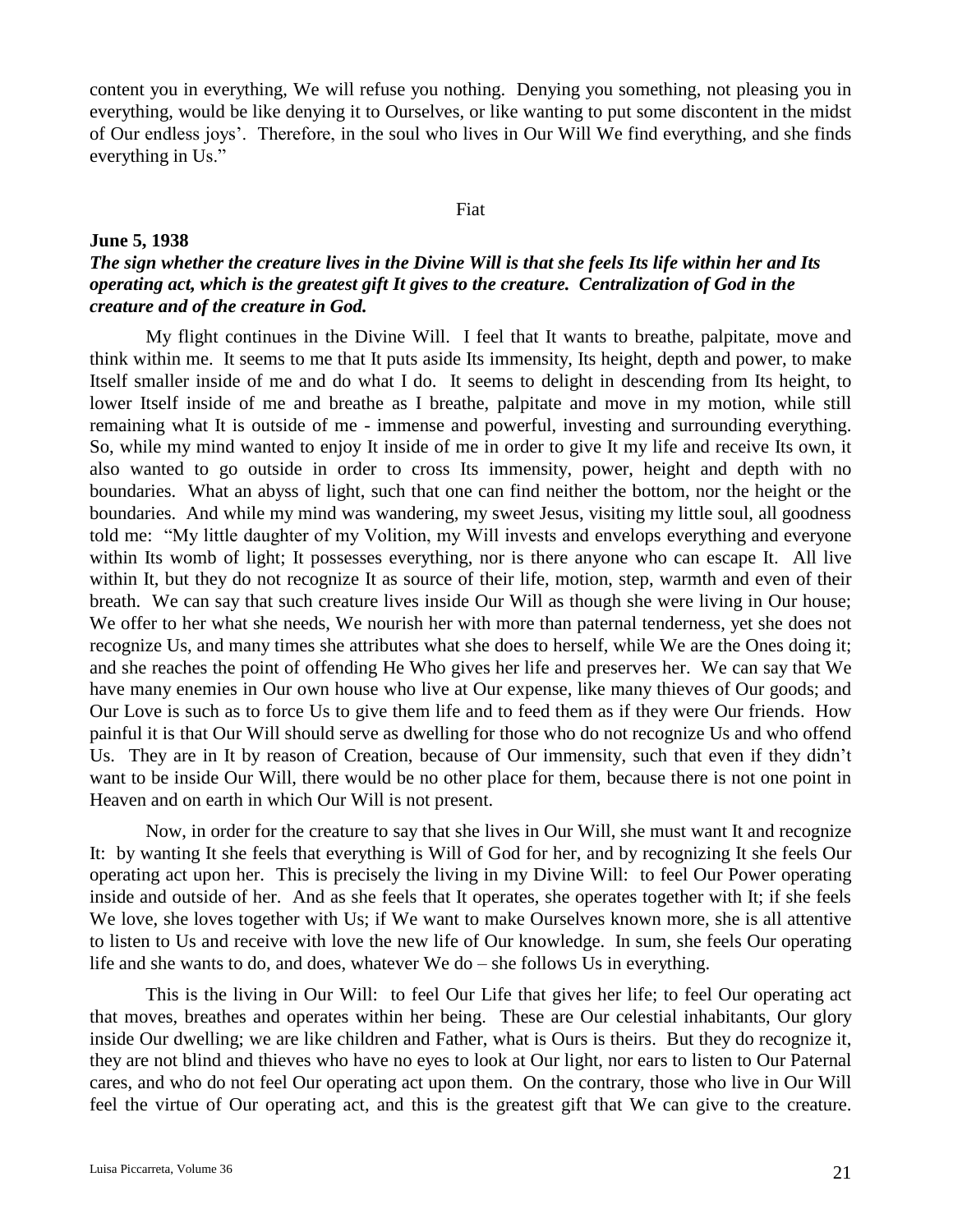Therefore, be attentive; recognize that your life comes from Us, that We give you everything – your breathing, your motion – to live life together with you."

After this, I kept thinking of the great wonders of the Divine Volition. How many surprises, how many unheard-of prodigies, which only the Divine Fiat can do. And my always lovable Jesus, coming back, added: "My blessed daughter, I created the Creation and all creatures to form in them my delights, and to issue from Our Supreme Being the excesses of Our Love and the prodigious power of Our works. If We delighted so much in creating so many various and varied works in the order of Creation, which was to serve man, much more were We to delight in making unheard-of prodigies, works never thought-of, enrapturing beauties, in he who was to serve Us. Man, indeed, was the prime act of Creation, therefore We were to delight so much in him as to be always occupied, doing in him as many beautiful works as We could; while man was supposed to remain always with Us, to love Us and let himself be loved, and to receive the great prodigies of Our works. It was his withdrawing from Our Will that stopped Our delights and the course of the works which, with so much love, We wanted to make in him. But what was established by Us must have its fulfillment; this is why We return to the assault, calling the creatures to live in Our Will, so that everything which has been decreed and established may be punctually accomplished.

Now, you must know that as the soul does her acts in Our Will, Our Love is such that We centralize Our Supreme Being in her, together with all Our works. Oh! what delights and joys We feel, in seeing in her Our Majesty dominating, surrounded by all Our works. The Angels and Saints pour into her, and center themselves within her, to honor their Creator, because all run where God is present and want their place of honor around Us. But while everything remains centralized in her, yet another marvel takes place: she herself is centralized in everyone and in each created thing. Our Will loves her so much, that It multiplies her wherever It dwells and gives her a place everywhere, to keep her as though synchronized with Itself in all Its works. To be without this creature who lives in Our Will – We simply cannot; We would have to divide Our Will in two so as not to have her in everyone and in all Our works, but We cannot do this because Our Will is not subject to division - It is always one, and one single act. Moreover, Our Love would wage war against Us if We were to put aside one who lives in Our Will; rather, this is the reason why We want her to live in Our Will – because We want her together with Us, We want to make known to her Our works, We want to make her feel the heartbeats and the notes of Our Love, so that Our Love Itself may love Us within her. Works cannot be known from afar, nor can Our Love be felt, therefore We need to be with her in order to love each other, to know each other and to operate; otherwise the creature goes on her way and We on Our own, remaining deprived of Our delights and of the possibility to do what We want - to Our greatest sorrow. Therefore be attentive, live always in Our Will if you want Us to live in you, and you in Us."

## Fiat!!!

## **June 12, 1938**

## *The truths, bearer of divine seeds. How the knowledges form new Divine Lives. Requital of glory that the soul will receive in Heaven. The creature who lives abandoned in the arms of Jesus is His favorite one.*

I am always back into the Divine Volition. Its immensity is such that, while I am inside Its sea, wanting to embrace all Its acts; but since I am not done yet, for it would take centuries - and it would still not be enough to embrace all of Its acts - therefore it seems to my littleness that I go back to the Divine Will, while I am actually in It. So, while I was wandering within the Fiat, my sweet Jesus, who feels the need of love to speak of where the soul can reach who wants to live in His Will, told me: "My blessed daughter, it is only when I speak about my Divine Will that my Love is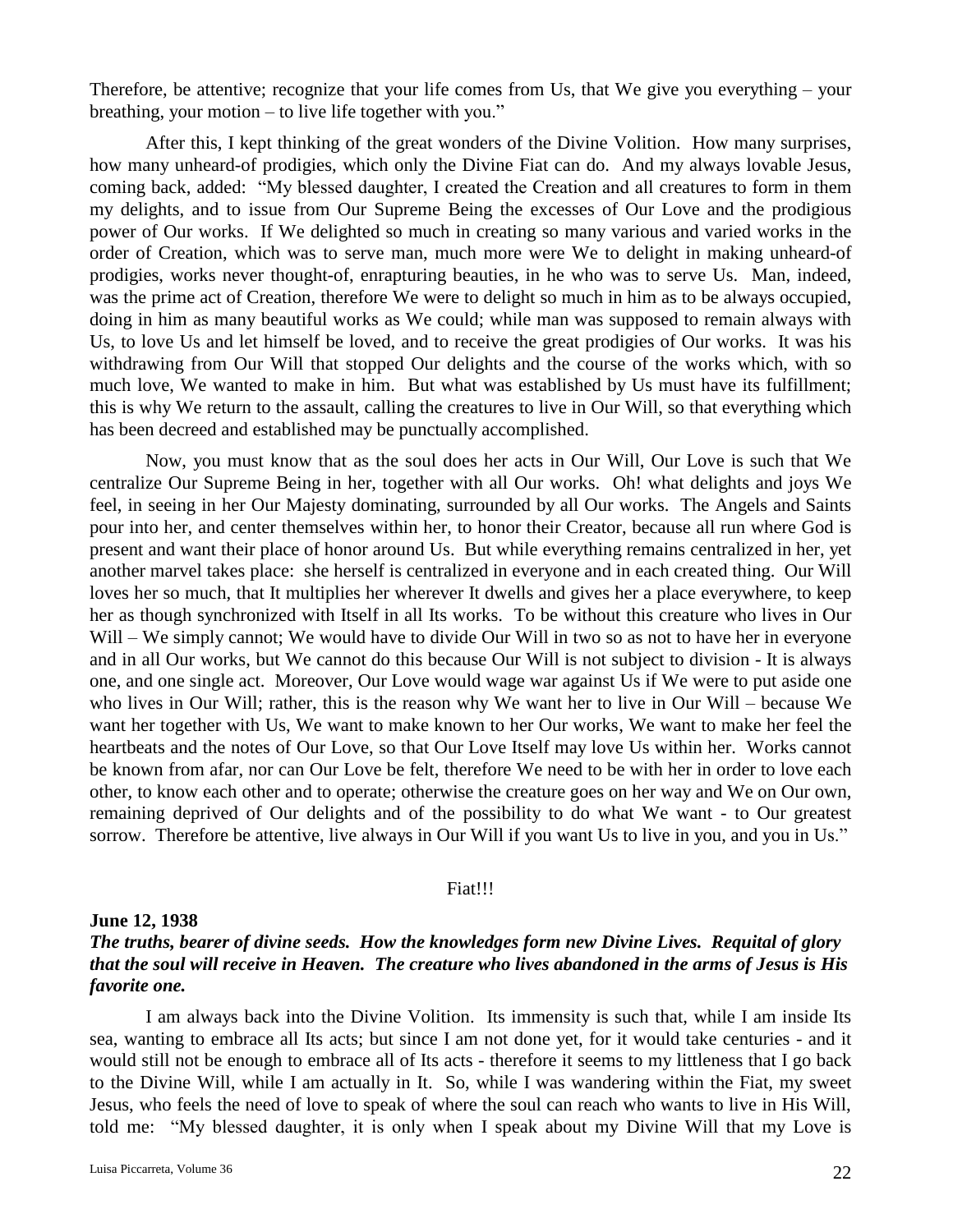appeased, It cools down in Its restlessness, It calms down in Its delirium. In my word and in the truths which It manifests about my Will, It finds sweet rest because It sees Itself taking Its place in the creatures in order to be loved back, and my Will forming Its Life in them. It is necessary to manifest the qualities and the goods contained in my Will in order to attract, enchant and captivate the creatures to live in It, otherwise they won't move.

Now, you must know that each knowledge I manifest and each act done in my Volition, with the cortege of the knowledge I have manifested, is a divine seed that the soul acquires. This seed will produce new divine science, and – oh! how well will she be able to speak of the language of her Creator. Each truth will be a new celestial language which will have the virtue of making itself understood by those who listen to it and want to receive this divine seed. This seed will produce new life of sanctity, new love, new goodness, new joys and happiness. This seed of my truths will be as many divine properties that the soul will acquire.

Now, the glory We receive when the soul operates in Our Will is such that We communicate it to all the Blessed. You must know that as many are the divine seeds which the soul acquires by virtue of the knowledges on my Fiat, so many more degrees of Our knowledge and glory will We extend to her when, having finished her life down here, she will come to Our Celestial Fatherland. To each knowledge acquired on earth will correspond a twofold knowledge of Our Supreme Being in Our celestial dwelling; and to each divine seed she has received, a degree of glory, of joy and of happiness. Hence, the happiness, the joy and the glory of the Blessed will be in proportion to how much they have known Us. This is how it is between Us and the Blessed: imagine a man who has not studied the different languages; in hearing them being spoken, he will not understand a thing; not only this, but they will not be able to employ him in a position of teacher, to teach the various languages so that he can earn a higher salary; therefore he will have to content himself with teaching the little he knows and earn little money. The same with Us: if creatures do not know Us on earth, they won't make enough room in their souls to be able to receive all Our joys and happinesses; and even if We want to give them, they won't enter into them and they will understand nothing. Therefore, the glory of the Blessed will correspond to how many acts of the will they have done in Our Divine Will; the glory and the joy will be higher the more knowledges they have acquired; one knowledge more will make that Blessed ascend to such height as to astound the whole Celestial Court, because each additional knowledge is a new Divine Life that the soul acquires, which possesses infinite goods and joys.

Do you think it is trivial that the soul can possess many new Divine Lives of Ours as her own property? And what will We not give, of joy, happiness and love, in return for these, Our new Divine Lives, which she possesses as her own property? Therefore We long for Our children who will live in Our Will, to make Ourselves known on earth, because Our Volition will act as Teacher, to teach them the new sciences of their Creator, and will make them beautiful, wise, holy, noble, according to the knowledges acquired. We await them in Our Celestial Court to inundate them with Our new joys, beauties and happiness, which We haven't been able to give until now. And since in Heaven all the Blessed are bound together as family, loving one another with perfect love, they will participate in the glory and joy of these children - not as direct joy and glory, but in an indirect way, by virtue of the bond of union and love among themselves. This is why Our Supreme Being awaits with eagerness these children of Our Will – to make Itself known on earth and then unleash from the depth of Our divine womb new and everlasting joys and happiness, because the creature who lives in It has acquired the Infinite in her acts, and the joys that will never be exhausted."

Then He added, but with unspeakable tenderness: "My good daughter, I love creatures very much, but I feel more drawn to love, captivated and conquered, by the soul who lives abandoned in my arms, as if she had no one in the world but her Jesus alone. She trusts Me only, and if she is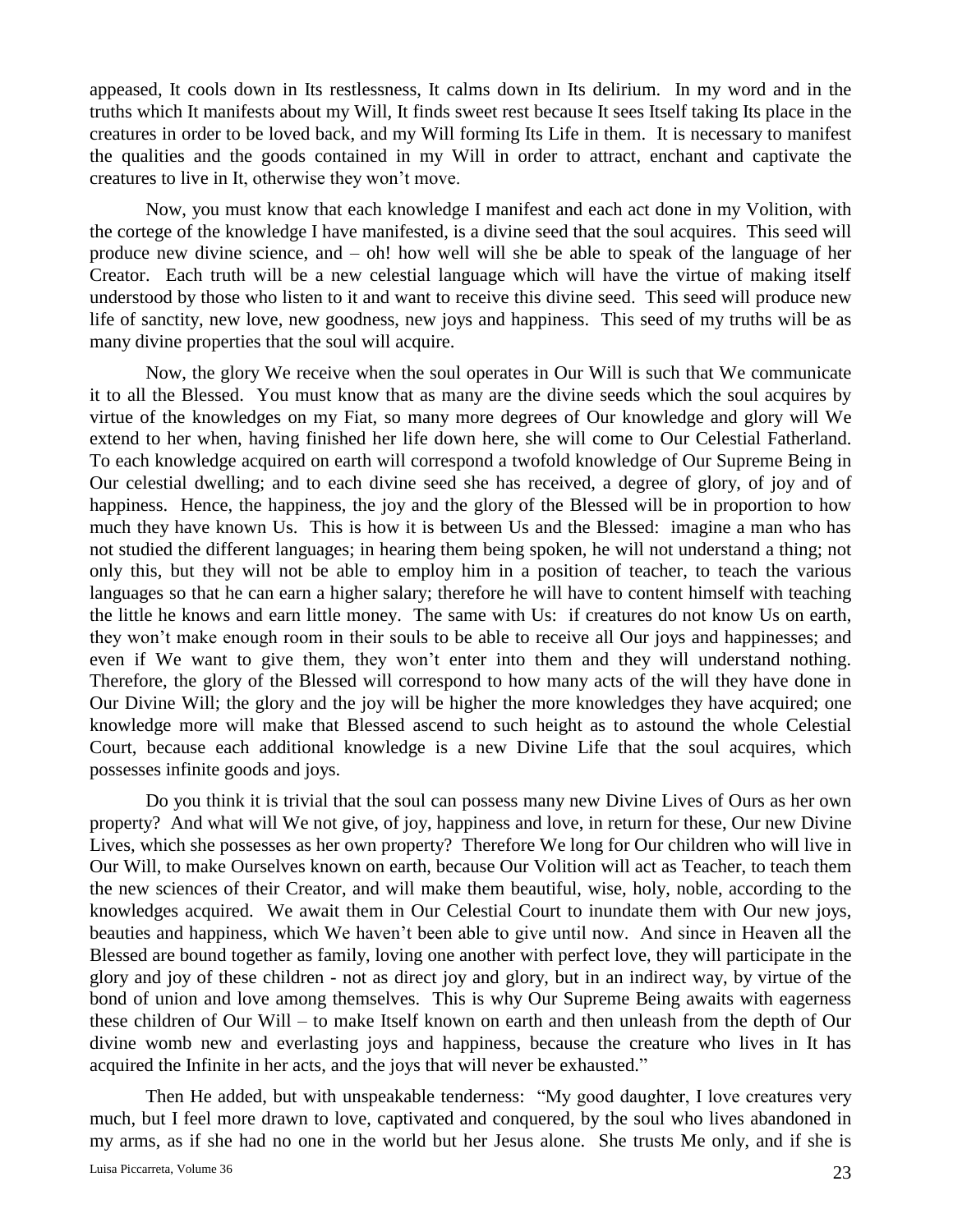offered other kinds of support she refuses them, to have only the support of her Jesus, who holds her tightly in His arms, defending her and taking care of her completely. These are the souls I love very, very much, my favorite ones whom I surround with my divine power. I form around them the wall of my Love, and woe to those who touch them! My Love will know how to defend them and my power will know how to knock down those who want to upset them.

The souls abandoned in Me live only of Me and I of them, as if we lived of one single breath and of one single love; and if any human support comes up to them, they look to see whether I am present in that support, and if I'm not, they run away to find refuge in my arms. Only these are the souls I can trust, confide to them my secrets, and lean on them Myself. I am certain that they won't go out of my Will because they are always with Me. On the other hand, those who do not live completely abandoned in Me run away from my arms, do not refuse human supports, but rather, they enjoy them. They are inconstant; one moment they look for Me, another for creatures. They are forced to feel the disillusion from creatures, which opens deep gashes in their souls; they feel the earth in their hearts, and my Will as life is far away from them.

Oh! if they abandoned themselves in my arms - the earth would disappear for them, they would not bother about anyone because I alone am enough for all. I love so much the creature who lives abandoned in my arms, that I manifest to her my greatest excesses of love. My finesses of love, my caresses, are for them; I reach the point of inventing new stratagems of love in order to keep them occupied and all identified within my Love. Therefore, live alone, abandoned in my arms, and in all things you will find your Jesus defending you, helping you and sustaining you."

## Fiat!!!

## **June 16, 1938** *How the Divine Will wants to always give to the creature and wants to receive. Mutual delivery. Rights that the creature loses and empires she acquires. How God finds everything in the act done in His Will.*

My flight in the Divine Volition continues. I feel It gives me no time, It wants to always give me of Its own, but It also wants to receive from me; and if I have nothing to give It – because I am the sheer nothing - It wants my will in act of giving it again and again; and this is all Its feast: to receive as gift the human will of the creature. And if needed, It wants back the same things It gave so as to always receive, and It is happy to receive them in order to give them back again redoubled with new love, new light, new sanctity. Divine Will, how much you love me, and - oh! how much I wish to love you back. I felt sunken inside the Fiat, and my always lovable Jesus, visiting my little soul, all goodness told me: "My little daughter of my Will, you don't know how far my Love makes Me reach for one who lives in It; how many inventions It makes Me do, how many things It makes Me come up with; I reach the point of giving always new surprises in order to interact with her and keep her always surprised and occupied with Me. I give her no time - now I tell her one truth, now I give her a gift, now I show her Our beauty that enraptures her, Our Love that moans, burns and is delirious for It wants to be loved back. In sum, I give her no time, and what's more, I want her to give Me no time either – I want always.

Now, listen to what I do. In order to always give and receive, I call the creature to live in my Will and I give her the gift of Its Sanctity, Its Light, Its Life, Its Love and Its infinite joys, as much as she can contain them. Then, after she has lived for some time, finding her faithful I go to her and I say: 'Deliver back to Me what I gave you'; and she, wanting to show Me how much she loves Me, without hesitating one instant, promptly delivers everything to Me – even her breath, her heartbeat, her motion – everything, she gives Me everything, without keeping anything for herself. Rather, she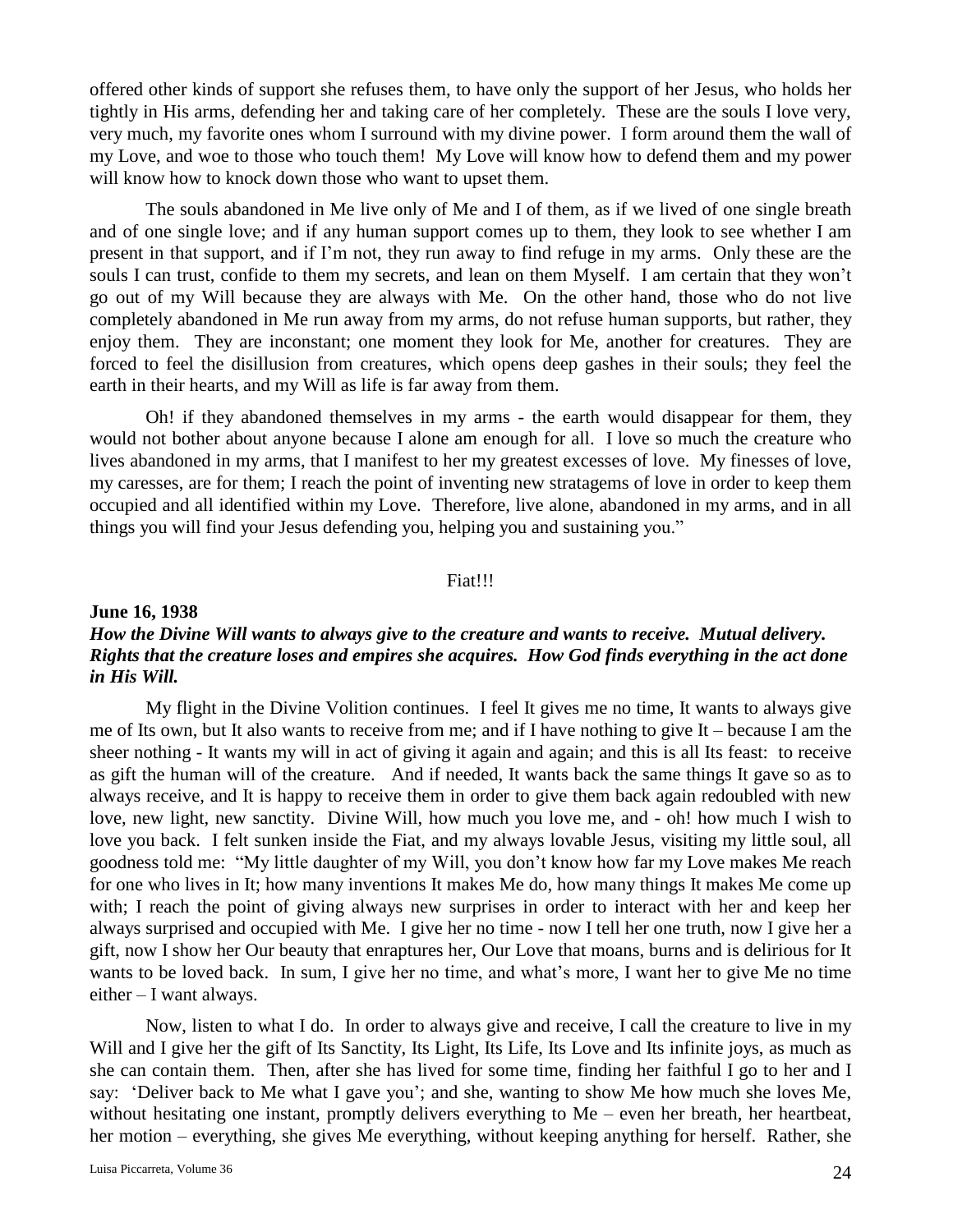is happy to give it all to her Jesus. And I take it all; I look and look again at what she has given Me to delight and amuse Myself with her gifts; and I deposit them inside my Heart to enjoy them as the property of my daughter. But do you think I remain satisfied? On the part of the creature I am satisfied, but on my part – no, never, my Love gives Me no respite, It swells, It overflows, driving Me to the greatest excesses. And do you know what I do? I deliver my Being to my beloved creature, I redouble for her everything she gave Me, I give her doubled Love, Light, Sanctity, I hand to her my breath, my motion, my very Life, in such a way that I breathe in her breathing, I move in her motion, I love in her love. There is nothing I don't do within her. I don't want to do anything without her; I would feel as if I didn't love her in all my things, and this would be unbearable to my Love; to one who gave Me everything I must give everything.

Do you think it's trivial that your Jesus gives you His Life to let you live of Me, asking for yours in order to live of you? And almost to find pretexts for always giving and always receiving; to have the occasion to tell the creature the long story of my Will and my eternal love story? And this, not just to give her simple news, to show her how Good, Holy and Powerful I am, but to endow her with my Love, with my Will, with my Sanctity, Goodness and Beauty? Is this not an excessive Love, almost incredible? Just wanting to keep her with Me already shows my great Love, because if I want to have her with Me it is because I want to give her what is Mine; and since she possesses nothing that is worthy of Me, I give her of my own, so that making it her own, she may say to Me: 'You gave to me, and I give to You'. Isn't this a Love to break and move even the hardest hearts? Only your Jesus can and knows how to love in this way. No one can claim to be able to reach Me in my Love; and I Myself can do this for one who lives in my Will. In fact, each act she does in It is a sun rising with all the fullness of glory and of sanctity, and I go and take refuge in these suns to delight and rest; and finding my beloved creature invested with these suns - how beautiful she looks to Me! More so since, by her living in my Will, there is nothing human in her; she loses the rights over her will and over all that is human - all rights over her will are Ours while she acquires empire over all that is Divine. Oh! how beautiful this is. How pleased and happy We are in seeing her rule, by right, over everything that belongs to Us. She rules over Our Love and takes as much as she wants in order to love Us; and she rules over Our Love in order to be loved. She rules over Our Wisdom and makes Us reveal things and truths about Our Supreme Being never before spoken; she rules over Our Goodness and makes Us pour It as more than beneficial rain over all creatures. Her empire is so sweet and powerful over Our Paternal bosom, that she makes Us reach the point of saying: 'Who can resist you, daughter of Ours? You want it – We want it too'. Therefore, if you want everything, never go out of Our Will - everything will be yours and you will be all Ours."

After this, I kept thinking about the Divine Will - Its great wonders, and how sometimes while crossing Its sea everything is serenity and profound peace; Its Divine Sun is refulgent with light, but everything is silence; and since Its word is life, one feels the new life missing, which one would want to receive. But while I was thinking of this, my sweet Jesus added: "My daughter, the Sun of my Will always speaks. The light is not silent but speaks with its warmth, with its fecundity and by impressing its various beauties in the soul who lives in It. And besides, I Myself am the bearer of Its word, lowering Myself closer to the human intellect, facilitating with more adaptable terms the height of the word of the light of my Fiat. Therefore, wherever It reigns, my Will can never be silent, but has Its continuous speaking - either by way of light or through my word. Rather, when you are not attentive you don't ruminate well, you do not eat and therefore do not digest what I tell you; and by not ruminating it, you forget it and say that I didn't tell you anything.

You must know that in each word or act done in my Will, all centuries are embraced, all creatures are enclosed and are present. Past and future do not exist for Us and for one who lives in Our Will. Rather, Our truths enclose all times, all centuries, and they are the bearers of all creatures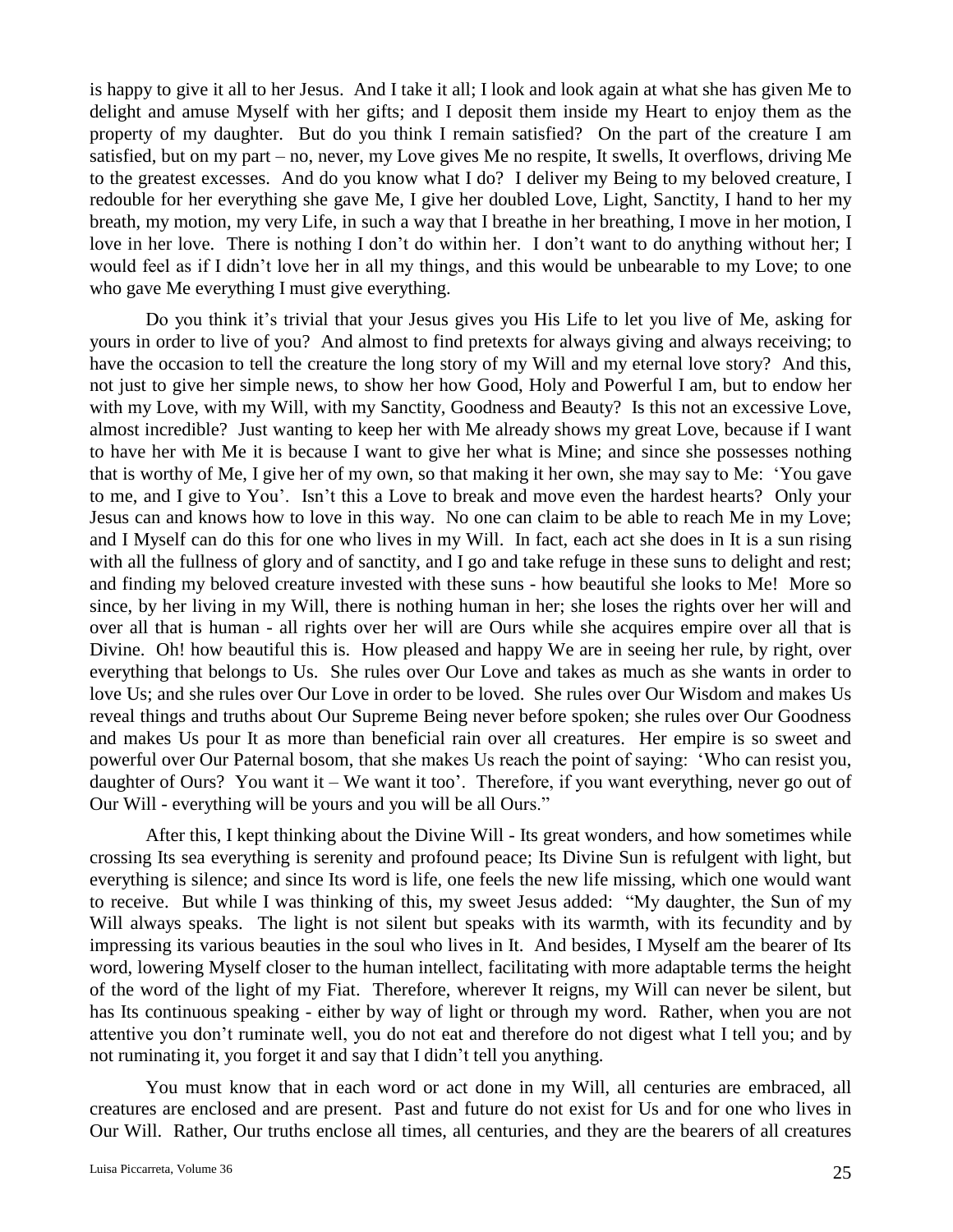into the act of one who lives in Our Fiat. Therefore We find Ourselves in that act, as well as the love and the glory that all should give Us. For this reason, when the creature is about to operate and receive the operating act of the Divine Fiat, all Heaven bows in reverence, astounded in seeing a Divine Volition operating in the human act; and all feel they are taking part in that act. So, We find everything in the act done by the creature in Our Will: We find Our Power that honors Us as We deserve; Our Immensity that encloses everything and places everything at Our disposal; Our Wisdom that sings the praises of Our Divine Being with the most beautiful notes; the Angels exalting Us; the Saints who, enraptured, repeat: 'Holy, Holy, Trice Holy, the Lord Our God, Who works with such goodness and makes a display of His Love in the act of the creature!' We can say that nothing is missing, Our glory is complete, Our Love finds Its sweet rest and Its perfect requital.

This is why We long so much for the creature to live in Our Will, and it seems to Us as if We had not done anything in Creation, because the greatest act We can do is missing: Our Life repeating Itself in the human act, in which We will find Ourselves, everything and everyone. There isn't good We will not give to Our beloved creature, and there won't be love or glory that she will not give to Us. She will find everything and whatever she wants in Us, and We will find everything in her. Daughter, being able to give everything but giving only a small part of Our goods is a sorrow for Us; it is like having to keep Our Love constrained and hampered, and only because Our Will as life is missing in the creature. Not being able to receive everything from her is the greatest pain of Our creative work. Therefore Our Love, Our Power, Our Wisdom and the whole of Our creative work demand that the creature live in Our Will. The centuries will not pass away until Our Fiat has formed Its Kingdom; and while dominating, It will give all goods and the dominion of Its goods to the human generations. Therefore pray, and let your life be a continuous act of my Will, to obtain the coming of Its reigning."

### Fiat!!!

## **June 20, 1938**

## *One who lives in the Divine Volition is in continuous communication with God. New birth and rising love. How the creature who lives in the Divine Will gives happiness and joy to all. How Jesus Himself will be the vigilant custodian of these writings, and the interest will be all His.*

I am under the empire of the Divine Volition. Its Power elevates me unto Its center; Its Love, embalming me, brings me Its celestial air; Its Light purifies me, embellishes me, transforms me and encloses me within the sphere of the Divine Will, in such a way that one forgets about everything; so great and so many are the joys, so enchanting the scenes of the Supreme Being, that one remains enraptured. Oh! Divine Will, how I wish all knew You, so that all may enjoy joys so pure, contentments so ineffable, which can be found in You alone.

But while my mind was experiencing an unspeakable happiness, my beloved Jesus, repeating His short little visit, all goodness told me: "My little daughter of my Will, did you see how beautiful it is to live in my Will? We are in continuous communication with the creature, We prepare for her new joys in each act she does, to make her ever more happy inside Our dwelling. The actions done in the Fiat remain always in act of being done, Our Life is constantly reborn, Our Love rises and, forming Its waves, invests everyone and calls everyone into that act, so that all may repeat it and We may hear the echo that all love Us and glorify Us. The Angels and the Saints are all in waiting and eagerly await the act of the creature done in the Divine Will. But do you know why? They receive double glory: the glory of Heaven, and the new glory, joy and happiness of the act done in my Fiat. How they thank Me and love the creature who redoubles for them the new contentments and joys without end. Who would not love one who lives in my Divine Will? She gives joys and happiness to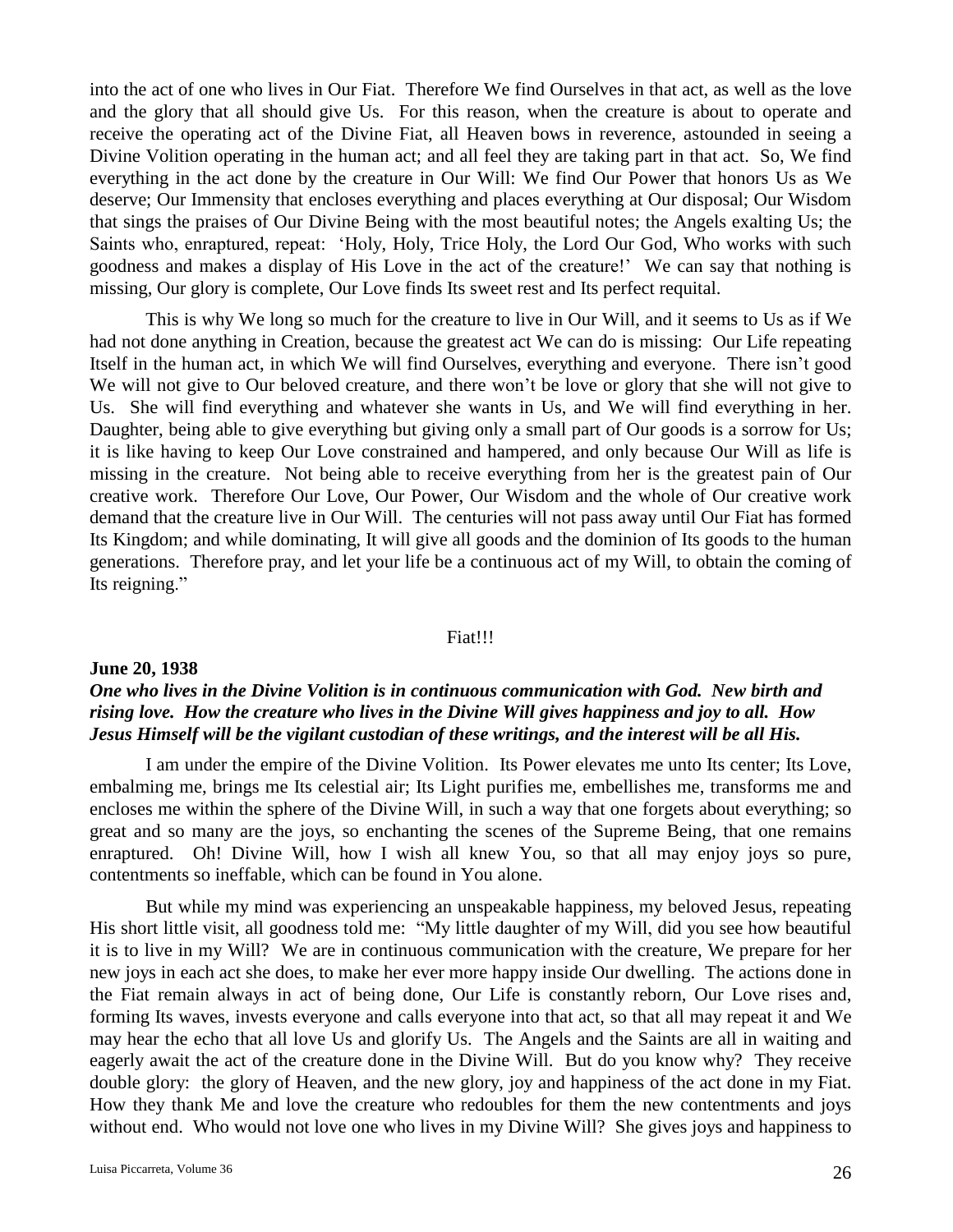Us, giving Us the great glory of letting Us do whatever We want in her; and she gives happiness and joys to all, and there is no good that does not descend from her. Therefore, one who lives in Our Will is not subject to discouragement or fear. Distrust doesn't find the door to get into her, because everything belongs to her and she feels she is the owner of everything; even more, she takes whatever she wants. Her life is nothing other than Love and Will of Ours, to the extent that she comes to suffering Our same follies of love, and would be happy to lay down her life for each one, to give Us the glory of making Our Will known."

After this, I was feeling concerned for these blessed writings, and about the insistence of my beloved Jesus in wanting me to keep writing. And besides, after so many sacrifices, where will they end up? And my dear Jesus, interrupting my thought, told me: "My daughter, do not worry. I will be their vigilant custodian, because they cost Me too much. They cost Me my Will which enters these writings as primary Life. I could call them: '*Testament of Love that my Will does for the creatures'*. My Will donates Itself and calls the creatures to live in Its heritage, but with such supplicating, attractive, loving ways, that only the hearts of stone will not be moved to compassion and will not feel the need to receive so great a good. Therefore, these writings are filled with Divine Lives which cannot be destroyed; and if anyone tried to do so, it would happen to him as to someone who would try to destroy the heavens: offended, the sky would swoop down on him from all sides and would annihilate him under its azure vault; so, the sky would remain in its place and all the evil would fall upon the one who had tried to destroy it. Or, as to someone who wanted to destroy the sun: the sun would laugh at him and would burn him up. Or, as to another who would want to destroy the waters of the sea: the sea would drown him. It would take too much to touch what I made you write about my Will. Indeed, I can call it: *'New Creation - living and speaking'*. It will be the ultimate display of my Love toward the human generations.

Even more, you must know that for each word I have you write on my Fiat I double my Love for you and for those who will read them, to make them remain embalmed by my Love. Therefore, as you write, you give Me the field to let Me love you more, I see the great good that these writings will do, I feel in each of my words the palpitating lives of the creatures who will know the good of my word, forming in them the Life of my Will. So, the interest will be all Mine; and you, leave everything to Me. You must know that these writings have come out from the center of the great Sun of my Will, whose rays are full of the truths issued from this center, which embrace all times, all centuries, all generations. This great wheel of light fills Heaven and earth and, by way of light, it knocks at every heart, praying and begging them to receive the palpitating Life of my Fiat, which Our Paternal Goodness condescended and deigned to manifest from within Its center with the most penetrating, attractive and affable ways, full of sweetness, and with such great love as to seem incredible - to astound the very Angels. Each word can be called a 'portent of love', one greater than the other. Therefore, trying to touch these writings is like wanting to touch Myself, the center of my Love, the loving finesses with which I love creatures; and I will know how to defend Myself and confound anyone who would even slightly want to disapprove of even just one word of what is written on my Divine Will. Therefore, continue to listen to Me, my daughter; do not hinder my Love or tie my arms by rejecting back into my womb what I want you to keep writing. These writings cost Me too much, they cost Me as much as Myself. Therefore, I will take such good care of them that I will not allow even one word to be lost."

### Fiat!!!

**June 26, 1938** *The human will, united to the Divine Will, can also do prodigies, but without the Divine Will it is like a poor cripple. One who lives of Divine Will acquires the conquering act.*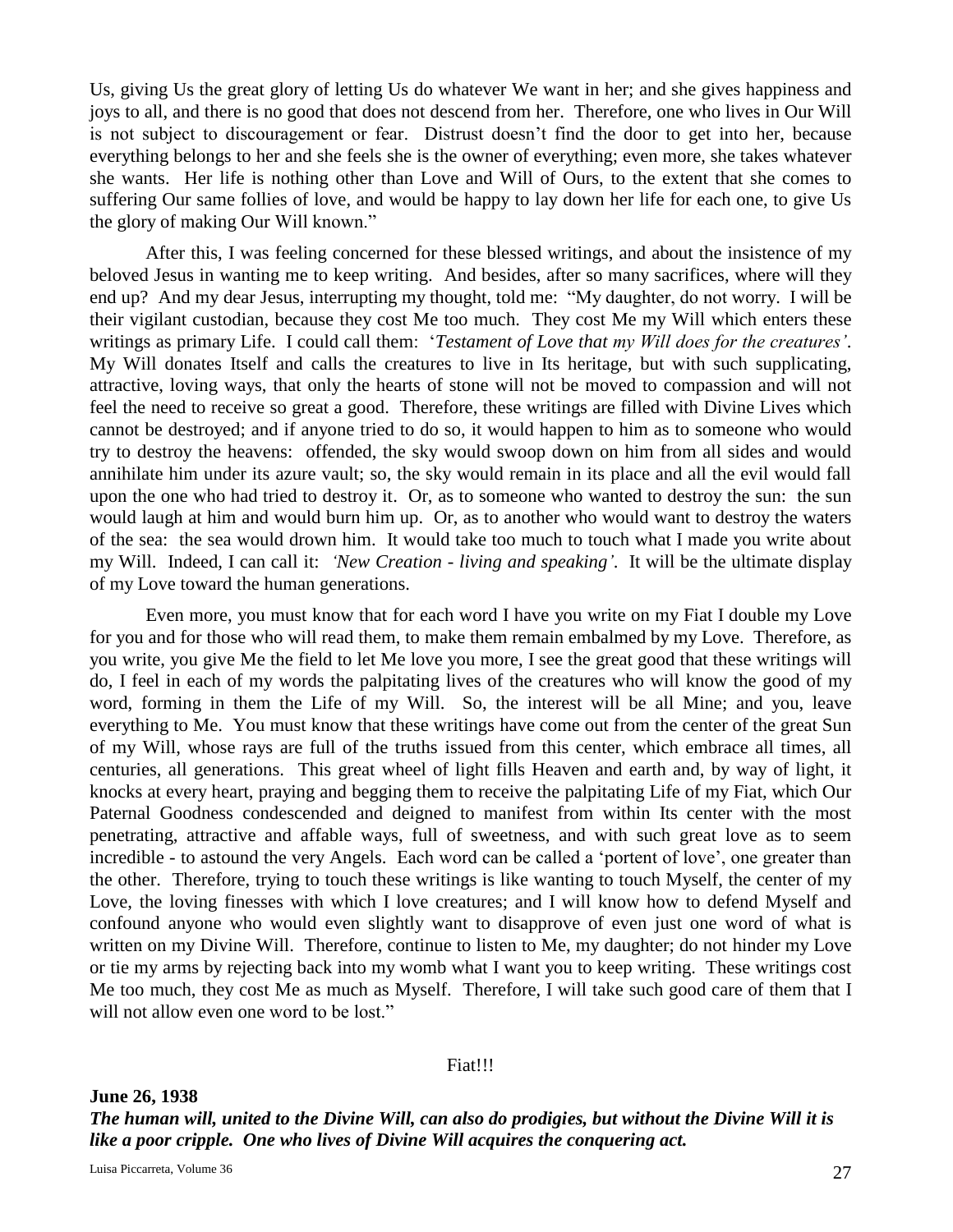I am always in the arms of the Divine Volition. Its light puts to flight for me the night of my will, Its beauty enraptures me, Its Love chains me in such a way that I cannot find the way to get out from within Its womb of light. But, I don't know why, I was concerned and afraid of my will; and my dear Jesus, visiting my little soul, told me: "My blessed daughter, the human will, together with my Will, can do prodigies too. However, without my Will it is like a poor cripple who cannot even help herself. Without my Will, it remains like a disciple without his master. Poor one! Without his master he will remain always ignorant, with neither science nor art, incapable of earning even a piece of bread for living. The human will without Mine is like a person with legs but no feet, arms without hands, mouth without tongue, eyes without pupils, head without reason. Poor creature! What an abyss of miseries she finds herself in. One would say: 'It would be better had she never been born'. So, the most terrifying and frightening thing for her should be not living united with my Will; all the misfortunes swoop down on her. But, if she is united with my Will, inside of It she will have her Master at her disposal, who will teach her the highest and most difficult sciences, the most beautiful art, so much as to become a portent of science on earth and in Heaven.

The human will, united with Mine, will have human legs and divine feet, which will make it run on the way of good without ever tiring. It will have human arms and divine motion, with the ability to do the greatest works, which make it resemble its Creator. With Our divine motion it will embrace Eternity, it will keep Us always courted and clasped to its heart. United with Our Will, the human will will have a human mouth, but word and voice will be divine, and - oh! how well will we<sup>7</sup> speak of Our Supreme Being. In sum, it will have Our eye's pupil, so that in looking at all created things it will recognize in them Our Life, Our Love, and the way to love Us. United to Our Will, it will have divine reason, it will feel a sort of infused knowledge, which will form the 'ordered man', fully in the order of his Creator. Everything will turn into good; even more, there is no good he will not possess if he lives in Our Will. Our Will means the true failure of all evils, of all misfortunes, and It calls back to life every good, because It possesses the source of it.

Moreover, for the creature who lives in Our Will, each motion, breath, heartbeat and anything she may do, are continuous conquests that she makes – and divine conquests. I can say that, by living in my Will, she breathes with my breathing, moves with my motion, beats with my eternal heartbeat; hence, she acquires the conquering act in all of her acts, and this is given to her with justice and with exuberant love, because by living in Our Will, no longer giving life to her will, by right she would have to be in the Celestial regions, to delight and enjoy Our Will, bearer of happiness. Now, in order to live of Our Will on earth, the poor daughter deprives herself of the joys of Heaven: this is the most heroic act, the most intense love, by which all Heaven, Our Divinity and the Sovereign Queen of Heaven, remain wounded; and We admire the heroism of this creature. Oh! how much We all love her! And Our Love, which never lets Itself be surpassed by anyone, grants the conquering and divine act to each of her breaths, to her every little motion; if she thinks, if she looks, if she speaks, the conquests are innumerable. We feel that it is not the creature who breathes and moves, but it is Us, and We give the value that Our breath and motion contains, which has all possible and imaginable values. So, she is the conqueror of Our Life and acts. This happy creature, with her conquering act, becomes Our continuous outpouring of love, Our very happiness, Our rest, and her conquests are continuous signatures on Our decree for the coming of the Kingdom of Our Will upon earth. These conquests shorten the time; more so since Our operating Life is not a stranger on earth anymore, but already exists, having formed Its Kingdom in this fortunate creature. Therefore be attentive, never stop, and I will take everything into account, even your breath, to love you more and to let you make many conquests, one more beautiful than the other."

 $\overline{a}$ 

<sup>7</sup> The Divine Will and the human will; God and the creature.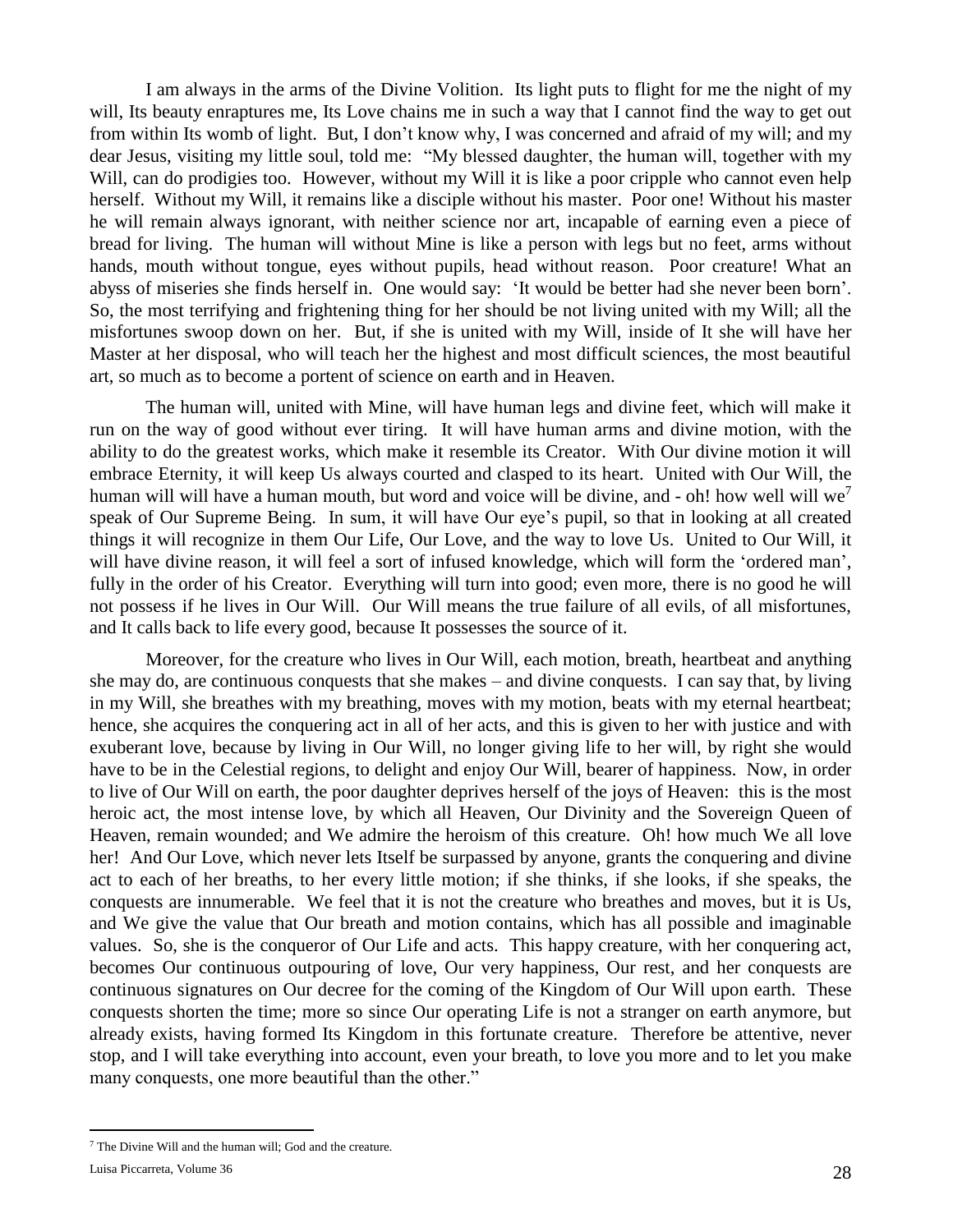Then He added: "My daughter, as the creature donates her will to Me in order to live in Mine, I too give her my Will as gift. But do you know what my Will does before donating Itself? It pours over the act of the creature, embellishes it, forms the daylight, sanctifies it, puts Its divine joys in it and then encloses Itself inside the act of the creature. As my Fiat operates in this act, all created things receive new life, a new creation; they feel renewed in the beauty, in the love, in the joy of their Creator; and as It fulfills Its divine act, the act remains as property of the creature, and all are there waiting to see what the creature is going to do with this act, because it is an act that encloses everything, and all feel enclosed inside of it. Now, what does the happy creature do? She enjoys it, she kisses it, embraces it, and knowing that an act so great cannot be for herself alone, in her emphasis of love and joy, she says: 'Adorable Will, You gave Divine Will to me, and Divine Will do I give back to You, to render back to You the appreciation, thanksgiving, glory, joy and love that You gave me. I am incapable of containing it, therefore this act runs to all, sanctifies, embellishes, gives happiness and love to all.'

This is the most beautiful act the creature can give Me. No one can equal this act – that is, to give my Will in order to receive It and give It back again."

### Fiat!!!

## **June 30, 1938** *How true Love wants to find Itself in the beloved. How Our Lord formed many ways to let Himself be found. God's field. How knowledge opens all doors between God and the creature.*

My poor mind feels under the empire of the Fiat which, pulling it to Itself, makes it follow all that It did for love of the creatures. And while I was following the acts of Redemption, my sweet Jesus, visiting my little soul, all goodness told me: "Daughter of my Will, my Love feels the need to pour Itself out with one who loves Me, and to confide to her my most intimate secrets. True Love has this virtue - of breaking any secret - because It wants to find all It possesses in the loved one: Its joys, Its sorrows, Its same prerogatives. Love wants to find Itself in the beloved.

Now, know my daughter, that as soon as I came upon earth, my Love gave Me no respite. Upon being conceived, I began to form many ways which were to serve creatures in order to come to Me. As I was forming these ways, I stretched them out but without detaching them from Me; I remained as the center from which all the ways started. So, each act, word, thought and step were ways of light, of sanctity, of love, of virtue and heroism that I formed, therefore in each act that the creature does she finds my way in order to come to Me. At the head of these ways, which are innumerable, I placed my Will as Queen, while I put Myself in waiting at the top of each way to receive the creature into my arms; but many times I wait in vain. My Love gives Me no respite and no rest, so I put Myself on the way in order to meet her, at least halfway through the path; and if I find her, I invest the act of the creature so that I Myself become her act and way. Then, with exuberant Love, I cover her and hide her inside my own Love. I cover her with my own acts, but so much, as to find Myself in her, and I carry her to keep her safe in the arms of my Will. Therefore, each thought of the creature has *the way* of my thoughts; each word has *the way* of my words; each work has *the way* of my works, of my steps. If she suffers she has *the way* and life of my sufferings; and if she wants to love Me she has *the way* of my Love. I surrounded creatures with so many of my ways, so that they cannot escape me; and if some of them escape Me, I become delirious, I run, I fly in order to reach them, and I stop only when I find them and enclose them in my ways, to let them leave no more. Therefore, my coming upon earth was nothing other than the outpouring of my Love, repressed for many centuries, so much so, that I reached excesses, forming the new creation; or rather, I surpassed it in the multiplicity of my works and the intensity of my Love. But my Love is still repressed, and in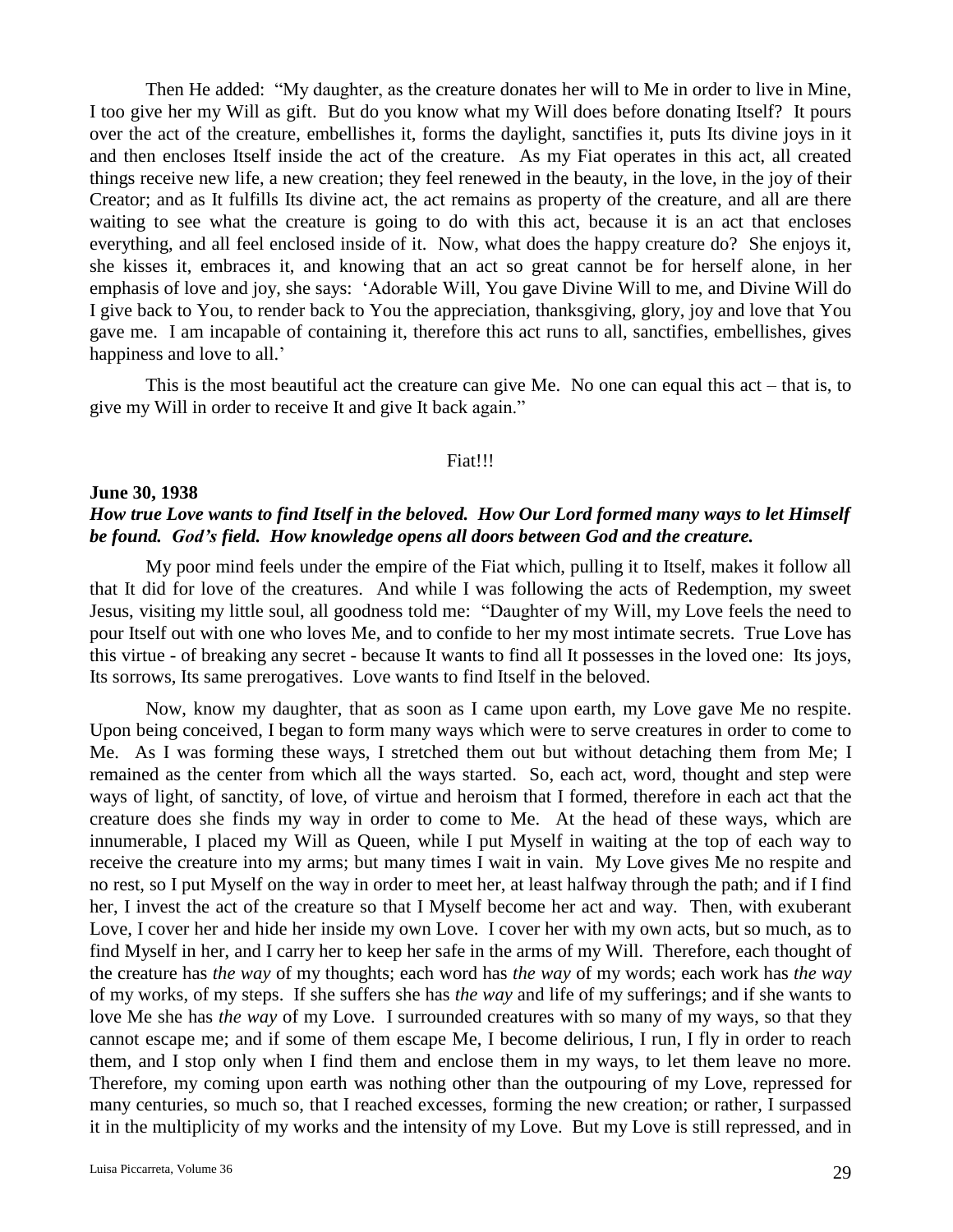order to vent It I want to give my Will as Life, to give creatures the greatest good I can give, and to receive the great glory of having the children of my Will in Our Kingdom.

As the creature enters into Our Will, Our contentment is so great that she gives Us the field in order to repeat in her everything We have done in Creation and Redemption. Our Love wants to see in act - as if We were making it right now - the heavens stretched out, the sun refulgent with light, winds that constantly blow waves of graces and love in those who live in Our Will, seas that murmur: *'Love, glory and adoration to my Creator'*. My Will repeats, in act, the descent of the Word; It is the repeater and the bearer of what my Humanity did in the creature. So, We remain always in act of operating in her, We never stop, because nothing must be missing in the one who lives in Our Will; Our very acts will be Our Throne, Our cortege and the very life of the creature. Our Love for her seems incredible; We are all eyes upon her to see whether she is enclosing everything. And how many times, because We love her so much, We repeat Our operating act, adding new beauty and new sanctity to the masterpieces We have done in her. We like to give to her always and keep her occupied under the rain of Our operating acts, to give her the occasion to receive more love and to love Us more. Therefore, live always in Our Will and you will feel in It the continuous outpouring of Our Love, Our operating act, which not only will repeat Our works in act, but will add new things, such as to astonish Heaven and earth."

After this, He added with a sorrowful tone: "My daughter, everyone lives in my Will; and if they did not want to, they would find no space in which to live. But who feels Our Divine Life? Who feels enveloped by Our Sanctity? Who experiences the contentment of feeling touched by Our creative hands, to feel embellished with Our own Beauty? Who feels drowned inside Our Love? The creature who wants to live in Our Will, not those who are in It by necessity of creation, simply because Our Immensity encloses everyone and everything. These creatures are there without knowing Us, like real usurpers of Our goods, like disloyal, ungrateful, degenerate children of their Father. And because they do not know Us nor love Us, We do not find in them the space in which to put Our Sanctity and Our Love. Their souls are incapable of receiving Our ever increasing Beauty. They give Us nothing, not even Our rights as Creator, and while they live together with Us inside Our Divine Sea, they are as though far away from Us. By not knowing Us, they built the bars, they shut the doors and broke any communication between them and Us.

Knowledge is the first link of connection between them and Us. Wanting to live in Our Will is what removes the bars and opens all doors, to let the creature come into Our arms and delight with Us. It is her loving Us that makes Us pour Our Love and graces in torrents, unto covering her with Our divine qualities. If the knowledge is not there We cannot give anything, neither can they receive. On the other hand, one who lives in Our Will knows Us. As she enters into It, she gives her kiss to her Father, she embraces Him, she places her little love all around Us, and We give her Our seas of Love, as she exchanges the kiss with all Heaven. We can say that the celebrations are opened between her and Us - between Heaven and earth. We Ourselves call her *'Blessed'*, and We say to her: 'You are the happiest and most fortunate of creatures, because you live in Our Will. You live and you know Us; you live and you love Us; and We keep you hidden inside Our Love, covered by Our arms, under the rain of Our graces.'"

Fiat!!!

**July 6, 1938**

*How in the Divine Will everything is triumph, joys and conquests. The office of Mother of the Divine Volition. Example of the Sea.*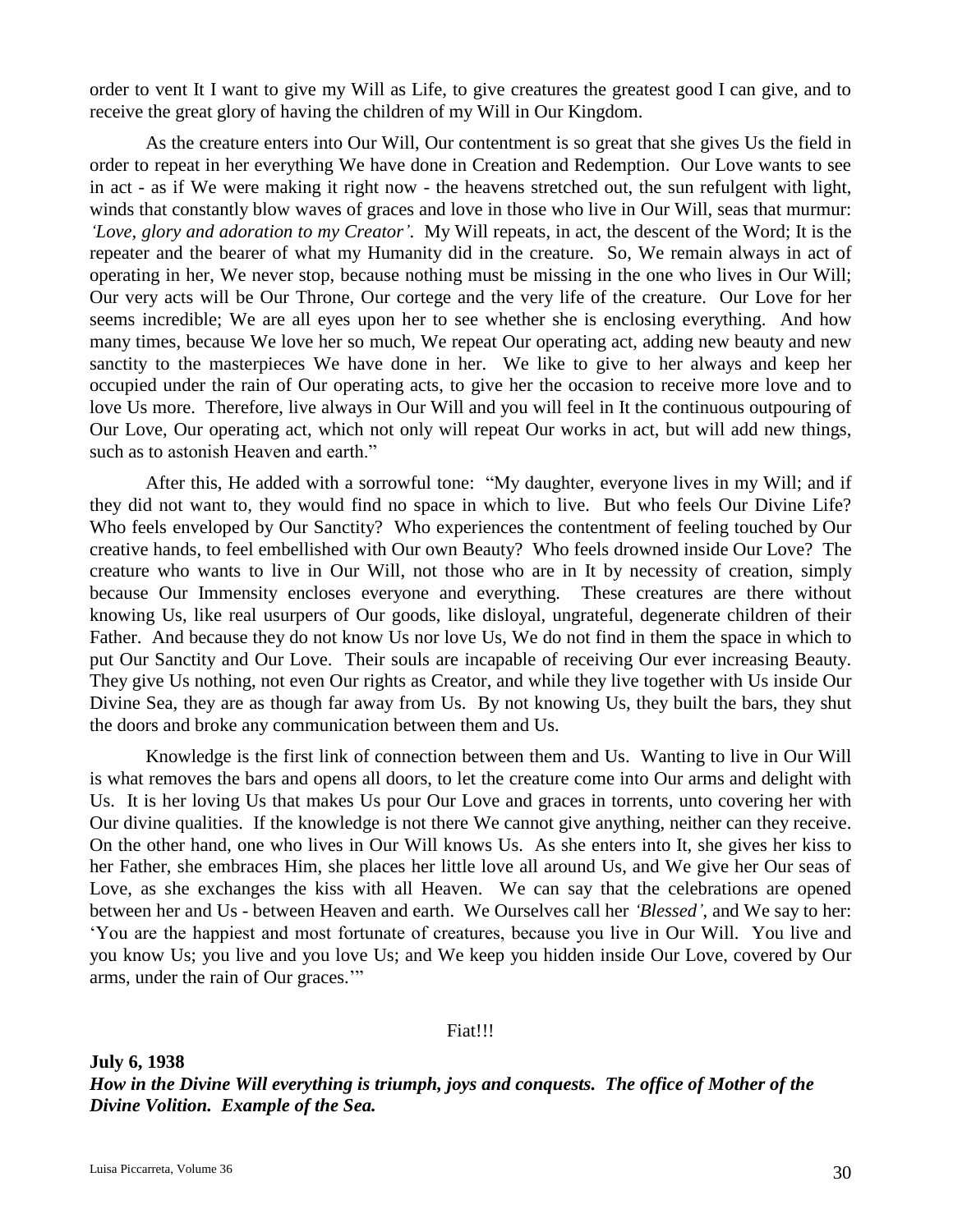I am in the arms of the Divine Volition, and I can say that every day I do my day inside Its Sea. Everything It did both in Creation and in Redemption comes toward me, telling me: 'We are already yours. Look at us - with how much love your Creator gives us to you as gift. And you – put in your little love, so that the Creating Love may love in the created love, and the created love may love in the Creating Love, and both of them may be victorious.' But while I was following the acts of the Divine Will, I wanted to storm Heaven and enclose myself in the celestial regions never to leave again. Oh! how the exile weighs on me. If it wasn't for the Divine Fiat, which makes Its rivulets flow, of joys and celestial happiness, I don't know how I could endure it. And I felt embittered. And my beloved Jesus, Who watches over me in everything and wants me to occupy myself with nothing other than living in His Will, having compassion for me and scolding me sweetly, told me: "My good daughter, why do you embitter yourself? Bitterness clashes against my Will, because my Will is the source of all sweetness, of triumphs and conquests; and if creatures feel embittered it is because they do not live in It, and their own will tyrannizes them, so they suffer from bitterness and remain defeated. Therefore, courage, my daughter. You must know that, as the creature lives in my Will, she feels the need for her Heavenly Fatherland - she feels she already possesses It; and as she deprives herself for love of Me of the celestial glory, in each act she does I feel she gives Me back My very Self, she gives Me the whole of Heaven and the sea of joys and happiness contained in the celestial regions. So, don't you want to give this contentment to your Jesus? And besides, if I don't finish forming in you the Kingdom of my Will, how can I transmit It to others? Therefore, let Me do it."

After this, He added: "My daughter, my Love for one who lives in my Will is so great that I act like a mother who had a crippled son and possessed the power to give to her son the rarest beauty. This mother lays herself over him, warms him with her own warmth, and by kissing and embracing him over and over again, she restores the use of his limbs, she makes him beautiful; and looking at him as the fruit of her maternal love, she feels happy. However, a mother does not have this power, and therefore she will always be unhappy with her son. But what the mother doesn't have, I do have. My Love is such that, as the creature enters into my Will, I lay Myself over her, I warm her with my Love, to call her to new life; I kiss her again and again, I clasp her to my Heart to remove any evil that may shade her, bringing her divine freshness and beauty; then I blow my breath upon her, sending her my regenerating breath to generate her to new life and to give back to her the rarest beauty. Not yet satisfied, I form the throne of all my works and I place my Will upon It, like a King on his Throne, reigning and dominating in this creature. I can say: 'What else could I have done that I did not do? Could I perhaps love you more, and did not?'

You must know that my Love reaches the excess: as the creature does her acts in my Will, I call into that each act all possible and imaginable acts that We have done, even the very generation of the Word, from which the Holy Spirit proceeded. The whole Creation, my Incarnation in time, everything – I enclose everything in that act, to be able to say: 'It is Our act - a complete act. Nothing must be missing.' And the creature must be able to say to Us: 'In your Will everything is mine, and I can give You everything, even Your very Self.' Therefore Our Glory, Our Love, echoes in all Our works, and gathering everything, It pours even into Our Divine Womb. Oh! how sweet it is to hear all things resound with *'Glory and Love to our Creator!'* But who gave Us the occasion to receive so much glory? The creature who lives in Our Will."

After this, He added: "My daughter, as the creature calls my Will into her acts - into her prayer - my Will repeats that act and prays together with the creature; and since with Its Immensity It is present everywhere, the Creation, the sun, the heavens, the Angels and the Saints feel within themselves the strength of that creative prayer, and all of them pray. The prodigy of this prayer is omnipotent, it engages all, it gives itself to all; only those who, ungrateful, don't want to receive it, remain without its effects. So, my Will possesses the praying virtue. Oh! how beautiful it is to see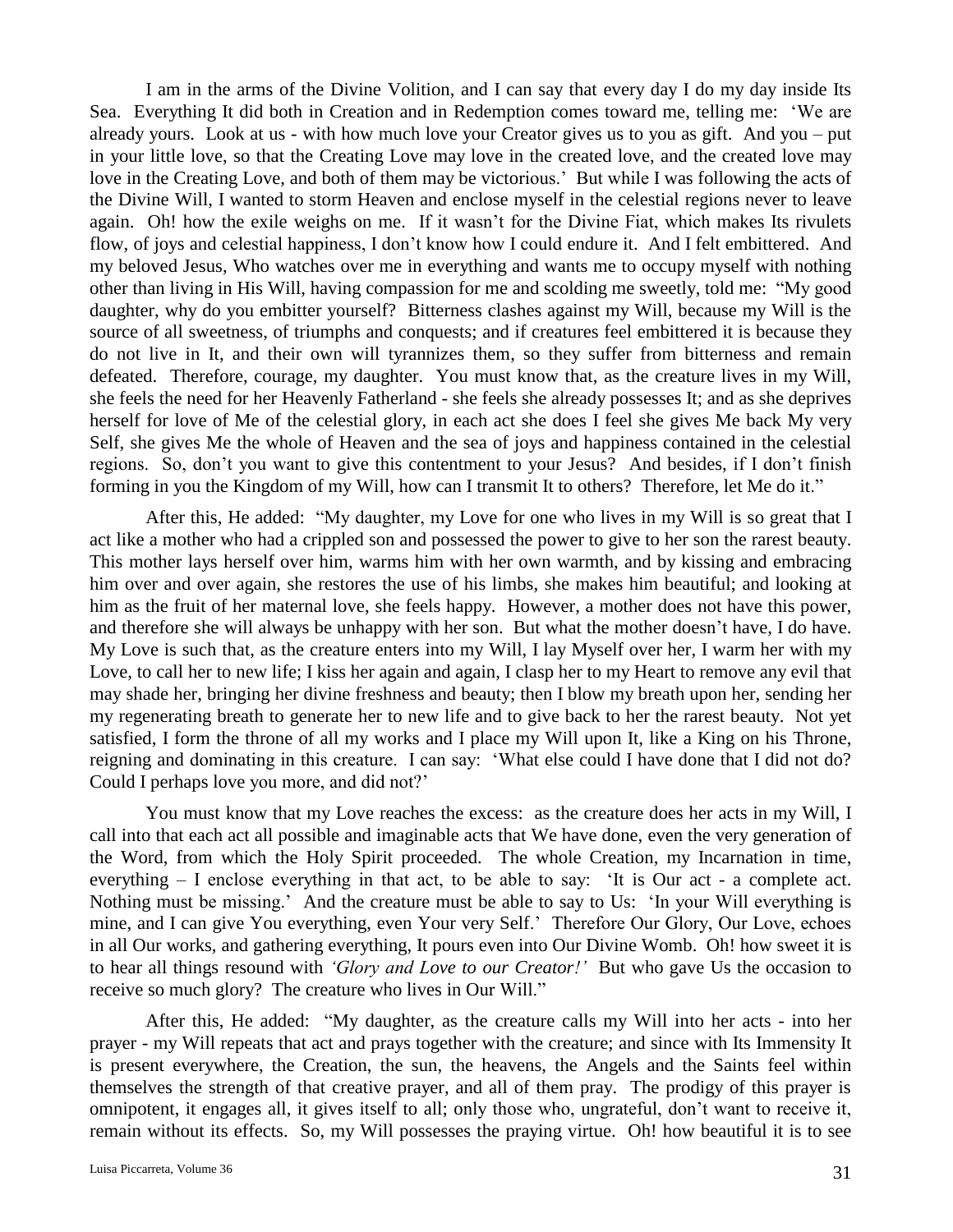the creature pray in Its divine manner and with Its creative virtue which imposes itself on all and makes everyone pray. This prayer imposes itself on Our divine attributes and makes Us pour rain of mercy, of graces, of forgiveness and of love. It is enough to say that it is Our prayer, to be able to say: 'It can give everything.'

Now, you must know that, whether the creature does Our Will or nor, whether she lives in It or not, she is already inside Its immensity; even more, Our Will is life of her life and act of her acts, and It constantly assists her with Its creative and preserving act. However, one who lives in It feels Its Life, Its Power, Its Sanctity and how much I love her. It happens to her as to the fish that lives in the sea and knows the sea: she feels this Divine Sea that acts as her bed, carries her in the arms of Its celestial waters, nourishes her, makes her move within It, amuses her and embellishes her; and if she wants to sleep, It forms her bed in the depth of Its Sea so that no one may wake her up; even more, It sleeps together with her. The Love of My Will for one who lives inside Its Sea and is aware that she is inside of It is so great, that It does in her all the arts that she wants to do: if she wants to think, It thinks within her; if she wants to look, It looks through her eyes; if she wants to speak, It speaks and keeps her in continuous communication, telling her many of the wonders of Our Eternal Love; if she wants to operate, It operates; if she wants to walk, It walks; if she wants to love, It loves. My Fiat is always busy with her, and she not only recognizes It, but never leaves It alone. She sinks more and more inside Its Sea, because she knows that if she goes out she will lose her life. It would happen to her as to the fish that loses its life if it gets out of the sea.

These creatures who live in Our Will are Our celestial inhabitants, and with their love they delight in forming the waves in Our Sea, to amuse Us and make Us happy. On the other hand, those who live in the Immensity of Our Sea but do not know Us, feel nothing of all this; they don't feel Our Paternal cares clasping them to Our bosom; they live inside Our Sea as if they did not live at all; they are quite unhappy, as if they were not Our children. They live like strangers, and since We are not known, We are forced by their ingratitude not to tell them even a word and to keep repressed inside Our womb the goods that We were to give them. To see Our children poor, dissimilar from Us, only because they do not know Us, is a sorrow for Us; and even if We gave to them, it would be as the Gospel says: 'Do not give the pearls to the swine' – not knowing them, they would cover them with mud and trample them underfoot. Therefore, it is knowledge that makes creatures understand where they are, with Whom they live, what they can receive and what they must do. Those who do not know are the true blind; no matter how many goods are placed around them, they cannot see anything - they are the vagabonds of Creation."

#### Fiat

## **July 11, 1938** *How, with true love, whatever one wants the beloved wants as well. Each act of Divine Will is a way that opens between Heaven and earth. The Breath of God in the creature.*

I am always in the arms of the Divine Volition, and as I was writing I felt the weight of the great sacrifice of writing, and I offered it to my dear Jesus, to obtain that the Divine Will be known, wanted and loved by all. Oh! how I wish to lay down my life so that It may be known by all. And since I was suffering, I kept writing with difficulty; and my sweet Jesus, to fortify me told me: "My blessed daughter, courage, I am with you, and I am so pleased when you write, that for each word you write I give you a kiss, an embrace, a Divine Life of Mine as gift. And do you know why? I see, copied in these writings, Our Life of Eternal Love - the copy of Our Divine Will operating; and also, Our Love repressed for six thousand years that bursts out and finds relief for Our flames, in making known how much It loves the creature, and It loves her so much that It wants to give her Its Will as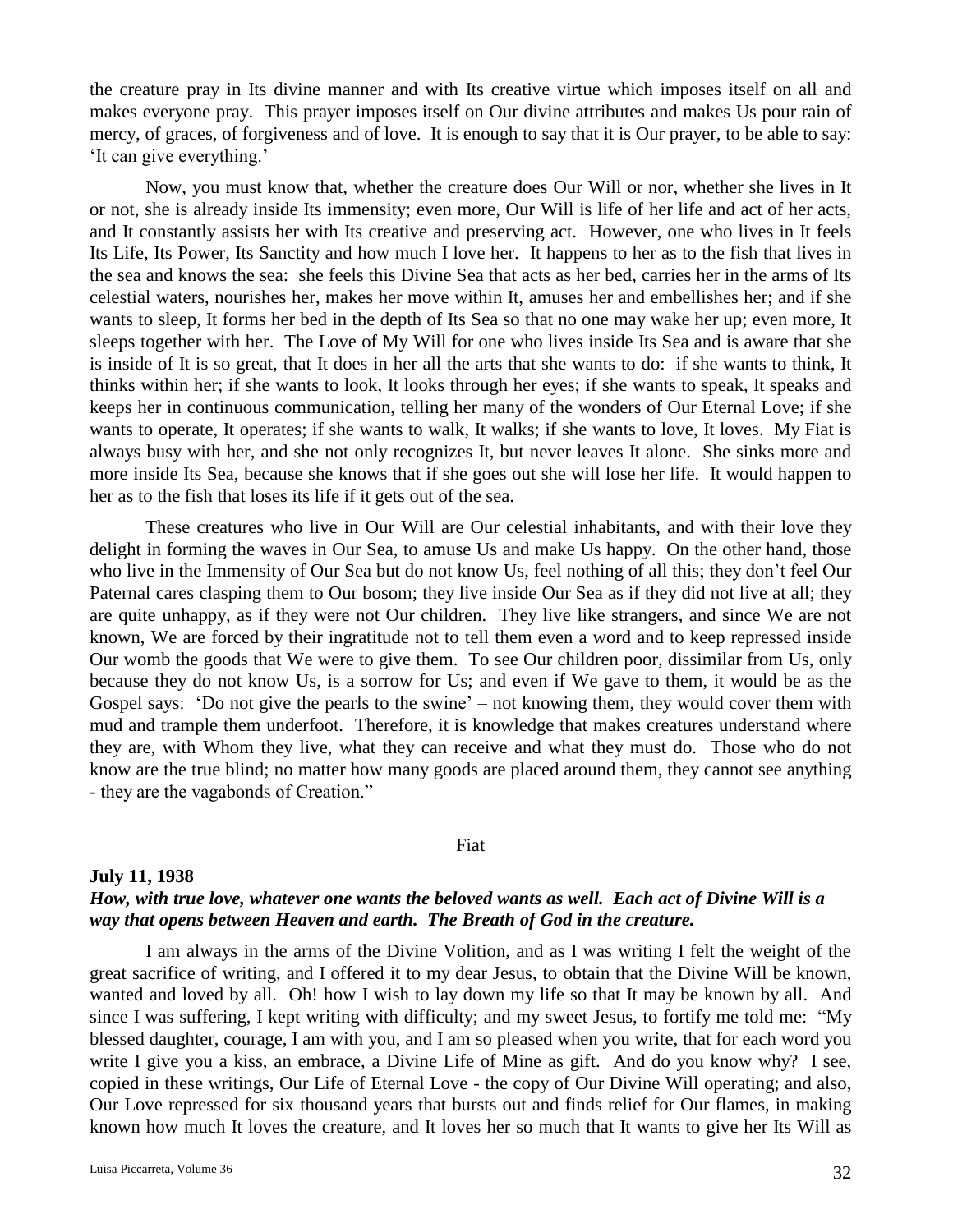life. And this, so that on both sides we may be able to say: 'What is mine is yours.' True love is content only when it can say: 'We love each other with equal love. What I want she wants as well.' If there were any disparity of love, it would make both unhappy, and if one wanted something and the other something else, the union, the love, would cease. And since my Love is true Love, knowing that the creature has a finite love and will, I give her my infinite Love and Will, so that we can say: 'We love each other with one single Love. We have one single Will.' If one doesn't become the will of the other, true love does not exist, nor does it possess its source. Therefore, you should be happy with the sacrifice you make by writing, knowing that it serves the outpouring of my Love, repressed for many centuries, and for the refreshment of my flames which are so many as to make Me delirious. So, let us love each other with one Love and let us say together: 'Whatever you want I too want.' Say this: 'Jesus, dissolve my will in Yours, and give me Yours to live in.'

Then, after we promised each other to live of one Will, my beloved Jesus added with more tenderness: "My good daughter, you must know that the power of each act done in my Will is such that it opens a way to Heaven, for oneself and for the others who follow. So, each act is a way that leads to Heaven. These ways, coming down from Heaven, intertwine through the earth, spread everywhere and become safe paths and safe guides for anyone who wants to enter, guiding them unto the bosom of their Creator. See then, what an act in my Will is: it is one more way that opens between Heaven and earth. How beautiful the living in my Will is – the act is not only a way but, as the soul is about to do it, the Divine Breath descends into her act, and blowing in it, It fills all Creation with Its omnipotent Breath. All feel the refreshment, the love and the power of the Creative Breath, which has the power to enclose everyone and everything, embalming them with Its divine and celestial air.

My Will, operating within Us as well as in the creature, must make prodigies; but so much as to be able to say: 'I am a divine act, I can do anything.' So, there is no greater honor that We can give to the creatures, nor can We receive from them a glory that glorifies Us and gladdens Us more, making Us glorious and triumphant, than letting Our Will operate in their act. We feel enclosed inside their act while remaining free to operate within the human circle, as only God can do. Doing this is an exuberant love for Us; We love Our act in which We see the unfolding of Our Power and unreachable Beauty, Our Sanctity, Love and Goodness, covering everything, kissing and embracing with all, wanting to transmute everyone and everything into Our divine qualities. How not to love an act so great? And We love she who called Us and lent Us her act, to let Us do so great an act. How not to love her, as she served as vessel to let Us operate so many wonders of Ours? What would We not give to her, and who could ever refuse her anything? It is enough to tell you that one who lives in Our Will leaves everyone behind; she is first in sanctity, in beauty, in love. We hear Our echo, Our Breath within hers. She does not plead, but takes whatever she wants from Our divine treasures. Therefore, always take to heart the living in Our Divine Will."

After this He added: "My daughter, Our Will circulates in all created things as blood inside the veins. The primary act, the motion, the heat is always Its own. But if It finds a creature that recognizes It and lives in It, while It still continues to circulate in everything It stops in this creature and forms in her Its ledge on which to perform Its marvels; and while with Its power and immensity It never leaves anyone, with this creature It opens Its communications because she will have ears to listen to It, the intellect to comprehend It, the heart to receive It and love It. In this creature It will make the deposit of Its graces and finesses of love. The human will that lives in It will serve as the space in which to continue Its operating act, forming Its center, Its divine chamber and Its continuous outpouring of love. And as the creature does her acts in my Will, so is she reborn in God and God in her, and these new births will make new horizons arise, heavens more beautiful, suns more refulgent, new divine knowledges. For each additional act she does in Our Will We feel more moved to make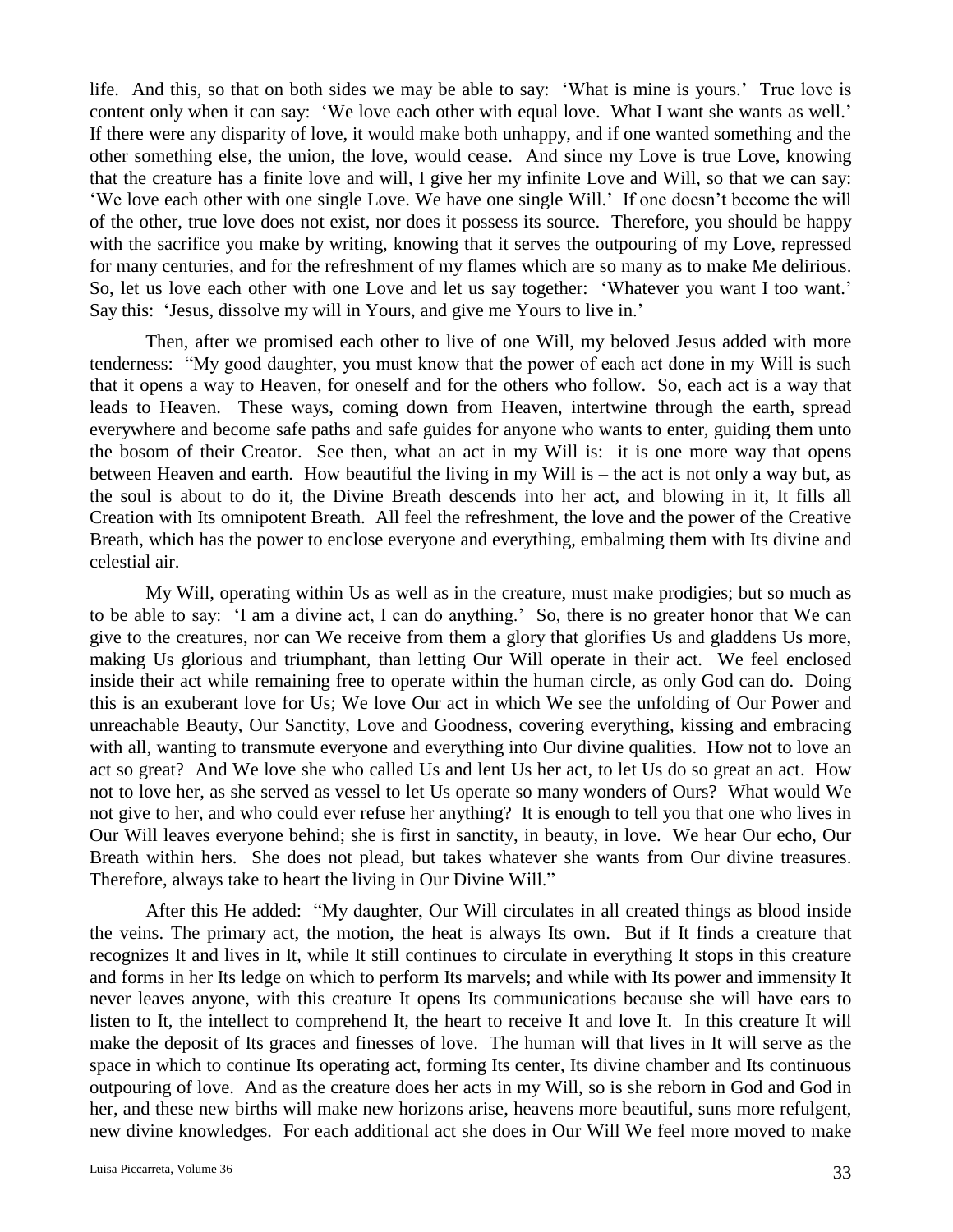Ourselves known, We feel more confident in entrusting Ourselves to her, because Our Will being in her, she will know how to keep with jealousy what We tell her and give her. Therefore in each new birth she will be reborn to new love, to new sanctity, to new beauty. Then, looking at her in the delirium of Our Love, We say to her: 'Our Will makes you more and more beautiful, more and more holy, and the more you live in It the more you grow and are born anew within Our Divine Being. For each additional act you do, Our Will compels Us to give you of Our own, to tell you new secrets, to let you make new discoveries about Our Love.' If We did not always give to this creature, We would feel motion lacking to Our Divine Life - which cannot be. Nor can she be without receiving - she would feel the nourishment of love missing, the tenderness of her Celestial Father. Therefore, be attentive, and recognize that you are being carried by the arms of Our Divine Paternity."

### Fiat!!!

### **July 18, 1938**

## *How beautiful it is to see the creature in the Divine Will. How created things await her in order to love their Creator. The exuberant love of God for one who lives in It.*

My flight in the Divine Will continues. Its Power and Immensity feels as though the need of the company of Its beloved creature, to take her wherever the Divine Will is present; and as It finds Its works, It pauses to tell her the different story that each of Its works possesses and the diversity of love by which they are animated. It delights so much in making known the source and the specialty of Its works, that not only does It give these works as gift to one who listens, but celebrates Its works together with her. Now, while my mind was surprised and enchanted, my always lovable Jesus, surprising me, told me: "My blessed daughter, there isn't an enchantment more beautiful, that delights Our Supreme Being more, than seeing the creature enter into Our Will. As she enters, she takes Us as though in her arms and clothes herself, inside and out, with Our Divine Being; and We, in return, take her into Our arms to enjoy her. Oh! how beautiful it is to see her - little but beautiful, little and powerful, little and wise, little and strong; so much so as to be able to carry her Creator. There is nothing in which she does not resemble Us. So, by just entering into Our Will, she acquires and is clothed with Our divine qualities. With the right given by Us she takes ownership of everything, she gives herself to all, she loves all, wants to be loved by all and wants all to love Us. To see a creature wanting everyone to love Us is Our purest joy, the most beautiful, the greatest; We can truly hear Our echo, as We want all to love Us and We love all; and if many do not love Us We feel offended and defrauded of Our rights as Creator and Father, Who loves His children very much. So, We feel We are portrayed by this creature, We find in her Our same follies of love. How not to love her? To her Our first kiss, to her the clasping of Our embraces. The stratagems of love that We do for her are unheard-of, and the more We love her the more We want to love her."

Jesus became silent; and then He added: "My daughter, all created things await you, but do you know why? Because by virtue of my Fiat by which all of them are animated, they feel their union with you, their inseparability from you; and since to the creature is given supremacy over everything, they all await you to come into their midst, so that together with them you may glorify and love Us, according to the office that each of them must perform for Us. Each created thing possesses the fullness of its own good. The sun possesses the fullness of the light, and each act of light it emits, each effect and good it unleashes from its womb of light, is a continuous little sonata of glory and love that it gives to Us. But it does not want to give it alone, it wants to do it together with the one for whom it was created. Only then are We truly loved and glorified - when the creature, animated by Our Will, flows within that act of light and loves Us and glorifies Us with love and glory of light. We feel Our purpose, the reason for which We created the light, We find the creature hidden inside that light, loving Us with the fullness of the light and heat; We find in her love that wounds Us, love that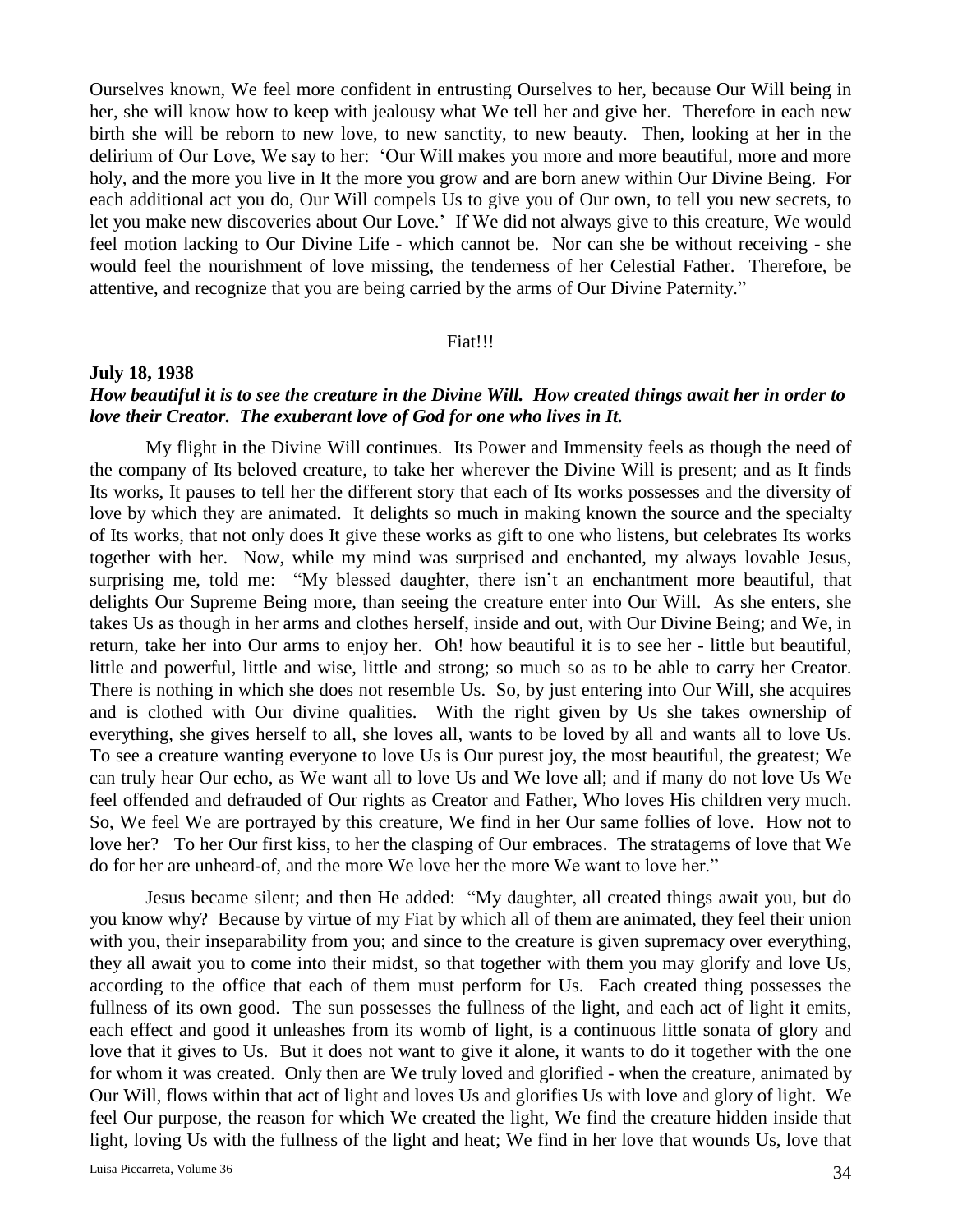sweetens Us, love that always says *'love'*. Therefore We placed the sun in her power so that she would love Us. If We don't find her in the created things We are not content, they remain like instruments with no sound and no life; at the most We love and glorify Ourselves by Ourselves, but it is not the creature that loves Us and glorifies Us - Our purpose has failed.

The wind awaits you, so that your voice may flow within its moans, to hear your love moaning toward its Creator. Oh! how honored it feels when it sees in the might of its blowing your mighty love, almost ruling over its Creator, and its waves and blows invested by your *'I love You'*. And as We feel breathed upon by your love, We blow Our breath of love upon you, to be loved yet more.

The air that all breathe awaits you, to be animated by your voice, and so that in the air that all inhale they may receive the *'I love you'* of their Creator, and in the air they exhale may run your *'I love You'*, to bring to Us, in the bosom of your breath, all lives and breaths changed into as many voices of love.

All await you, to receive the new life of love, carried by the soul who lives in my Will. Even the Saints, the Angels, the very Queen of Heaven await you, to receive the freshness and the joy of the operating love of the creature who, though still living on earth, yet lives in that same Will in which they live, to be as though watered with the love of this happy creature. They feel the new love with which my Will has filled her investing them all, and so they feel the joy of the conquering love that she bears. What order, my daughter, what harmony between Heaven and earth is established by one who lives in my Will! All her acts, motions and thoughts turn into voices, sounds and harmonies which, investing all created things, make all of them say that they love Us; and as We are loved, together with Us all feel loved with new love. The whole of Heaven remains enraptured in seeing the wonders, the sweet enchantment, of the soul who lives in Our Divine Fiat.

Now, you must know that my Love is not satisfied if I don't make and give new surprises of love to one who lives in my Will, if I don't add new things to make known to her. Listen, my daughter, to how much I have loved you: my Celestial Father generated Me, and I loved Him; in that love I loved you as well because my Will kept you always present. I am constantly generated, and in the ardor of Our Love as Father and Son, the Holy Spirit proceeded; in that ardor I also loved you with continuous love. I created the whole Creation, and for each thing I created, I loved you first, then I created it and I laid it down to your service. Even in the love between Me and my Celestial Mama did I love you; and oh! how much I loved you in incarnating Myself in Her virginal womb. I loved you in each breath, in each motion, in each tear. My Will made you present to Me so that I would love you and you might receive my breath, my tears, my motion as my gift for you. My Love for the creature who would live in my Will reached such an extent, that even when I gave graces to my Saints and I loved them, she was enclosed in that love. I can say: 'I have loved you always, I have loved you in everyone and in everything. I have loved you in all time and space, I have loved you everywhere and in every place.'

Oh! if all knew what it means to live in my Will, and the seas of love and graces by which they are inundated! A God Who loves them with love ever new. Just as in Our Divine Being We can have Our divine and predominant passion - that the creature live in Our Will - so would it become the creatures' predominant passion, and at any cost they would lay down their lives in order to live in that Fiat that loves them so much."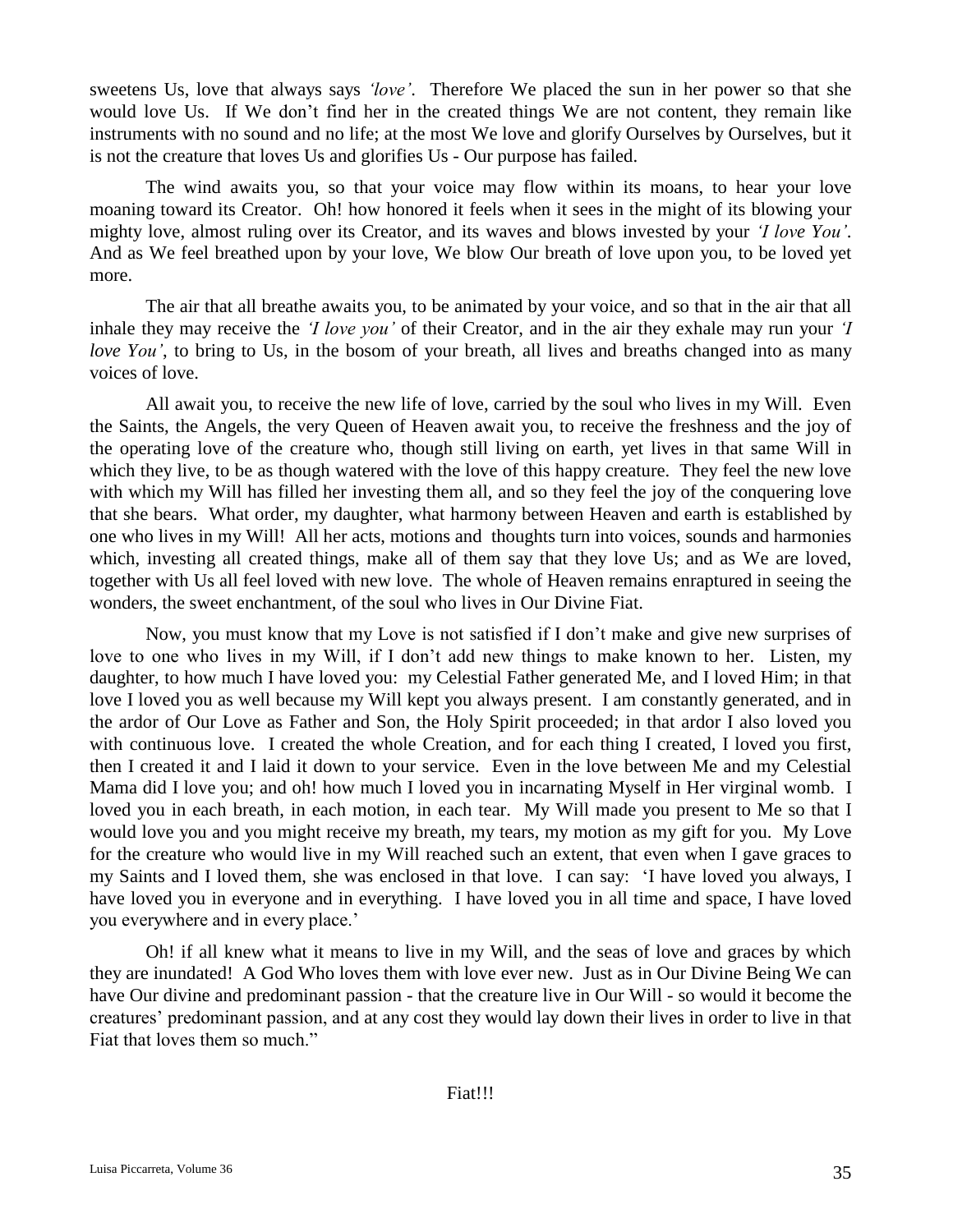### **July 24, 1938**

# *Difference between Divine Will and Love. How one who lives in the Divine Will receives the deposit of love of all created things and forms the support for the acts of Our Lord. Appeal to all.*

I feel invested by the Fiat. It seems to me that It calls me in all created things, to give me Its Love, so that I may love It more. But I thought to myself: 'What is the difference between Love and Divine Will?' And my adorable Jesus, repeating His short little visit, all goodness told me: "Daughter of my Will, my Will is life, my Love is nourishment. Life cannot be without nourishment; and if there were nourishment with no life taking it, it would be useless - and God does not know how to do useless things. Life makes the nourishment arise; so, both of them are necessary. Life cannot be formed, nor can it grow or develop its great works without being nourished; the nourishment would remain without works, without giving of itself in marvelous things, if it didn't have a life that receives it. Moreover, my Will is light, Love is heat; they are inseparable. Light cannot be without the heat, nor the heat without light. They seem like twins born of one labor; however, the first to be born is the light and then heat arises; hence, the heat is son of the light. In the same way, my Will holds Its primary act, while Love is Its beloved child - Its inseparable firstborn. If my Will does not want, does not move, does not want to operate, Love remains hidden inside Its Mother, doing nothing. On the other hand, if my Will wants to operate, Love runs, flies, is all eyes, motion, works and steps, without ever tiring.

The same with the creature: if she lets herself be moved by my Will, she will have true love, she will be firm, constant, unshakable in good; but if she is not animated by my Will, her love will be a painted love, with no life, inconstant. Poor love, without the life of my Will! The good and the works it will do will be exposed to cold, to night frost, to scorching sun, which have the ability to burn and wither the most beautiful works. See then, daughter, the difference between my Will and Love: the child cannot be born without the Mother. Therefore, take to heart possessing Its life if you don't want to be sterile in good, with no generation to populate Heaven and earth."

After this, He added: "My blessed daughter, the living in my Divine Will places everything in order, and makes known the good that all created things possess, the love with which they are invested, such that they pour themselves upon the creature to make her love with each distinct love which each created thing possesses. Therefore, in one who lives in Our Will We find the love with which We created and stretched out the heavens and the variety of Our distinct love with which We dotted them with stars. Each star is a distinct love, and We see it imprinted in the creature. As she loves Us with such variety of love for as many as are the stars We feel Our immense and infinite Love being crowned by the crown of the love of the creature. Oh! how happy We feel in finding in her the love that crowns Our Love; and to repay her We redouble Our Love in her, to make her love Us more, so that she may surpass the heavens with all the stars in loving Us. We find in her the love with which We created the sun. The sun is one, but the multiplicity of the effects and goods it produces is innumerable. Each effect is a distinct love: it can be a kiss, a caress of light from the Creator to His creature, an embrace of love - many acts of life that We issue from within those effects, which can be called nourishments for the creatures' living. So We find in one who lives in Our Will the love and the multiplicity of effects with which We created the sun. Oh! how We feel requited with the kisses, the embraces, the variety of the effects of love that the light possesses; and We feel Our inaccessible light as being crowned by the crown of light of the love of the creature.

What doesn't Our Will let Us find in one who lives in It? It makes Us find the love with which We created the wind, the air, the sea, the tiny flower in the field, everyone and everything. The creature gives Us back this love, or rather, she doubles it for Us, and We redouble again the love with which We created all things. Our Love makes feast, It feels loved back, requited, and prepares yet new surprises of love, forming the creation operating in the creature. This Love binds everything,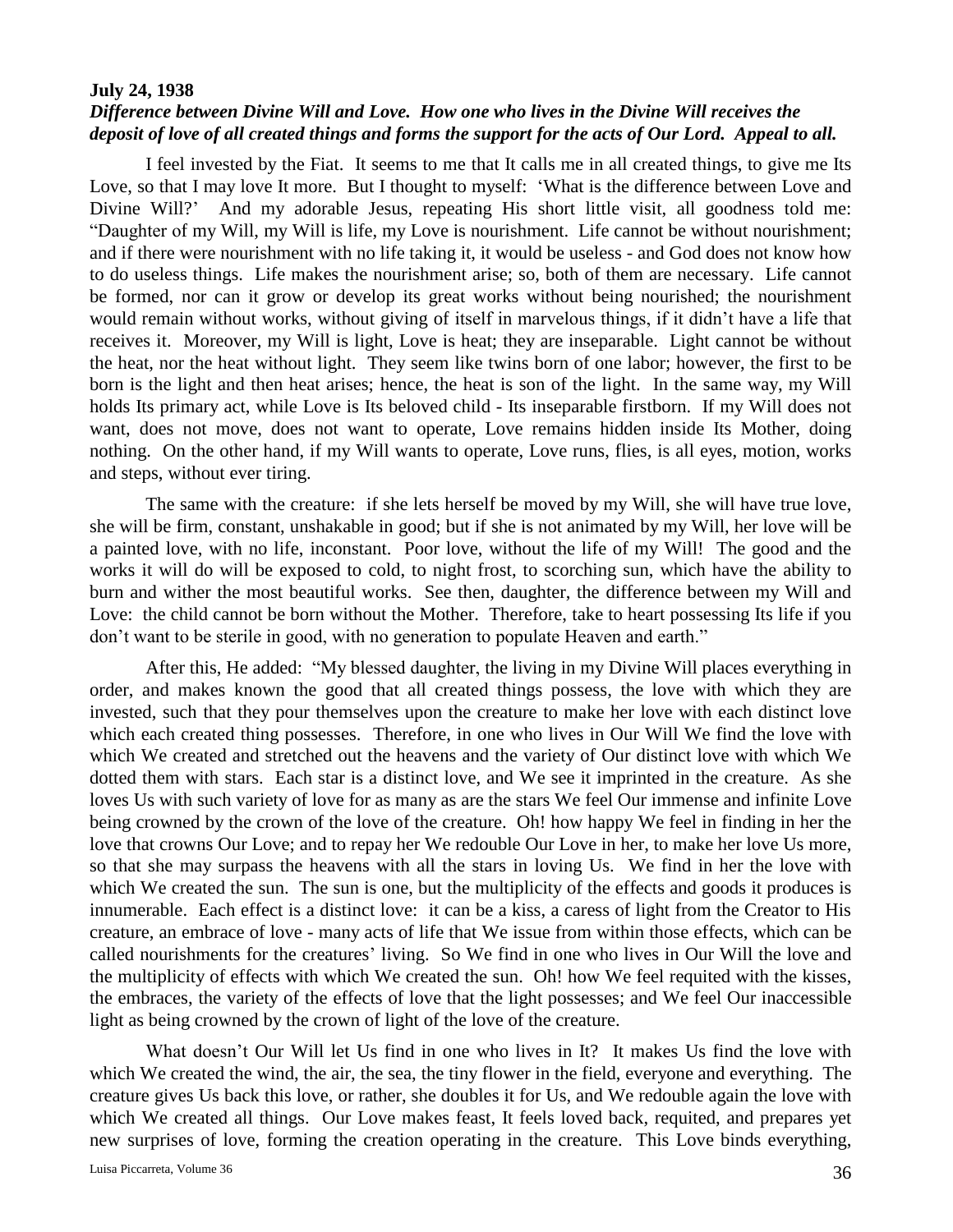Heaven and earth, It flows everywhere and becomes like cement, to restore the inseparability broken by lack of love between God and the creatures.

Now, my Love for one who lives in my Divine Will is such, that whatever I do I let her do as well. I give her the right over my acts as if they were her own, and I am there anxiously waiting for her to take my steps to let her walk, my hands to let her work, my voice to let her speak; so much so, that if sometimes she omits availing herself of Me, my Love is so great that I scold her sweetly, and with unspeakable tenderness I say to her: 'Today you didn't let Me walk, my steps were there waiting for you, to walk within you, but you kept them motionless. My works today are suspended, because you didn't give Me the space to operate in your hands. I remained always silent, because you didn't let Me speak in your voice. See, even my tears, I still have them on my face, because you did not wipe them, to use them to wash and refresh yourself in my Love, and as a bath for those who offend Me; so I still feel my face wet from the crying. My pains today are without the kisses and the soothing of those who love Me, and I feel them more exacerbated.' Therefore, take the whole of Me, do not leave anything, let my Being with all my acts lean on you and upon all your acts, so I will call you my support and my refuge. I will place in you, in the bank of my Will reigning in you, everything I did and suffered while on earth; I will multiply it, increase it a hundredfold; I will make it rise again continuously to new life, so that you may take for yourself whatever you want, and give Me to all, so that all may know Me and love Me.

Even more, you must know that, as the creature enters into my Will to do her acts, she rollcalls all created things, the Saints and Angels, so that all may be enclosed in that act. Oh! how beautiful it is to feel, in that act, that all love Me, all recognize Me and adore Me, and do the same thing. My Will calls everyone, It imposes Itself on all, and all remain happy and honored to be enclosed in that act done in the Divine Will, so as to love with new love, and with the love of all, He Who loved them so much."

### Fiat!!!

## **July 30, 1938** *How in Heaven there are innumerable assignments. Each Blessed will have God all for himself. How Jesus loved us in all created things. Spontaneity of Jesus in the pains.*

My poor mind is often invested by the ardor of Love of the Divine Will. Its marvels are always surprising, one more beautiful than the other. And my lovable Jesus, surprising me with His short little visit, with a love that captivated my little soul, told me: "My little daughter of my Will, the prodigies, the marvels, the enchanting scenes I unfold in one who lives in my Will are varied and so beautiful and enchanting that no one can imitate them. You must know that in Heaven there are innumerable assignments, but those prepared for the souls who have lived in my Will on earth will be more beautiful and distinct than others. They will possess divine harmonies and scenes, all enchanting, joys always new that will arise from the depth of my Will in which they lived. They will have in their power joys and happiness always new – as much as they want, so much will they form and hold in their power, because my Fiat has the virtue of creating ever new joys. These assignments will be the new enchantment of that celestial dwelling.

Now I want to tell you of another surprise, even more beautiful: in Heaven each Blessed will have Me inside of himself as Creator, King, Father and Glorifier; but he will also have Me outside of himself - really close to him – in such a way as to feel carried in my arms. We will love together, we will make each other happy; I will not be a God for all, but a God for each one. Even more, he will keep Me bilocated inside and outside of himself; I will possess each Blessed inside and outside of Myself, and they will possess Me inside and out, as if I were there for each one alone. With one God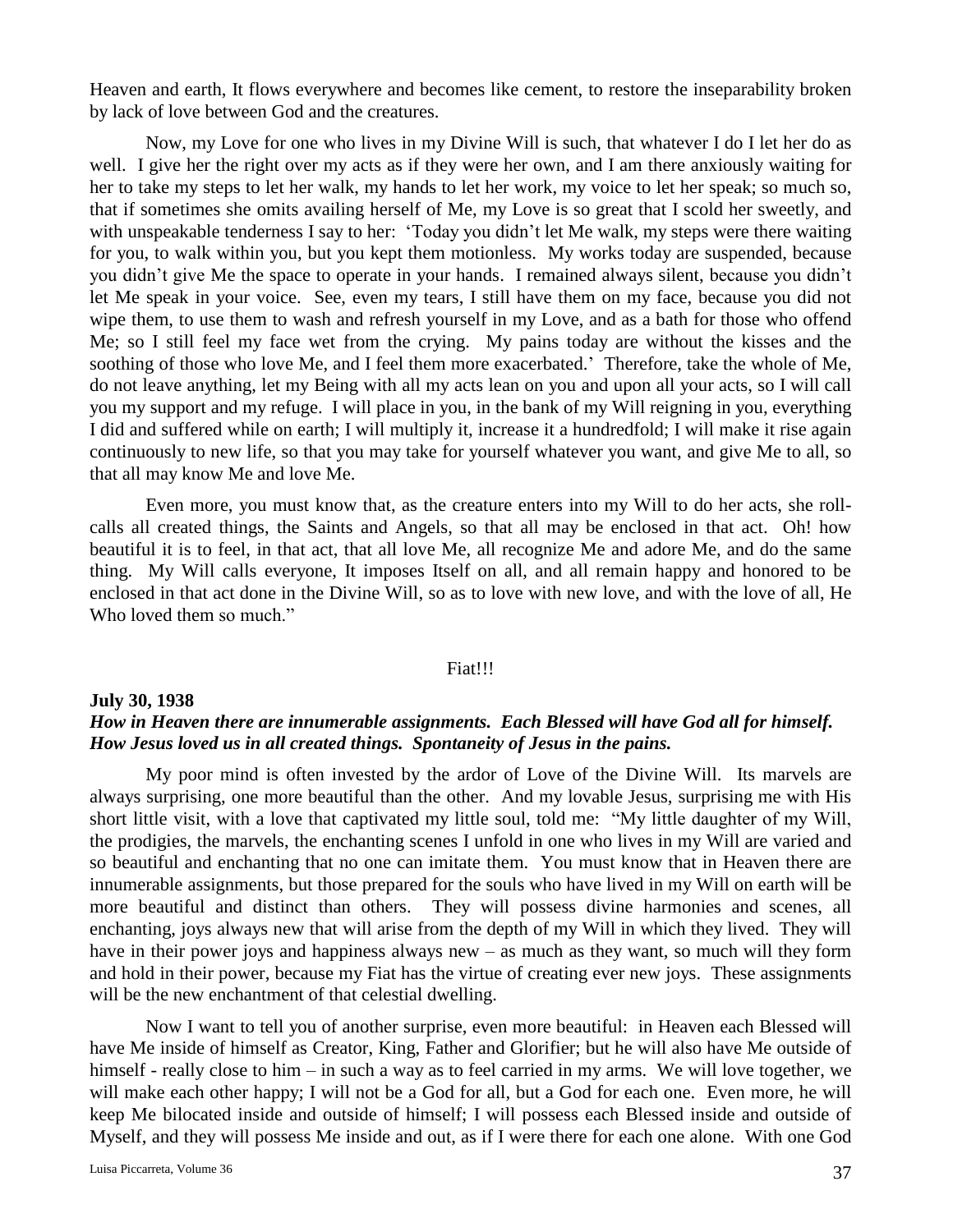for all, happiness would not be full; some would be close, some others would be far, some to the right, some to the left - therefore some would be able to enjoy my caresses, some others wouldn't; some would feel more loved and delighted by my close presence, some others would not. But by each one possessing Me for himself alone, inside and out, we will never lose sight of each other, we will enjoy love closely, not from far away - the more we have loved and known each other on earth, the more will we love each other in Heaven. And yet, what I will give to those who have lived in my Will on earth will be so great that all the Blessed will enjoy doubled happiness.

It is true that I have my Throne, from which seas of joys gush forth, such as to flood the whole Celestial Fatherland, but my Love is not content if I do not bilocate Myself and descend in order to be one on one - single to single - with my beloved creature, to love each other more and delight together. And besides, how could I live far away from one who lives in my Will if between us there is inseparability of Will and of Love? How could I possibly be even a step away from her if one is the love with which we love each other, and one is the Will with which we operate? Even more, you must know that one who lives in Our Will is inseparable from all, even from the very created things. As she does her act in It, she calls and embraces all, encloses all inside her act, imposes herself on all so that all may do what she does. Therefore, in one act done in my Will I receive everything, even my own Creation, to love Me and glorify Me."

After this He added: "My daughter, I act like a King who has many Queens, and they love each other with such love that one cannot be without the other. This King forms many sumptuous palaces, puts music and the most delightful scenes in them, to make his queens happy, and himself together with them. Then I bilocate Myself for each one so that all can possess Me and are made happy by my possession. A king cannot really bilocate himself to make his queens happy and so he has to content himself with being now with one, now with another; and this already renders their love unhappy as they feel tyrannized by an interrupted love, which is not enjoyed forever. If I did not possess the virtue of giving Myself to each of them as if I were for one alone, my Love would render Me unhappy, having to leave the creature without Me even just for one instant. But I am the King Who always courts His Queens, and they court Me; and if it were not so, the fullness of joy would be lacking in the celestial dwelling."

Then I continued my round in the Divine Fiat, and I paused on what Jesus did while upon earth. And my sweet Jesus added: "My daughter, it is hard for Me to be silent with one who lives in my Will and loves Me. My Love wants to always speak and reveal where It reaches, and in how many ways I have loved her. Now, you must know that while I was on earth, there was nothing I did in which I did not look for my beloved creature, kissing her, clasping her to My Heart, looking at her with Paternal tenderness. So, if I encountered the sun, in its light I found my beloved creatures, because I had created it for them and therefore by right they stood out inside its light. One cannot be called the owner of a good if he does not possess it and is not present within it. Therefore I found my creatures inside the sun, I kissed them, I embraced them, I clasped them to my Heart, and I kept them also inside of Me, I kissed them outside and inside of Me, clasping them so tightly as to identify them with my very Life. If I was in the wind, I ran to kiss them; if I drank water, even in the water did I find them, and oh! with how much love I looked at them and kissed them. Even in the air I breathed I encountered them all, I felt their breath, and in each breath I sealed them with kisses and love.

Therefore, in each created thing, in the starry sky, in the sea, in the plants, in the flowers - in everything - I encountered my beloved creatures, to redouble my Love and make feast for them, to embrace them again and say to them: 'Your unhappiness is over, because I have come from Heaven to earth to make you happy. I Myself have taken your unhappiness upon Myself - you can be sure of that. A God Who loves you will be your fortune, your defense, your powerful help.'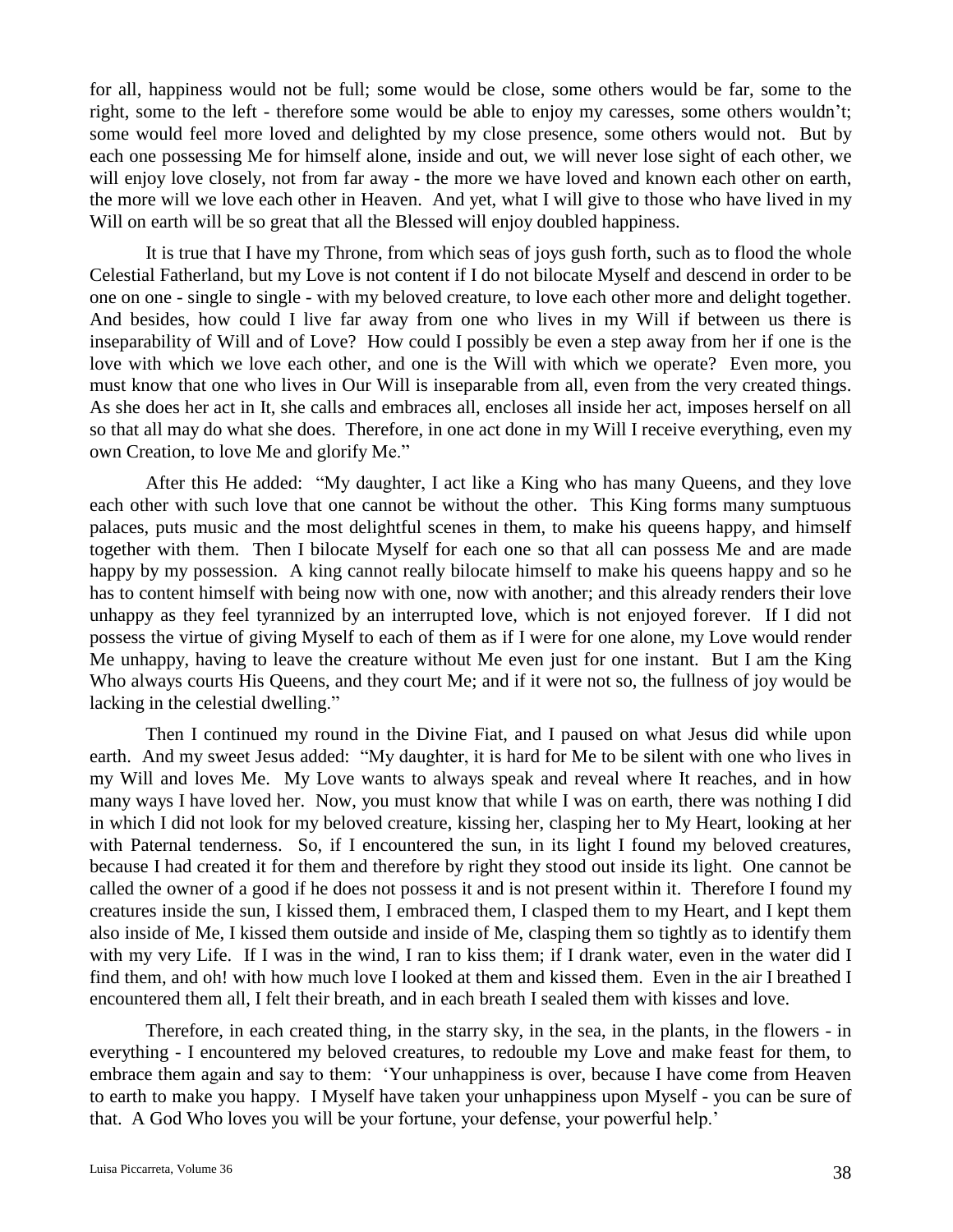Moreover, the most beautiful characteristic of my Love is spontaneity, so much so, that even in the pains they gave Me during the Passion, first I formed those pains within Myself, loving them, covering them with kisses, and then I let them pass into the minds of the creatures so that they would inflict them upon my Humanity. There was not one pain that the creatures gave Me which was not wanted by Me first; the creatures came in secondary order, therefore my pains were soaked with my Love, covered with my ardent kisses, and possess the creative virtue of making souls rise again to loving Me. True love can be seen from spontaneity; a forced love cannot be called true love, it loses freshness, beauty, purity, and oh! how inconstant and unhappy in the sacrifices it renders the creatures. While it seems that they love, they are unhappy and embittered, since it is a love forced either by necessity or by people from whom they cannot free themselves. A forced love enslaves the poor creatures. On the other hand, my Love was free, It was wanted by Me, nor was I in need of anyone. I loved, I sacrificed Myself unto laying down my life, because I wanted and I loved. This is why, when I see in the soul a spontaneous love, I am captivated and I say: 'My Love and yours hold hands, so we can love each other with one single Love."

After this He added: "My daughter, one who lives in my Will is kept inside my divine chamber. She possesses all Our goods; strength and light are in her power. On the other hand, one who does my Will forms the way in order to get to enter into It. Now, on the way there are dangers, she must remain exposed to cold and frost; she won't find water ready to drink, good foods to nourish herself with, or a bed in which to rest. One could say that she is like a poor wayfarer who never gets to reach his home. What a difference between one who lives in my Will and one who does my Will! However, it is still necessary to form the way for oneself – that is, to live resigned, to do my Will in all circumstances of life - in order to be able to live in my Will, in which she will find her divine chamber, the center of her rest, the exile changed into Fatherland."

## Fiat!!!

## **August 6, 1938**

# *Exchange of Life between the Divine Will and the human. Victory of Jesus. There is no greater offense than subtracting oneself from the Divine Will. The speaking Creation. Divine heartbeat and breath. Necessity for God to speak to the creature.*

I feel the need to give myself continuously to the Divine Will. I am like the little baby girl who looks for the lap of her Mother to take refuge in Her, to be safe and all abandoned in Her arms. But as I was thinking of this, my beloved Jesus, visiting my little soul, all goodness told me: "My little daughter of my Will, you seek refuge in Me and I seek refuge in you, to enjoy my creature and rest in her, so that her love may defend Me from all the offenses of the creatures. You must know that every time the creature enters into my Will to do her acts, I give her my Divine Life, while she gives Me her human life. Therefore she is endowed with as many Divine Lives for as many acts as she has done in my Will, and I remain honored and glorified, surrounded by many human lives. In fact, an act in my Will must be complete: I give all of Myself, I hold nothing back of my Supreme Being, and she gives Me the whole of her human being. What good does the creature not receive then, by possessing many of my Divine Lives? And as she keeps repeating her acts, so many of my Lives are added, and I give her the virtue of bilocating her life, to be able to say: 'As many Lives as I gave her, so many did she give to Me.'

I can say that I find all my contentment only when I see her giving Me her life in each instant, to be able to give [Mine]. To see her giving Me her human will is my greatest triumph, and taken by love, I sing my victory – a victory that costs Me my Life and a wait of about six thousand years, during which I longed with so much yearning and bitter and ardent sighs for the return of the human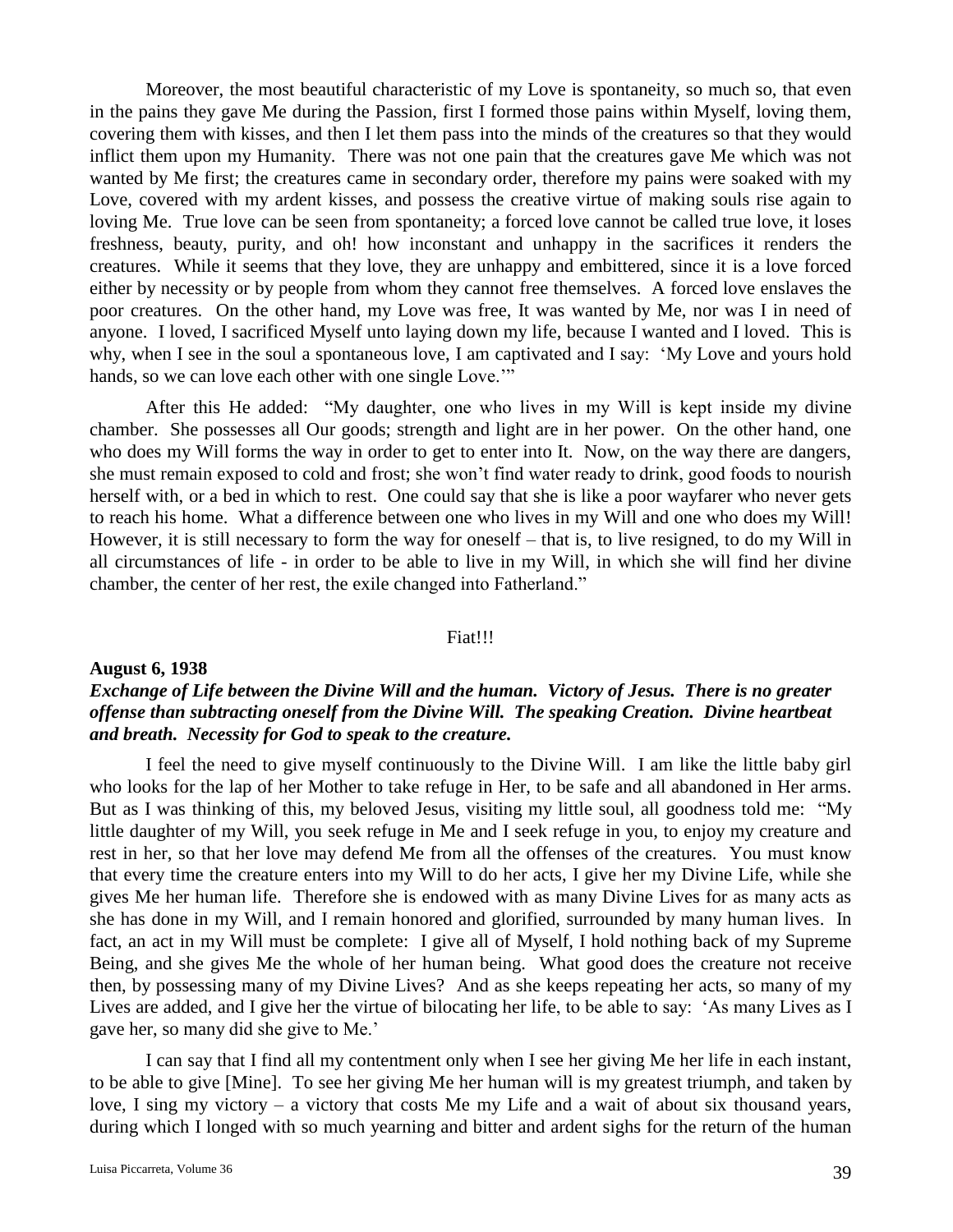will into Mine. So, having obtained it, I feel the need to rest and to sing my victory. Therefore, there is no joy more beautiful that she can give Me than living in my Will, nor is there a greater sorrow she can give Me than subtracting herself from It, because I feel offended in all created things. In fact, my Will is present everywhere and in every place, and I feel the offense reaching Me in the sun, in the wind, in the sky, and even inside my womb. To see the great gift of the human will which I gave to the creature, and which was to serve for the exchange of love and life between Me and her, being converted into a deadly weapon to wound Me... What pain!

Now, the creature who comes to live in my Will is the medicine, the balm and the opium that makes so harsh a pain disappear. How can I not give all of Myself in her power then, and give her whatever she wants?"

Then He added: "My Love for the creature who lives in my Fiat is such, that just as she feels the need to breathe, to nourish herself, to move, so do I feel the need to form one single life with her. In fact, since she lives in my Will, my Will makes of her my breath, my heartbeat, my motion, my food. See then, how much I need her permanent union with Me and inside of Me; otherwise I would feel the breath, the motion, the heartbeat and the food of my Love missing on the part of the whole Creation. Oh! how bad I would feel. In fact, one who lives in my Will is present inside Our Supreme Being, she is the speaking, moving, palpitating Creation who, in the name of all created things, brings Us the nourishment of love that all should give Us. We can say that Our Love nourishes all created things, therefore We feel the need to receive the requital of love, so as not to remain on an empty stomach - and only one who lives in Our Will, who embraces everything and loves Us for all, can requite Us by nourishing Us with her love. How beautiful it is to see the creature gathering Our Love spread throughout the whole Creation as well as Our Love which was not received by human ingratitude, and bringing It to Us to give Us the nourishment of love in the name of everything and of everyone. She forms the enchantment of the whole Heaven, and We call her 'Our welcomed, the bearer of all Our works, the requital of Our Love' in whom We can repeat Our wonders."

Then, with more tender affection, He added: "My daughter, Our Love for one who lives in Our Divine Fiat is such, that while a mother can be without her daughter - it is easier for her to separate - We cannot. Our Will unites her to Us, transforms her in Us, makes her want what We want and do what We do. As she enters into It, so does my Will carry her everywhere, giving her a place in all created things, to keep her everywhere and in all places, always united, synchronized with It, and to tell her in how many ways It has loved her. To be without her is impossible for Us; in order to do it We would have to separate from Our Will, but We cannot do this either. Therefore I give her a place in the starry sky, and oh! how beautiful it is to keep her with Me in that azure vault, in that interminable expanse of heavens, such that no one can see where they end. I tell her the story of Our Eternal Love, which has no beginning, nor can it end or undergo mutation; and since Our Love never ceases, We take the creature from all sides - from above, from below, from the right and from the left - to dot her with Our Love. And just as the heavens cover and hide the whole world under their vault dotted with stars, to keep it sheltered and covered, so does Our immutable Love, more than heavens, keep everyone covered and hidden within the heaven of Our Love. We feel the need to tell the creature how much and in how many ways We love her. Loving her and letting her know how much We do, in order to be loved back, forms the refreshment of Our Love; and as she loves Us, even though she is small, yet We feel she gives Us back a heaven of love, and with her repeated acts of love We feel as though being dotted by many stars which pour upon Us *'Love, love, love'.*

See then, how necessary it is for Our Love to give her a place in each created thing, to tell her the distinct love story that each created thing contains. I give her a place in the sun, and oh! how many things I tell her about Our Supreme Being, about Our inaccessible light that invests everything with its ardent love – it invests and then it hides in each fiber of the heart, in each thought and word.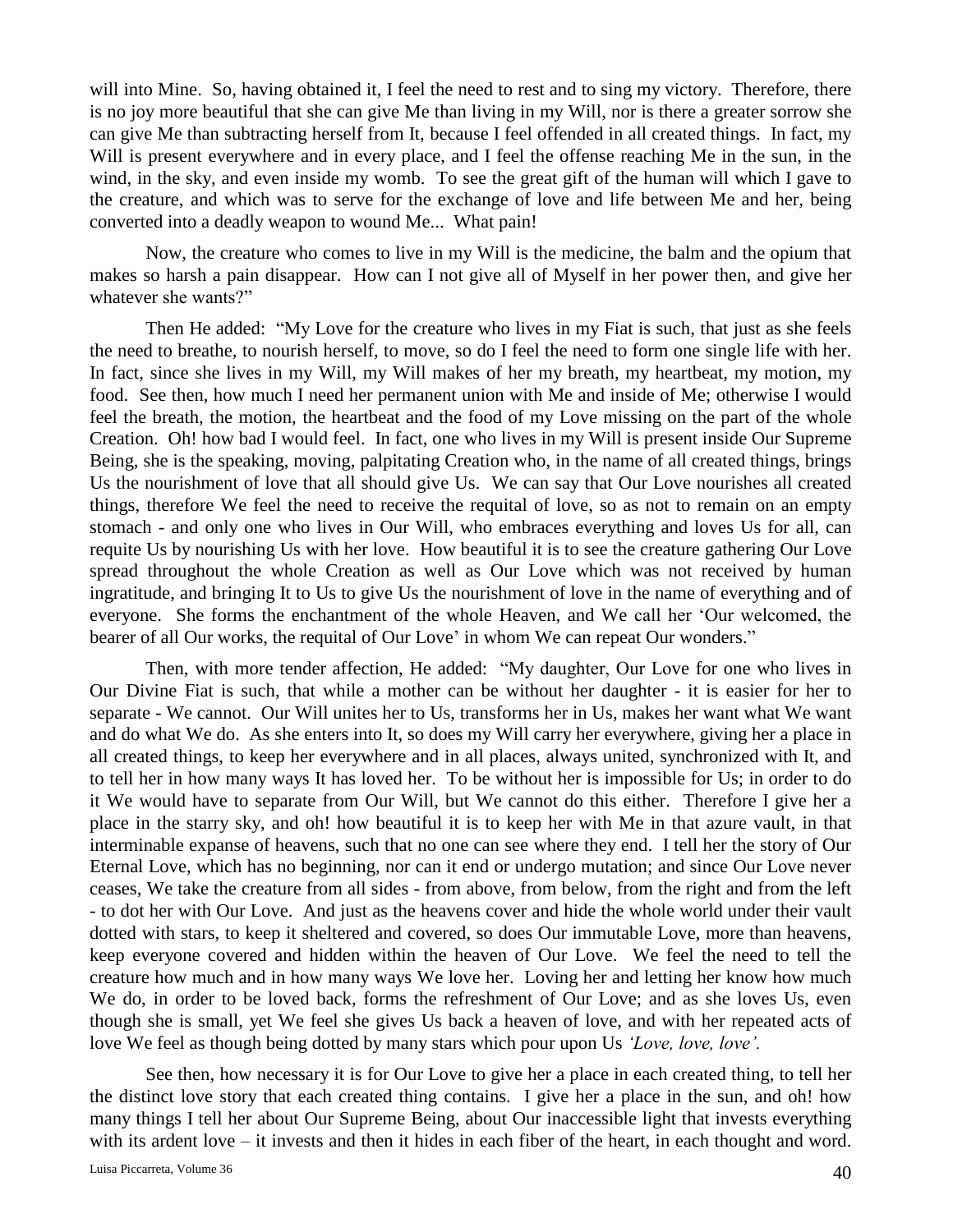With my light I embalm, I purify, I embellish the creature, and I form in her - with my light, more than sun - my life of love. And she feels my light, and by way of light she wants to enter into the inmost hiding places of Our Supreme Being, to love Us and to be loved. How beautiful it is to find one who loves Us! Our Love finds Its refuge, Its rest, Its outpouring, Its requital. Therefore We give her a place everywhere, because in each created thing We have one of Our love secrets to tell her. How many things We still have to say, but if the creature does not live in Our Will she will not understand Us, forcing Us into silence.

Now you must know that, as the creature does her acts in my Will, many suns rise, and since one act in my Will is so great that it cannot be without doing good to all, these rising suns run into the midst of the people and to some they bring the kiss of light, to others strength; for some they dispel the darkness, for others they prepare the way, and still others they call back to good with a strong voice of light. An act in my Will cannot be without producing great goods. As the sun rises at the horizon, it runs with its light to make itself light for each eye, it runs and matures the plants, it gives color to the flowers, it purifies the air, it gives itself to all; it can be said it renews and rejuvenates the earth, forming its joy and its feast. So, if the sun did not rise, the earth would wear mourning and would burst into tears. More than sun is an act in my Will: its light runs and does good to all, it renews and rejuvenates all in its light, except for those who would not want to receive it; and even if they did not want to receive it, they are forced to receive the good of its light, just as those who would not want to receive the light of the sun – they are forced by the might of the light to feel its heat. Such is the might of an act in my Fiat - it cannot be without operating prodigies of grace and of incalculable goods. Therefore, one who lives in Our Will does everything, embraces everyone and gives Us everything: if We want love, she gives Us love; if We want glory, she gives Us glory; if We want to speak, We have someone who listens to Us; if We want to do great works, We have the one in whom to do them, and who will requite Us. This is why I want you always in Our Will - never go out of It."

### Fiat!

## **August 12, 1938**

# *When the creature enters into the Divine Will, Heaven lowers Itself and the earth rises to exchange the kiss of peace. Love of God in manifesting the truths. How all things become life. How all created things are members of Jesus. Varieties of Love.*

The Divine Will is always around me, wanting to invest my acts with Its light, to extend Its Life in them. It seems to me that It is so alert as to reach the point of pursuing me with love and with light, because It wants to enclose Its Life in everything I do. Oh! how happy I am in feeling pursued with love and light by the Supreme Fiat. And my sweet Jesus, surprising me, told me: "My daughter, see the excess that my Love reaches as It wants the creature to live in my Will: I reach the point of pursuing her with love and with light. Love eclipses all her evils, in such a way that, seeing only my Will, the creature abandons herself in It and lets Us do whatever We want. Love attracts her, delights her and she lets herself be conquered by Us. You must know that, as the creature enters into Our Will to form her act, Heaven lowers Itself and the earth rises, and they meet. What a happy encounter! Feeling drawn to the earth by the creative strength of the Divine Fiat, Heaven kisses the earth – that is, the human generations - and at any cost It wants to give to them what It possesses, to content the Divine Volition that brought It upon earth, because It wants to reign in all. The earth, feeling elevated unto Heaven, feels an unknown strength, which draws the creatures to good - a celestial air that imposes itself on them, making them breathe a new life.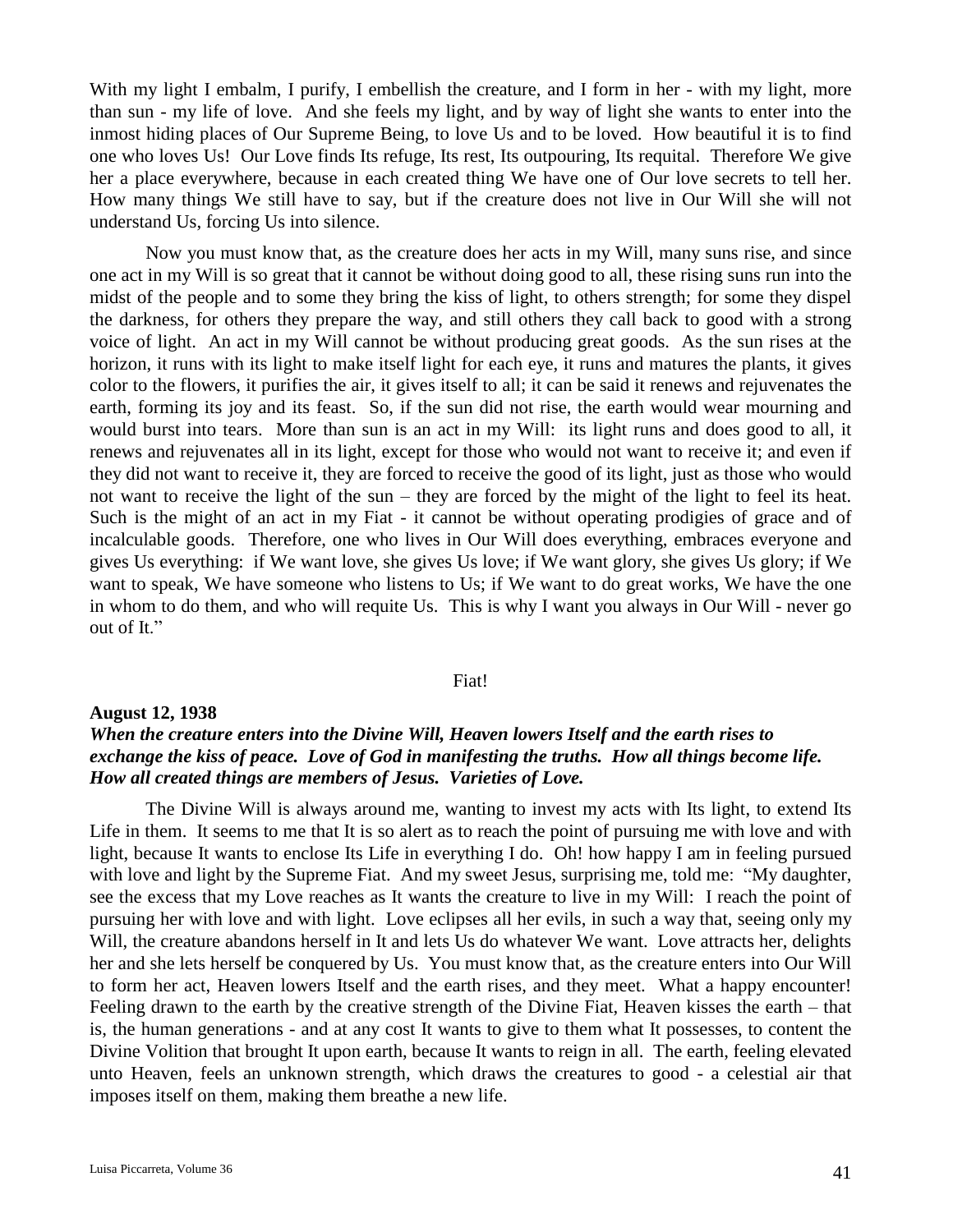An act in my Will is almost incredible. These acts will form the new day; through them the human generations will feel renewed and rejuvenated in good. They will form the dispositions in order to dispose the human generations to receive their Life, so as to let It reign. These acts of the creature done in my Will will be the endowment, the powerful preparations, the most effective means to obtain so great a good."

After this He added: "My daughter, Our Love is almost unbelievable. When We are to manifest a truth regarding Our Will, first We love it within Ourselves, We facilitate it, We adapt it to the human intelligence, so that the creature may easily comprehend it and make it her own life. We endow it with Our Love, and then We make it known burning with love for it wants to give itself to her, feeling the need to form its life in her. But not yet satisfied, We purify the human intelligence, We invest it with Our light, We renew it, so that it may know Our truth, kiss it, enclose it within itself, and give it all the freedom to form its life, so as to be transformed into that very truth. Therefore, each one of Our truths brings Our Divine Life in the creature, burning with love and wanting to be loved. And Our Love is such that We adapt Ourselves to the human conditions in order to facilitate this knowledge, because if We know each other it is easier to conquer the human will to make it Ours, and she will have the interest in possessing her God. Without knowledge the ways are closed, the communications broken, and We remain like the God far away from the creatures, while We are inside and outside of them; and they remain far away from Us. Nobody can possess a good without knowing it. This is why We want to make known that for one who lives in the Divine Will and operates in It everything becomes Divine Life in her. Since she possesses my Fiat, in everything she does – whether she thinks, speaks, works, walks or loves – Its creative virtue extends Its Life and thinks, speaks, works, walks and loves; It forms the operating and speaking creation. The creature serves to continue Its creation; or rather, to make even more beautiful things.

So, Creation is not finished, but still continues in the souls who live in Our Will, and if Creation shows the order, the beauty and power of Our works, in the creature will appear the love, the order, the beauty, Our creative virtue repeating so many Divine Lives of Ours for as many times as she lent Us her acts to let Us operate. The creature is life, she is not a work like Creation, therefore We feel an irresistible love to form Our Lives in her. Oh! how We delight, how happy We are, how Our Love finds Its rest and Our Will Its fulfillment - which is to form Our Life in her. On the other hand, for one who does not live in Our Will, her works and steps are without life, like painted pictures that cannot receive life, nor can they give it or produce any good, because there can be no life and no good without my Will."

Then, I was following my acts in the Divine Will, and since I had received Holy Communion, my sweet Jesus told me: "How beautiful it is when I descend sacramentally into a heart and I find it in my Will. I find everything in it: I find my Mother Queen and I feel that I receive again the glory as if I were incarnating Myself again; I find all my works surrounding Me, honoring Me, loving Me; and since my Will circulates as blood and palpitates in all created things, they are united with Me like members originating from Me and remaining in Me. Therefore, everything I did on earth and all created things are like my arms, my feet, my heart, my mouth; and they love Me and glorify Me in an infinite way. For the creature who lives in my Will everything is hers, just as it is Mine, and she can give Me my living Humanity in order to love Me, to keep Me sheltered and protected from everything. She can give Me the love I had in creating the sun. How much specialty of love does that light not contain? It is filled with varied and innumerable effects of sweetness, of colors, of fragrances. In each effect there is a distinct Love of Mine, and you can see it in the varieties of sweetness that each fruit possesses – one sweetness is not like another. That is my insuperable Love which, not satisfied with letting man taste only one sweetness of my Love or with delighting him with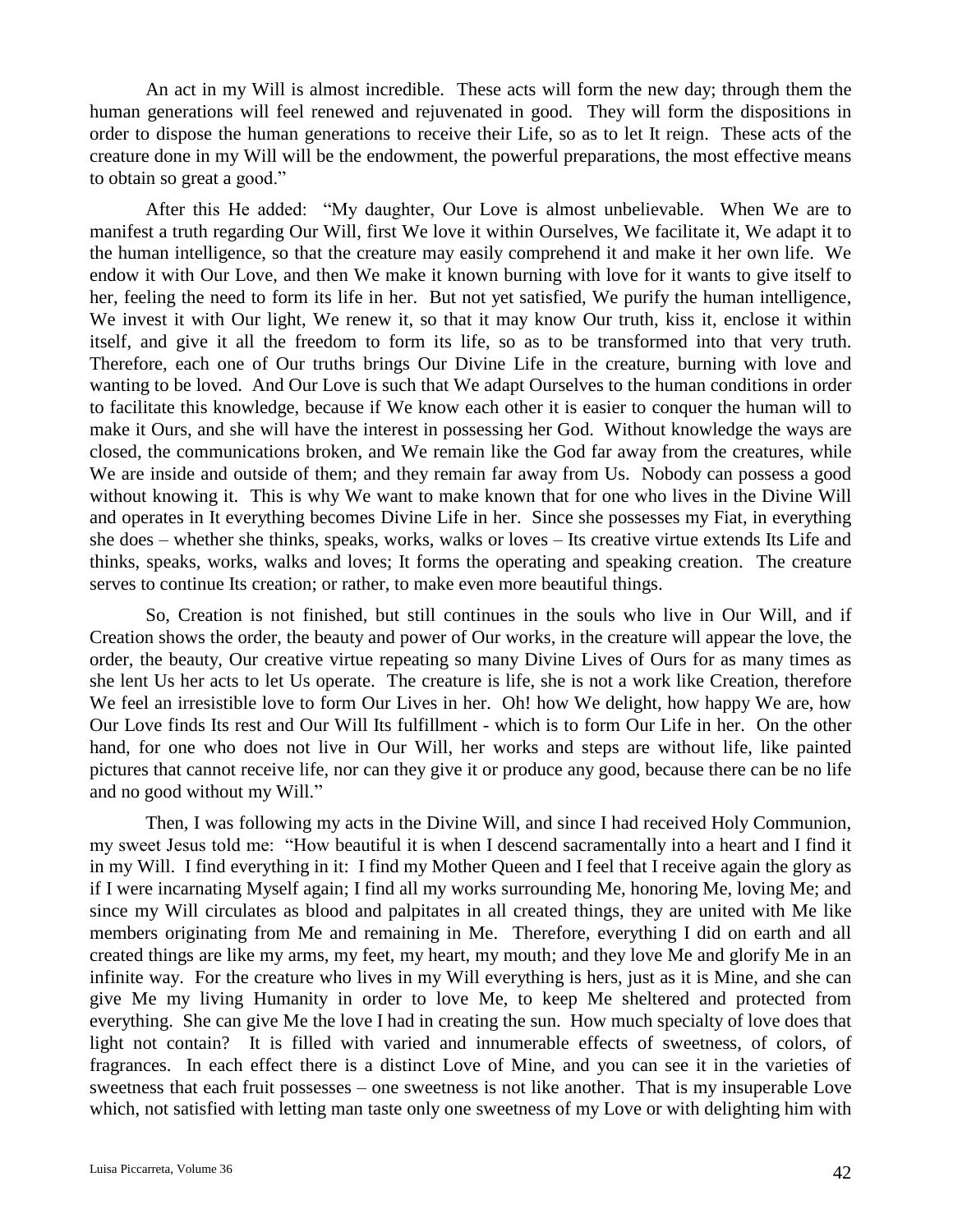one color only or one single fragrance, put in so many of them in order to drown and nourish him with my Love. So, my primary food was my Love - all other things came in secondary order.

Therefore, as the sun - which does so much good to the earth - lays its light under man's steps, fills his eye with light, invests him completely, follows him wherever he goes, it is my Love that runs within its light and, loving man, lets itself be tread upon by his steps. My Love fills his eye with light, investing him completely, following him everywhere; and in that light there are innumerable distinctions of Love: there is my Love that languishes, that wounds and enraptures; there is my Love that burns, that sweetens everything and gives life back to everything; there is my Love that takes the creature from all sides and carries her as though in Its arms. Look at the light, my daughter, and you yourself will not be able to count the so many varieties of my Love; and if you live in my Will, the sun will be yours, your own member, and you will be able to give Me as many varieties of Love as I have given to you.

All created things are my members. The heavens and each star are a distinct Love of Mine toward the creatures; the wind, as a member of Mine, in blowing does nothing other than blow my distinct Love; and therefore now it blows onto her the freshness of my Love, now it caresses her with my Love, now it blows with my mighty Love, now it brings to her with its breath the refreshment of my Love. Even in the sea, the drops of water throng together so as to never cease murmuring the varieties of Love with which I love the creature. Even in the air that they breathe, I send them in each breath my distinct *'I love you'*.

Therefore, in descending sacramentally I bring with Me the created things as my own members, with the enchanting scenes of my Love so diverse and varied, and I place them like an army inside the creature in order to love her and to be loved. How hard and painful it is to love and not be loved. Therefore live always in my Will, and It will make you aware of the many ways in which I have loved you. In this way, you will love Me the way I want you to."

## Fiat

# **August 15, 1938** *The feast of the Assumption is the most beautiful feast, the most sublime: the feast of the Divine Will operating in the Celestial Queen.*

While my mind was swimming in the sea of the Divine Volition, I paused in the act in which my Mama and Queen was assumed into Heaven. How many wonders, how many surprises of love, such that one remains enraptured. And my sweet Jesus, as though feeling the need to speak about His Celestial Mother, all festive told me: "My blessed daughter today is the feast of the Assumption. This is the most beautiful feast, the most sublime, the greatest, in which We remain glorified, loved and honored the most. Heaven and earth are invested with an unusual joy, never before felt. The Angels and the Saints feel invested with seas of new joys and new happiness, and they praise with new canticles the Sovereign Queen who, with Her empire, rules over all and gives joy to all.

Today is the feast of feasts - the unique one, the new one, which was never repeated again. Today, the day of the Assumption, celebrated for the first time the Divine Will operating in the Sovereign Lady. The marvels are enchanting: in each of Her smallest acts, even in Her breath, in Her motion, many Divine Lives of Ours appear, flowing in Her acts like many Kings, inundating Her, surrounding Her, embellishing Her more than refulgent suns, and rendering Her so beautiful as to form the enchantment of the Celestial Regions. Do you think it is trivial that each one of Her breaths, motions, works and pains were filled with many of Our Divine Lives? This is precisely the great prodigy of the operating of my Will in the creature: to form a Divine Life for each time It entered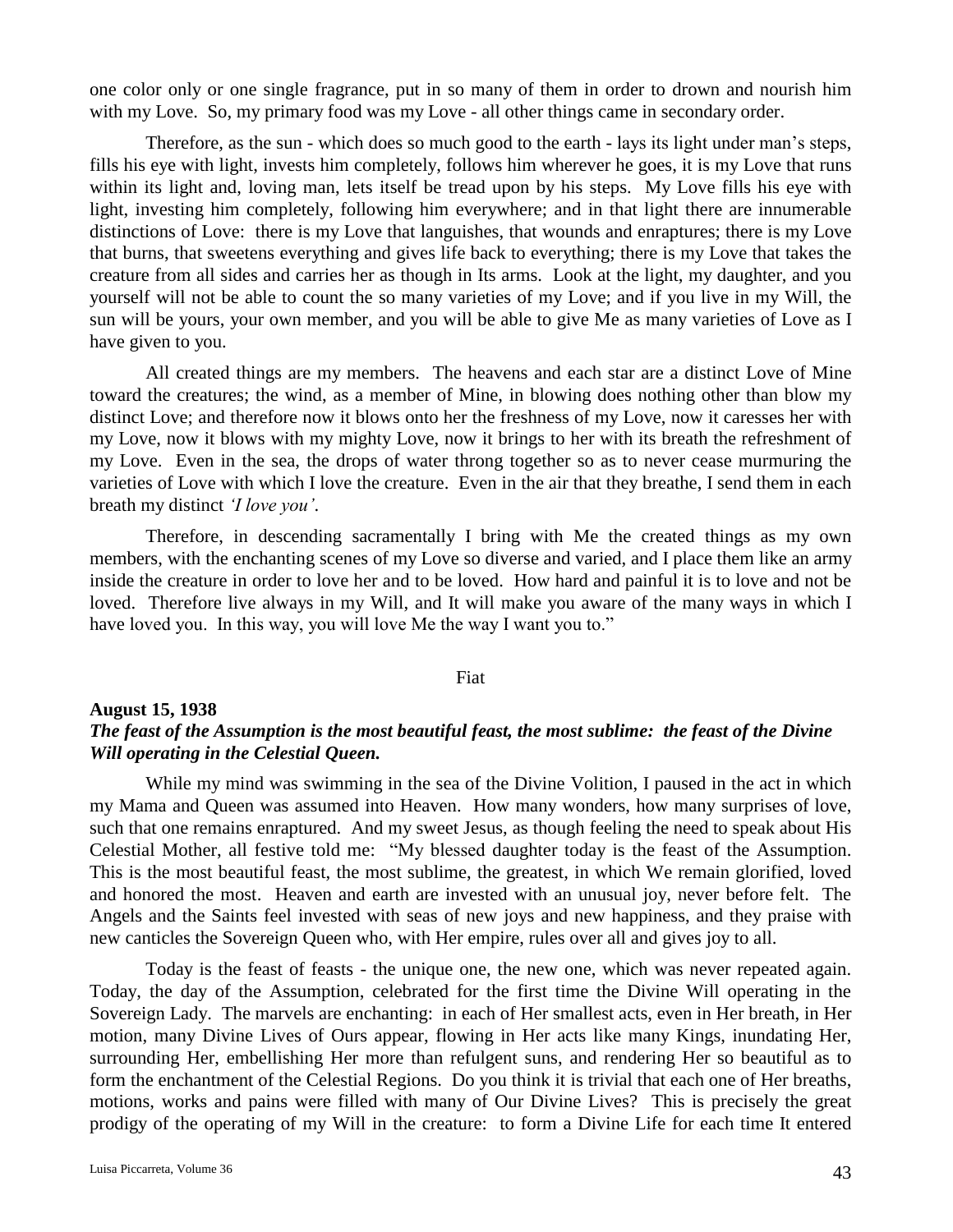into the motion and acts of the creature. And since my Fiat possesses the virtue of bilocation and repetition - doing again and again without ceasing everything It does - so the Great Lady still feels these Divine Lives being multiplied within Her, which do nothing other than further extend Her seas of Love, of Beauty, of Power, of infinite Wisdom.

You must know that Our Divine Lives that She possesses are so great and so many, as well as the multiplicity of Her acts, that upon entering Heaven they populated all the Celestial Regions, and unable to contain them, they filled the whole Creation. So, there is no place where Her seas of Love and Power do not flow, along with the many of Our Lives of which She is possessor and Queen. We can say that She dominates Us and We dominate Her, and by pouring Herself into Our Immensity, Power and Love, She populated all Our attributes with Her acts and with the many of Our Divine Lives which She had conquered. Therefore, everywhere and from every place We feel Ourselves being loved and glorified - inside and outside of Ourselves, from within the created things, in the most remote hiding places - by this Celestial Creature and by those very Divine Lives of Ours which Our Fiat formed in Her. Oh! Power of Our Will - You alone can do so many prodigies, to the point of creating so many Lives of Ours in the creature who lets You dominate, to make Us loved and glorified as We deserve and want. This is why She can give Her God to all - because She possesses Him. Even more, when She sees a creature disposed to receive Our Life, without losing one of Our Divine Lives, She has the virtue of reproducing, from within Our Life that She possesses, yet another of Our Divine Lives to give to whomever wants to receive Us.

This Virgin Queen is a continuous prodigy. What She did on earth, She continues in Heaven. In fact, when Our Will operates, both in the creature and within Ourselves, that act never ends, and while it remains in the creature it can be given to all. Does the sun perhaps cease to give its light because it has given so much of it to the human generations? Not at all. While it has given much, it is always rich in its light, without losing even a drop of light. Therefore the glory of this Sovereign Queen is insuperable, because She possesses Our Will operating, which has the virtue of forming in the creature eternal and infinite acts. She loves Us always and unceasingly with Our Lives which She possesses; She loves Us with Our own Love; She loves Us everywhere and in every place. Her Love fills Heaven and earth and runs to pour Itself inside Our Divine Womb; and We love Her so much that We cannot be without loving Her. And while She loves Us, She loves all and makes Us love all. Who can resist Her, not giving Her what She wants? Besides, it is Our own Will that asks for what She wants, binding Us everywhere with Its eternal bonds so that We can refuse Her nothing. This is why the feast of the Assumption is the most beautiful one: it is the feast of my Will operating in this Great Lady, making Her so rich and beautiful that the Heavens cannot contain Her. Even the Angels remain mute, and don't know how to describe what my Will does in the creature."

After this, my mind remained stupefied in thinking about the great prodigies that the Divine Fiat worked and continues to work in the Celestial Queen; and my beloved Jesus added: "My daughter, Her Beauty is unreachable. It enchants, it charms, it conquers. Her Love is such, that She offers Herself to all, loves all and leaves seas of Love behind Her. She can be called 'Queen of Love', 'Conqueror of Love', because She loved so much that by way of Love She conquered Her God. You must know that, by doing his will, man broke the bonds with his Creator and with all created things. But this Celestial Queen, by the power of Our Fiat which She possessed, bound Her Creator to the creatures, She bound all beings together, united them, reordered them again, and with Her Love She gave new life to the human generations. Her Love was so great that She covered and hid inside of It – in Her seas of Love – the weaknesses, the evils, the sins, and the creatures themselves. Oh! if this Holy Virgin did not possess so much Love, it would be difficult for Us to look at the earth. But Her Love not only makes Us look at it - We want to give Our Will reigning in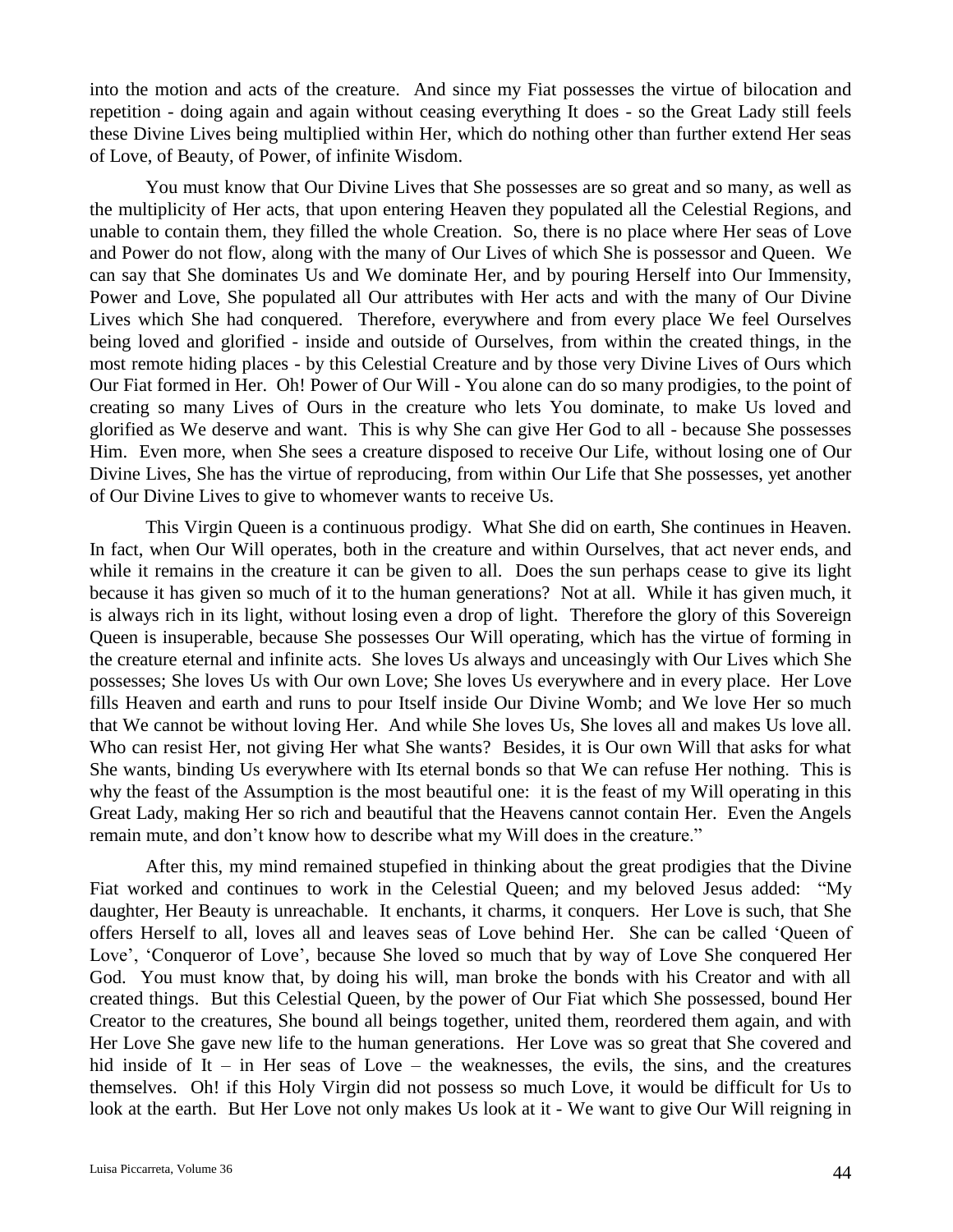their midst, because this is what She wants. She wants to give to Her children what She possesses, and by way of Love She will conquer Us and Her children."

## Fiat!!!

## **August 21, 1938** *Difference between the Lives that Jesus forms in the Sacramental Hosts and those formed in one who lives in His Will.*

I am always on the way within the Divine Will; but I felt concerned and I said to myself: 'How can it be that so many Divine Lives can be formed in us for as many acts as we do in the Divine Will?' And my always lovable Jesus, always benign, in order to let me understand better, told me: "My daughter, everything is easy for Us as long as We find the human will disposed to live in Ours. Then We delight in forming, even in the motion, in the breathing, in the step, Lives of Ours that move, breathe, walk and speak. The human will lends Us as though many veils in which to form many Lives of Ours. This is the ultimate display of Our Love, and We like it so much that, as long as the human will gives Us its small veil, We populate all of its acts with the multiplicity of Our Divine Lives. Moreover, there is my Eucharistic Life that proves and confirms what I am telling you: aren't the accidents of the bread perhaps like small veils in which I am consecrated, alive and real in Body, Blood, Soul and Divinity? And if there are one thousand hosts, I form a thousand Lives of Mine, in each one of them; if there's one host only, I form only one Life of Mine.

But what does the host give to Me? Nothing. Not one *'I love You',* not a breath, not a heartbeat; not a single step for company. I am alone, and many times my loneliness oppresses Me, embitters Me and I burst into tears. How heavy it is for Me not having one to whom I can say a word, under the nightmare of a deep silence. What does the host give Me? The hiding place in which to hide Myself, the tiny little prison to make Me... I would almost say... to make Me unhappy. But since it is my Will that wants Me to remain in each Sacramental Host - and my Will never brings unhappiness, either to Us or to the creatures who live in It - It makes flow in my Sacramental Life Our celestial joys, which are inseparable from Us. However, this is always on Our part, but the host itself never gives Me anything, it does not defend Me, nor does it love Me.

Now, if I do this – that is, forming my Life in a host that gives Me nothing - how much more so in the creature who lives in my Will! The difference between my Sacramental Lives and the many Lives of Mine which I form in one who lives in my Will is incalculable - it is greater than the difference between Heaven and earth. First of all, We are never alone, and to have company is the greatest joy that delights both the Divine and the human life.

Now, you must know that as I form my Life in the thought of the creature who lives in my Will, I feel the company of the human intelligence that courts Me, loves Me, comprehends Me, and places its memory, intellect and will in my power; and since these three powers were created in Our Image, I feel I am given the company of Our Eternal Memory which never forgets anything; I feel the company of my Wisdom, which comprehends Me, and also the company of the human will fused with Mine, loving Me with my Eternal Love. How not to multiply Our Life in each of the creature's thoughts, when We find that she comprehends Us and loves Us more and more? We can say: 'We find Our own reward.' In fact, the more Lives We form the more We let Ourselves be understood, We redouble Our Love, and she loves Us more. If We form Our Life in her word, We find the company of her word; and since Our Fiat is hers, We also find all the prodigies It operated when Our Fiat was pronounced. If We form Our Life in her breath, We find her breath breathing with Ours, and the company of Our omnipotent breath when, in creating her, We infused life in her. If We form Our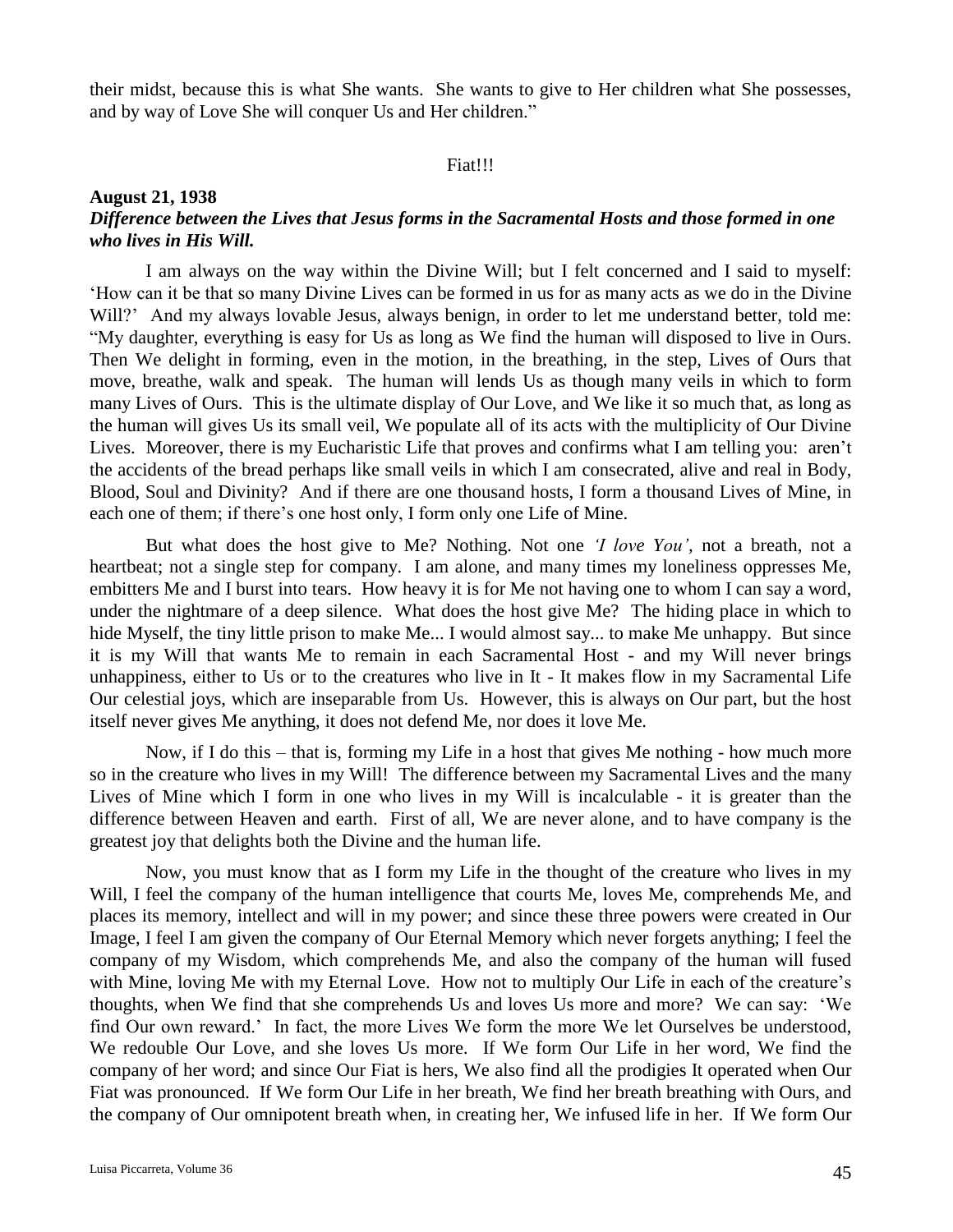Life in her motion, We find her hands hugging Us and squeezing Us tightly, because they don't want to leave Us ever again. If We form It in her steps, they follow Us everywhere.

What beautiful company – there is no danger that one who lives in Our Will may leave Us alone; we are inseparable. Therefore the living in Our Will is the prodigy of prodigies, where We make a display of so many Divine Lives of Ours, We make known Who We are, what We can do, and We put the creature in order with Us, as We created her. In fact, you must know that these, Our Divine Lives, bring with them seas of Light and of Love, seas of Wisdom, of Beauty, of Goodness, which invest the creature to let her possess the Light that always increases, the Love that is never extinguished, the Wisdom that always comprehends, the Beauty that is ever more embellished. This is why We love so much that the creature live in Our Will: because We want to give, We want her to comprehend Us, We want to populate all the human acts with Our Divine Lives. We don't want to be constrained - repressed in Our Divine circle. To be able to give and not giving – how painful this is for Us! But until the creature lives in Our Will, she will always be the little ignorant one of Our Supreme Being, incapable of learning even the vowels of how much We love her and how much We can give her. They will always be the children dissimilar from Us, who perhaps don't even know Us - degenerate of their Father."

#### Fiat!!!

### **August 28, 1938**

# *How an act in the Divine Will contains everything and can love for all. How everyone runs in this act. Each act done in the Divine Will is a day that one acquires.*

I continue to cross the sea of the Divine Volition, in which it seems to me that everything is mine - light, sanctity, love - and I feel them assailing me from all sides, for they want to give themselves to me. And my sweet Jesus, visiting my little soul, told me: "My daughter, do not be surprised. As the creature enters into my Will, all created beings feel an irresistible force to run toward the one who is operating in my Will, because in order to operate my Will wants the cortege of all Its works - first, because It is inseparable from everything It has done; second, because, in operating, everything and everyone must take part in whatever It does, to be able to say, with facts: 'My act belongs to everyone, it rises to Heaven and delights all the celestial regions, then it descends unto the lowest depth of the earth and makes itself step, work, word and heart of all.' If I didn't centralize everything and everyone in my act, the communicative strength would be lacking, such that all can receive my act full of life which, with one single act, can give life to all, sustain and delight all, do good to all. Therefore, when I operate, all things that came out of Me run and enclose themselves in my act, to receive new life, new beauty and happiness, and they all feel honored and glorified in my act. This is why, when the creature enters into my Will and my Will is about to operate and to love, nobody wants to remain aside, but all run. The Sacrosanct Trinity runs, the Virgin Queen runs; even more, they want primacy in that act; and then everyone and everything runs, except those who, ungrateful, not knowing such a great good, don't want to receive it.

So, in one act in my Will there can be such prodigies, that it is hard for the creature to tell them all. In fact, you must know that she does everything that all other creatures should do: if she thinks in my Will, my Will circulates in each thought of creature, and the creature, being in my Will, circulates together with It and gives Me the homage, the love, the glory and adoration of each thought. The creatures don't know anything about it, but I, Who am aware of everything, receive the glory of all created minds. If she speaks in my Will, since my Will is voice to each word, I feel I am given back the glory and love of each word. If she walks in my Fiat, since It is step of each foot, she gives Me the love and the glory of each step, and so on for all other things. But the creatures don't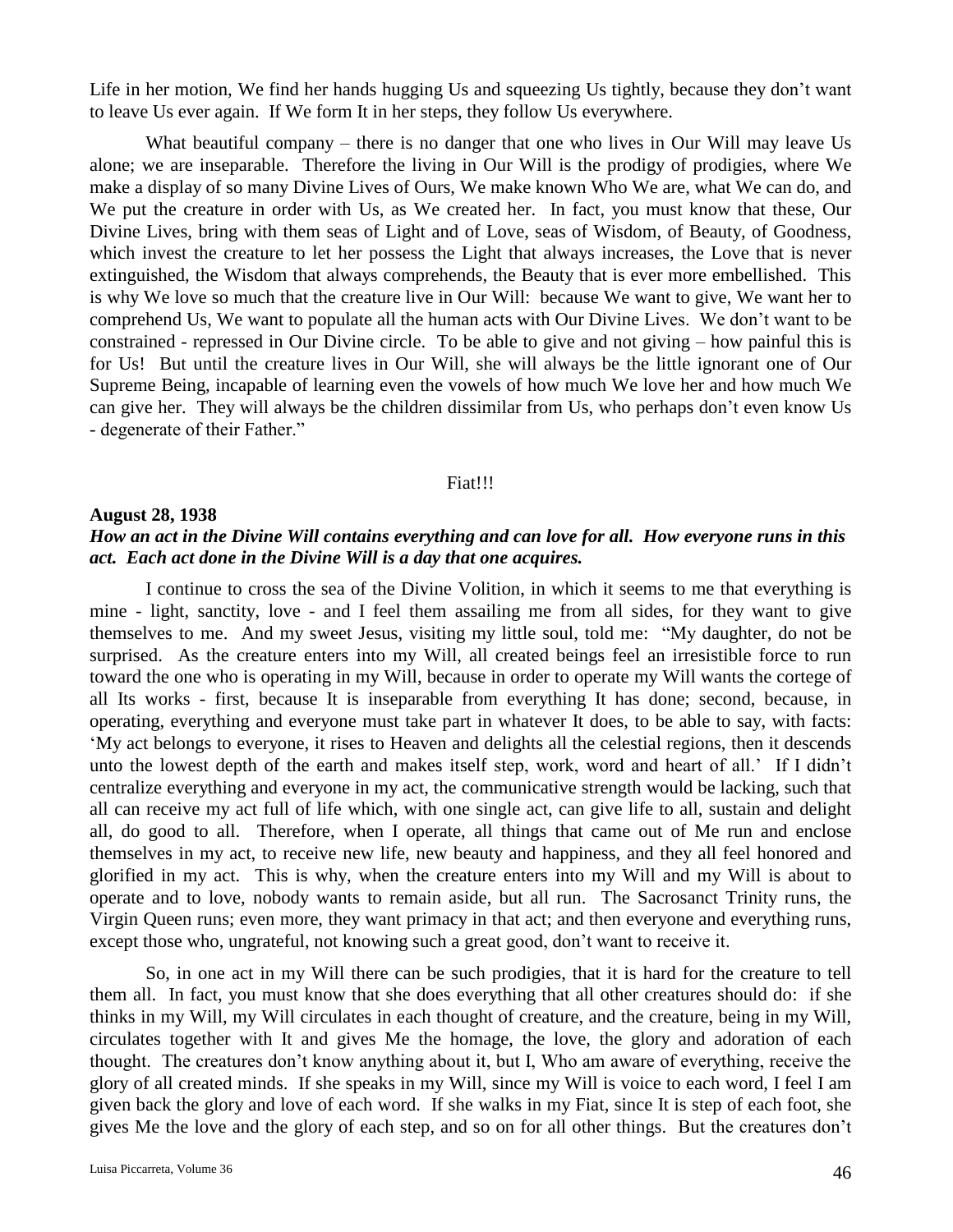know anything about it – that by means of the one who lives in my Will, I take the love and the glory that they should give Me. These are secrets between Me and the soul who lives in my Will. And there is even more: she reaches the extent of giving Me even the glory and the love that the lost souls should give Me. The communicative virtue of my Fiat reaches everything and everyone, gives everything and receives everything. One who does and gives everything has the right over everything and to receive it all, but to do so the soul must live in Our Volition, synchronized with Us, wanting what We want. My Will did this in my Humanity, feeling loved, glorified and satisfied for all in each single act I did. It did so in the Queen of Heaven, and if It hadn't found in Her acts the love that loved for all, glory and satisfaction for all, I, the Eternal Word, would not have found the way to descend from Heaven to earth. Therefore one act in my Will can give Me everything, love Me for all and make Me do the greatest excesses of love and of works toward the creature. And when in my Will I find her in the steps of all, loving Me in their thoughts and words, my contentment is such that in my emphasis of love I say to her: 'You are doing what I did, therefore I call you *'my echo'*, '*my love'*, *'little repeater of my life'*.'"

Such was the surge of His love while saying this, that He became silent; and then He added: "My blessed daughter, each act done in my Divine Will by the creature is a day for her - a day full of happiness and of all goods; and if she does ten or twenty acts, she acquires so many days. Now, in these days she takes possession of Heaven as her own, and since she is still on earth, she also takes the sun, the wind, the air, the sea as her own, and her nature takes on the most beautiful blossoms to be adorned and embellished – but blossoms that never wither. Oh! what a beautiful appearance she will make once in Our Celestial Fatherland. For as many acts done in my Will, so many days will she possess, each one with its own distinct sun, its azure sky studded with stars, its sea murmuring *love*, its wind whistling, screaming, moaning and blowing mighty love and ruling love; nor will the most beautiful blossoms be lacking, one distinct from the other, for as many acts as she has done in my Will. Nothing beautiful and good will be lacking to one who has lived in my Eternal Fiat."

Then I continued to go around in the acts of the Divine Will, and my poor mind got lost in the enchantment of Creation. How many wonderful surprises, how many secrets of love are contained in it! And then, the most beautiful work – the creation of man. And my sweet Jesus continued: "My daughter, I can call the creation of beings and the creation of man *'my two arms'*, because they were present *ab æterno<sup>8</sup>* in the Divinity, and in issuing them I did not detach them from Me, I kept them as my members in which I let my Life flow – the motion, the strength, the continuous creative and preserving virtue. The arm of the creation of beings serves the arm of the creation of man; but in that arm I Myself was to serve man, and I serve him still: now with light, now with wind, now with air to let him breathe, now with water to quench his thirst, now with food to nourish him, and even with earth, to let him enjoy the most beautiful blossoms and abundance of fruits. In this arm I place Myself at the service of man. My Love wouldn't let Me care about anything else: I ran to him by means of the created things, carrying him as though in my arms, so that all things might bring him joy and happiness. In this arm I find all things just as I issued them – not even a drop of light or of water was lost, nothing has changed. Everything that was issued remains at its place of honor, giving Me the glory of my Eternal Love, revealing Me as He Who created them, my Power, my inaccessible Light, my unreachable Beauty. Each created thing is a story of my Eternal Love and of how much I love the one for whom all things were created.

Now, from the creation of beings I moved on to the creation of man. How much love in creating him! Our Divine Being poured out love, and in creating him Our Love ran and invested each fiber of his heart, every tiny little particle of his bones. We stretched out Our Love within his nerves,

 $\overline{a}$ 

<sup>8</sup> From eternity.

Luisa Piccarreta, Volume 36 47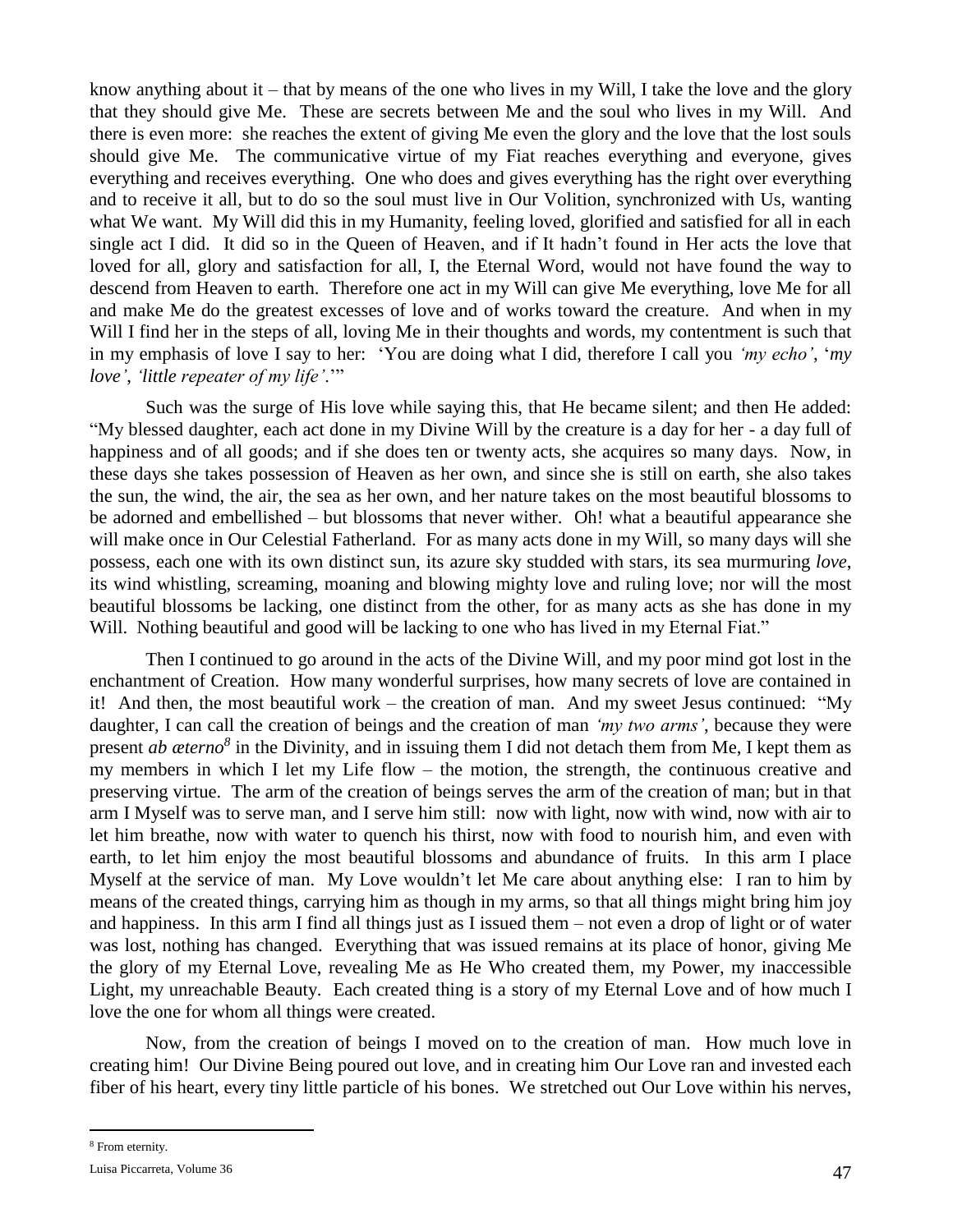We made Our Love flow inside his blood, We invested his steps, his motion, his voice, his heartbeat and each one of his thoughts with Love. When Our Love molded him, It filled him so much with Our Love that in everything, even in his breath, he was to give Us love, just as We loved him in everything. Then Our Love reached the excess of blowing Its breath upon him to leave him Our breath of Love, and as fulfillment and crowning We created Our Image in his soul, endowing it with the three powers - memory, intellect and will – and We remained in him as Our vessel. So, man is united to Us as Our member, and We are in him as in Our dwelling. But how much sorrow do We not find in him? Our Love is not in force, Our Image is there but It is not recognized, Our dwelling is full of enemies that offend Us. We can say that man changed Our lot as well as his own, he turned upside down Our designs for him, and does nothing but cause pain to Our arm, which continues to love him and to give him life.

My daughter, Our Love wants to reach yet greater excesses - It wants to save Our arm - which is man - and at any cost It wants to reorder him. We will be forced by Our Love to blow Our breath upon him again to cast away his enemies and Ours. We will cover him again with Our Love, and will make the Life of Our Will enter into him. It does not befit Our Majesty, nor Our Sanctity, Power and Wisdom that there be such disorder in Our creative work that dishonors Us so much. Ah no! We will triumph in man, and the sure sign is that We are manifesting the prodigies of Our Will and how to live in It. If We did not do so, Our Power would be compromised, as if We had no power to save Our work - Our very arm. This cannot be, it would be as if We were unable to do what We want. Ah no, no! Our Love and Our Will will win and will triumph in everything."

#### Fiat

## **September 5, 1938**

# *The human will, cross of the Divine; the Divine, cross of the human. How in the Divine Will things change, dissimilarities do not exist. How Jesus makes up for all that may be lacking to one who lives in His Will.*

I feel the life of the Divine Fiat inside my soul, wanting to be my motion, my breath and heartbeat. It wants such union with the human will – such that in nothing is the human will to oppose what It wants to do, otherwise It laments, It grieves and It feels put on the cross by the human will. And my Beloved, repeating His short little visit, told me: "My blessed daughter, how much my Will suffers in the creature. It is enough to tell you that every time she does her will she crucifies Mine. So, the cross of my Will is the human will - not with three nails, as I was crucified on the Cross, but rather, with as many nails for as many times as she opposes my Will. How many times is my Will not recognized; and while It wants to do good, It is rejected with the nails of ingratitude. How excruciating is this crucifixion of my Will in the creature. How many times It feels Its breath, heartbeat and motion being pierced through by nails, because, not being known as the life of the creature's breath, heartbeat and motion, the human breath, heartbeat and motion become the nails that prevent It from carrying out in them the good It wants.

Oh! how my Will feels crucified in the human will. With Its divine motion It wants to make the day arise in the human motion, while the creature crucifies the divine motion, and with its own motion it makes the night rise and puts the light on the cross. How grieved is my light in seeing itself repressed, crucified, put in a state of inability by the human will. With Its breath It wants to be breathed by the creature to give her the life of Its Sanctity and strength, while the creature, by not receiving It, pierces It through with the nail of sin, of her passions and weaknesses. Poor Will of Mine, in what a state of pain and of continuous crucifixion It finds Itself in the human will. The will of the creature does nothing other than put Our Love on the cross, and all the goods We want to give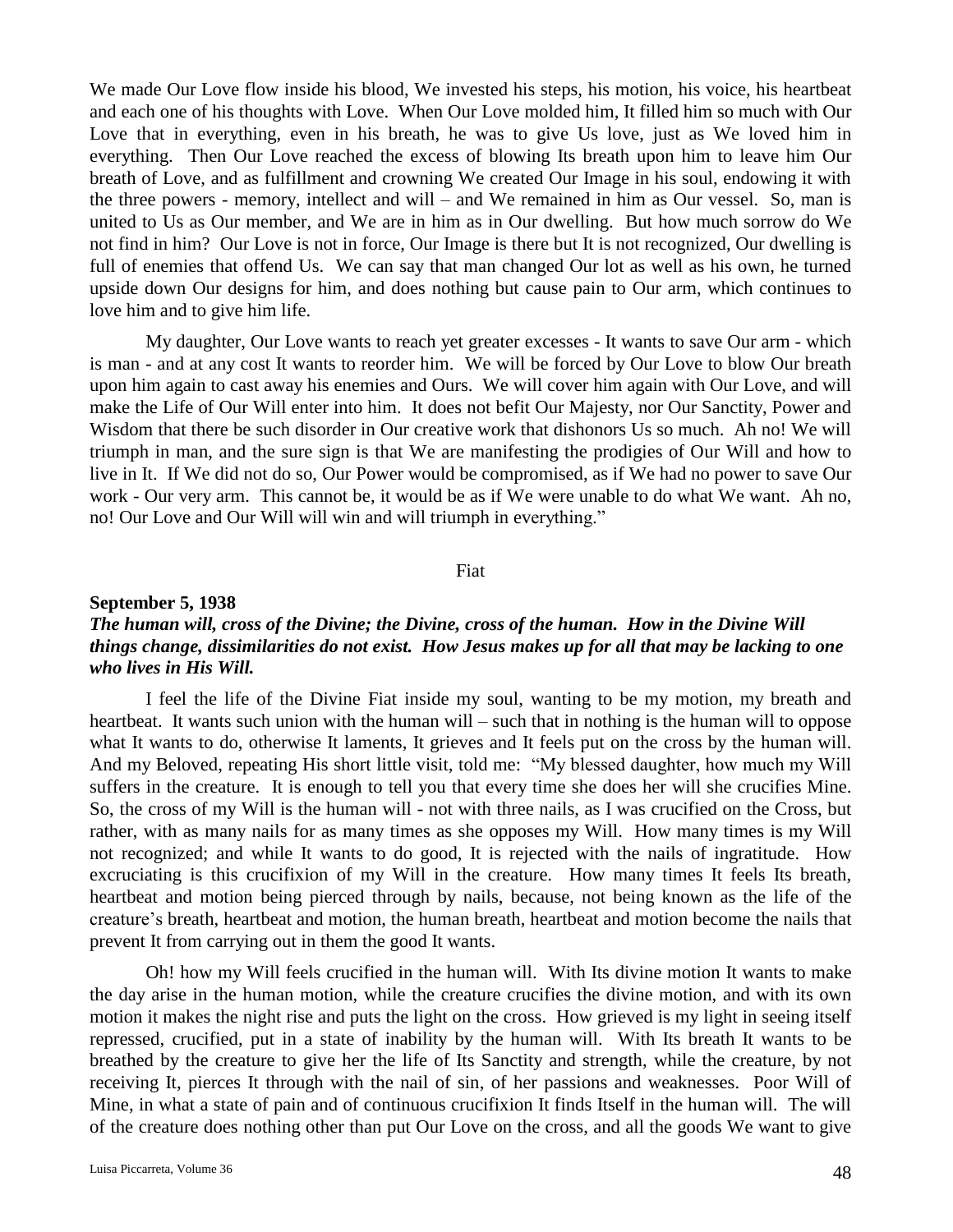her are filled with her nails. Only the creature who lives in my Will does not crucify my Will; rather, I can say that I form her cross - but her cross is very different from Mine. My Will knows how to put nails of light, of sanctity, of love, such as to make her strong of Our very Divine Strength. These nails do not cause pain, but rather, they make her happy, beautiful, of an enchanting beauty, and are bearers of great conquests, and one who has experienced them feels such happiness as to pray Us and beseech Us to keep her always on the cross with Our divine nails.

From here there is no escape: if the two wills - the human and the Divine - are not united, her will will form Our cross, and Ours hers. Even more, Our Love and jealousy are such that We leave her not even a breath free, without Our nail of light and of love, so as to have her always with Us and be able to say: 'Whatever We do she does as well, and she wants what We want.'

Furthermore, you must know that as the creature enters into Our Will, everything is transformed: darkness turns into light, weakness into fortitude, poverty into richness, passions into virtues. Such mutation takes place that she can no longer be recognized from the one before; her state is no longer that of a most miserable slave, but of a noble Queen. Our Divine Being loves her so much that It runs into her acts to do whatever she does; and since Our motion is continuous, We move and We love her, We move and We embrace her. Our motion moves and kisses her, it renders her more beautiful, it sanctifies her more, in each motion We give her something of Our own; and in the emphasis of Our Love We speak to her about Our Supreme Being, We make Ourselves known for Who We are and how much We love her. There is such identification between her and Us – Our Will being one with hers – that We feel her inside Our divine motion; and making what is Ours her own, she loves Us with Our own Love, she gives Us Our inaccessible light to glorify Us, Our Sanctity to praise Us and say to Us: 'Holy, Holy, Trice Holy are You! You enclose all, You are the All.' How beautiful it is to see the human littleness inside Our Will, holding the whole of Our Divine Being in her power, to give it back to Us, to love Us and glorify Us as We want and justly deserve. In Our Will parts become equal, dissimilarities disappear - Our Unity unites everything and everyone, rendering the act of everyone as one single act, to make Itself act of all."

In hearing this I comprehended the sanctity, the beauty, the greatness of living in the Divine Will, and I was thinking to myself: 'It seems difficult to me to live in It. How can the creature ever reach such a point? The human weaknesses, the circumstances of life, too painful many times, and then the unexpected encounters, the so many difficulties, that one doesn't even know what to do wouldn't all these things deviate the creature from so holy a living, which requires highest attention?' And my sweet Jesus, resuming His speech, with such an unspeakable tenderness that I felt my heart burst, added: "My little daughter of my Will, my interest and my continuous yearning for the creature to live in my Will is such, that once We have made the agreement – she and I - with firm decision that she must live in my Fiat, since this is my Will, I Myself am the first to make the sacrifice, and in order to obtain the intent - that she may live in It - I place Myself at her disposal, I give her all the graces, light, love, knowledge of my very Will, in such a way that she herself must feel the need to live in It. When I want something and she promptly accepts doing what I want, I Myself take care of everything; and when out of weakness or circumstances she doesn't – not out of her own will or negligence – I reach the point of making up for her and I do what she was supposed to do, transferring to her what I did, as if she had done it herself.

My daughter, the living in my Will is life that I must form, not virtue, and the life has need of motion and continuous acts. If it were not so, it would no longer be life; at the most it could be a work, which has no need of continuous acts, but not a life. Therefore, I do not break the life because of involuntary indisposition or weakness, but I continue it; and it may be that in those very indispositions there is also my Will, allowing those weaknesses, therefore the will of the creature is already flowing within Mine. Besides, amid everything I look at the agreement made together - the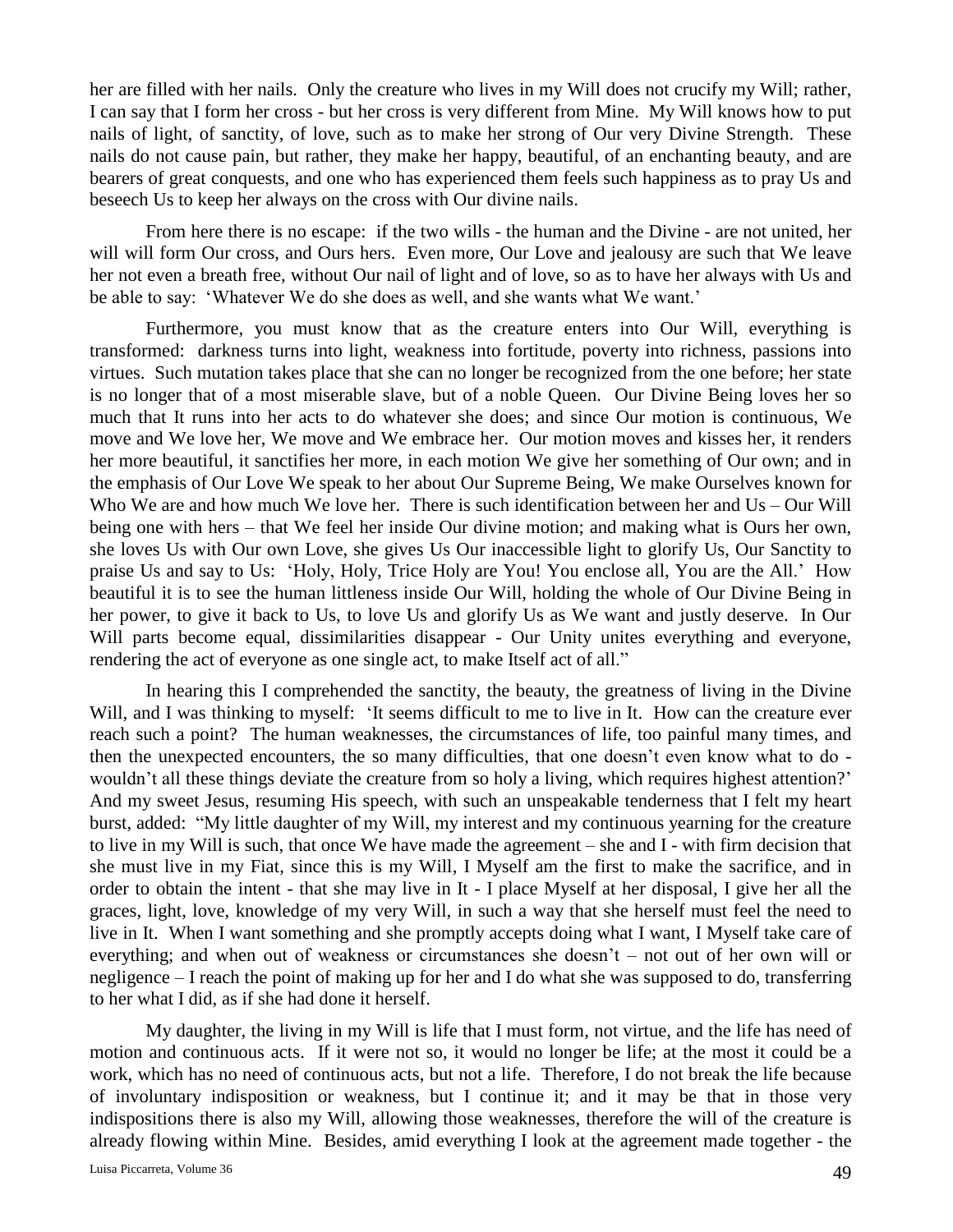firm decision that was taken - against which there has been no other contrary decision, and in the light of this I continue my commitment of making up for anything she may lack. Even more, I double the graces, I surround her with new love, with new loving stratagems, to render her more attentive; and I kindle in her heart an extreme need to live in my Will. This need serves in a way that, as soon as she feels the weaknesses, she flings herself into the arms of my Will, and begs It to hold her so tight, that she may always live together with It."

#### Fiat!!!

# **September 11, 1938** *One fulfilled act of Divine Will is everything. Jesus grows His Life in the creature who lives in It. Horrible state of God in those who live of human will. Every time a creature enters into the Divine Will, God renews His works.*

I feel the sea of the Divine Will always murmuring inside and outside of me, and very often It forms Its huge waves, and inundates me so much that I feel It as more than my own life. Oh! Divine Will, how much You love me - so much that You want to give Yourself always, without ever ceasing, to form Your Life in my poor soul. Your Love is so great as to reach the point of besieging me with light, with love, with yearnings, to obtain the intent. And my always lovable Jesus, surprising me, told me: "My blessed daughter, Our fulfilled Will encloses all the glory that the creature can give Us, the love with which We must love her and the love with which she must love Us. So, in one act of Our fulfilled Will We can say that We have done everything, We have given everything, even Ourselves, and We have received everything. In fact, by the creature's living in It, We give everything and she takes everything and can give Us everything. On the other hand, if she does not live in Our Will - if Our Will is not fulfilled - We cannot give everything; she will be incapable of receiving Our Love, nor will she be able to love Us as much as We want to be loved. For Us, to give of Ourselves almost in small particles, as if We were poor – We are not content. To give Our things by half – We don't like that. Being able to give and not giving is always a sorrow for Us - Our Love remains repressed and makes Us delirious. This is why We want the soul living in Our Divine Volition - because We want to give everything and always, without ever ceasing to give. Our Divine Being is never exhausted: the more We give the more We can give, and giving for Us is relief, it is happiness, outpouring of love and communication of Our Life that We do; and my Love is so great that I remain in the soul in order to grow Myself.

Now, having to grow Myself, I watch over her constantly, so that whatever she does may serve to make my Life grow in her. I make use of her acts, of her love – some to form my members, some my Heart, others as food to nourish Me, others still as clothing to cover Me and warm Me up. I remain always in the attitude of unifying her motion to Mine, her breath to Mine, in order to find her motion within Mine and her breath as if it were motion and breath of Mine. I let nothing escape Me of what she does, thinks, says, works or suffers, because it must serve Me and to make my Life grow. Therefore I am always in action, I never give Myself any rest, and - oh! how glad I am, how happy I feel to be always busy in my work of making My very Self grow within her. I did not create the creature so that she would remain isolated – not at all. She was my work and so I had to carry out my work in order to form a work worthy of Me. But if she does not live in my Will I don't find the raw material with which to form and grow my Life; we live as though far away, as though isolated, and loneliness saddens Me, silence weighs upon Me; and if I am not able to carry out my work, I become delirious with love and I feel like a God rendered unhappy by His creatures.

Therefore my daughter, be attentive, live always in my Will, lend Me your acts to let Me work, so as not to keep Me within you like a God Who is unable or incapable of doing anything,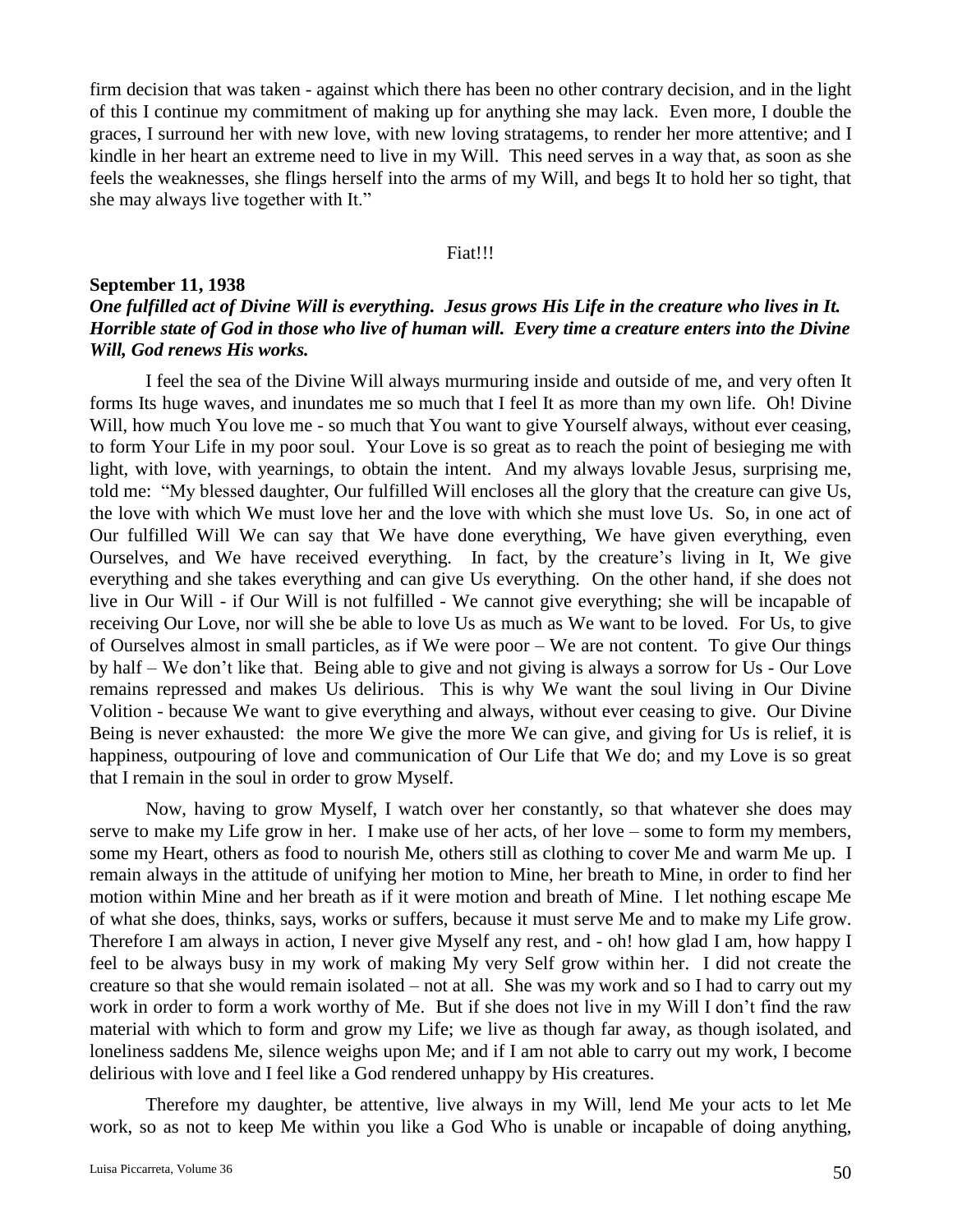while indeed I have to do the greatest work – that of growing and forming my Life, which will be so beautiful as to form the sweet enchantment of the whole Celestial Court.

On the other hand, in the creature who doesn't live in Our Will Our state is horrible, Our Life remains as though strangled, broken, divided by the human will, whose acts cannot serve to form or grow Our Life, but rather, they serve to break it in such a way that one sees a foot of Ours in one place, a hand some place else, an eye somewhere else. How pitiful it is to see Ourselves so stifled! Indeed, Our one Will is unity, and wherever It reigns It forms one act out of many, in order to form one single Life. The human will, instead, can only do fragmented acts with no virtue of uniting themselves; on the contrary, they break Our Divine Life into pieces within them. There is nothing more horrible – a scene that would make even the stones cry - than seeing in the soul who does her will the harrowing way in which she reduces Our Life within her. Her unseemly acts that degrade her from the origin of her creation, dissimilar from her Creator, form the knife to cut Our Divine Life into pieces. How it grieves Us! How deformed and dishonored is Our creative work - Our purpose for Creation being destroyed. Ah! if We were capable of pain, the human will would embitter the ocean of Our immense joys and happinesses."

Afterwards, I was following all that the Divine Will did, both in Creation and in Redemption, and I found everything in act, as if everything wanted to give itself to me. And my sweet Jesus added: "My daughter, everything that was done by Our Supreme Being is all in act, as if We were in act of doing it for love of the creatures, since all Our works were done for them. Now, the creature who enters into Our Divine Will finds them all, and all of them want to give themselves to her; and she, in seeing herself so loved, makes them her own, loves them and loves Us for so many gifts We give her; and for each gift We give her she would like to give Us her life in return - in gratitude and recognition, and to thank Us for all the gifts We have given her. So, she feels she is given the gift of the sun, of the starry sky, of the sea, of the wind, of the whole Creation; she feels gifted with my birth, my tears, my works, my steps, my pains, the Love with which I loved her and I still do; and - oh! how happy she feels. And making all Our works and my very Life her own, she loves Us in the sun with that same Love with which I created it; and so with all other things. She loves Me in my birth, in my tears, in my steps, in my pains - in everything. Oh! how she delights Us and glorifies Us. And Our contentment is such, because she gives Us the occasion to be able to renew Our works, as if We were making them again.

So, Our Love overflows from Us and invests everything with new love. Our Power is doubled in order to sustain everything; Our Wisdom that orders the whole of Our creative work runs through all Creation and Redemption to say to the creature: 'Everything is yours.' And every time you enter into Our Will, recognizing these gifts and making them your own, you give Us the occasion and the glory as if We were repeating again everything We have done for love of the creatures. Our Will is the repeater of all Our works: It repeats them, It renews them always, in each instant, every time the creature wants to receive them; and while they give themselves, they remain at their place. They give themselves and yet they stay, and by giving themselves they lose nothing, rather, they are glorified more. Therefore, be attentive to live always in Our Will."

Fiat

**September 18, 1938** *How Jesus feels His pains being repeated in our pains. How He never moves in His works and in His love for us. Example of the flower for those who do not live in the Divine Will.*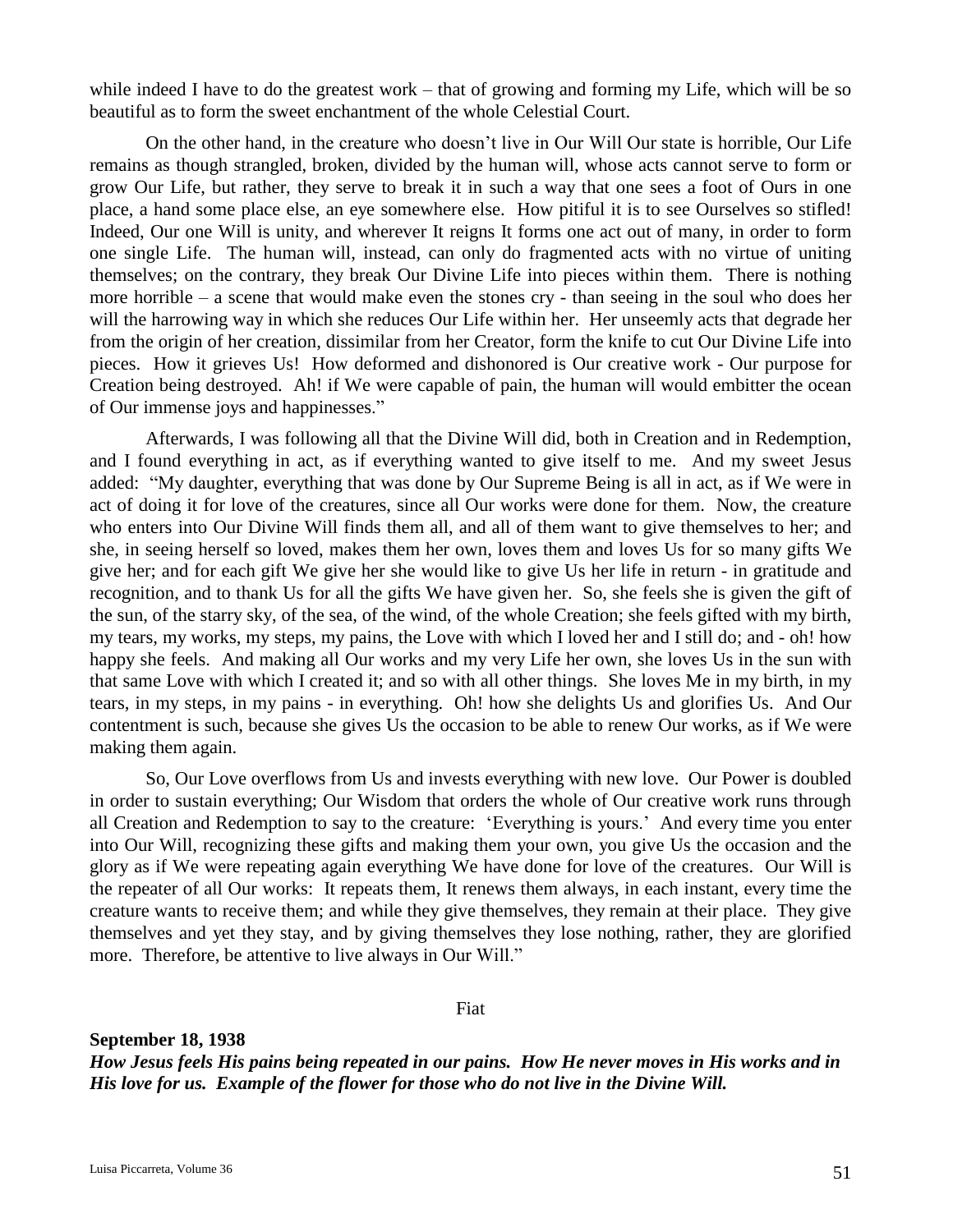I am in the sea of the Divine Volition amid immense bitternesses, the most humiliating humiliations, and like a poor condemned.<sup>9</sup> If it wasn't for Jesus, Who made Himself my support, strength and help, I don't know how I could live. And my sweet Jesus, participating in my pains, was suffering together with me, and in the ardor of His sorrow and love told me: "My dear daughter, if you knew how much I suffer. If I let you see it, you would die of pain. I am forced to hide everything - all the torment and the rawness of the pain I feel – so as not to afflict you even more. Know that it was not you that they condemned - but Me, together with you. I feel my condemnation being renewed. Whenever good is condemned, I Myself am condemned. You, however, unite in my Will your condemnation and Mine to the one I received when I was crucified, and I will give you the merit of my own condemnation and all the goods it produced: it made Me die, it called to life my Resurrection, in which all were to find the life and resurrection of all goods. With their sentence they believe they put to death what I have said about my Divine Will, but I will allow such scourges and sad events as to make my truths rise again more beautiful and more majestic in the midst of the peoples. Therefore, on my side and on yours let us not move anything; let us continue doing what we have done, even if all should be against us.

This is my divine way: regardless of all the evils done by creatures, I never move my works; I always preserve them with my power and creative virtue; out of love for those who offend Me, I love them always, without ever ceasing. Because We never move, Our works are accomplished, they remain always beautiful, they do good to all; if We were to move, all things would go into ruin and no good would be accomplished. Therefore, in this too I want you together with Me - always still, never moving from inside my Will, doing what you've done until now, attentive on listening to Me, to be the narrator of my Will.

My daughter, what is of no use today, will be of use tomorrow; what now seems darkness because it finds blind minds, tomorrow will turn into sun for others who have eyes – and how much good it will do! So, let us continue what we have done, let us do what is needed on our part so that nothing may be lacking of aid, of light, of good and surprising truths, so that my Will may be known and reign. I will make use of all means - of love, of grace, of chastisements; I will touch all sides of the creatures in order to have my Will reign; and when it seems that true good is about to die, then will it rise again more beautiful and majestic."

But while He was saying this He showed a sea of fire in which the whole world was about to be engulfed. I was shaken, and my lovable Jesus, drawing me to Himself, told me: "My blessed daughter, courage, do not be afraid. Come into my Divine Will so that Its light may remove from you the sad sight of what is happening in the world, and as I speak to you about my Will, let us soothe the pains which, unfortunately, both of us are suffering. Listen to how beautiful is the living in my Will: whatever I do the creature does as well; as she hears Me saying *'I love you'*, immediately she repeats to Me: *'I love You'*. And I, feeling loved, transform her so much into Myself, that in one voice we say: 'We love all, we do good to all, we give life to all.' If I bless, we bless together, we adore and glorify together, we run together to the aid of all; and if they offend Me, we will suffer together. Oh! how happy I am in seeing that a creature never leaves Me alone. How beautiful is the company of one who wants what I want, and does what I do. The union makes happiness arise - heroism in doing good, tolerance in enduring. More so since she is a human creature, who belongs to the human family that does nothing other than send Me nails, thorns and pains; and I, finding in her my hiding place and my longed-for company, knowing that she would be sad if I punished them as they deserve, so as not to displease her I abstain from punishing them as they deserve.

 $\overline{a}$ 

<sup>9</sup> On August 31, 1938, the Holy Office issued a decree of condemnation and inclusion in the *Index* of three books of Luisa which had been published. On September 11<sup>th</sup> the *'Osservatore Romano'* published an article, anonymous, containing unofficial comments on the disciplinary measure.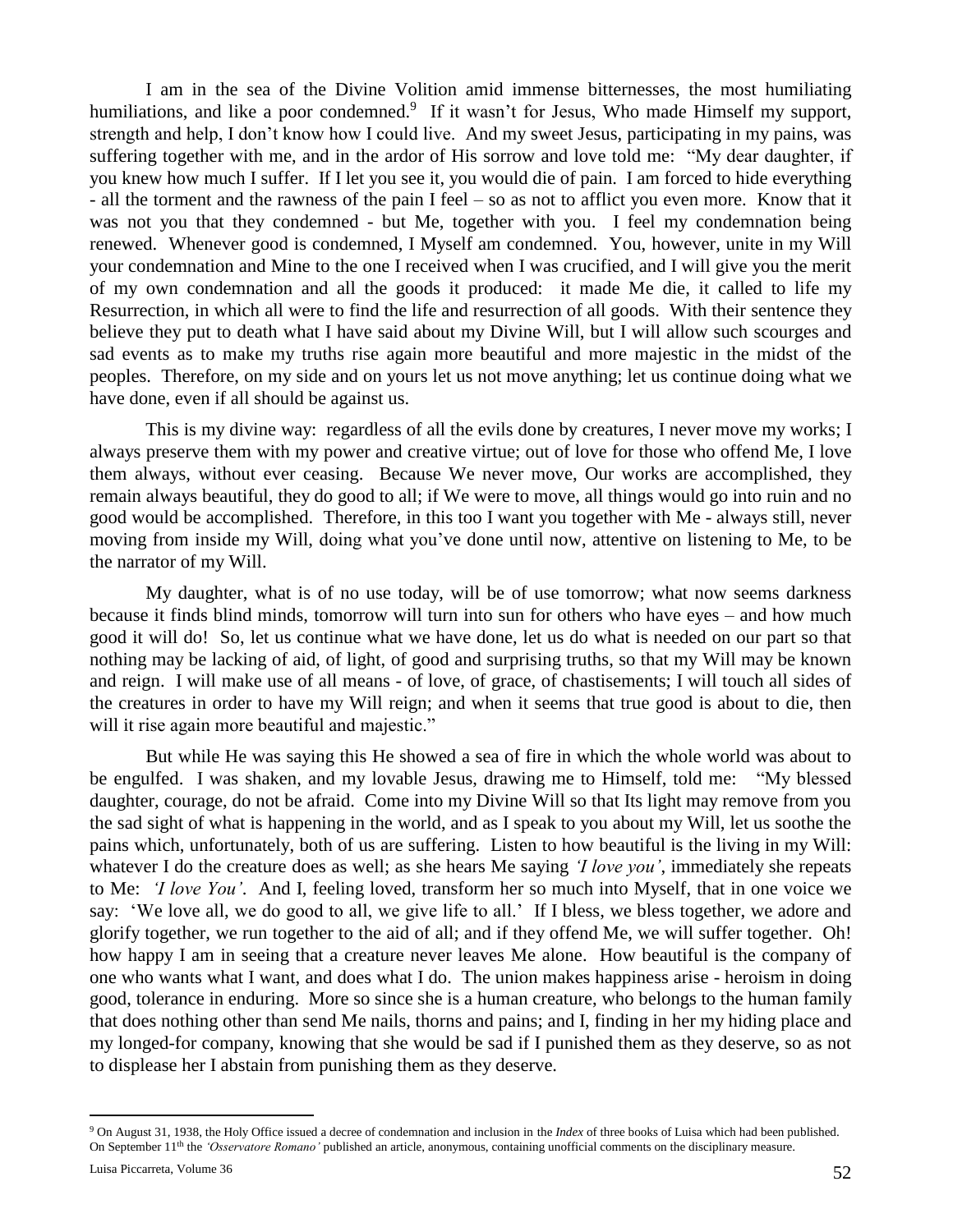Therefore, never leave Me alone. Loneliness is one of the hardest and most intimate pains of my Heart. Not having one to whom to say a word, both in the sorrows and in the joys, makes Me so delirious with pain and with love, that if you could experience it, you would die of pure pain. And this is precisely not to live in my Will: leaving Me alone. The human will takes the creature away from her Creator, and as she moves away, peace runs away while disturbances take its place within her - tormenting her. Strength is debilitated, beauty fades away, good dies while evil rises; passions keep her company. Poor creature without my Will - into what an abyss of miseries she throws herself! It happens as to the flower which, not being watered, feels as though losing its life, it becomes faded, it bends on its own stem to wait for death; and if the sun invests it, finding it with no water, it burns it and ends up withering it. Such is the soul without my Will: she is like a soul with no water. My very truths, which are more than refulgent sun, not finding her watered by the life of my Will, burn her even more, they blind her, and she becomes incapable of comprehending them and of receiving the good and the life that they possess. These creatures reach the excess of waging war on what is good, against my very truths, bearers of life to the creatures. Therefore, always in my Will do I want you, so that neither of us may suffer the harsh pain of loneliness."

#### Fiat!!!

#### **September 27, 1938**

# *The sea, symbol of the Divine Will. How seas of joys flowed beside the pains of Jesus. The power of innocent pains. The truths manifested are a new Creation.*

I am always in the sea of the Divine Will, and I make my pains and unspeakable bitternesses flow within It, so that they may be invested by Its divine strength and may turn into light for me and for all. And my sweet Jesus, visiting my little soul, all goodness told me: "My blessed daughter, the sea gives room to all the things that are immersed in it. It gives room to the fish, keeping them submerged inside its waters, giving them everything that is needed to keep them alive. The fish are the most fortunate, the richest - they lack nothing because they live always in the sea. Oh! if the fish got out of the sea, their life would end. The sea receives everything, it lends itself to all, it bathes everything and everyone and hides them all inside its waters. If the sailor wants to cross the sea and go to different regions, the water of the sea receives the ship, becomes the way, accompanies him, never leaves him alone until he reaches his destination. Everyone can find a place in the sea.

Such is my Will: all can find their place in It, and with unspeakable love It makes Itself life of each one, way to guide them, light to dispel the darkness of life, strength to sustain them. It never leaves them alone; whatever they do, It wants to do it together with them. Oh! how It grieves when It sees the creatures outside of Its sea, because It sees them ugly, dirty, so dissimilar from It as to be disgusting. Therefore, the most fortunate are those who live in my Will; they are carried on the lap of Its waves, and as long as they live in It, It will take care of all that is needed for their good."

After this, I followed my sweet Jesus in His pains, uniting mine to His in order to receive strength from His pains, to sustain mine, for I felt as though crushed. And my dear Jesus added with unspeakable tenderness: "My blessed daughter, I suffered unheard-of pains; but beside these pains flowed seas of joys and of happiness without end. I could see the good they were to produce; I could see, enclosed in them, the souls who would be saved; and since my pains were filled with love, with their warmth they matured the most beautiful sanctities, the most difficult conversions, the most surprising graces. In my pains I felt excruciating sufferings, which gave Me the most ruthless and cruel death, but also seas of joys that sustained Me and gave Me life. If I were not sustained by the joys that my pains contained, I would have died at the first pain I suffered, so great was the torment I suffered, nor could I have prolonged my life. Now, your pains are not only similar to Mine, but I can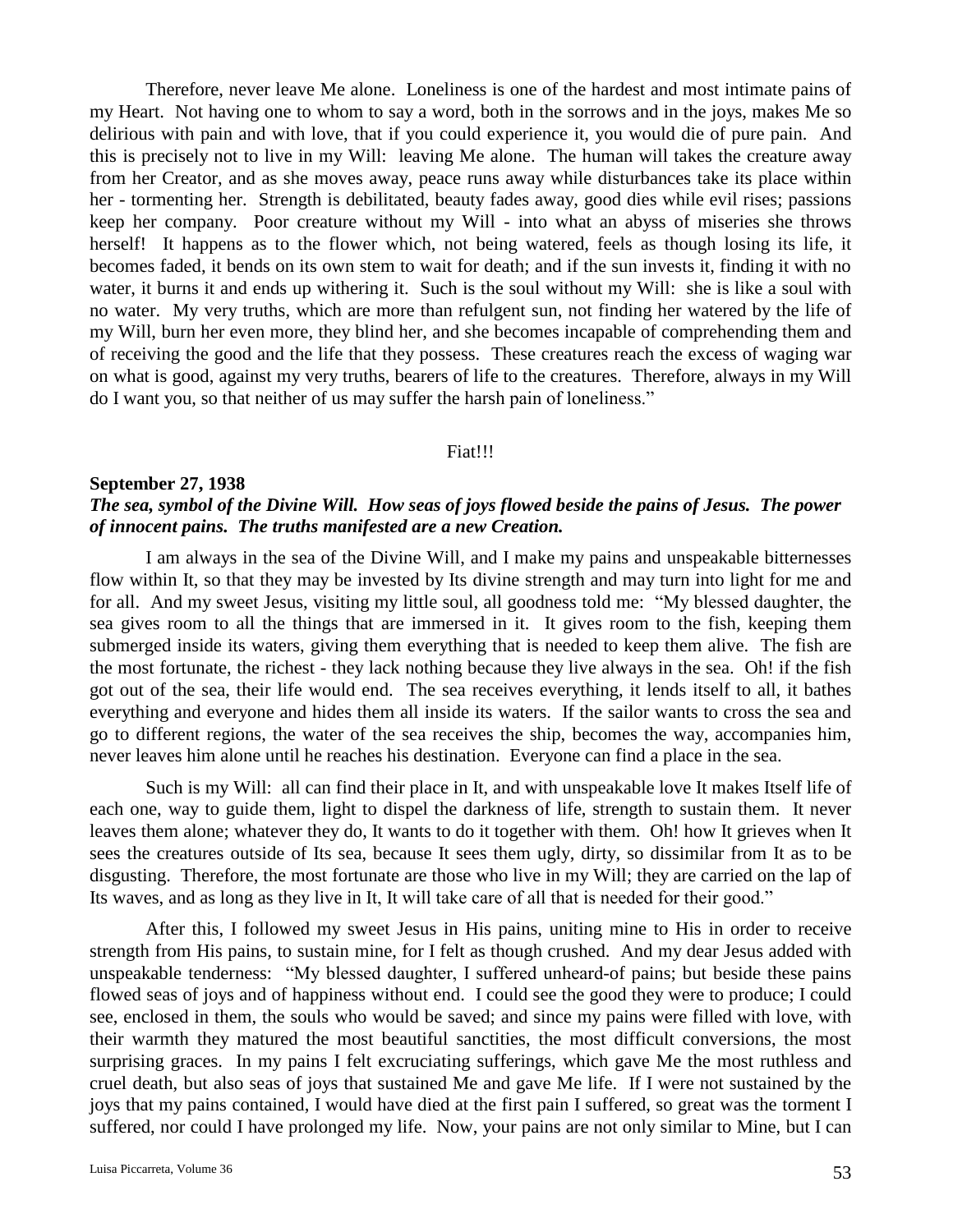say that your pains are Mine. If you knew how much I suffer! I feel the rawness, the torment of them embittering Me to the depth of my Heart. But also in these pains I see seas of joy flowing, which will make my Will rise again more beautiful and majestic in the midst of creatures. You don't know what an innocent pain is, suffered because of Me. Its power is such that the Heavens are astounded and all want the satisfaction, the good, of the suffering of an innocent pain. It can form with its power seas of graces, of light and of love for the good of all. If it wasn't for these innocent pains which sustain my Justice, I would send the entire world to ruin. Therefore, courage, don't lose heart my daughter, trust Me and I will take care of everything, to defend the rights of my Will and to make It reign.

I can say that everything I have said about my Will is a new Creation - more beautiful, more varied, more majestic than the very Creation which all can see. Rather, oh! how the visible Creation remains behind It. And just as it is impossible for man to destroy It, suffocate the light of the sun, stop the might of the wind or the air that all breathe, and make of everything a pile of ruins - in the same way, they cannot suffocate, and even less destroy, anything of what I have said on my Divine Will with so much love. In fact, what I have said is a new speaking Creation, and each truth carries the imprint, the seal, of Our Divine Life. So, in the truths I have manifested to you there are speaking suns, winds that speak and engulf the creature into my Will, unto besieging her with the might of Its Power. In these truths there are my varied beauties which will enrapture the creatures, the seas of love by which they will be constantly inundated, which will win all hearts to love Me by their sweet murmuring. In these truths I have placed all possible and imaginable goods: love that conquers, that enraptures, that sweetens, that stirs. Nothing is lacking to dominate the creature and make my Will descend with decorum and majesty, together with the army of my truths - to reign in their midst. And to the creature it is not given to touch this new Creation of Mine. I will know how to guard It well and defend It. Besides, my daughter, this new Creation costs Me the work, not of six days, but of as many as fifty years and more. How could I ever permit that It be repressed or not have Its life, or not come to light? This would be like not having enough power, which cannot be. I will know how to protect It, nor will creatures be able to touch or destroy even a single word of Mine. It costs Me too much; and when things cost much, one uses all means and all arts, and lays down even his life to obtain the purpose.

Therefore, let Me fulfill the work of this new Creation, and do not worry about what they say or do. These are the usual human volubilities: at one blow of the wind they see black, at another blow they remove the blindfold and see white. I will know how to overwhelm everyone and unleash my truths like a fierce army, to dominate the creatures. It does take patience, on my part and on yours, and without faltering, let us go forward."

#### Fiat!!!

### **October 2, 1938**

## *How the Kingdom of the Divine Will is a decree that must come upon the earth. How It must sweep the earth clean. The Queen of Heaven cries and prays. The Divine Will is like lymph for the plants.*

I am always in the Divine Will, although amid inexpressible bitternesses, as if they wanted to muddy Its very sea; but this sea of the Fiat forms Its waves, covers me, hides me inside of It, sweetens my bitternesses, restore my strength and makes me continue on my way inside Its Will. Its Power is such as to reduce my bitternesses to nothing, making Its life full of sweetness, all beautiful and majestic, rise again from within them; and I adore It, I thank It, I pray It never to leave me alone and abandoned. Then, my sweet Jesus, repeating His little visit told me: "My good daughter, courage, if you lose heart you will lose the strength to live always in my Will. Do not worry about what they say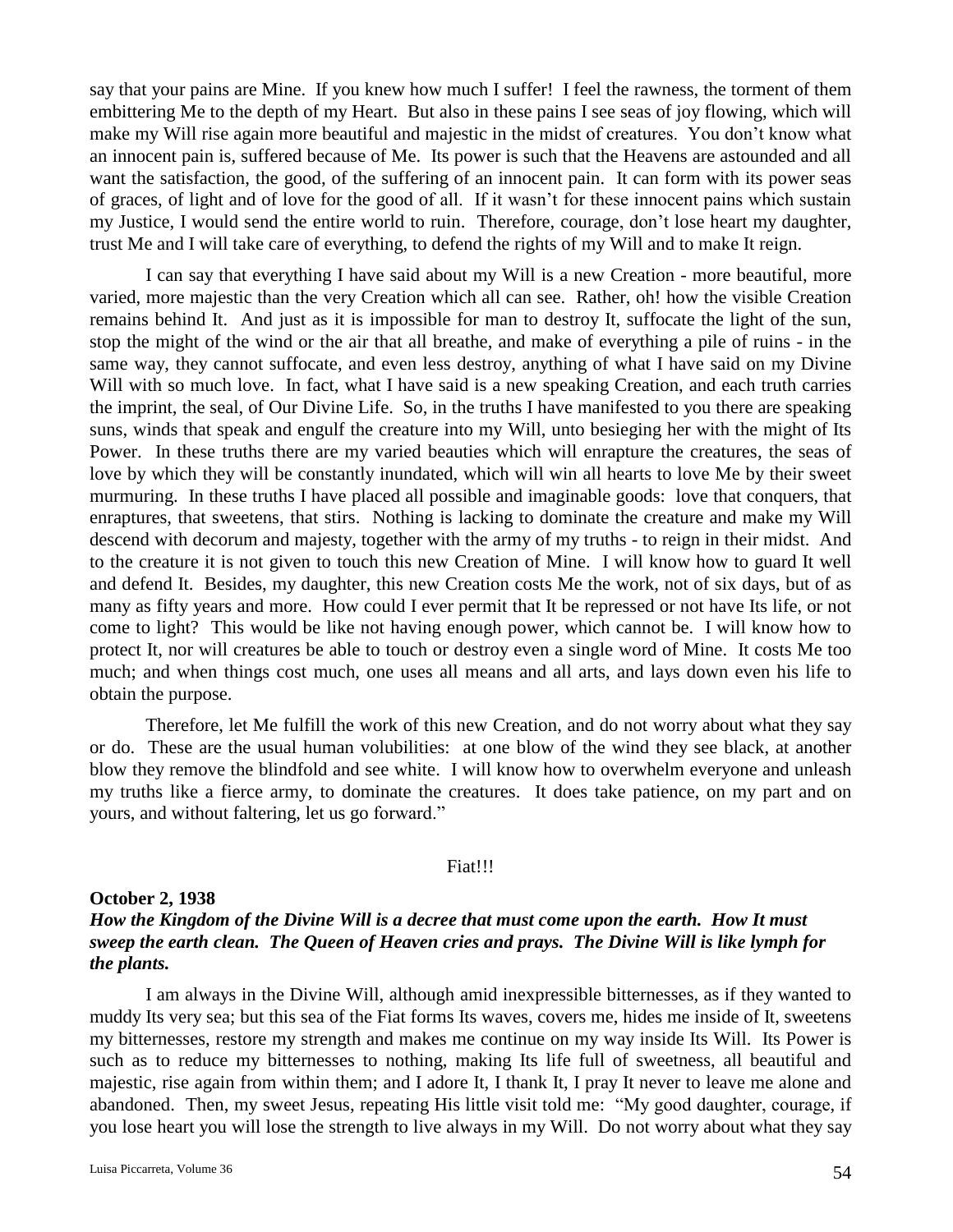and do. All our victory is that they cannot prevent us from doing what we want: so, I can speak to you about my Divine Will, and you can listen to Me - no power can prevent this. What I say to you about my Will is nothing other than the carrying out of Our decree, established *ab æterno<sup>10</sup>* in the Consistory of Our Sacrosanct Trinity – that Our Will must have Its Kingdom on earth. Our decrees are infallible, nothing can prevent them from being fulfilled. Just as Creation and Redemption were Our decrees, so is Our decree the Kingdom of Our Will upon the earth. Therefore, in order to fulfill this decree, I had to manifest the goods contained in It - Its qualities, Its beauties and wonders. Here is the necessity for Me to speak to you so much: to accomplish this decree.

Daughter, in order to reach this I wanted to conquer man by way of love, but human perfidy does not allow Me. Therefore I will use Justice. I will sweep the earth clean, I will remove all the harmful creatures who, like poisonous plants, poison the innocent plants. Once I have purified everything, my truths will find the way to give to the survivors the life, the balm, the peace that they contain; and all will receive them, giving them the kiss of peace; and they will reign, to the confusion of those who did not believe them, or worse, condemned them. Thus will I have my Kingdom upon earth: that my Will be done on earth as It is in Heaven. Therefore, I repeat to you, let us not move in anything, let us do our way and we will sing victory; and let them do their way, in which they will find confusion and shame of themselves. It will happen to them as to those blind who do not believe in the light of the sun because they do not see it: they will remain in their blindness, while those who see it and believe it will take pleasure and bask in the goods of the light - to their highest contentment."

Jesus became silent. But my poor mind was gloomed by the so many horrific evils by which the earth is invested and will be invested. At that moment the Sovereign Queen made Herself seen, with Her eyes all red, as though covered with blood from so much crying. What heartbreak – to see my Celestial Mama crying. And with Her maternal tone, with inexpressible tenderness, crying She told me: "Dearest daughter of mine, pray together with Me. How grieved is my Heart in seeing the scourges by which the whole humanity will be engulfed. The volubility of the leaders - today they say something, tomorrow something else - will cast the peoples into a sea of pains, and also of blood. Poor children of mine! Pray my daughter, don't leave Me alone in my sorrow. May everything happen for the triumph of the Kingdom of the Divine Will."

Then, I was following the Divine Will in Its acts, abandoning myself completely in Its arms, and my sweet Jesus resumed His speech, saying: "My daughter, as the creature enters into Our Will to make It her own, she makes Our Will hers and We make hers Our own; and in everything she does – whether she loves, adores, works, suffers or prays - Our Will forms the divine seed within her acts. Oh! how beautiful, fresh and holy she grows. Our Will is like sap for the plants: if there is sap, the plants grow beautiful, they are green, thick with leaves, and produce mature, large and tasty fruits; but if the sap diminishes, the poor plant loses its green color, the leaves fall down, it has no virtue of producing its good fruits, and ends up withering. In fact, the sap is like the soul of the plant, like the vital fluids that sustain the plant and make it bloom. Such is the soul without my Will – she loses the origin, the life and essence of good; she loses the vegetation, the freshness, the vigor; she becomes faded, ugly, weak, and ends up losing the seed of good. If you knew how much I pity a soul who lives without my Will! I could call her 'the painful scene of Creation.' I, Who created all things with such beauty and harmony, am forced by human ingratitude to see the most beautiful creatures I made, poor, weak, covered with wounds as to arouse pity. Yet, my Will is at everyone's disposal, It denies Itself to no one. Only those who reject It, those who, ungrateful, do not want to receive It, voluntarily deprive themselves of It - to Our greatest sorrow."

 $\overline{a}$ 

<sup>&</sup>lt;sup>10</sup> From eternity.

Luisa Piccarreta, Volume 36 55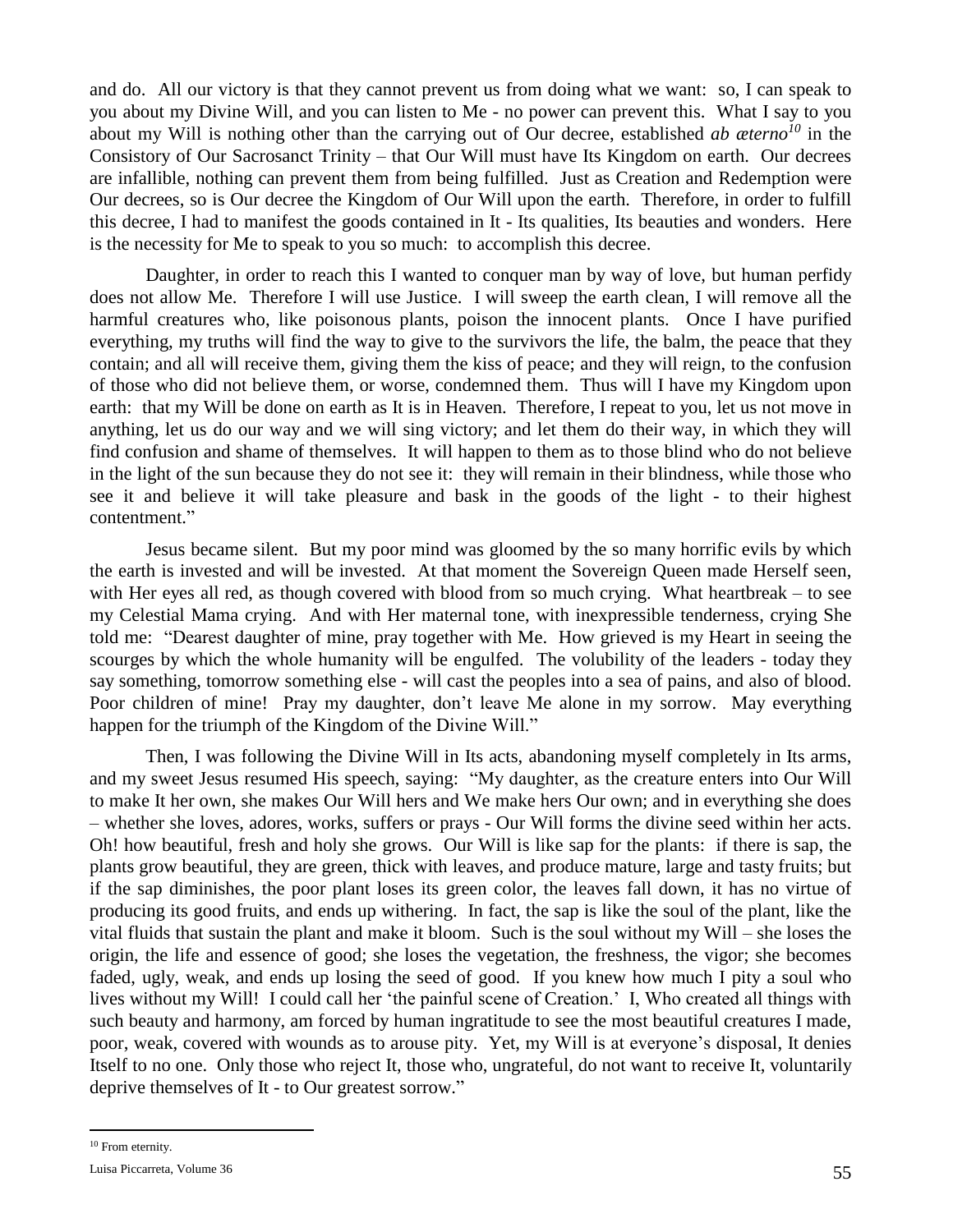## Fiat

#### **October 10, 1938**

## *The Creation, first field of action of God. Field of action in one who lives in His Will. How God cannot deny anything to one who lives in It.*

I am always in the sea of the Supreme Fiat, and Its Love is such that, unable to contain It within Itself, It wants to show to Its creature the new surprises of Its Love - how much It has loved her and does love her. And if It finds a creature who loves It, It will make new love arise, to let her touch with her own hand how Its Love will never stop, but will love her always with new and increasing Love. And my always lovable Jesus, repeating His short little visit, all goodness told me: "My little daughter of my Divine Will, you must know that Our first field of action was the Creation. Creation was a birth which *ab æterno<sup>11</sup>* We kept inside Our Divine Womb; and in each thing which We were to deliver to daylight We loved man, because for him alone - because We loved him so much – We had decreed to create so many things, unto forming for him the light of day, the blue vault that would never fade away, a flowery earth that was to serve him as pavement; and then, the greatest thing, the centralization of Our Love in each created thing, which was to serve him as Our lap, to carry him in Our arms to make him happy and give him continuous life. And do you know the reason for all these preparations, to the point of making Us go out of Ourselves - as in a field of action - as though getting to work, for love of he who was to let Our Will reign? In the face of so much work of Ours We wanted Our reward, Our divine scope - that man and all created things would possess Our Will as life, as regimen and as nourishment.

This, Our field of action, is still lasting; Our Love runs at an incredible speed, because We are not subject to change – We are the Immutable - and whatever We do once We do always. More so, since in spite of Our so extensive field of action, in spite of so much work of Ours, so much Love palpitating in each created thing and in each fiber of man, Our scope – that is, Our Will reigning and dominating in the heart of man – is not fulfilled. Could We ever form so extensive a field and still persevere in the work without obtaining the purpose? This will never be. The mere fact that Creation is still lasting is the sure sign that the Kingdom of my Will will have Its life and Its full triumph in the midst of creatures. We do not know how to do useless things; rather, first We assess with highest Wisdom the good, the utility and the glory that We must receive, and then We act.

Now I want to tell you another surprise: as the creature enters into Our Will to let It reign, We enter again the field of action, We renew Our work, and for her alone do We centralize Our new Love in each created thing; and in Our emphasis of love We say to her: 'See how much We love you – just for you do We carry out Our field of action, for you alone do We repeat all Our works. Prick up your ears and you will hear in each thing Our new notes of love that tell you how much We love you, how you are covered and hidden inside Our Love. Oh! the contentments and joys you give Us, for We can repeat Our field of action in the one who lives in Our Will and wants to know nothing but Our Will.' Now, since the whole Creation and We Ourselves find Our Will in this creature, We all recognize her as Our daughter; the entire Creation remains centralized in her, and she in Us. She becomes inseparable from all created things because Our Will gives her the right over everything, and Our field of action finds Its reward, the requital of Its work – that a creature, living in Our Will, works together with Us, wants to do what We do, and wants to love Us with equal love. In fact, since one is the Will that animates us, there can be no dissimilarity or disparity. Therefore We no longer feel isolated in the field of Creation, We have Our company, and this is all Our triumph, Our victory, and the greatest good We can give to the creatures. Even more so, since while Creation surrounds her on

 $\overline{a}$ 

<sup>&</sup>lt;sup>11</sup> From eternity.

Luisa Piccarreta, Volume 36  $56$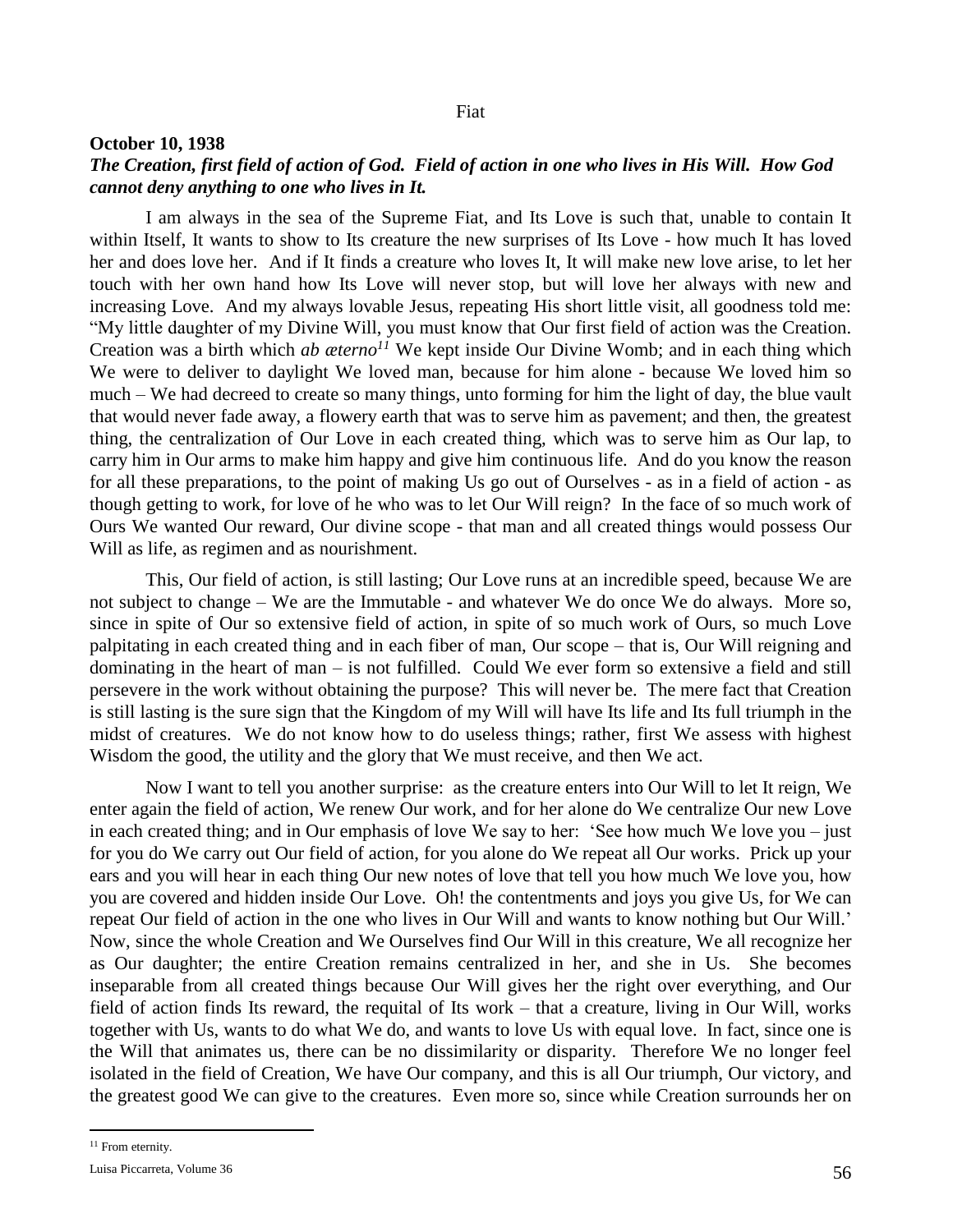the outside, We carry out Our field of action in the interior of her soul, creating in her the brightest suns, the most beautiful stars, winds that blow constant love, seas of graces and beauty, balsamic and divine air. And she receives it all, and leaves Us free in Our field of action - true Creation of Ours, which in nothing did oppose what We wanted to do; all Our works found their place where to be put. The same with the soul who lives in Our Will: We can place in her all Our most beautiful works, and Our Will prepares for Us the space in which to put them. So, Our field of action never ends in one who lives in Our Fiat. Therefore be attentive to receive what We want to make of you."

After this, He added with a love that I cannot express: "My daughter, the interest that We cherish the most, Our most assiduous attention, is on the soul who lives in Our Will. We are all eyes over her. It seems that We neither know how nor can do anything if we don't extend Our operating and creative virtue over her. Our Love leads Us to watch her to see what she wants to do: if she wants to love, Our creative virtue creates Our Love in the depth of her soul; if she wants to know Us, We create the knowledge of Us; if she wants to be holy, Our creative virtue creates sanctity. In sum, whatever she wants to do, Our creative virtue is there to create the good that she wants, in such a way that she feels within herself the nature and the life of the good she wants. We neither can nor do We want to deny anything to one who lives in Our Will. It would be as though denying it to Our own Will – that is, denying it to Ourselves. It would be too hard not to make use of Our creative virtue for Ourselves. See then, at what high, noble and sublime point is found one who lives in Our Will. Therefore, be attentive, do not bother about anything other than living in It; in this way you will feel Our creative and operating virtue."

#### Fiat!!!

## **October 19, 1938** *One who lives abandoned in God finds in Him the Paternity, the refuge, the hiding place. The Fiat, support and life of all Creation. How God winds, like a clock, the soul who wants to live in It.*

I am in the arms of the Divine Volition, although under the nightmare of the hardest pains, such as to move the whole of Heaven to pity and make It run to my aid, to give me strength in such a painful state. My Jesus, help me, do not abandon me, I feel I am succumbing. How hard my state is!

But while I was saying this, my sweet Jesus, more than a most tender mother, stretched out His arms to me, clasping me to Himself, and uniting His tears to mine, all goodness told me: "Poor daughter of Mine, your pains are Mine, and I suffer together with you. Therefore courage, abandon yourself in Me and you will find strength for your pains. The soul who abandons herself in Me grows like a child who is kept under the care of his mama, who swaddles him to let his members be strengthened, nourishes him with her milk, holds him in her arms, kisses him, caresses him; and if he cries she mixes her tears with those of her baby. So, the mama is the life of her child. Oh! if the little baby didn't have his mama, how badly would he grow, without the one who would feed him with her milk, without swaddling clothes, without anyone to warm him. He would grow sickly, weak, and only a miracle could make him survive.

Such is the soul who lives abandoned in my arms. She has her Jesus, who acts as more than a mother for her: I nourish her with the milk of my graces; I swaddle her with the light of my Will, so that she may be strengthened and confirmed in good; I hold her tightly to my chest, that she may feel nothing but my Love and the ardent beating of my Heart; I rock her in my arms. If she cries I cry with her, in such a way that she feels my Life more than her own; she grows together with Me, and I make of her whatever I want. On the other hand, one who does not live abandoned in Me lives inside herself, isolated, without milk, without anyone taking care of her existence.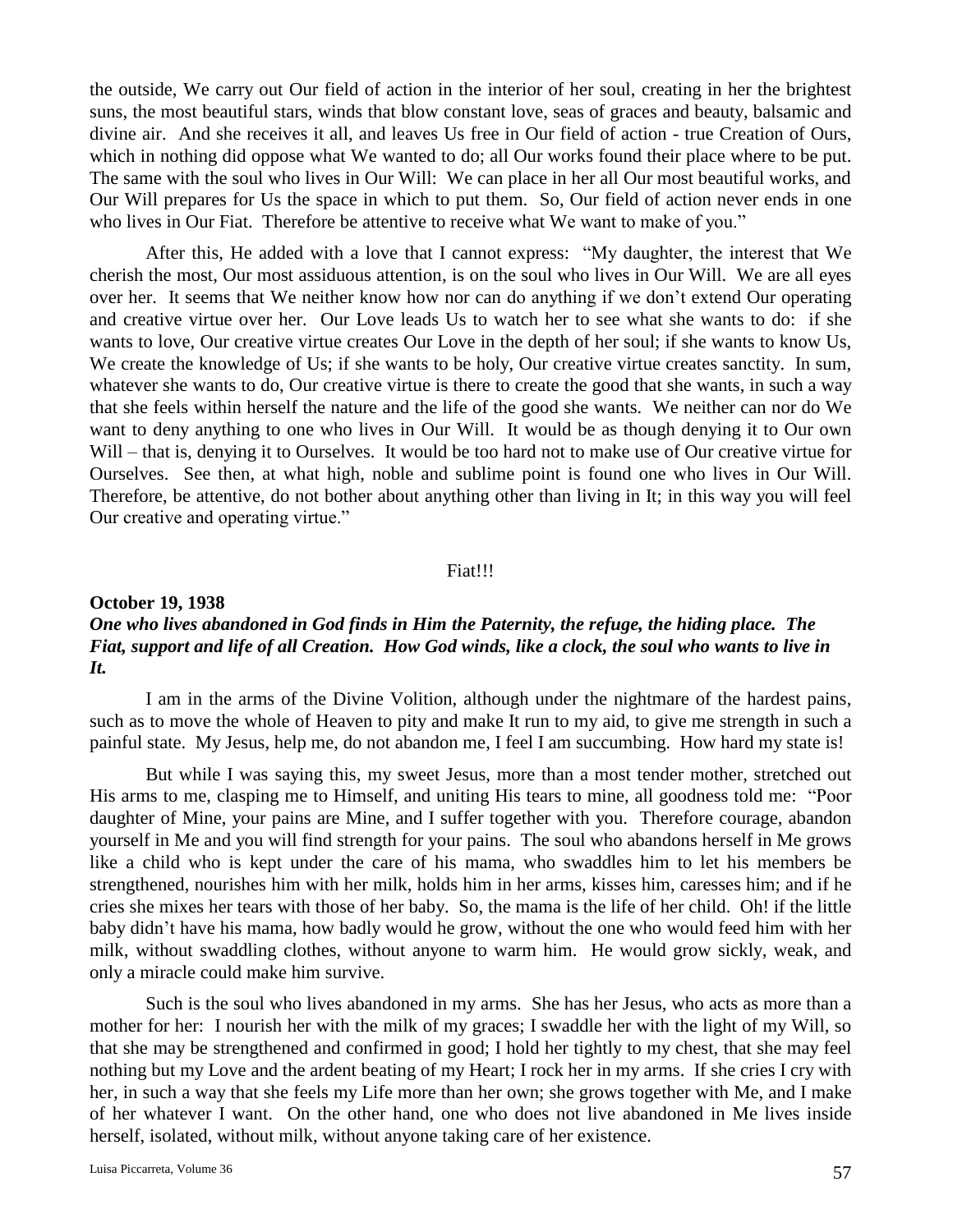The soul who lives abandoned in Me finds her refuge in my pains, the hiding place in which to hide so that no one may touch her. And if anyone wanted to touch her, I will know how to defend her, because touching the one who loves Me is more than if they touched My very Self. So I hide her inside of Me, and I confound those who want to strike the one who loves Me. I love so much the soul who lives abandoned in Me, that I make of her the greatest portent, such as to astonish the whole of Heaven and leave confused those who believed they could strike her and leave her covered with shame and humiliation. Therefore, to the so many pains that we suffer let us not add this pain, which would be the most painful – your not living abandoned in Me, and I in you. My daughter, let them talk and act, as long as they don't touch our union. Indeed, no one can enter our secrets, the abysses of my Love, or prevent Me from doing what I want with my creature. Let us live from one single Will and all things will be in order between you and Me."

Then He added, with even more tender love: "My blessed daughter, my Fiat is the support of all Creation. Everything leans upon It, there is nothing which is not animated by Its power. If it wasn't for my Fiat, all things, even the creatures, would be nothing other than many painted pictures or like inanimate statues, incapable of generating, vegetating or reproducing any good. Poor Creation, if it wasn't for my Will! And still, they don't want to recognize It. What sorrow – to be the life of everything and feeling suffocated in the very things created by Us because they do not know Us. What bitterness! If it wasn't for Our Love and We were subject to change, We would withdraw Our Will from everyone and from everything, and all would be reduced to nothing. But since We are immutable and We know with certainty that Our Will will be known, wanted, loved, and that everyone will possess It as more than one's own life, We therefore wait – with an invincible patience that only Our Divinity can possess and endure - for It to be recognized. And We do so with Justice and Our Highest Wisdom, because We never do useless things; if We act is because We want Our reward – that is, to receive glory and honor from all Our works, even from the tiniest little flower of the field. If it were not so, We would be like a God who is unable to appreciate or give the right value to Our own works. Therefore, it is Our Justice that Our Will be known as life of everything, so that We may obtain the purpose for which We created the whole Creation.

Now, you must know that as the creature wants to do Our Will and enters into It, she remains rehabilitated in It. She is rehabilitated in the sanctity, in the purity, in the love; she rises again in the beauty and in the purpose with which We created her; she loses the evils of the human will and begins the life of good. As soon as my Will sees that the soul wants to live together with It, It acts like one does with a clock that has stopped: by winding it, it starts ticking, marking the hours and the minutes, and becoming the guide of man's day. In the same way, seeing the soul stopped in good by the human will, as she enters into my Will, my Will gives her a divine winding, in such a way that the whole of her being, human and spiritual, feels the new life and virtue of this divine winding by which she feels invested. The divine winding runs in the mind, in the heartbeat, in everything, and with an irresistible force it runs in everything that is holy and good. This winding marks the minutes and the eternal hours of the Divine Life in the soul, and - oh! how she runs in all that is Divine. We rehabilitate her in everything, We let her run everywhere within the immensity of Our sea, to do and take whatever she wants; and even though she cannot embrace Our Immensity, yet she lives in Our sea, she nourishes herself on it, she keeps embellishing herself with Our Beauty, she clothes herself with the royal garments of Our Will. Inside Our sea she finds her rest, the chaste embraces of her Jesus, His mutual Love, she shares with Him joys and pains, and grows always in good. My Will becomes her life for her - her predominant passion. Our winding makes her run so much, that she gets to form her own little divine royal palace within Our sea, which is inhabited by the Sacrosanct Trinity, as We delight in this fortunate creature, filling her with ever new graces and gifts. Therefore,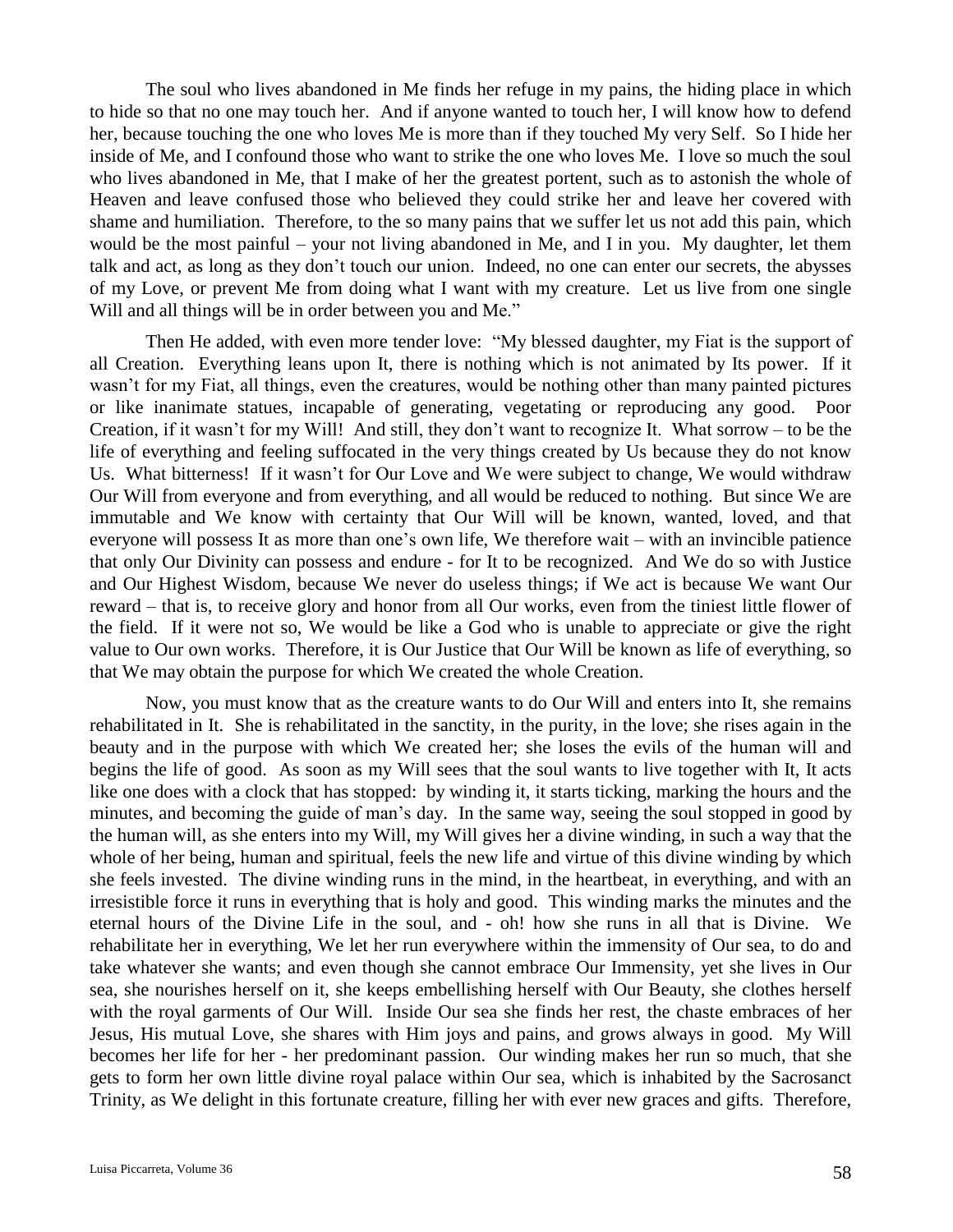take to heart the living in Our Fiat, so that We may find in you the joys and the glory of the whole Creation - the purpose for which We created It."

## Fiat!!!

### **October 26, 1938**

## *The sad effects of disturbance. The little infirm one in the Divine Volition. One who lives in the Divine Will forms the prop for her Creator and secures His interests.*

My poor existence feels the extreme need to live in the Divine Will. The bitterness and the pains that enwrap me are so many, that I feel as if they wanted to snatch me from inside the Divine Fiat, and therefore I feel more than ever the need to live in It. But with all the efforts I make to live abandoned in Its arms, I can't help feeling embittered, dazed, disturbed by the many troubles and hard pains that surround me, to the point that I can take no more. My Jesus, Celestial Mama, help me! Don't You see that I am about to succumb? If You don't keep me in your arms, if You don't continue to inundate me with the waves of your Divine Volition, I tremble and fear – where will I end up? O please! do not leave me, do not abandon me to myself in such a hard state.

But as I was thinking this, my always lovable Jesus ran to sustain me in His arms, and all goodness told me: "My good daughter, courage, do not fear - I do not leave you, nor can I leave you. There are the chains of my Will that bind Me to you and render Me inseparable from you. Besides, why do you fear you may go out of my Will? Just as – in order to enter into It - it took a firm and resolute act of wanting to live in It, in the same way, to get out of It, it would take another firm and resolute act. But you didn't do this, nor will my daughter ever do it, will you?

What I want is that you don't let yourself be surprised by disturbance, because it pales you, it makes you lose freshness, it debilitates your strength, it makes you lose the liveliness of the light of the Fiat; and my Love remains repressed, attentiveness loses its pace, and although you are in my Will, you are there as if you were inside a house in which you don't bother doing what you are supposed to do, what you need to do in order to adorn it, put it in order and give it all the sumptuousness that befits it. So, by being disturbed in my Will, you are not attentive to receiving my creative and operating act, therefore neither can I give to you, nor can you receive - you are as though idle. But, courage then; since your pains are because of Me, We keep you inside Our Will as the little infirm one; and while I suffer together with you – because those are my pains and I suffer more than you do – I act as your nurse, I assist you, I form your bed with my arms, I place my pains around you in order to strengthen you. Our Queen Mama runs to place you on Her lap, to protect Her little infirm daughter. And since one who has operated in my Will has been the bearer of glory and joy to all Heaven, all run around Our little infirm one - Angels and Saints - to assist her and attend to her needs. Nothing foreign and which does not belong to Us can enter Our Will; even the pains must be Our pains, otherwise they can't find the way to get in. Therefore courage, what I want is that you remain at peace. How many times I too, under the press of hard pains, became infirm, and the Angels ran to sustain Me. Even my Heavenly Father, in seeing Me amid excruciating pains, ran to take Me in His arms, to strengthen my groaning Humanity. And how many upon many times did my Mother become infirm in my Will, in seeing the sufferings of Her Son, to the point of feeling like She was dying; and I ran to sustain Her, I pressed Her to my Heart, so as not to let Her succumb. Therefore, what I want is courage and peace. Don't lose heart too much, and I will take care of everything."

After this He added: "My daughter, you don't know yet all the good that the creature receives by living in my Will, and the great glory she gives to her Creator. Each act she does in It is a leaning of God on the creature - leaning His Power, His Love, His Sanctity. The more acts she keeps repeating, the more We trust her and the more We can lean what is Ours upon her, because Our Will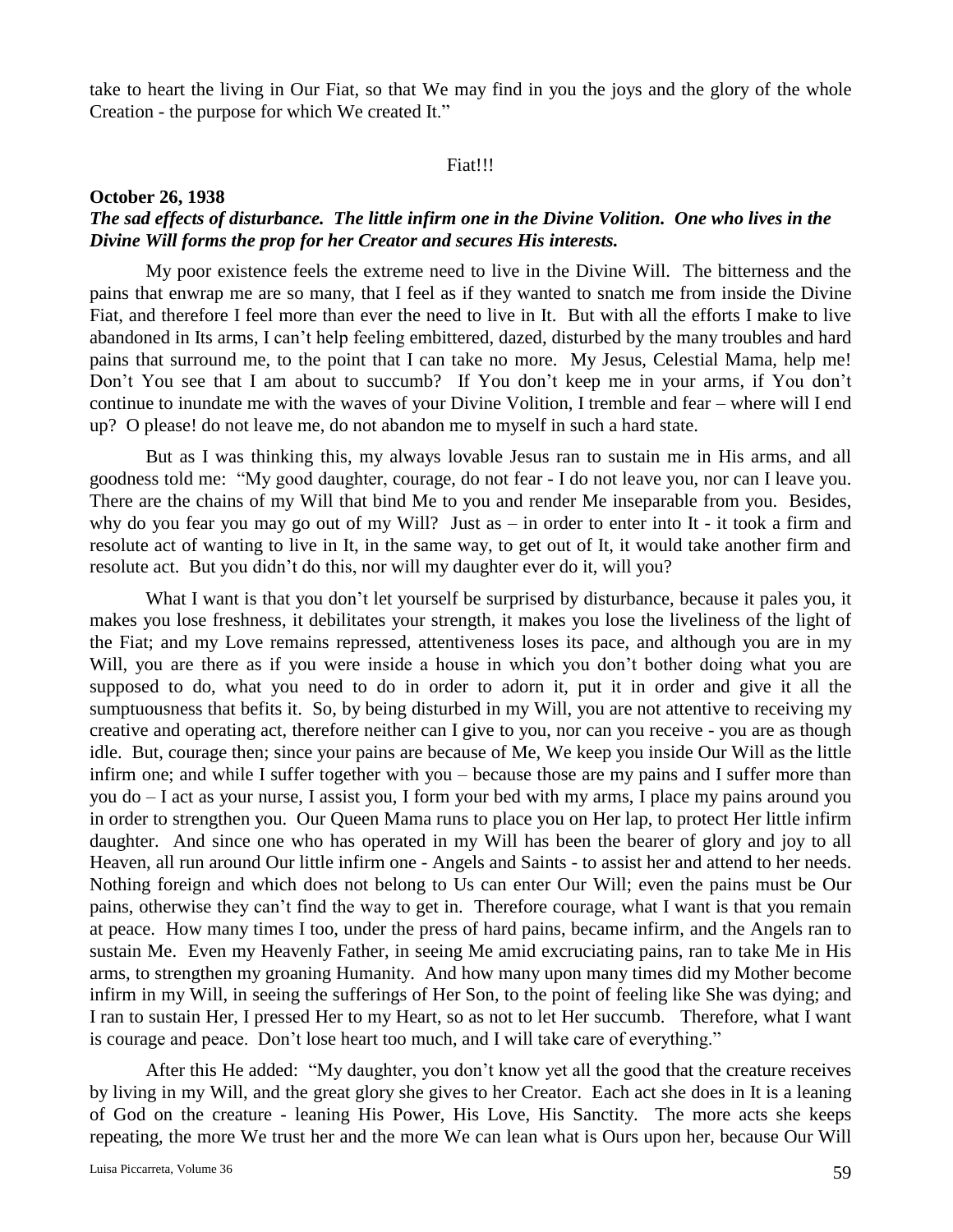is there that gives capacity and strength to the creature to receive what We want to give. But if We do not find Our Will and her repeated acts in It, We don't know where to lean; she has neither strength nor capacity nor the space in which to receive Our gifts, and sufficient grace so that We can trust her. Poor creature, without Our Will! She is the true citadel without doors, without sentries to defend it, exposed to all dangers; and if We want to give, it would be like exposing Our gifts and Our very Life to uselessness and to the danger of receiving offenses and ingratitudes, such as to make Us turn the gifts and graces into chastisements.

In fact, you must know that when the creature does Our Will, We secure Our interests. We never operate to Our disadvantage: first We secure Our interests, Our glory, and then We operate. Otherwise it would be as if We didn't take care of Our Sanctity, or did not appreciate Our gifts or anything We do, or as if We didn't know Ourselves, Our Power and what We can do. Who would ever undertake an enterprise without first securing his own interests? No one. It may happen that, by disgrace, one suffers some losses in his enterprise, but by having thought of how to secure his interests first, he won't have to lose his status and will be able to maintain his good standing. But if he hadn't put his interests in a safe place, he could reduce himself to starving. This is why We want the creature in Our Will: because We want to secure Our interests. Whatever We give - love, sanctity, goodness and everything else - Our Will takes charge of having them returned to Us in as many divine acts. So, Divine Love We gave, and Divine Love she gives Us. Our Will transforms the creature into Our Sanctity and Goodness, and makes her give Us holy and good acts; even her breath, her motion, her steps, are pure and holy. We feel in her acts the likeness of Ours, because they are rendered so by Our Will; and when We receive from the creature what is Ours, turned into Divine by Our Fiat, Our interest is safe, Our Love celebrates, Our glory triumphs, and We prepare new surprises of love, of gifts, of graces. When We are given Our interest, We hold nothing back, We abound so much that the Heavens are astounded."

## Fiat!!!

## **October 30, 1938** *As the creature loves in the Divine Will, God redoubles His new Love for her. Astonishment of Heaven. How the creature acquires the right to judge.*

My little journey in the Divine Will continues, even though it seems that I do it with difficulty, step after step. But my sweet Jesus seems to be content, as long as I do not deviate and get out of His Fiat. I can say that I am truly infirm, because of the many painful incidents of my poor existence; and this is why He is content with the little I do. However, He never stops pushing me and attracting me, by telling me new surprises about His Will, to make me resume my flight.

So, visiting my little soul, He told me: "My blessed daughter of my Will, how I yearn for the soul to live in Our Divine Volition. My contentment is such, that as she keeps repeating her acts in It, so do I go on preparing new gifts, new graces, new love, new knowledges, to let her know my Will more and more, and make her appreciate and esteem the celestial dwelling in which she has had the great honor of residing. Therefore, if she loves, I redouble my new Love for her; and if she returns to love Me, I always come back with my new Love to surprise her; so much so, that the creature feels inundated and, confused, she repeats: 'How is it possible that a God loves me so much?' And as she says this, taken by the ardor of my Love, she returns to love Me and, again, I surprise her with my Love. A contest of love takes place: the human littleness harmonizes with the Love of its Creator; and the creature loves Me not only for herself, but my Love that she feels is so great, that she loves Me for everyone and everything. And what does my Fiat do? By Its Power and Immensity, It puts wings on this Love that We gave to the creature, making It circulate everywhere, and We feel that she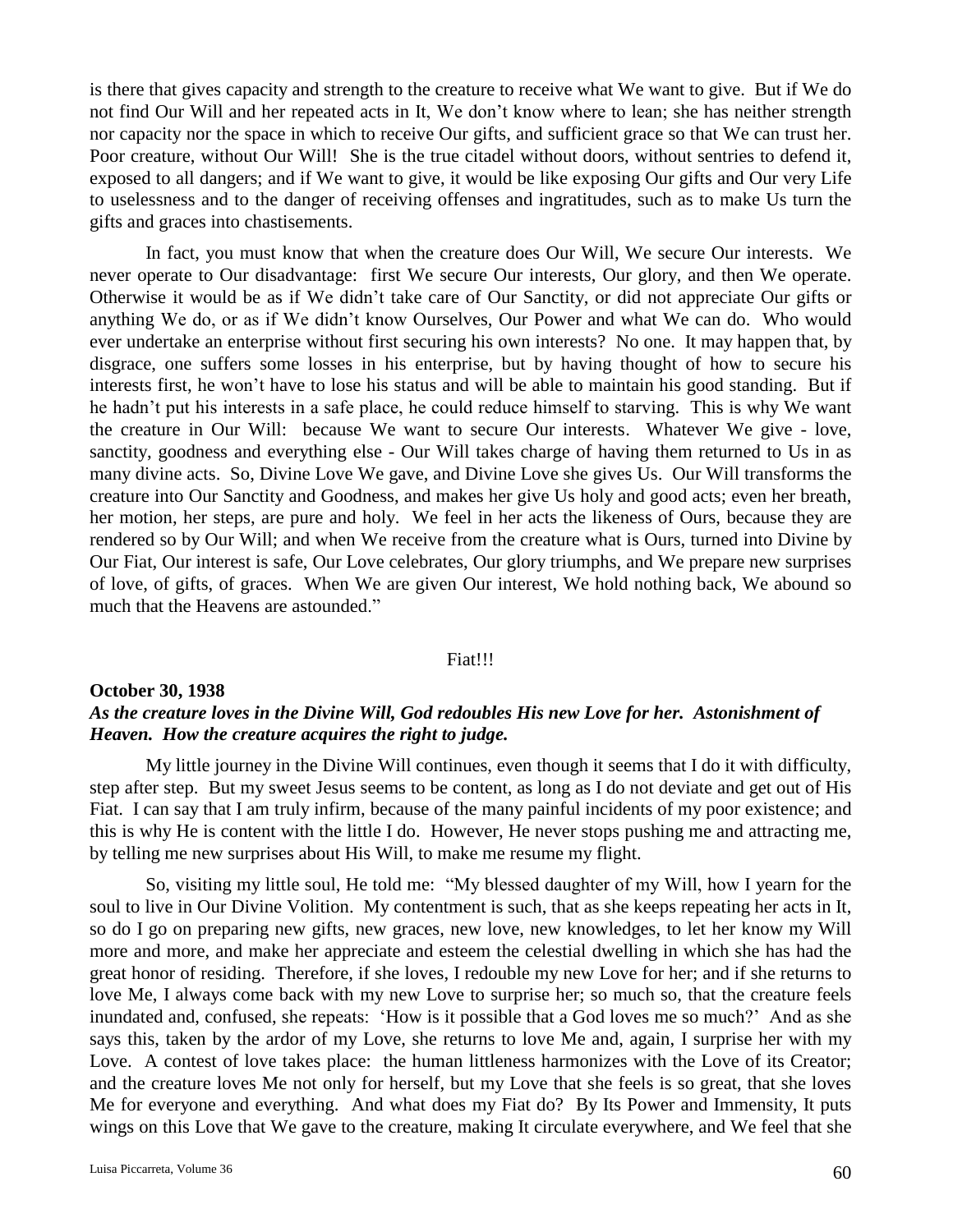loves Us in each step, in each motion, in each thought, word and heartbeat of all creatures. She loves Us in the sun, in the wind, in the air, in the sea; there is nothing in which she does not love Us. Oh! how happy and glorified We feel that the creature loves Us in everyone and everywhere. Because of this, We love not only her but all creatures with new Love. Upon an act of love in my Will, such great prodigies take place that the Heavens compete to be spectators and enjoy the new surprises of Our Love. In Our very Divinity We wait with unspeakable joy for the creature to come into Our Will to love Us, so as to make a display of Our Love and feel loved by all. Our Love comes out into the field to follow Its way; and not only Our Love, but as the creature keeps repeating her acts in Our Fiat, We unleash new Power, new Goodness, new Wisdom, in such a way that she will feel animated by new Power, Goodness, Wisdom, in which all will take part; and We will have the joy of seeing the human generations invested by Our new Power, Goodness and Wisdom.

What can We not make of this creature who lives in Our Will? We reach the extent of giving her the right to judge together with Us; and if We see that she suffers because the sinner must undergo rigorous judgments, so as not to make her suffer We mitigate Our just rigors, and she makes Us give the kiss of forgiveness; and to make her happy We say to her: 'Poor daughter, you are right. You belong to Us, but you are also theirs. You feel within yourself the bonds of the human family, therefore you would want Us to forgive all. We will do as much as We can to make you content, unless they despise and refuse Our forgiveness.'

This creature in Our Will is the new Esther wanting to rescue her people. Oh! how happy We are to keep her always with Us inside Our Will, because by means of her We feel more inclined to use mercy, to concede graces, to forgive the most obstinate sinners, and to abbreviate the pains of the purging souls. Poor daughter, she has a thought for everyone, and a pain similar to Our own, as she sees the human family as though swimming inside Our Will without recognizing It, while living in the midst of enemies in the most squalid misery."

Then He added: "My daughter, you must know that as the creature recognizes Our Will, loves It and wants to live her life in It, so does she pour herself into her God, and God pours Himself into her. With this pouring from both sides, God makes the creature His own, making her take part in all His acts, resting in her, nourishing her, making her grow more and more in His acts, and the creature makes God her own, feeling Him everywhere, taking her sweet rest in He Whom she loves and Who forms her life and her All. Furthermore, as the creature does her act in Our Fiat, so do We feel the bond of all created beings. In that act she wants to give Us and let Us find everyone and everything; it seems that she makes all beings visit Us, so that all may recognize Us, love Us and fulfill their duty towards their Creator. She makes up for all, loves for all and in everything. Nothing can be missing in an act done in Our Will, otherwise We cannot say that it is Our act. Our Will, for Its decorum and honor, extends to the creature everything that all other creatures should do for Us, as well as all Creation, if It had reason. If We didn't find in Our Will - in which the creature operates - all Our glory, the honor and requital We deserve for having given life to all and for having created so many things in order to maintain these lives, where could We find it? Our Will, spread within all, life and support of everything, is Our greatest glory, and to the creature who lives in It It gives the opportunity to fulfill what each creature should give  $Us - of$  glory and requital for having created them.

We knew that the creature was finite; her littleness could not give Us either complete love or complete glory, and therefore We exposed Our Divine Being, the Power of Our Will, in order to receive what was due to Us. The creature's living in Our Will was the guarantee that she would love Us and glorify Us for all. Hence, these are rights that We demand - that she live in  $It - rights of$ Creation, of Redemption, rights of Power, of Justice and of Immensity, so that what she cannot do by herself, she may do united with Our Will; and then We can say: 'The creature loves Us, she glorifies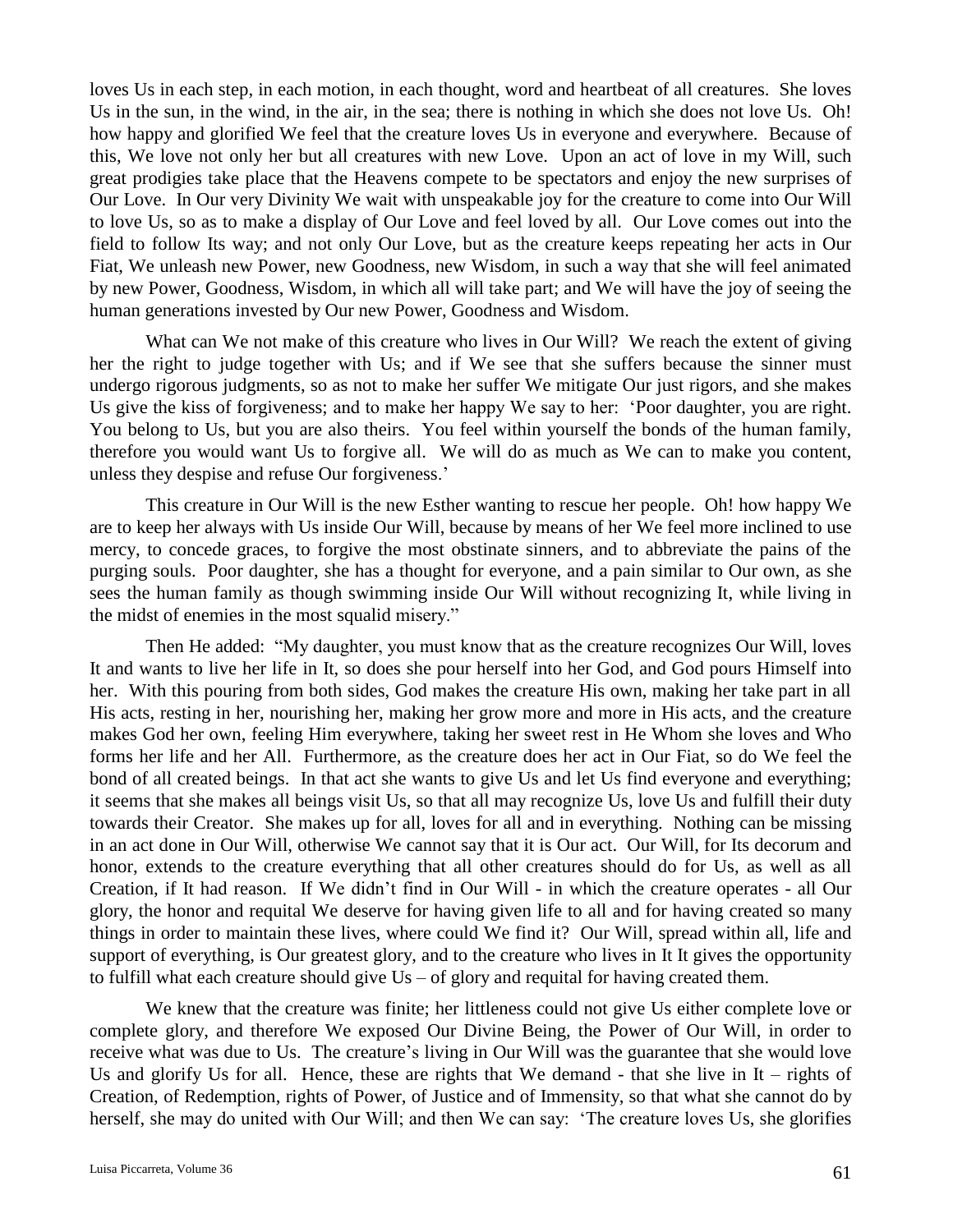Us as We want and deserve.' Therefore, if you want to give Us everything and love Us for all, live always in Our Will, and We will find everything in you, and Our rights will be satisfied."

## Fiat!!!

## **November 6, 1938**

# *One act in the Divine Will encloses and embraces everything. All that the creature must do is present in God. How the human acts find the Divine acts.*

My poor mind feels transported by a supreme force in the sea of the Divine Will, and as much as I go round and round within It, I can never do it all. Its Immensity is such that my littleness cannot see It or embrace It all, and as much as I seem to be moving, Its Immensity is so great, that it seems I've only taken a few steps. So I remained amazed, and my lovable Jesus, surprising me with His short little visit, told me: "My good daughter, my Immensity is unreachable, and the creature cannot embrace It all; and as much as We give her of Our own, it can only be called little drops, compared to Our Immensity. It is enough to tell you that the greatness of even just one act of Our Will is such as to surpass all other possible and imaginable beings and enclose everyone and everything. Therefore, when the creature offers her act and lets it be invested by Our Will, the glory We receive is so great as to surpass the whole Creation. In fact, Creation is without reason, while in the act in which the creature lets Us operate, she has the fullness of the human reason which, invested by the Divine, surpasses heavens, sun and everything. Hence, if Our glory is great, the requital of love that We receive seems incredible, and the good that the creature receives is incalculable. As soon as she gives Us her act and We make it Our own, all want to give themselves to her: the sun with its light, the heavens with their immensity, the wind with its power and empire. All find a place in that act and want to give themselves, so that their God may be glorified with the fullness of a human reason, which they do not possess."

Jesus became silent, and I thought to myself: 'How can it be that by just entering the Divine Will our acts acquire so much good?' And Jesus, resuming His speech, added: "My daughter, this happens in a simple and almost natural way, because Our Divine Being is most simple, and so are Our acts. Now, you must know that everything good the creature was supposed to do, was done, formed and nourished by Our Divine Volition. It can be said that her acts existed, exist and will exist in It; they are as though lined up in order, each one holding its place in Our Will; more so, since the act is first formed within Us, and then, in due time, We issue it to daylight. Now, by entering Our Will, the soul finds everything that is already hers and that We want her to take. So, the human acts find Our divine acts established by Us for her; they fling themselves, they are transformed, they kiss and enclose themselves in Our divine acts, which are already hers. In this way, the human becomes divine act, and since Our divine act is great and immense, while the human is small, the human act feels dissolved in the divine - as if it were losing its life. But this is not true - the little life exists; the human reason was dissolved, enclosed within Ours, letting itself be overpowered by Ours to its great honor, and highest glory for Us, for We have given of Our own to the creature. And playing with the little atom of the human will, We make such prodigies of love, of sanctity and glory for Us, as to astonish Heaven and earth and feel as though repaid for having created the creature with the whole Creation.

Now, you must know that everything the creature does in Our Will remains written in Our Fiat with indelible characters of light. These are acts which, with their infinite value, will have the power to give the creature her kingdom. Therefore We wait for these acts to be performed; they will give such requital of love and of glory to Us, and of graces to the living, as to even up the sides between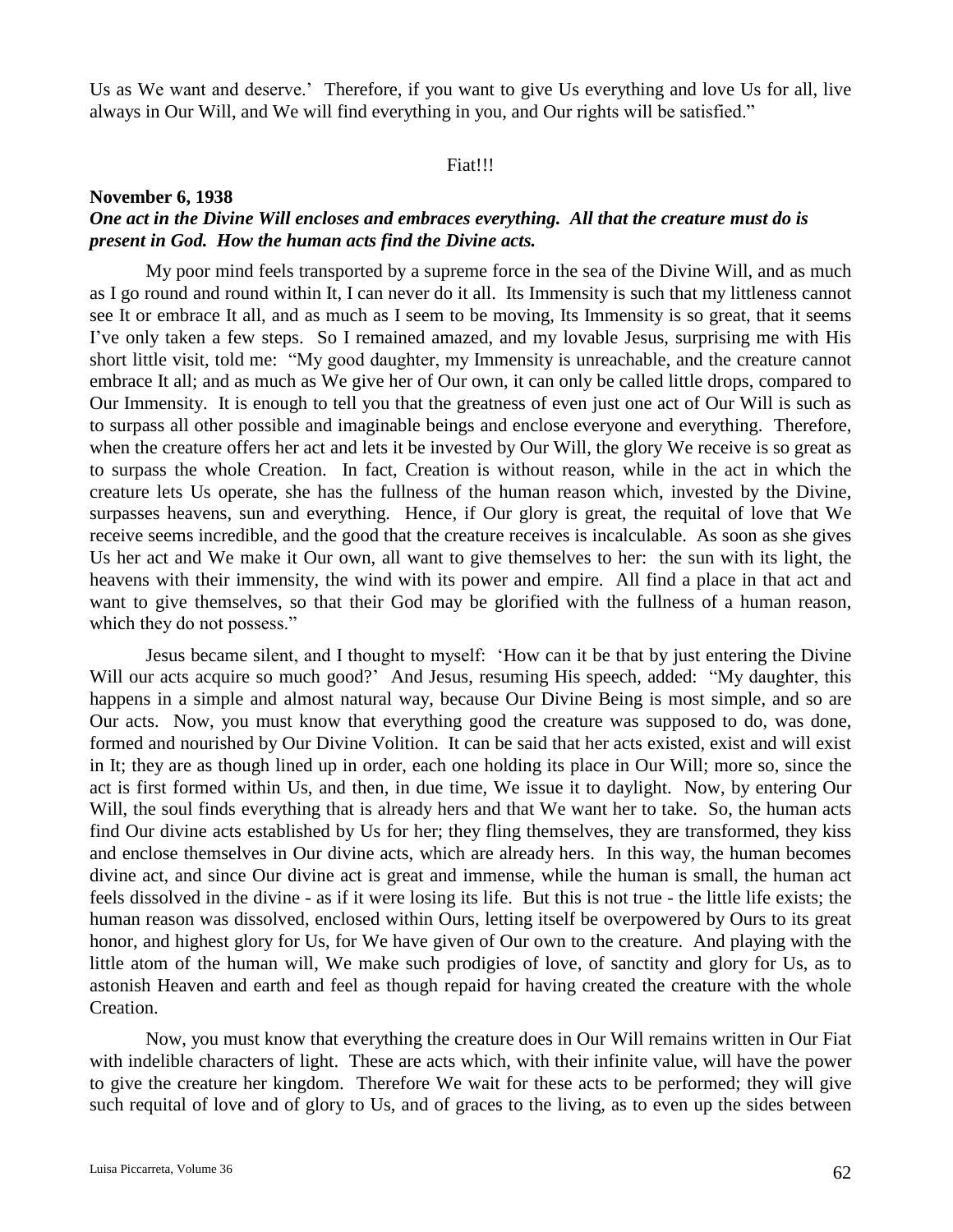Creator and creature, so that Our Will may reign in the midst of the human family. One act in Our Will is so great, that We can do and give everything."

After this, He added: "My daughter, as the soul enters into Our Will, she finds all the truths that I manifested to her and that she has known about my Divine Will. When they were manifested to her she received the seed of each of them, feeling their possession. Now, as she enters into It, while she feels those truths within herself, she also finds them in my Fiat like many queens who, taking her by the hand, make her ascend in God, letting themselves be known more, and giving her new light and new graces. So, my truths form the ascent in order to reach God; and God, seeing this creature rising up to His arms, feels so much love as to descend into the depth of the creature to delight in His own truths, and to strengthen and instruct her on how she must carry out her life in those truths which she has known. It can be said that the soul and God form a divine society, working together and loving with one love.

Now, you must know that the acts done in my Will unite all times into one. There is no distance among them, they are so identified with one another, that while being almost innumerable, they form one single act, so much so, that as one operates, loves, adores in my Will, by uniting all times, these acts are found united together with the very acts that innocent Adam did when he loved and operated in the divine fields of Our Fiat. These acts are incorporated with the acts and the love of the Celestial Queen, and even with the very acts and love of Our Supreme Being. These acts have the power to becoming identified with all, taking their place of honor everywhere. Wherever Our Will is present they can say: 'This is our place.' These acts done in Our Will are endowed with divine value. Each one possesses a new happiness, a new joy, in such a way that the creature forms for herself, in her acts, innumerable joys, contentments and happinesses without end, to the point of forming a paradise of delights and beatitudes in addition to the one that her Creator will give her. And this is as though natural, because whenever my Will operates - whether in Us or in the creature - It makes rise the fullness of Its joys and delights, investing whatever It does. Possessing by Its own nature ever new seas of infinite joys, It cannot operate without generating new joys and delights. Therefore, everything that is done in my Volition acquires by virtue of It the nature of the celestial joys, the inseparability of everyone and of all goods, and can say: 'All times are mine and I make them one.' What joy to be able to say: 'I myself have formed my own paradise, because the Divine Fiat has operated together with me."

### Fiat!!!

## **November 13, 1938**

# *How the truths on the Divine Will will form the regimen, the laws, the fierce army. The knowledges will give the eyes to possess so great a good. The distinctive mark of the Most Holy Trinity. Sign to know whether we live in the Divine Will.*

My flight in the Divine Volition continues, nor can I do without It - I would feel as if I myself were killing my own soul. Heavens forbid! And besides, how could I live without life? So, I was thinking to myself about the many truths that Jesus had told me on His Divine Will, as if I wanted to raise doubts and would not understand well; and I said to myself: 'How is it possible that one can reach such a point by living in the Divine Volition?' And my beloved Jesus, surprising me, all goodness told me: "My blessed daughter, do not be surprised; my Will has the power to let the creature reach anywhere she wants, as long as she remains together with It. Now, you must know that Its Kingdom will be formed and founded on the truths It has manifested. The more truths It manifests, the more sumptuous, beautiful, majestic and superabundant in goods and joys will this Kingdom be. My truths will form the regimen, the laws, the food, the fierce army, the defense and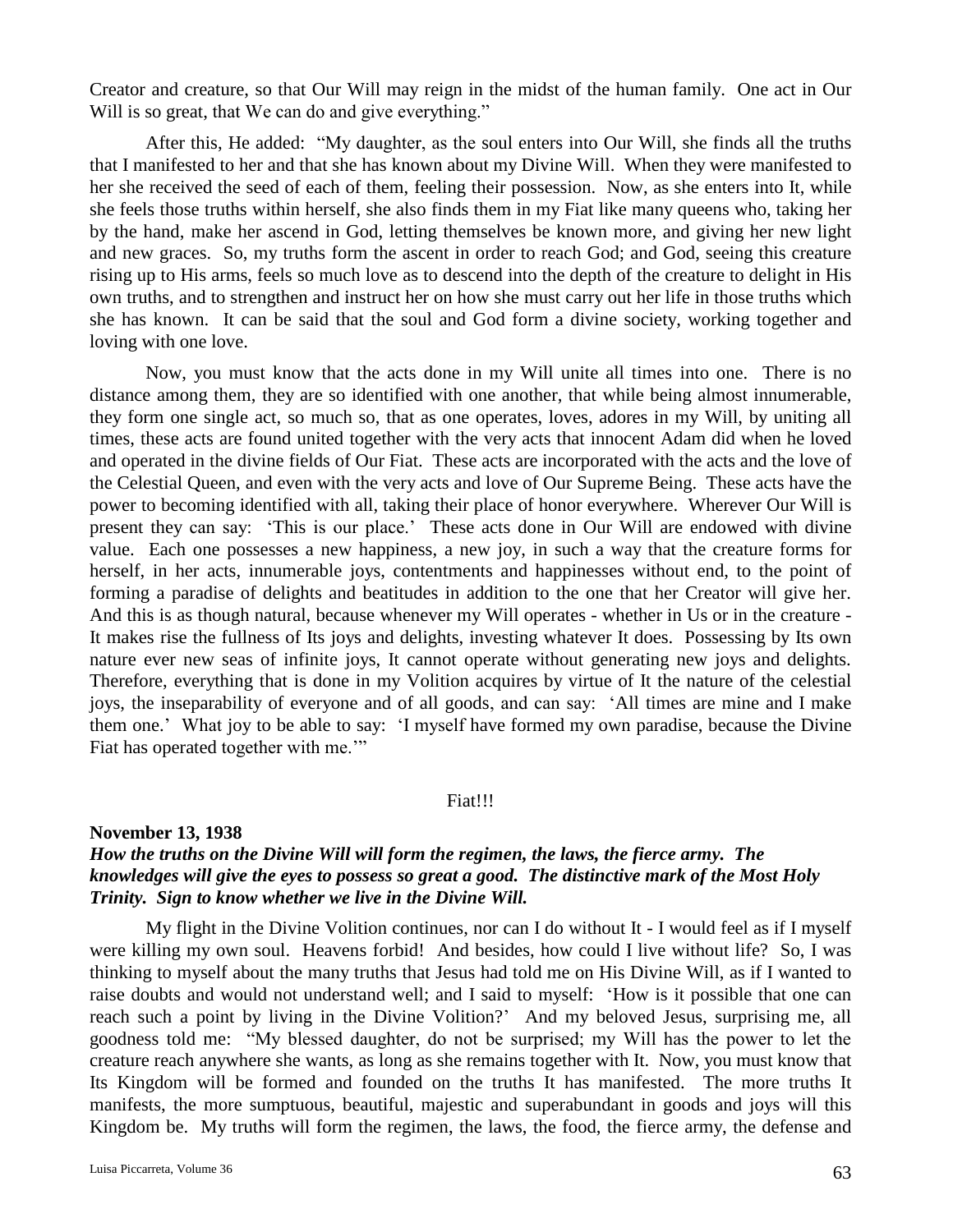the very life of those who will live in It. Each of my truths will take on its own distinct office: one will act as teacher, one as most loving father, another as most tender mother who carries her daughter on her lap to protect her from danger, rocking her in her arms, nourishing her with her love, clothing her with light. In sum, each truth will be the bearer of a special good.

See how rich will be this Kingdom of my Will – which I've been talking so much about; and I am saddened when you are not attentive to write everything, because you will cause an additional good to be missing. In fact, the creatures will enjoy according to their knowledge. Knowledge will carry the life, the light and the good it possesses. To possess a good without knowing it is almost impossible - it would be as if one had no eyes to see, no intelligence to be able to comprehend, no hands to work, no feet to walk, no heart to be able to love. On the other hand, the first thing that knowledge does is to give the creature eyes, that she may not be like a poor blind one; and by letting itself be looked at, it makes her understand and desire the good and the life it wants to give her. More so, since the knowledge of my truths makes itself actor and spectator in order to transmit its life to the creature.

Now, you must know that the acts done in my Will are inseparable, but well distinct among themselves - distinct in the sanctity, in the beauty, in the love, in the wisdom. They will carry the distinctive mark of the Sacrosanct Trinity, such that while the Divine Persons are distinct among Themselves, They are inseparable - one is the Will, one the Sanctity, one the Beauty, and so forth. In the same way, these acts will be inseparable yet distinct, enclosing within themselves the distinctive mark of the Supreme Trinity: One and Three, Three and One. Even more, these acts will possess It as their own Life. They will be the greatest glory for Us and the whole of Heaven, in seeing in them Our Divine Life multiplied for as many acts as the creature has done in Our Will."

Then, I was thinking to myself: 'How can one know whether he is living in the Divine Will?' And my sweet Jesus added: "My daughter, it is easy to know it. You must know that, when my Divine Fiat reigns in the soul, It holds Its operating and continuous act, nor can it be without doing anything. It is life, and life must breathe, move, palpitate, make itself felt. It must have Its primary operating act, and the creature feels Its empire and follows Its acts, almost continuously, in the Divine Will. Hence, continuation is a sure sign that one lives in It. With this continuation the creature feels the need of the Divine breathing, motion and attitude. Therefore, if she interrupts her continuous acts, she feels as though she is missing the life, motion and everything, and immediately she resumes her continuous acts, because she knows that it would cost her too much not to continue her acts. It would cost her the Divine Life, and one who has possessed It can hardly let It go.

Now, this operating of the creature in the Divine Will – do you know what it is? It is the unfolding of the Life of my Will in the creature, because only my Will has the virtue of never stopping in Its continuous acts. If It stopped – which can never be - everyone and everything would remain as though paralyzed and without life. Now, the creature by herself does not possess this virtue of operating continuously, but when she is united with my Will, she has the virtue, the strength, the will and the love to do it. How my Will can change things - as long as the creature lets herself be carried and possessed by It, It can make such changes that she no longer recognizes herself, if she retains at all a distant memory of her past life.

There is also another sign. When my Will sees the soul disposed, in order to reign It first embalms her will and her pains with an air of peace; then It forms Its Throne in them. Therefore, one who lives in my Will possesses a strength that is never extinguished; a love that, while she does not love anyone, she loves everyone in God with true love - and to how many sacrifices she exposes herself for all and for each one in particular! Poor daughter, she is the true martyr and victim of all. Oh! how many times, in seeing her suffering, I look at her with such tenderness and compassion, and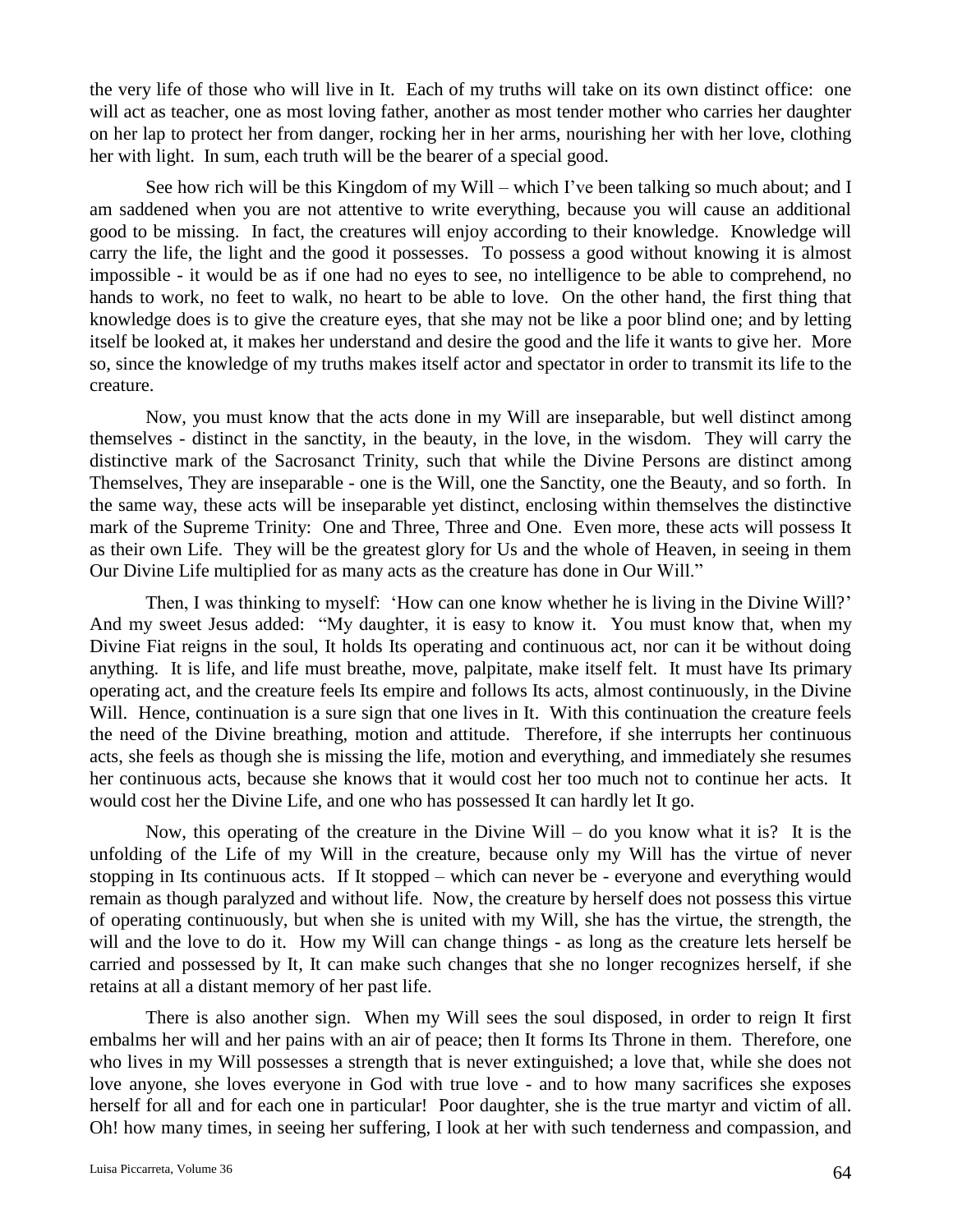to cheer her up I say to her: 'My daughter, you have received my same lot. Poor daughter, courage, your Jesus loves you more.' And she, in feeling loved more by Me, smiles in her pains and abandons herself in my arms. My daughter, to experience, to possess what my Will can do, one needs to be inside of It. Otherwise they will not understand a thing."

## Fiat

## **November 20, 1938** *The Divine Will becomes the awaiter of the soul who wants to live in It. The Divine Will forms the adaptable materials for the works of God. The little divine field.*

I feel that the Divine Volition is inside and outside of me in act of surprising me whenever I'm about to do my little actions, or say my little *'I love You'* - to invest them with Its light and make them Its own. It has such an admirable and inimitable attention, that it seems incredible. And if the creature is not attentive in giving It her little acts – oh, how It suffers! Oh! how I too would like to be all attention, to imitate It by letting nothing escape me, so that we can surprise each other.

But while I was thinking this, my sweet Jesus, visiting my little soul, all love told me: "My blessed daughter, for the soul who wants to live in It, my Will becomes her awaiter. It awaits her if she loves, because It wants to love together with her; if she operates It awaits her, because It wants to be Actor and Spectator. So, my Will is in constant yearning and awaiting everything the creature does, in order to invest them, to be the Actor and make them Its own. Even more, you must know that as the soul enters into It, she finds the Sanctity of God investing her, Its Beauty embellishing her, Its Love transforming her in God, Its Purity that renders her so translucent that she no longer recognizes herself; Its Light that gives her the divine likeness. Oh! how the Power of my Will can change the human lot. This is why It becomes the awaiter of the creature, for It wants to carry out the crafting It keeps prepared *ab aeterno<sup>12</sup>*, which It must do for her. My Will does not want to be repressed in Its incessant motion, and It reaches the point of enclosing the creature within Its eternal motion, to be able to receive and give, and not suffer the awaiting. In fact, with the creature who lives in It, my Will would not tolerate if she did not carry out her life together with It; if It didn't feel her in Its divine motion, It would feel Its Sanctity being divided, Its Love hindered and suffocated. Therefore, in one who lives in Our Fiat We have Our little divine field in which We can carry out Our work. Our Will provides Us with the adaptable materials to let Us do the most beautiful works. In fact, when We want to work in the little field of the soul, We want to find the material of Our own Sanctity, since We would never put Our holy hands into the human mud. In order to make Our most beautiful works, We want to find Our Purity that attracts Us, Our Beauty that enraptures Us, Our Love that imposes Itself on Us to make Us operate; and only Our Will can provide these divine materials of Ours in order to let Us work. Everything is adaptable for Us, and so We can make such works as to astonish Heaven and earth. On the other hand, where Our Will is not present We are forced to being unable to do anything; Our adaptable materials are not there for Us, and if there is any good, it is only an apparent good, blemished by self-esteem, self-glory and non-upright intentions; and We shun operating in her because We would endanger Our most beautiful works; We ensure Ourselves first, and then We operate.

You must know that the more acts the creature does in Our Will, the more she enters into God, the more We expand her little field within Our Divine Womb, the more beautiful are the works We can do, and the more We can give of Our own. So, the creature is always under the increasing act of Our Divine Life. Our Love loves her so much as to bring her onto Our lap, making Us say continuously: 'We make you in Our Image and Likeness.' And It makes Us nurture her with Our

 $\overline{a}$ 

<sup>12</sup> From eternity.

Luisa Piccarreta, Volume 36  $65$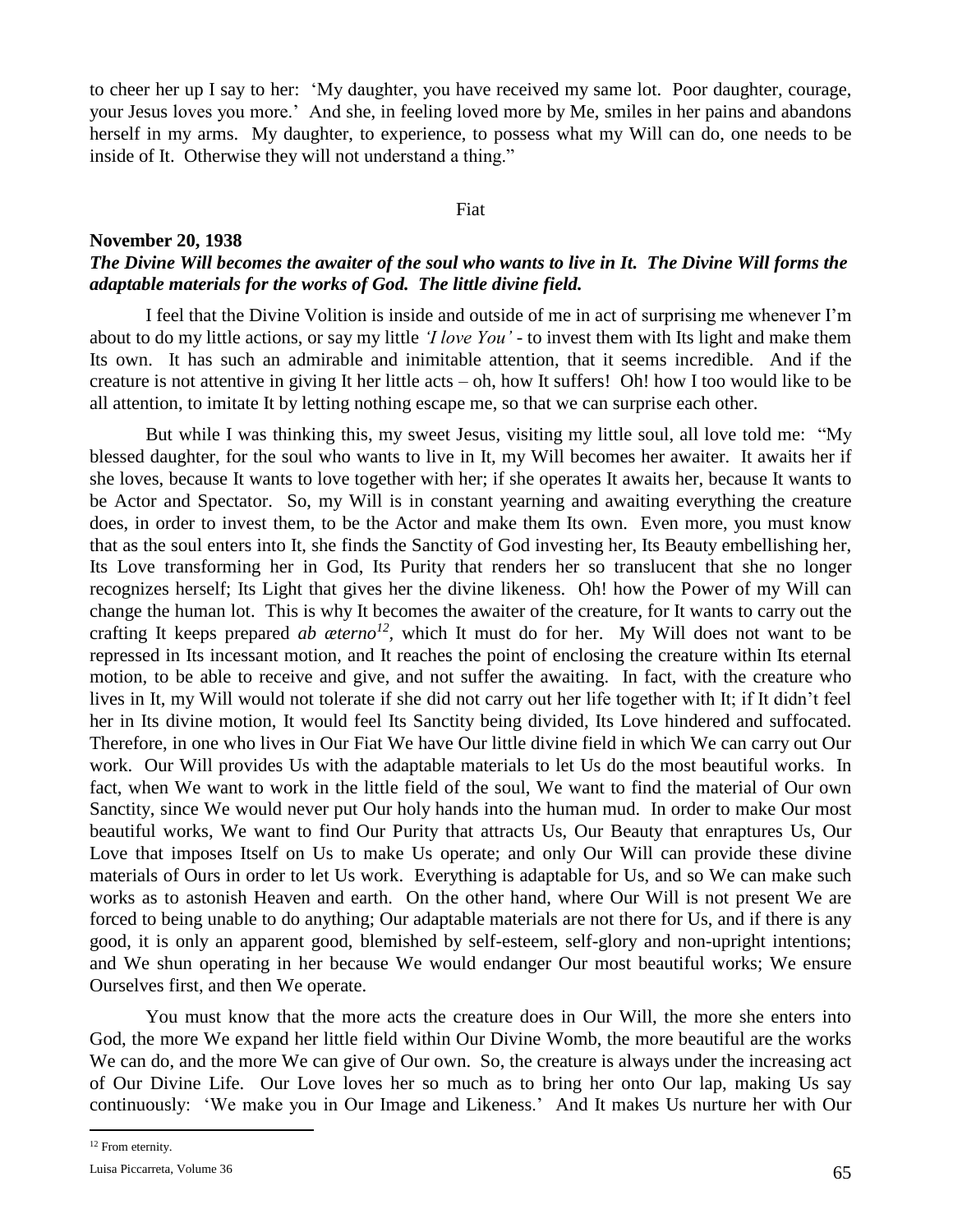divine breath, with Our Sanctity, Power and Goodness; We look at her and We find Our reflection, Our Wisdom and enchanting Beauty. How can We be without this creature if We are bound together by Our divine prerogatives, if she possesses from Our own, and in order to love Us and repay Us for what We gave her, she constantly gives Us what We have given to her? More so since, by living in Our Will, she has received from Us the virtue of being able to produce life, not works. In fact, in giving Our Sanctity, Our Love and yet more, We give the generative virtue, and she constantly generates life of sanctity, life of love, life of light, of beauty, of power, of wisdom, and she offers them to Us. She surrounds Us and never stops giving Us – changed into life – what We have given to her. Oh! Our delight, Our feast, Our glory, in seeing Ourselves requited with so many lives that love Us, that glorify Our Sanctity and echo Our Light, Wisdom and Beauty. The other creatures can give Us, at the most, works of sanctity and of love, but not life. Only to one who lives in Our Will is it given to form many lives with her acts, because she has received from Us the generative virtue - to be able to generate as many lives as she wants, and say to Us: 'Life You gave to me, and life do I give back to You.'

See, then, the great difference: the life can speak, is not subject to ending, can generate, while the works cannot speak, cannot generate, and are subject to dispersion. Therefore, no one can reach one who lives in Our Will, what she can give Us and the way she can love Us; no matter how many great works they might do, they would always be like little drops of water before the sea, or like little lights in front of the sun. One single *'I love You'* of this creature leaves behind all the love of all other creatures put together. This *'I love You'*, small as it is, walks, runs, embraces and rises above all; it comes into Our arms and embraces Us with its own, it gives Us a thousand caresses, telling Us many beautiful things about Our Love; it takes refuge inside Our Womb, and We keep hearing it say: 'I love You, I love You, I love You, Life of my life - You have generated me and I will love You forever.' Whatever this creature wants to do, she does nothing but form life: if she does good and holy acts, by possessing the life of Our Will, she generates the life of Our Goodness and of Our Sanctity; and coming into Our arms, she speaks to Us of the story of Our Beauty and Sanctity. Oh! how many beautiful things she tells Us; with how much grace she narrates to Us the extent of Our Goodness, and the height and greatness of the Sanctity We possess. She never stops telling Us how good and holy We are; and throwing herself into Our Divine Womb, she penetrates into Our inmost hiding places to get to know even more how good and holy We are; and she remains there singing to Us, again and again, how good and holy We are. Oh! how beautiful it is to hear the narration of Our divine story from a human will united with Ours, while Our Will whispers to her Who her Creator is. In sum, if she wants to glorify Us, she generates the life of Our Glory and narrates to Us Our Glory; if she admires Our Power, Wisdom and Beauty, she feels within herself Our divine qualities as life, and she narrates to Us how powerful, wise and beautiful We are, saying to Us: 'Life of my life, I have known You, and I feel the need to speak about You and narrate to You your divine story.'

These lives are Our greatest glory, Our long generation, inseparable from Us; they are always in motion, they have always something to say about Our Supreme Being; and one life does not wait for another: as one comes, another follows behind, and then yet another - they never end. Our contentment is full, the purpose of Creation is fulfilled – that is, having the company of the creature who knows Us. And while We delight in her and she is with Us, We make her grow in Our Likeness. Who does not love the company of someone who belongs to him? Much more do We love the company of the creature, for We are Life of her life. This is why Our sorrow was great when Adam, Our first child, went down from inside Our Will, to do his own. Poor one, he lost the generative virtue of generating divine lives with his acts. At the most he could do works, but not lives. United with Our Will, he held the divine virtue in his power, and therefore he could form with his acts as many lives as he wanted. It happened to him as to a sterile mother who cannot generate, or as to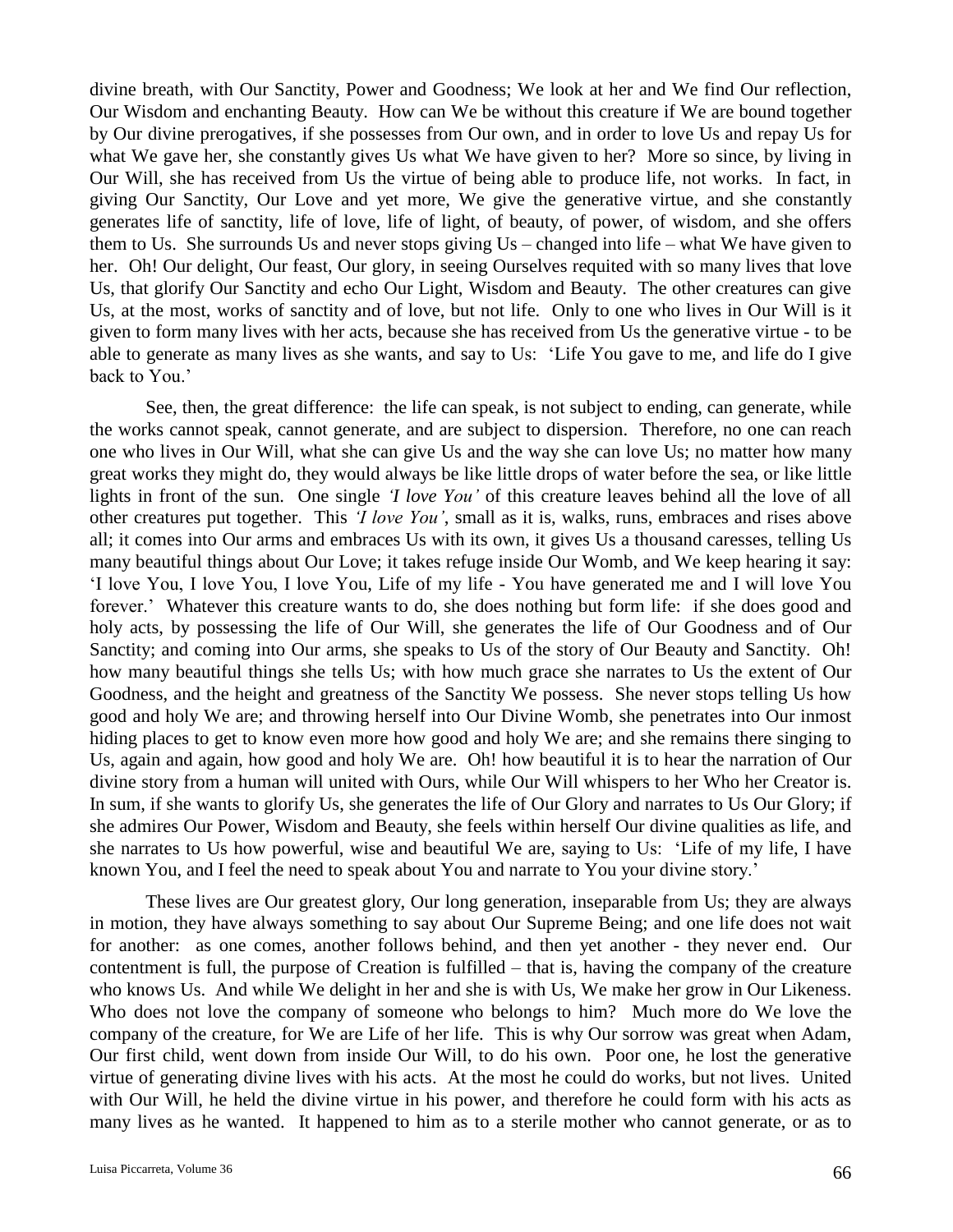someone who wants to do a work with a thread of most refulgent gold which he possesses; but this person throws away that thread of gold, or even worse, he tramples it underfoot. So, the thread of gold was gone – that is, my Will as Life – and the thread of his will took its place, which can be called an iron wire. Poor one, he could no longer make crafts of gold, invested by the refulgent Sun of my Will. He had to content himself with making works of iron, and eventually even filthy works, filled with passions. Adam's lot was so reversed that he almost couldn't be recognized any more: he went down into the abyss of miseries; strength and light were no longer in his power. Before he sinned, in all his acts Our Image and Likeness was growing in him, because this was a task We took on in the act of creating him, and We wanted to maintain Our commitment and keep Our creative word in force by means of his very acts, also to keep him always together with Us and for Us to remain in constant communication with him. So, Our sorrow was great, and if Our All-Seeingness had not shown Us how Our Will was to reign as life in the future centuries – which was like balm to Our intense sorrow – by force of that sorrow We would have reduced the whole Creation to nothing. In fact, a Creation without Our Will reigning in It would have been of no use for Us; It would only serve the creature, while We had created all things to serve Us and the creatures. Therefore, pray that my Will may return as Life – and you, be Its victim."

#### Fiat!!!

## **November 26, 1938**

# *The disposition calls for the divine work. The Divine Will places the divine motion in one who lives in It. How the creature can give everything to her Creator. Enchantment for the pupils of divine eyes. The Blessed and the pilgrim soul.*

I am under the eternal waves of the Divine Volition, which wants to give Itself constantly to the creature. But It wants for her to want it too; It does not want to be an intruder who is there inside of her without her knowing it at all – It wants to be sought after. It wants to give her Its kiss of love and then, triumphant and loaded with gifts, enter into her and fill her with Its gifts.

But while I was thinking of this, my sweet Jesus, Who feels the need to entrust His secrets to His creature, told me: "My blessed daughter, my Will wants to give, but It wants to find the disposition of the creature in order to deposit Its gifts. Disposition is like the soil in the hand of the farmer: as many seeds as he may have, if he did not possess the soil in which to cast his seeds, he would never be able to sow. And if the earth had reason and were not disposed to receiving his seeds, the poor farmer would feel as if those seeds, with which he wanted to enrich the earth, were thrown back in his face and in his eyes. The same with my Will: It wants to give, but if It does not find the soul disposed, It cannot find the place where to put Its gifts. It would feel them being thrown back in Its face, to Its great sorrow; and if It wanted to speak to her, It would find her deaf. Therefore, disposition prepares the soul, opens the divine doors, gives her ears, and she puts herself in communication. The soul first hears what my Will wants to give her, in such a way that she loves and yearns for what she is to receive. If she is not disposed We give nothing, because We don't want to expose Our gifts to uselessness. On the other hand, disposition is like the earth for the farmer, which surrenders to anything he wants to do; it lets itself be worked, hoed, plowed, to secure the seed with which he wants to fill it. The same with Our Supreme Being: if We find the disposition, We do Our works, We prepare the soul, We purify her, with Our creative hands We prepare the place in which to put Our gifts and form Our most beautiful works. But if she is not disposed, with all Our Power We can do nothing, because her interior is cluttered with stones, with thorns, with vile passions; and since she is not disposed, she does not allow Us to take them out. How many sanctities go up in smoke due to lack of disposition. More so since, if she is not disposed, she does not adapt herself to living in Our Divine Will; on the contrary, it seems that It is not for her: Its Sanctity knocks her down, Its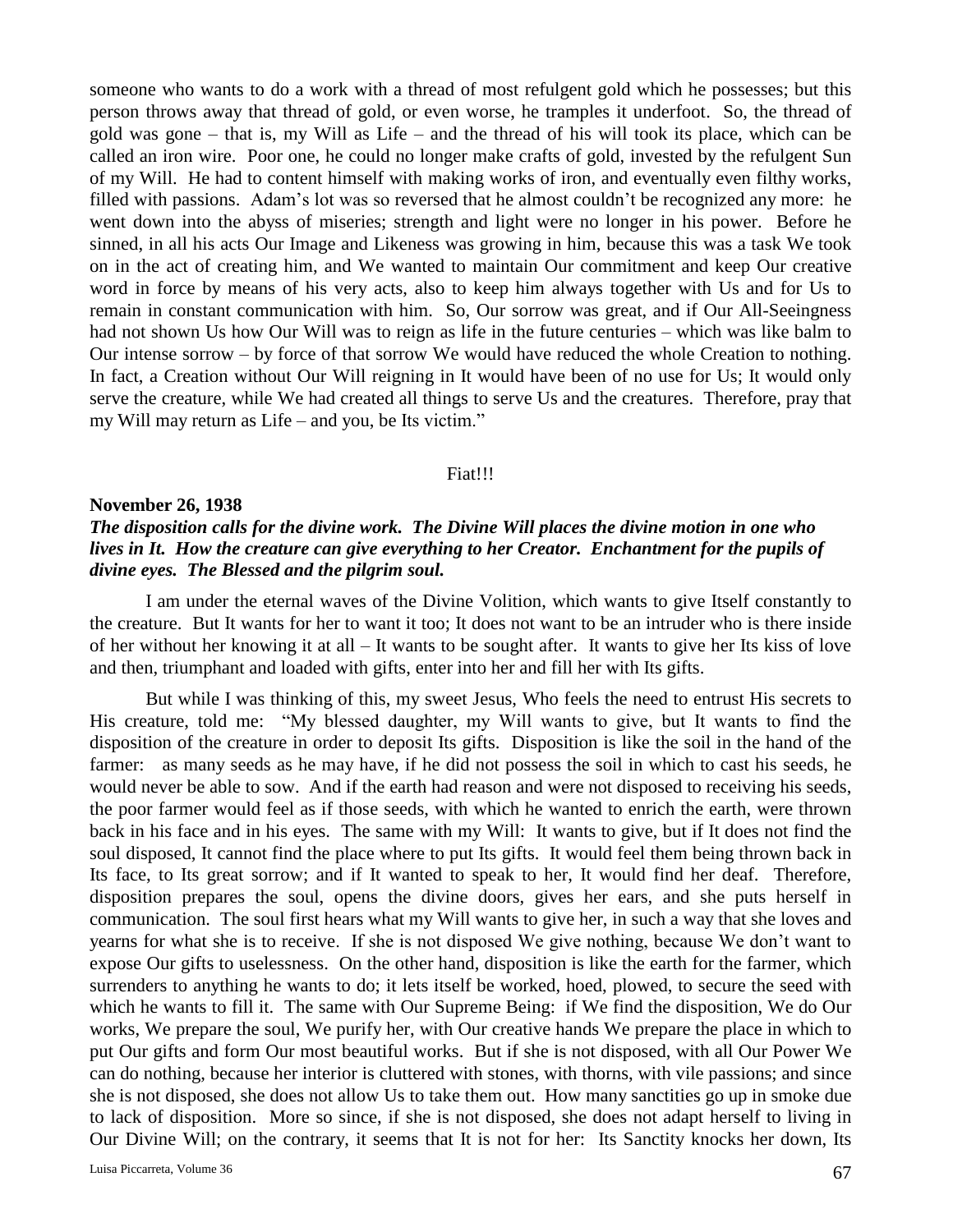Purity makes her feel ashamed, Its Light blinds her. But if she is disposed, she flings herself into Its arms, and she lets Us do with her whatever We want. Even more, she remains there like a tiny little child receiving Our works with such love that We feel enraptured. And what does Our Will do? It makes Its divine motion flow in her. With this divine motion she finds all Our works in act, she kisses them, she embraces them and invests them with her little love. She finds my Conception and my Birth in act, and with her love she wants to be conceived and reborn with Me. And not only do I let her do this, but I feel such contentment that I feel requited for being born upon earth, because I find one who is reborn together with Me.

But she goes even beyond. The divine motion that she possesses makes her run everywhere, and she finds, like a fierce army, everything that my Humanity did: my tears, my words and prayers, my steps, my pains; and she takes everything, she kisses them and adores them. There is nothing I did which she does not invest with her love. And then, what does she do? She makes everything her own, and with a childlike manner and grace she gathers everything onto her lap, she rises up high, comes before Our Divinity, places everything around Us, and with emphasis of love she says: 'Adorable Majesty, how many beautiful works I am bringing to You. All are mine and I bring them all to You, so that all of them may love You, adore You, glorify You and requite You for the great love You have for me and for all.' This divine motion, which Our Will places in the creature who lives in It, is the new life that she receives. With this motion she has rights over all – what is Ours is hers, therefore she can give Us everything. Oh! how many surprises she gives Us. She has always something to give to Us. With this divine motion she has the ability to run everywhere, and now she brings Us the Creation to love Us, just as We loved her in all created things; now she brings Us all creatures to love Us for all and with all; now she brings Us everything I did while on earth, to tell Us: 'I love You as You loved Yourselves.' She never stops; it seems she cannot be without giving Us new surprises of love; she wants to be able to say: 'I love Him - I love Him always.' And We call her Our joy, Our perennial happiness, because there is no greater joy for Us than the continuous love of the creature.

In fact, you must know that one act done in Our Will is more than the rising sun, which invests with its light the entire earth, the sea and the springs. Not even the tiniest blade of grass is put aside - everything is invested with light. Just so, an act done in my Will runs, searches, invests everything; it forms its most refulgent silvery mantle inside and outside the creatures, and brings them, pearled in this way, before Our Adorable Majesty, making Our own Will pray to Us for all, with a voice of light and of speaking love. And forming a sweet enchantment for the pupils of Our divine eyes, she shows Us all creatures enveloped with Our divine light; and We Ourselves exalt the power of Our Fiat, which can hide the human miseries with the power of Its light, turning them even into light. Nothing can be denied to an act in Our Will, because it has the power to give Us everything and compensate for all."

On hearing this, I thought to myself: 'If a pilgrim soul who lives in the Divine Will can do so much with one single act, how much more must the Blessed do in Heaven, since they have perennial life in It?' And my sweet Jesus added: "My daughter, there is a great difference between the Blessed and the pilgrim soul. The Blessed have nothing to add - their life, their acts, their will, has been fixed in God, and they can say: 'We have completed our day.' It is not given to them to do anything more; at the most, We Ourselves can give new joys and new love. On the other hand, for the pilgrim soul her day is not finished yet, and if she wants to and lives in Our Will she can make prodigies of grace and light for the whole world, and prodigies of love for her Creator. Therefore, all Our attention is on the pilgrim soul, because Our work is still in progress - it is not finished; and if she is disposed, We can do works never done before, works so beautiful as to astonish Heaven and earth. This is why Our sorrow is great when We find the pilgrim soul not disposed to letting Us perform Our most beautiful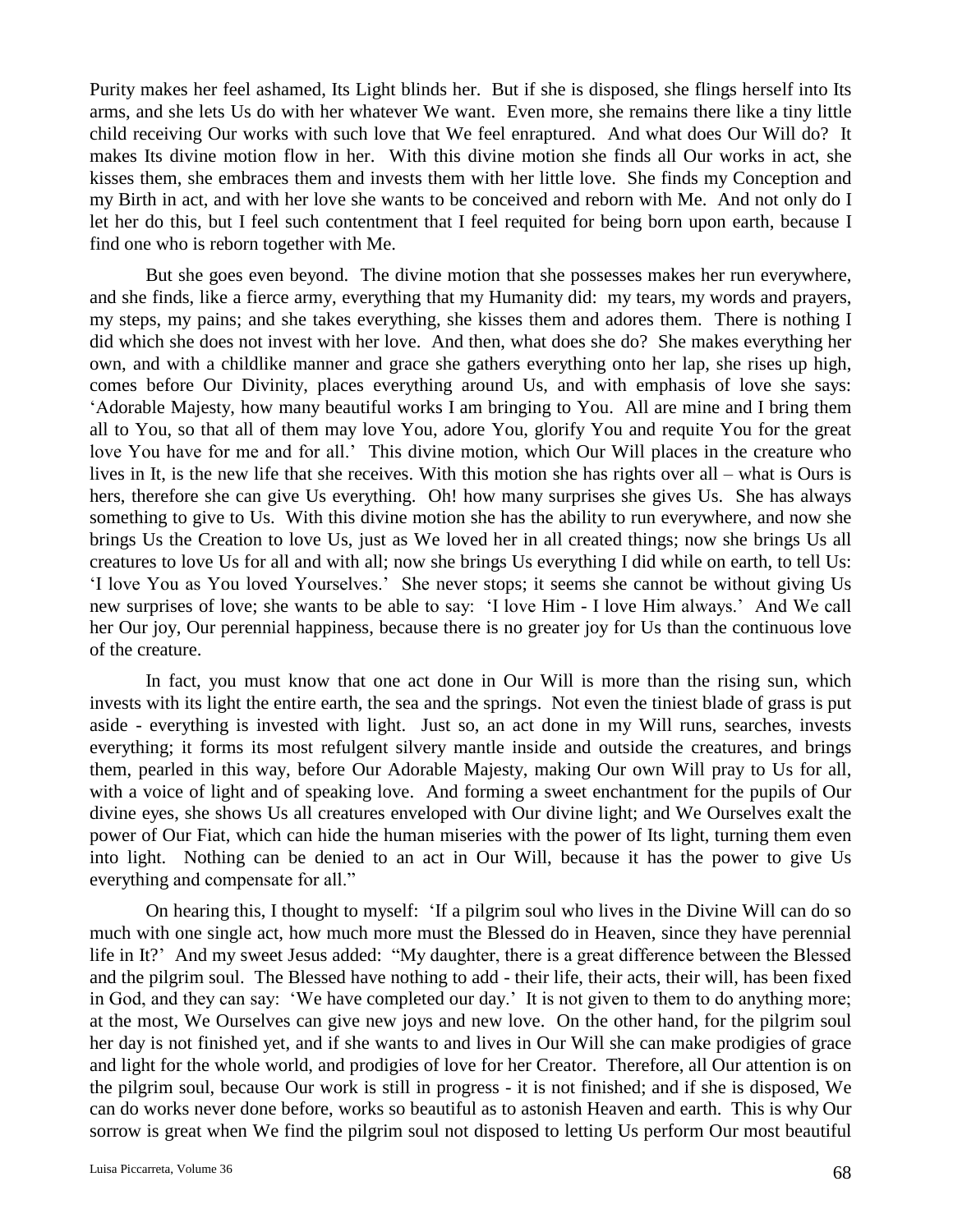works that We want to do. How many of Our works, started and not finished; others broken at the height of it all – because only in Our Will and for those who live in It can We accomplish Our works with an unreachable beauty, because Our Will administers to Us the adaptable materials to do whatever We want. Outside of It We cannot find sufficient light, nor a rising love, nor divine materials; We are forced to fold Our arms, unable to move forward. But, how many do not live in Our Will!

Moreover, for the pilgrim soul there is the coin of merit that circulates, and in all her acts animated by Our Will Our Divine Image is coined, which contains an infinite value. So, whenever she wants, she has the money to pay Us for anything she wants. Therefore, Our work and interest is for the souls who are still pilgrims on the way, because this is the time for conquests, while in Heaven there are no gains, but only joy and happiness."

#### Fiat!!!

#### **November 30, 1938**

# *One who goes around in the Divine Volition and recognizes Its works, receives the dowry that God has given her and forms the length of her days. She becomes the messenger of peace between Heaven and earth. The Divine Generation. The bearer.*

I was doing my round in the acts of the Divine Volition, done for love of us, and it seemed to me that all of them wanted to be recognized – what they had done, how much they had loved us and how they love us, for their love is not subject to ending. So, I was thinking to myself: 'What is the good that I do by always returning into the acts of the Divine Will?' And my always lovable Jesus, surprising me, all goodness told me: "My blessed daughter, you must know that in everything We have done, both in Creation and in Redemption, We did nothing but form the dowry in order to endow the creatures with Our own goods and works. Now, one who comes into Our Will comes to take possession of her endowment - to recognize it and to love it; and as she goes around within Our Will to get to know this most extensive dowry given to her by her Creator, so does she form her day in time. Hence, as many times as she goes around, walks, loves and knows, so many days does she form. This is why I gave her this great dowry, which she can receive and get to know in time – so that she may form her days, which will be the days that will crown the eternal day of the Eternity that never ends. Therefore, the more she goes around inside Our Will, the more days does she form, which will render her richer and more glorious in Heaven. And if the creature did not take the care of recognizing, possessing and loving this great endowment, she would be a poor unhappy one who lives in misery and is forced to starve while she possesses so many goods. It would happen as to a father who endows his son with his very large properties, but the son doesn't bother either recognizing it or going there often in order to possess and enjoy the endowment that his father gave him. This son, with all the endowment he could possess, because he doesn't care and does not recognize it, goes from rich to poor. One can say that he has gone down from the nobility of his father, as if he was not his legitimate son.

What wouldn't be the sorrow of the poor father who, while he is so rich, sees his son poor, covered with rags, begging for bread from others? If he had the power, this son would make his own father die of sorrow. Such is the state of Our Supreme Being: everything that We created was a dowry that We gave to the creature, to make her happy and rich, and to make Ourselves known - Who We are, how much We have loved her and how much We have done for her. So, one who does not go around within Our works, does not recognize them, does not possess them, nor can he form the merit of his days in time. Isn't this a great sorrow for Us? Therefore, always enter into Our works;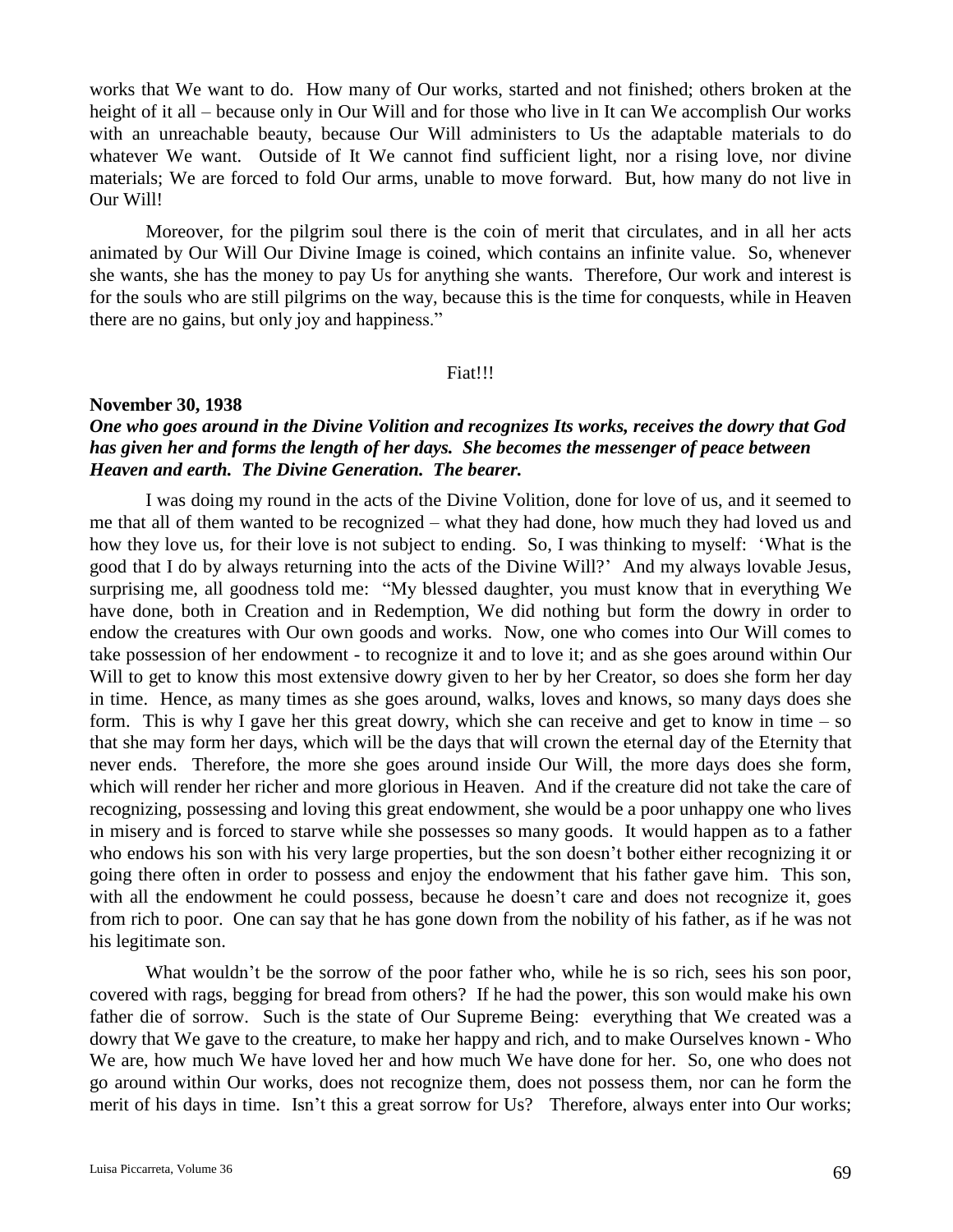the more you come, the more you will recognize them and love them, and by right you will take possession of them.

Furthermore, each act done in my Will is a messenger of peace that departs from the earth and reaches into Heaven, coming to bring peace between Heaven and earth. Each word spoken about my Will carries the bond of peace, and the first good that one who comes to live in It receives is the bond of peace between herself and Us. She feels as though embalmed within Our divine peace. With this bond of peace she feels within herself the virtue of acting as peacemaker between Heaven and earth. Everything is peace in her: peaceful are the words, the glances, the motions. Oh! how many times with one word she puts peace between Us and the creatures. One single glance from her - sweet and peaceful - wounds Us and makes Us turn the scourges into graces. So, all of her acts are nothing other than bonds of peace - peaceful messengers - which bring the kiss of peace of the creatures to God, and that of God to the creatures. More so, since the more the creature lives in Our Will, the more deeply she enters into Our Divine Family, the more she acquires Our manners, is given knowledge of Our secrets, resembles Us more, We love her more and so does she, putting Us in the condition of giving her always new graces, new surprises of love. We keep her in Our home as a member of Our Family. We can say: 'She eats at Our table, she sleeps on Our knees. We cannot live without her; Our Will binds her and renders her so lovable and attractive to Us that We cannot be without her, nor she without Us."

After this, He added: "My daughter, Our desire for the creatures to live in Our Will is great. We find Ourselves in the condition of a poor mother who feels the need to give birth to her child, but cannot; she has no place where to put him, nor anyone to whom to entrust him or who would receive him. Poor mother, how much she suffers. The same with Our Supreme Being: We feel the need to generate Ourselves, but, where can We put Ourselves? If Our Will is not the life of the creature, there is no place for Us, We have no one to whom to entrust Ourselves, no one who would nourish Us, nor the cortege that befits Our Adorable Majesty. And since Our Most Holy Trinity is always in act of generating, these births from Us remain repressed inside Ourselves, while We want to generate Our Divine Trinity in the creatures. But since they do not live in Our Will, there is no one to receive Our Divine Generation. What sorrow, seeing Ourselves being rejected back into Ourselves, unable to carry out the great good that Our Eternal Generation can form in the creatures.

Our Will embraces everything, and the soul who lives in It, as she forms her acts, becomes the bearer of all. If she loves, she brings Us the love of all; if she adores, she brings Us the adoration of all; if she suffers, she encloses the reparation of all. One act in Our Will must surpass, enclose and embrace everyone and everything, and reaches the point of becoming the bearer of Our Supreme Being. In fact, We never go out of Our Will, and one who lives in It can enclose Us in each one of her acts, to bring Us wherever she wants: to the creatures, to make Us known; to the whole Creation, to tell Us how beautiful are Our works; to Our very Selves, to tell Us: 'See how much I love You, to the extent of bringing You Your own Selves.'

We find Ourselves in the same condition as the sphere of the sun, which never goes out from within the circle of its rays; and if the rays descend down below to the earth, investing everything, even the tiniest little plant, yet the sphere, from the height of its position, never departs from its light, it moves together with its rays and does what they do. The same with Us: We are the bearers of Our Will, and Our Will is the bearer of Us. We are one single Life, and one who lives in It becomes the bearer of Our Divine Being, while We become bearers of the little human will. And We love her so much, that she forms Our victory and most beautiful joy: to see Our Will fulfilled in her."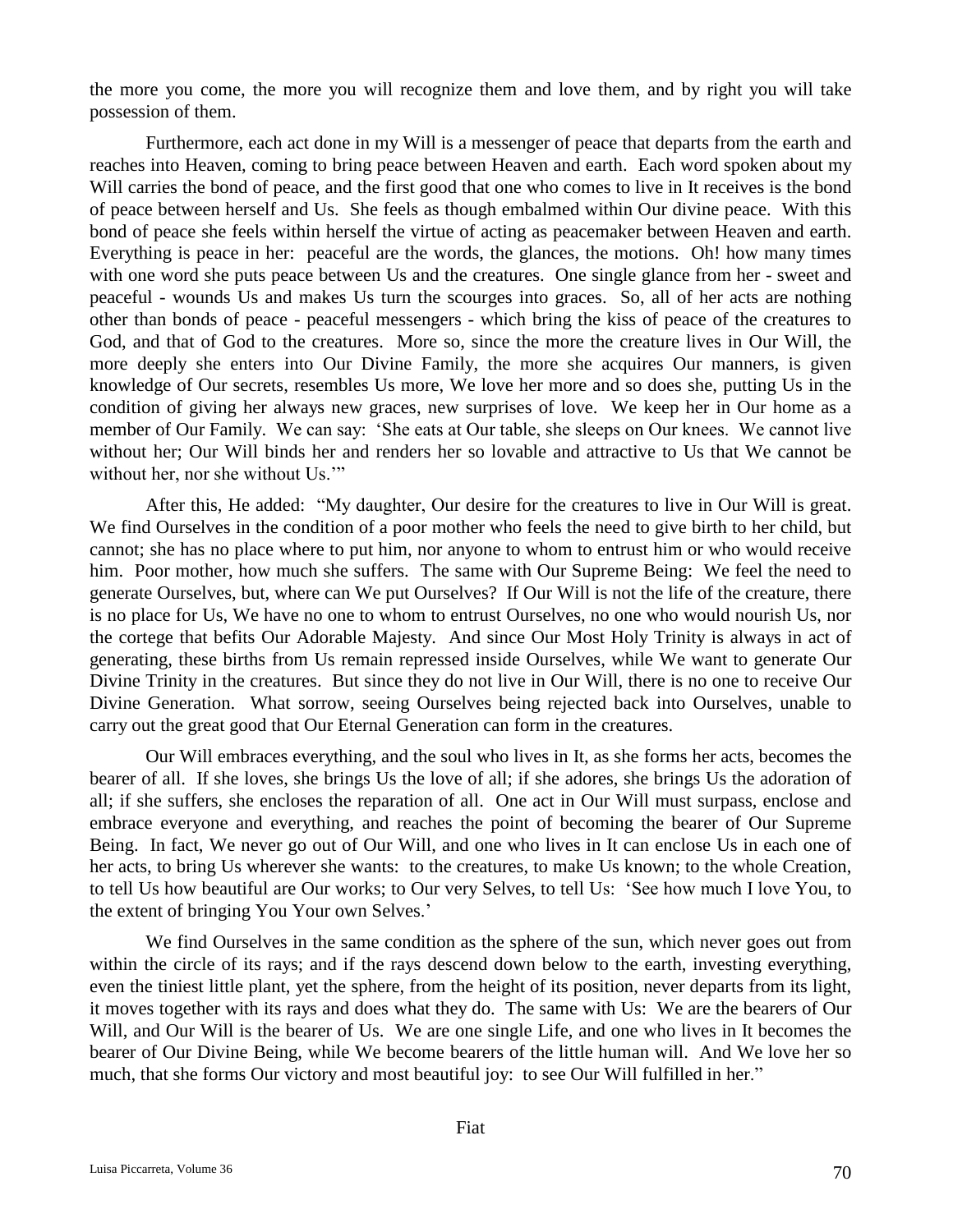## **December 5, 1938**

# *Longing of God for creatures to live in His Will. How He has established that He will form as many Divine Lives for as many things as He created and for as many acts as the creature will do in His Will. How His Sanctity and His Love will be formed in them.*

The sea of the Divine Will is always murmuring, forming Its gigantic waves to assail the creatures - now with light, now with love, now with enchanting beauty, and now with moans, for It wants Its little place in the creatures in order to live in them. Its Love is unspeakable, and It would reach the excesses, It would use all Its stratagems of love, to have the freedom to live or to make us live in Its Fiat! I remained surprised in seeing this, and my lovable Jesus told me: "Daughter of my Will, you do not know the extent that Our Love reaches and what We would do to make the creature live in Our Will. This is the most beautiful point of Creation, and if We don't do this, We can say: 'Our work is not complete, nor have We done what We know how to do, and can do.' We can say that We have done nothing compared to what is left for Us to do.

You must know that Our Divinity established *ab æterno<sup>13</sup>* that We will form as many Lives from Ourselves for as many things as We created and for as many acts as the creature will do in Our Will. Since Our Being is superior to everything, it is right for It to surpass in Its Lives the number of all created things and all the acts of the human family. But if the creature does not live in Our Will We cannot do this; the divine material would be missing in order to form Our Life in her acts; We would lack the place where to put it. And besides, forming these Lives of Ours without someone who wants to receive them, without anyone who would know them and love them - what for? See then, how this is about the most beautiful act, the most powerful and the wisest; it is about exposing Our Lives, which We keep generated inside Our Womb. But We cannot deliver them, because Our Will does not reign. And do you think that what is still lacking to the great work of Creation is something trivial? It is the most interesting act, the culminating point, in which the Creation and all acts will be enveloped with a beauty so rare, with so great a glory, as to make the beauty that creatures have known of Us, and the glory that they have given Us in the past, appear like little drops.

My daughter, oh! how We long for it, how Our Love yearns, moans and is delirious for the creature to live in Our Will. And since We know that she will be lacking many things in order for Us to use her acts to form Our Life, We are disposed to work continuously to make up for her in everything. In each of her acts We will give her Our Love, Our Sanctity, Goodness and Beauty, so that nothing may be lacking of what is needed to form Our Life, and in this way We will generate and reproduce Ourselves. Oh! how much requital of love, of sanctity, of goodness We will receive; we<sup>14</sup> will make each other happy in the enchantment of Our Beauty. How can We not long for the creature to live in Our Will? We will have not only the creature, but Our very Life generated in her acts; and while enjoying one Life of Ours, another will follow, and then yet another, according to the acts that she will do. As We see that the creature is about to do one act, We will give of Our own and will be Actors and Spectators of Our very Life. What joy, what happiness, my daughter, to be able to form Our very Selves; to have someone who knows Us and loves Us, and to possess Our royal palace in the creature!

In addition to this, there is the great good that the creature will receive: her little sanctity will remain within Ours; her little love will remain inside Our Love; her goodness and beauty will remain within Our own. In this way, if she does a holy act, she will have Our Sanctity in her power; if she loves, she will love with Our Love, and so forth, in such a way that all her acts will arise from within Our acts. In fact, everything that is done in Our Will never goes out, either of Us or from inside Our

 $\overline{a}$ 

<sup>13</sup> From eternity.

<sup>&</sup>lt;sup>14</sup> God and the creature.

Luisa Piccarreta, Volume 36  $71$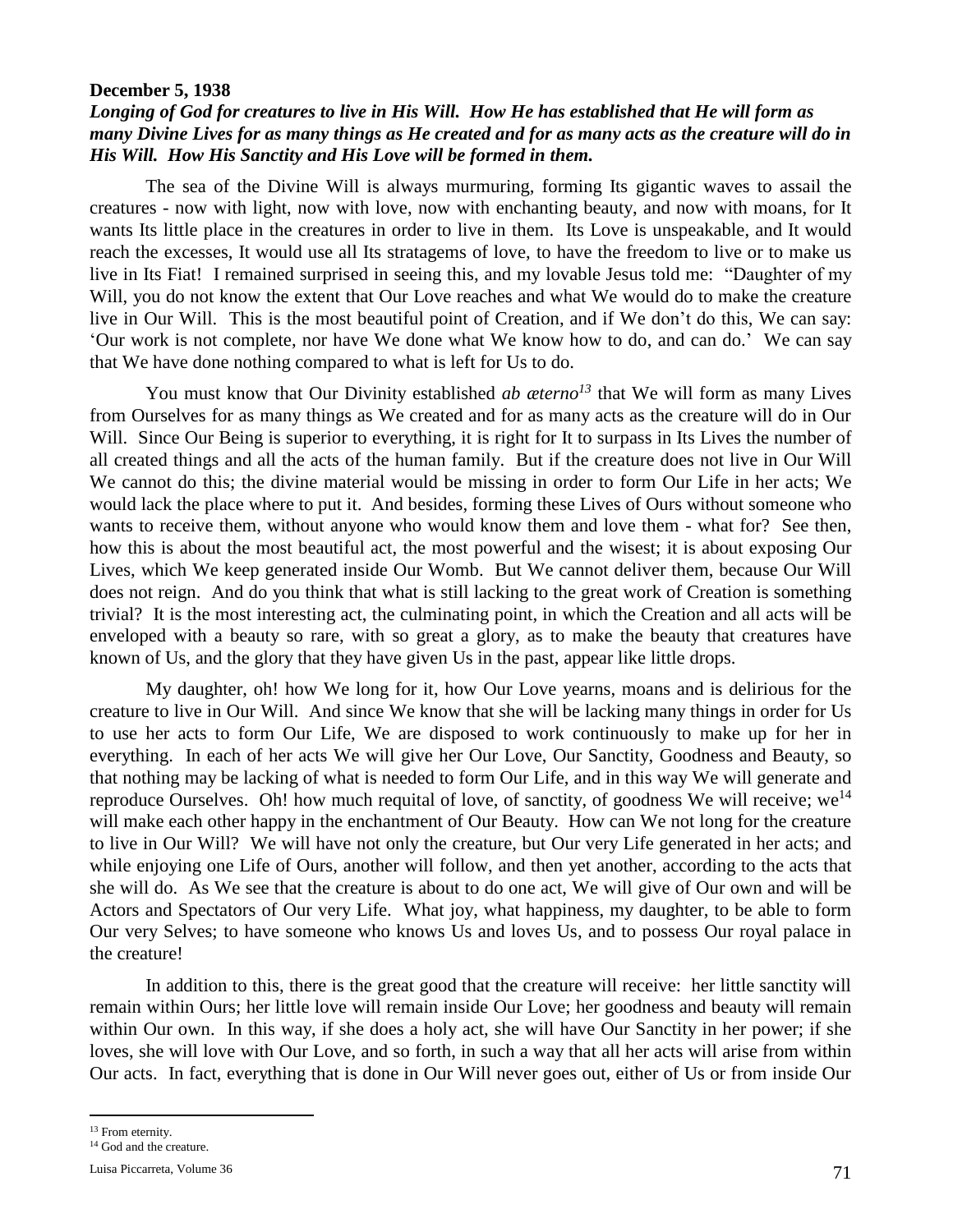acts; so, she will love Us always and We will feel always loved. She will always grow in sanctity, goodness and beauty, and with this she will acquire ever new knowledges of her Creator, because she will feel Him palpitating inside her acts. My Will will act as the revealer, It will tell her ever new things about Our Divine Being, to make her appreciate more Our Life which she possesses. Knowledge makes new love arise, it communicates more varieties of Our Beauty; it will waste no time in telling her new things, as though feeding her with what We are. The happy creature will feel caught in the net of Our Love, she will feel invested by Our Light and by the enchantment of Our Beauty, and We will be so enraptured by her love, that We will take refuge in her, to love and give vent to Our Love. We will embellish her so much as to feel captivated by the enchantment of so rare a beauty. We can call all other things little drops compared to the living of the creature in Our Will. Therefore, be attentive, if you live in my Will you will give Me the greatest contentment and will make Me happy."

After this, I continued to think about the great good of living in the Divine Will, and sweet Jesus resumed His speech, saying: "My daughter, this good is so great, that I feel vividly Our Life palpitating in the creature; so much so, that We no longer need words in order to make Ourselves understood. Our breath within hers is word, which invests the entire human being, transmuting it into Our word; and she hears it speak in the mind, in the works, in the steps; and the virtue of Our creative word invests her in such a way as to make itself felt inside the inmost fibers of her heart, changing the creature into my very word. My word becomes her nature, and not doing what I say and want would be as though going against herself, which cannot be. So, for one who lives in my Will, I am word in her breathing, in her motion, in her intellect, in her glances, in everything; so much so, that while she feels saturated and fused within my word, not having heard the sound of my voice, she wonders and says: 'How come I feel my nature changed into His word, and I don't know when He spoke to me?' And I say to her: 'Don't you know that I am word in each instant? And even though you are not hearing Me, I speak, knowing that when you enter the chamber of your soul you will find it, and will take the gift of my word.' My words do not run away, but remain and transform the human nature into themselves. There is such union and transformation between Us and one who lives in Our Will, that we<sup>15</sup> understand each other without speaking, and we speak without words. This is the greatest gift that We can give to the creature: to speak with the breath, with the motion... She is so identified with Us, that We use with her the same ways that We use with Ourselves – even though Our Divine Being is all word and voice, when We do not want to, We let no one hear Us. Therefore, be attentive and let yourself be guided in everything by my Will."

## **December 8, 1938**

# *How the Humanity of Our Lord served as veil for His Divinity and for the prodigies of the Divine Will. How all created things and the very creatures are veils which hide the Divinity. The Immaculate Conception, rebirth of all.*

My flight in the Divine Will continues. It seems to me that It makes Itself be found in all things, natural and spiritual, saying with unspeakable love: 'I am here, let us do this together – don't do it by yourself. Without Me you wouldn't know how to do it the way I do; and I would remain with the sorrow of having been put aside, while you would remain with the sorrow of not having in your acts the value of an act of a Divine Will.'

But while I was thinking this, my sweet Jesus, repeating His short little visit, all goodness told me: "My blessed daughter, my Most Holy Humanity was the depository of my Divine Will. There

 $\overline{a}$ 

<sup>&</sup>lt;sup>15</sup> God and the creature.

Luisa Piccarreta, Volume 36 72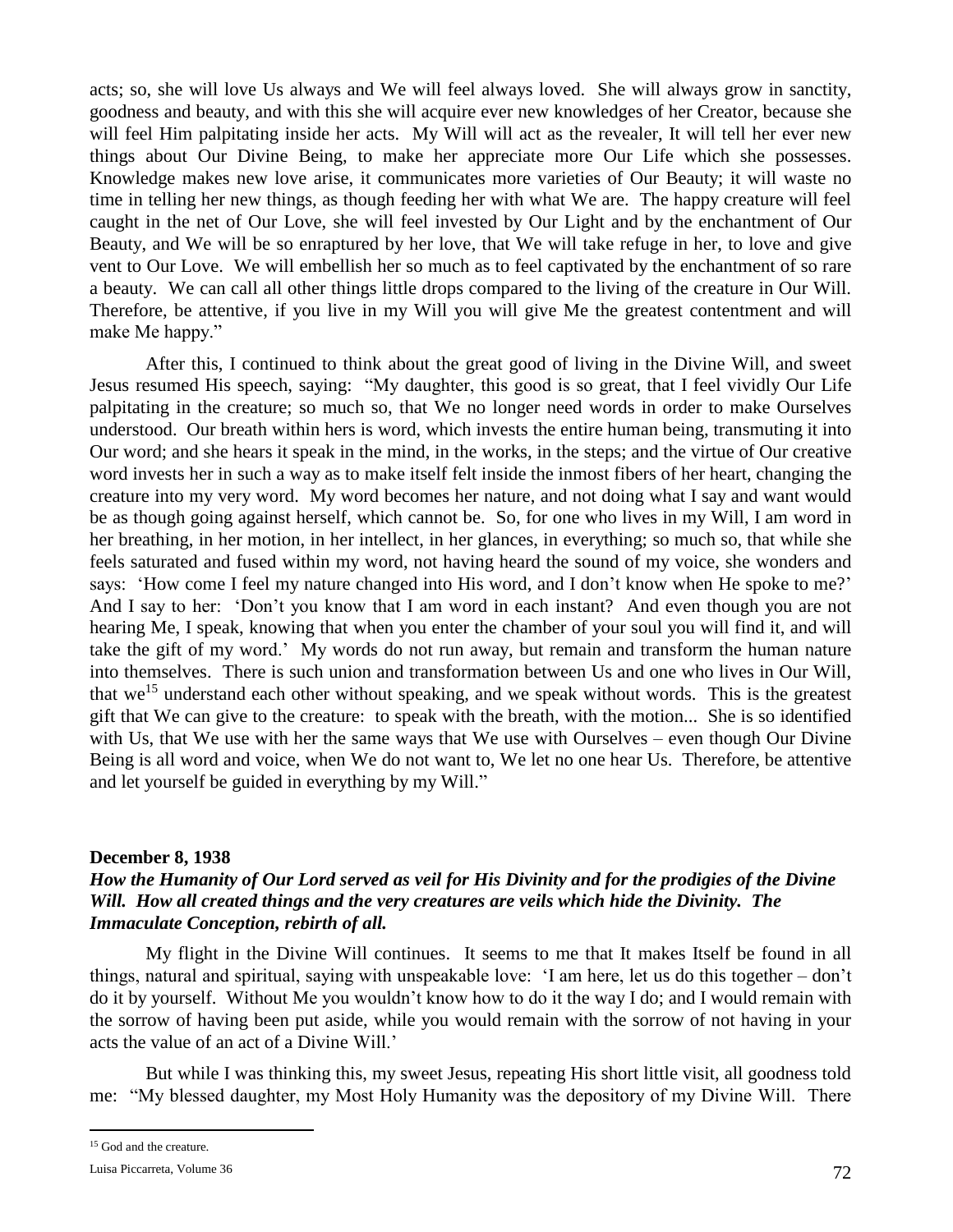was no act, little or great, even the breathing and the motion, which my Humanity, like a veil, did not hide completely in my Divine Fiat. Even more, I would not have been capable of a breath or a movement, had I not enclosed It within Me. Therefore, my Humanity served as the veil in order to hide my Divinity and the great prodigy of the operating of my Will in all my acts. Had it not been so, no one would have been able to come close to Me; my Majesty and the dazzling light of my Divinity would have eclipsed them and knocked them down, and all would have run away from Me. Who would have dared to cause Me the slightest pain? But I loved the creature and I came upon earth not to show off my Divinity, but my Love; therefore I wanted to hide Myself inside the veil of my Humanity to fraternize with man, to do what he did, unto letting him give Me unheard-of pains and even death.

Now, the soul who unites with my Humanity in all her acts and pains, by wanting to find my Will to make It her own, tears the veil of my Humanity and finds in my acts the fruit, the Life, the prodigies that my Will operated in Me, receiving what I did in my Humanity as her own life. My Humanity will serve her as help, as guide, acting as teacher to show her how to live in my Will, in such a way that I will have My very Self on earth, continuing to be the veil that hides what my Will wants to do. On the other hand, if creatures look for Me without my Will, they will find only my veil, but will not find the Life of my Will, which won't be able to produce the prodigies It operated in the hiddenness of my Humanity. It is always my Will that knows how to hide inside the creature the greatest prodigies, the suns most refulgent, the wonders never before seen. How many Humanities of Mine I would have had on earth - but alas! I look for them and do not find them, because there aren't those who, with total firmness, seek my Will."

Then dear Jesus became silent, and I was left thinking of what He had told me. I could touch with my own hand how everything that Jesus had done, said and suffered were bearers of the Divine Volition. Then, resuming His speech, He added: "My good daughter, it wasn't only my Humanity that hid in a most special way my Divinity and my Will, but all created things and the creature herself are veils that hide Our Divinity and Adorable Will. The sky is veil that hides Our immense Divinity, Our firmness and immutability, while the multiplicity of the stars hides the multiple effects that Our immensity, firmness and immutability possess. Oh! if man could see Our Divinity unveiled under that blue vault, without the veil of that azureness that covers Us and hides Us, his littleness would remain crushed under Our Majesty, and would walk trembling, feeling upon himself the constant gaze of a God so Pure, Holy, Strong and Powerful. But since We love man, We veil Ourselves, lending Ourselves to what he needs, but in a hidden manner.

The sun is veil that hides Our inaccessible Light, Our refulgent Majesty. In fact, We must make a miracle to restrict Our uncreated Light so as not to strike fear in him; and so veiled by this light, created by Us, We come near him, We kiss him, We warm him; We lay this veil of light even under his steps, to the right, to the left and above his head. We reach the point of filling his eyes with light - who knows, maybe the sensitiveness of the pupils of his eyes might recognize Us. But no, in vain - he takes the veil of light that hides Us, and We remain the God unknown in the midst of the creatures. What sorrow!

The wind too is veil that hides Our might. The air is veil that hides Our continuous Life which We give to the creatures. The sea is veil that hides Our purity, Our refreshments and divine freshness; its murmuring hides Our constant Love, and when We see that man does not listen to Us, We reach the point of forming huge waves, like a tumult, so that he may recognize Us, and because We want to be loved. Whatever gift man receives, Our Life is there veiled inside, offering it to him.

Our Divinity loves man so much, unto veiling Itself with earth, to render it firm and stable under his steps, so that he won't vacillate. Even in the bird that sings, in the flowery fields, in the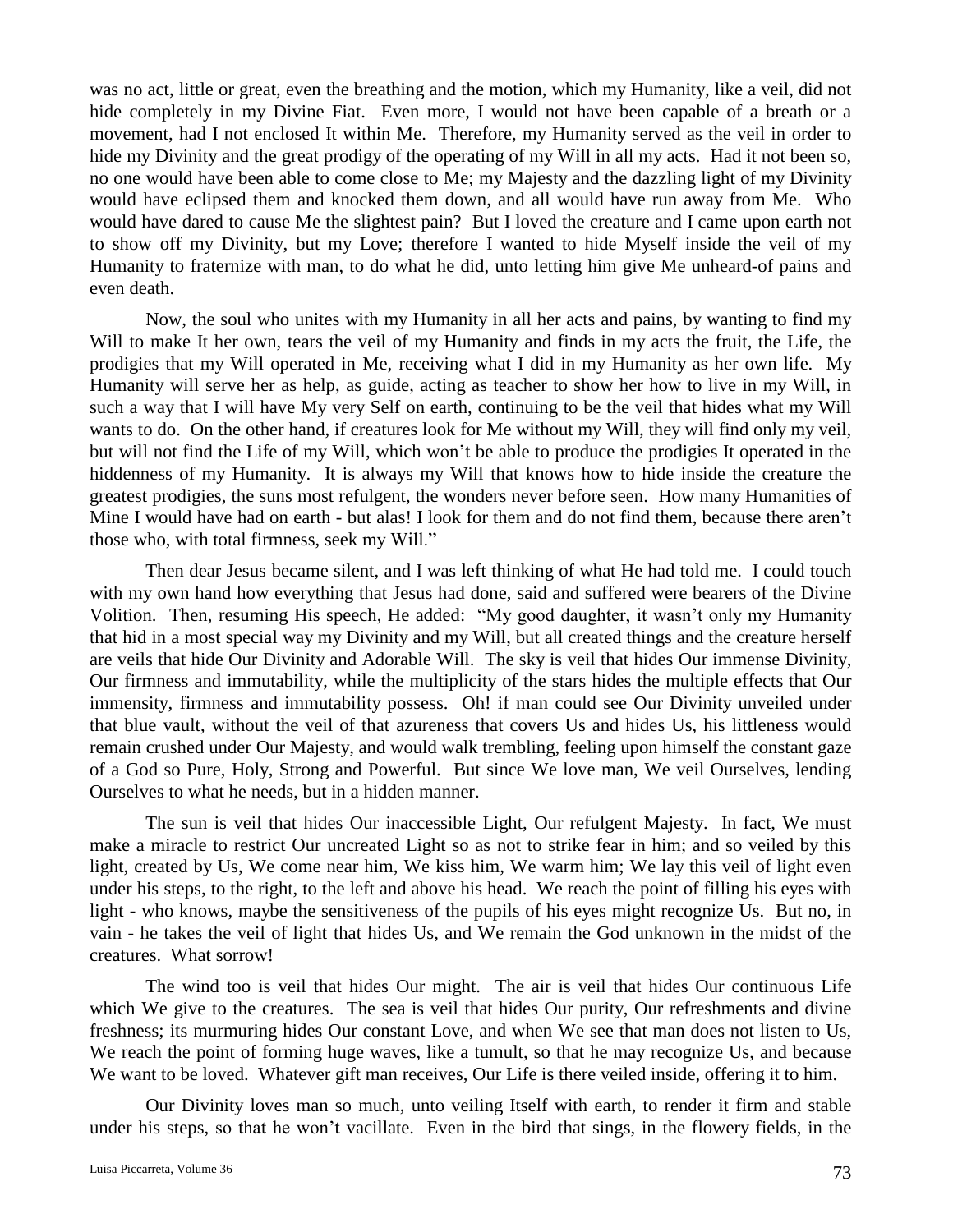varied sweetnesses of the fruits, Our Divinity is veiled to offer him Our joys and make him taste the innocent delights of Our Divine Being. And then, how much more could I tell you about the many prodigies of love with which We are veiled and hidden in man? We veil Ourselves in the breathing, in the heartbeat, in the motion, in the memory, intellect and will; We veil Ourselves in the pupil of his eyes, in his word, in his love, and - oh! how painful it is for Us not to be recognized, nor loved. We can say: 'We live in him, We carry him and We let Ourselves be carried by him, nor could he do anything without Us. Yet, we live together without knowing each other. What sorrow!' If he knew Us, the life of man was supposed to be the greatest prodigy of Our Love and Omnipotence. From within his veils We were to do nothing but offer him Our Sanctity and Our Love, covering him with Our Beauty, making him enjoy Our delights. But since he does not recognize Us, he keeps Us like the God far away from him. If We are not recognized, We cannot give  $-i$  would be as though giving Our goods to the blind; so he is forced to live under the nightmare of his own miseries and passions. Poor man who does not know Us - neither in the veils that hide Us inside of him, nor in the veils of all created things - he does nothing other than run away from Our Life and from the purpose for which he was created; and many times, unable to bear his ingratitude, the very goods contained in Our veils turn for him into chastisements. Therefore, recognize within yourself that you are nothing but a veil that hides your Creator, so that you may receive and We may administer to you, in all your acts, Our Divine Life recognized in the veils of all created things, so that all of them may help you to receive so great a good."

After this, I was doing my round in the acts of the Divine Volition. How many surprises in this Will so Holy! And what's more, It awaits the creature in order to keep her aware of Its works, to make known to her how much It loves her, and to give her what It does as gift. It feels a restlessness for always giving, without ever ceasing, and is content with the little *'I love You'* of the creature in return. Then I arrived at the Conception of my Queen Mama - how many wonders! And my sweet Jesus resuming His speech, told me: "My blessed daughter, today is the Feast of the Immaculate Conception. It is the most beautiful Feast, the greatest, for Us and for Heaven and earth. In the act of calling this Celestial Creature from nothing, We operated such prodigies and wonders, that the Heavens and the earth remained filled. We called everyone, no one was put aside, so that all might be reborn together with Her. So, it was the rebirth of everyone and of everything. Our Divine Being overflowed so much from Us, that in the act of conceiving Her We placed at Her disposal seas of Love, of Sanctity, of Light, with which She could love all, make saints of all, and give light to all. The Celestial Little One felt an innumerable people being reborn in Her little Heart. And what did Our Paternal Goodness do? First We made of Her a gift for Ourselves, so that We could enjoy Her and court Her, and She could enjoy and court Us; and then We made of Her a gift to each creature. Oh! how She loved Us and loved all, with such intensity and fullness that there is not one point in which She does not make Her love arise. The whole Creation - the sun, the wind, the sea - are filled with the love of this Holy Creature, because they too felt reborn with Her to new glory. More so, since they had the great glory of possessing their Queen; so much so, that when She prays to Us for the good of Her people, with a love which We cannot resist She says to Us: 'Adorable Majesty, remember that You offered me - I am Yours and I am also theirs. Therefore by right You must grant what I ask."

### Fiat!!!

### **December 18, 1938**

*God does not give if the creature does not want to receive. Painful condition when one does not live in the Divine Will. The depository of all Creation. Love, divine nourishment. Condition of God when creatures do not live in the Divine Will. How they degenerate from His Likeness.*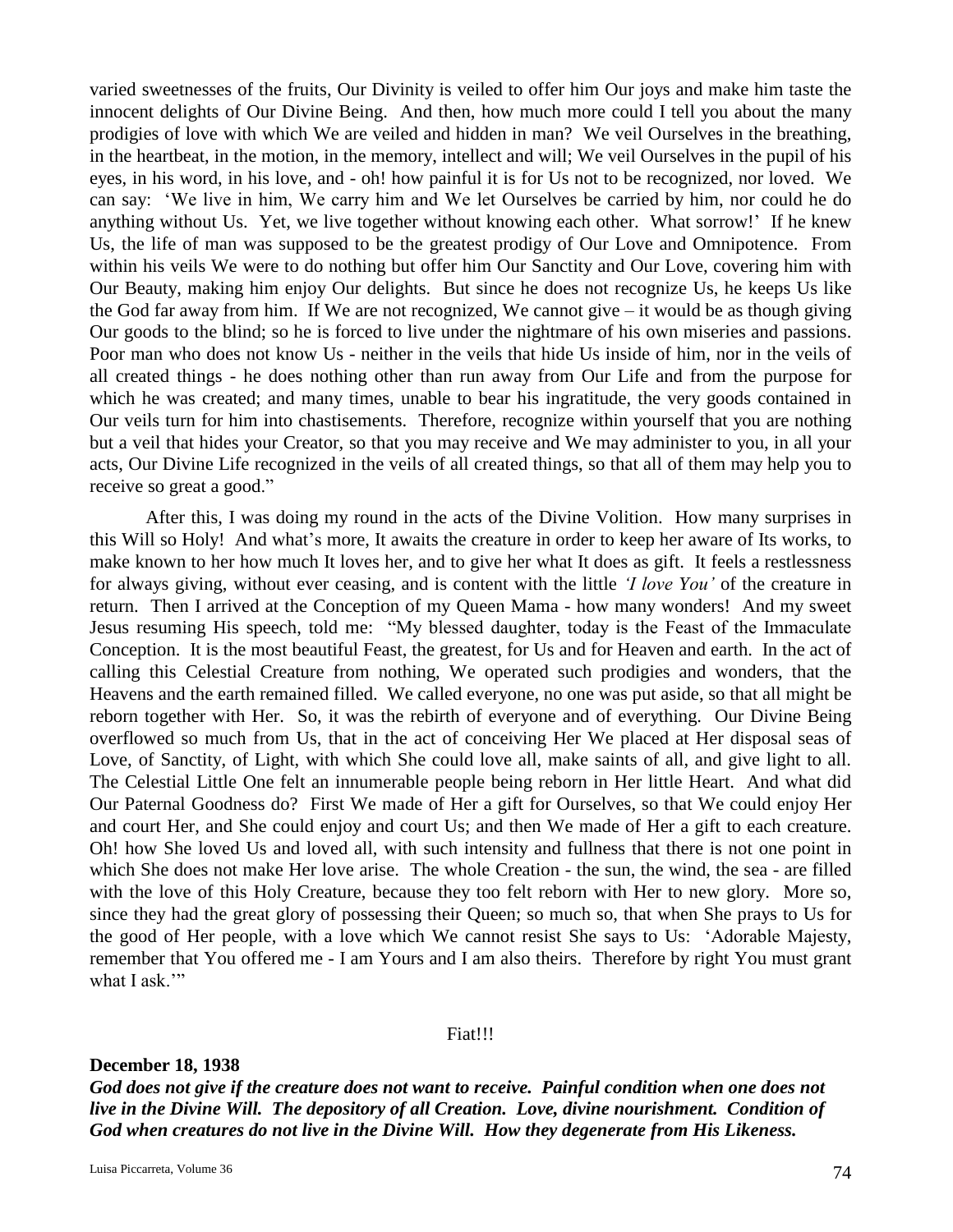I am always in the arms of the Divine Volition, which makes everything present to me, to tell me: 'I have done everything for you, but I want you to recognize the excesses that my Love has reached.' But while my mind was wandering about, my always lovable Jesus, Who wants to be always the first narrator of the Fiat and of Its works, all goodness told me: "My blessed daughter, to make known what We have done for the creatures is for Us the requital for everything We have done. But with whom can We do this? With one who lives in Our Will, because Our Will provides the capacity to comprehend Us, the ears to listen to Us, and It transmutes the human will into wanting what We want to give. We never give if the creature does not want to receive and does not know what We want to give. See then, in what painful conditions they put Us by not living in Our Will: they turn Us into the mute God, nor can We make known how much We love them and how they should love Us. It can be said that the communications between Heaven and earth are broken.

Now, you must know that everything was created to make it a gift for the creatures. We made of each created thing the bearer of the gift and of the love with which We endowed that gift. But do you know why? Because the creature had nothing to give Us; and We, loving her with highest love and wanting for her to have something to give Us – because if one has nothing to give, the correspondence ends, the friendship is broken, love dies - We provided the creature with many gifts from Us as if they were her own, so that she might have something to give Us. Therefore, We make of the creature who lives in Our Will the depository of all Creation, and - oh! Our joy, Our contentment, when she makes use of Our gifts to love Us, and says to Us: 'See how much I love You. I give You the sun in order to love You, and I love You with that Love with which You loved me in the sun. I give You the homages and the adorations of its light, the variety of its effects to love You, its continuous act of light to spread myself everywhere and place my *'I love You'* in everything touched by its light.'

Now, do you know what happens? We see all the light of the sun, all its effects, and every place where that light penetrates, pearled with the *'I love You'*, the adorations, the homages of the creature. But there's even more: the sun carries as though in triumph the love of the Creator and of the creature, therefore we<sup>16</sup> feel united in the sun by one single Will and one single Love. And if the creature, feeling that she wants to love Us more, bravely says: 'See how much I love You - but it is not enough, I want to love You more; therefore I enter into your inaccessible, immense and eternal Light that never ends, and from within that Light do I want to love You, so as to love You with your Eternal Love' – then you cannot comprehend Our joy in seeing that she loves Us not only in Our gifts, but also inside Ourselves. And We, as though conquered by her love, requite her by redoubling the gift and by abandoning Ourselves prey to her, to let Us be loved - not only as We love in Our works, but as We love within Our own Selves - and also to love her.

The same with all other created things – she uses them to give Us her new surprises of love, to requite Our gifts, to maintain the correspondence, to tell Us constantly that she loves Us. And We, Who do not know how to receive without giving, redouble Our gifts. But the greatest gift is when We see her carried in the arms of Our Will; We feel so drawn to her, that We can't do without speaking of Our Supreme Being. Telling her one more knowledge of what We are is the greatest gift We can give, which surpasses the whole Creation. To know Our works is gift, but to make Our very Selves known is Life of Ours that We give, it is to admit her to Our secrets, it is the Creator trusting the creature. To live in Our Will and to be loved is everything for Us; more so, since the love of Ourselves forms Our continuous nourishment. My Celestial Father - because He loves - generates His Son unceasingly; and by generating Me, He forms the nourishment to nourish Us. I, His Son, love with His same Love, and the Holy Spirit proceeds; and by this We form more nourishment to

 $\overline{a}$ 

<sup>&</sup>lt;sup>16</sup> Creator and creature.

Luisa Piccarreta, Volume 36 75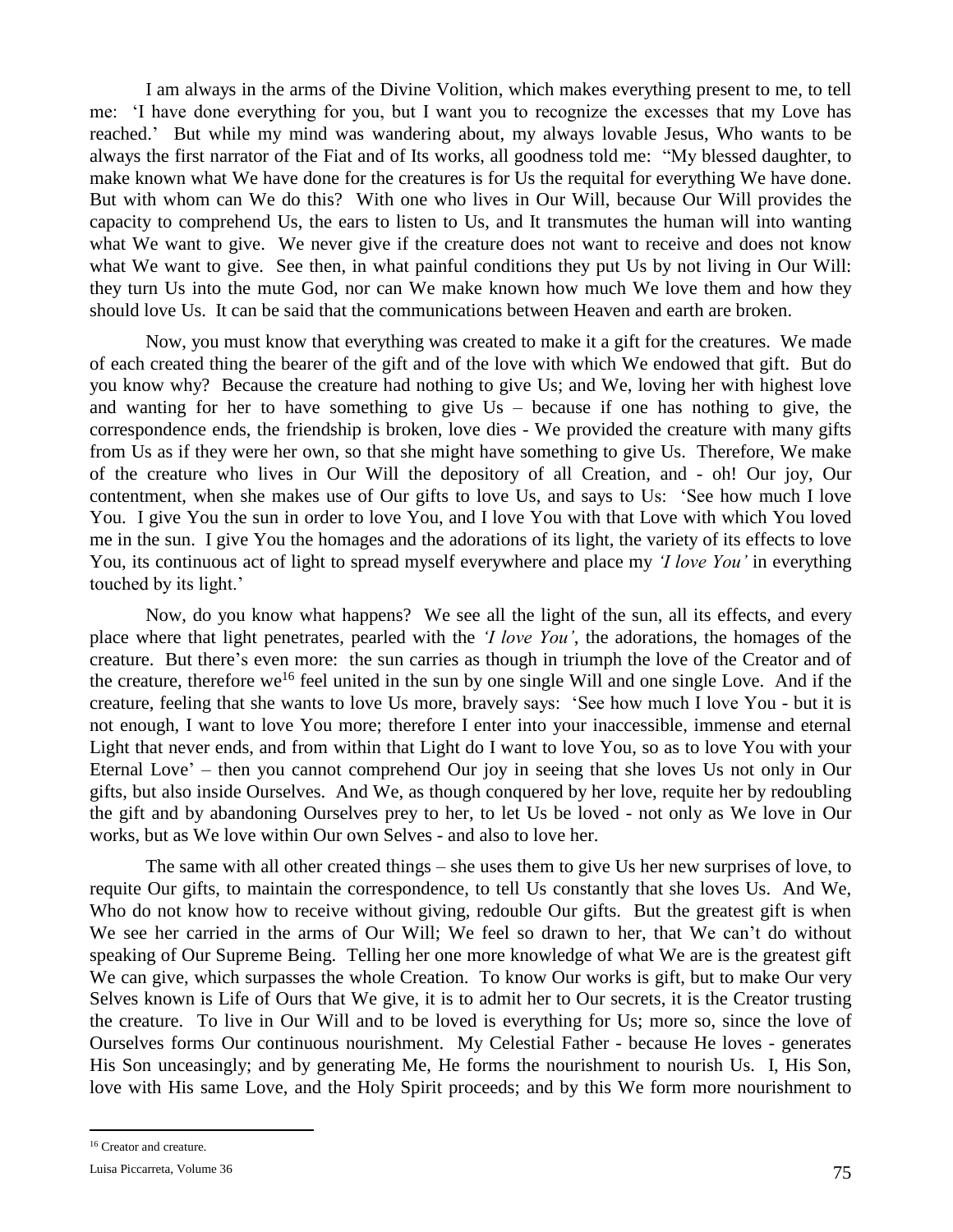nourish Ourselves. If We created the Creation, it is because We love; and if We sustain It with Our creative and preserving act, it is because We love. This Love serves Us as nourishment. If We want the creature to know Us in Our works and in Ourselves, it is because We want to be loved, and We use this love to nourish Ourselves. We never despise love – as long as it is love, We use it, it is Our own. Our Love's hunger is satiated by being loved; and because We have done everything out of love, We want Heaven and earth and all creatures to be all love for Us. And if it is not all love, then pain comes in, which makes Us delirious – for We love and We are not loved back.

Now, Our Will is Life of Ours; Love is the nourishment. See, at what high, noble and sublime point We want the creature who forms within herself the Life of Our Will, which will convert all things, the circumstances, the crosses, and even the air that she breathes, into love in order to nourish her. So much so, that We can say: 'The Life of Our Will is yours and Ours, and we eat of the same food.' With this We see the creature grow in Our Image and Likeness; and these are Our true joys in Creation – to be able to say: 'Our children resemble Us.' And what should the joy of the creature not be, in being able to say: 'I resemble my Celestial Father'? This is why I want the creatures to live in my Will – because I want my children, the children who are like Me.

If these children do not come back into my Will, We find Ourselves in the condition of a poor father who, while he is noble, and masters such knowledge as to be able to give lessons to all, and is rich and filled with goodness and rare beauty, yet his children are not like him at all. They have degenerate from the nobility of their father; they look poor, moronic, ugly and so filthy as to be disgusting. The poor father feels dishonored in his children; even more, he looks at them and almost cannot recognize them. As he sees them blind, crippled and sick, to the point of not recognizing their own father, these children form the sorrow of their father.

The same with Us. Those who do not live in Our Will dishonor Us and form Our sorrow. How can they look like Us if Our Will is not theirs? Our Will nourishes Our children with Our same food, and as they eat of it, this food is such as to form in them Our Sanctity; they are embellished with Our Beauty, they acquire great knowledge of their Father, because Our Fiat speaks to them with Its light, telling them many things about their Father, unto enamoring them so much, that they cannot be without Him – and this produces the Likeness.

Daughter, without my Will there is no one who can nourish Our children, no one who can instruct them or form them, nor anyone who can raise them as children who resemble Us. Rather, they leave Our home, and do not know either what We do, or Who We are, or how much We love them, or what they must do to resemble Us; therefore Our Likeness is far away from them. How can We possibly look alike, if they do not know Us, and there is no one who speaks to them about Our Divine Being?"

#### Fiat

### **December 25, 1938**

## *The descent of the Word. How easy it is to make Jesus be born, as long as we live in His Will. The Paradise that the Queen of Heaven made little Jesus find on earth.*

My poor mind continues its journey in the Divine Will and - oh! how happy It feels in seeing that Its little newborn wanders in search of Its acts, to know them, kiss them, adore them, make them her own, and say to It: 'How much You have loved me!' Then I paused at the descent of the Word upon earth, and I compassionated Him in seeing Him all alone. And my sweet Jesus, with unspeakable tenderness, surprising me, told me: "My dearest daughter, you are wrong - loneliness was due to human ingratitude, but on the part of the Divinity and of Our works they all accompanied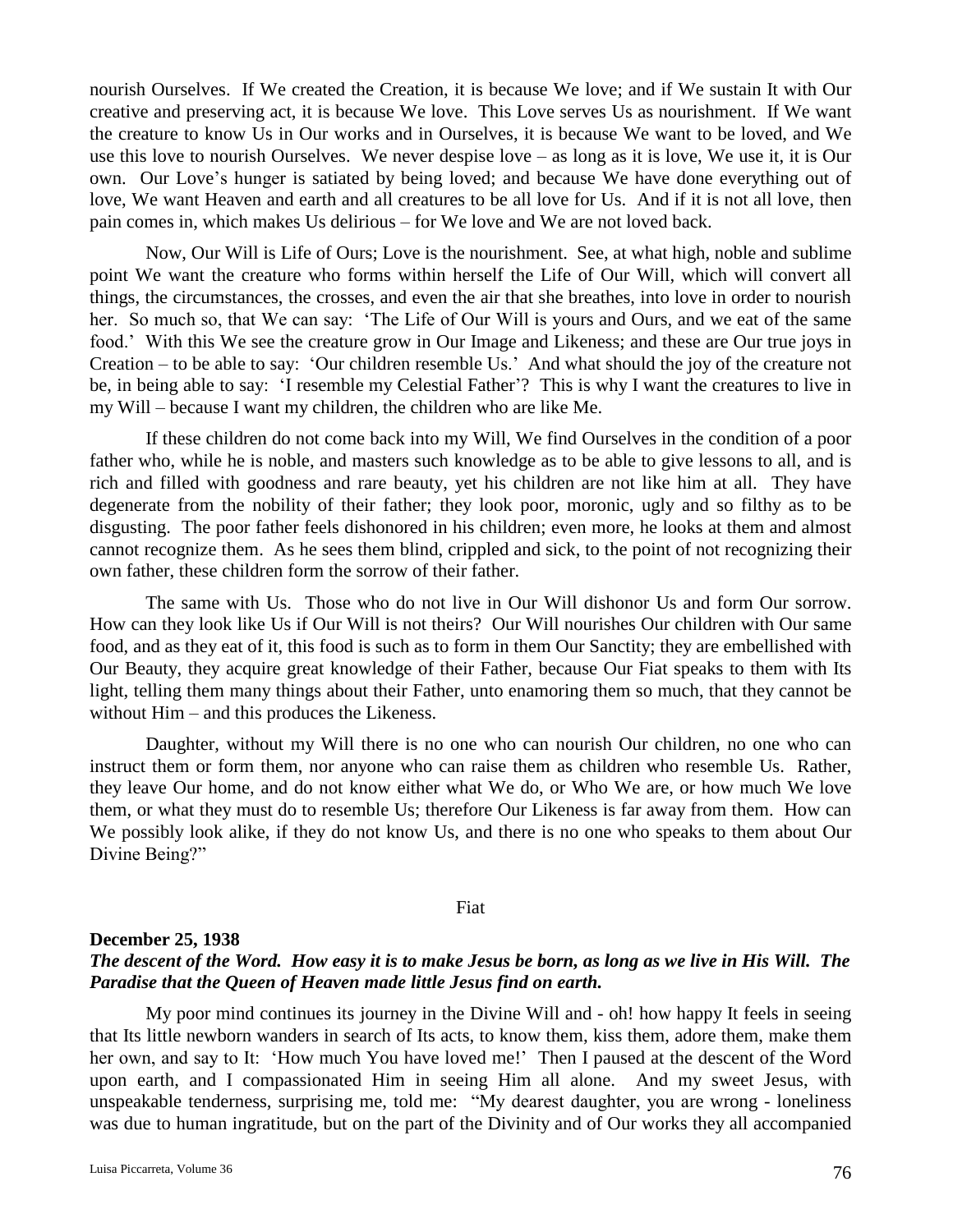Me and never left Me alone. Even more, you must know that with Me descended the Father and the Holy Spirit; while I remained with Them in Heaven, They descended with Me upon earth. We are inseparable from One Another – even if We wanted to, We cannot separate; at the most We bilocate, and while We have Our Throne in Heaven, We form Our Throne on earth. But as for separating – never. At the most, the Word took on the operative role, but the Father and the Spirit are always concurring.

Even more, in the act of my descent from Heaven, all moved to form my cortege and render Me the honors due to Me. The sky courted Me with all its stars, giving Me the honors of my Immutability and of my Love that never ends. The sun courted Me, paying Me the honors of my Eternal Light. Oh! how well it sang my praises with the multiplicity of its effects. I can say that, forming a cradle for Me with its light and heat, in its mute language it told Me: 'You are the Light, and I honor You, I adore You, I love You with the same light with which You created me.' All surrounded Me: the wind, the sea, the little bird - everyone and everything, to give Me the love and the glory with which I had created them; and some praised my might, some my immensity, others my infinite joys. The created things made feast for Me, and if I cried they cried along, because my Will, dwelling in them, kept them aware of what I was doing, and - oh! how honored they felt, in doing what their Creator was doing.

I also had the cortege of the Angels, who never left Me alone; and since all times belong to Me, I had the cortege of my great people of those who were going to live in my Will. My Will brought them all to Me in Its arms, and I felt them palpitating in my Heart, in my Blood, in my steps; and by just feeling Myself invested by this people, loved with my same Will, I felt as though repaid for my descent from Heaven to earth. This was my primary purpose - to reorder the Kingdom of my Will in the midst of my children. I would never have created the world if I was not to have children who resemble Me and live in my own Will. My Will would find Itself in the condition of a poor sterile mother who is not able to generate and cannot form her own family. Therefore my Will has the power to generate and to form Its long generation – to form Its divine family."

Then, I continued to think about the descent of the Divine Word, saying to myself: 'How can Jesus ever be born in our souls?' And the dear Child added: "My daughter, to make Me be born is the easiest thing; more so, since We do not know how to do difficult things. Our power facilitates everything; as long as the creature lives in Our Will, all is done. As she wants to live of It, she already forms the home for your little Jesus. As she wants to start doing her acts, so does she conceive Me; and as she performs her act, she makes Me be born. As she loves in my Will, so does she clothe Me with light, warming Me from the great coldness of creatures; and every time she gives Me her will and takes Mine, I am amused, I have my baby toy to play with, I sing victory for having conquered the human will, and I feel I am the little triumphant King. See then, my daughter, how easy this is for your little Jesus, because when We find Our Will in the creature, We can do anything. It provides Us with all that is needed and all that We want in order to form Our Life and Our most beautiful works. On the other hand, when Our Will is not there, We remain hampered - now love is missing, now sanctity, now power, now purity, and all that it takes to make Our Life be reborn and formed in them. Therefore, it all depends on the creatures, since from Our side We place Ourselves at their disposal.

Furthermore, at my birth my Divine Mama made Me a beautiful surprise: with Her acts, with Her love, with the Life of my Will that she possessed, She formed my Paradise on earth. She did nothing but intertwine the whole Creation with Her love, spreading seas of beauty, to make Me enjoy Our divine beauties in which Her beauty was shining. How beautiful was my Mama - how beautiful to find her in the whole of Creation as She made Me enjoy Her beauty and the beauty of Her acts. She also spread Her sea of love, so that I might find Her loving Me in all things; and I found my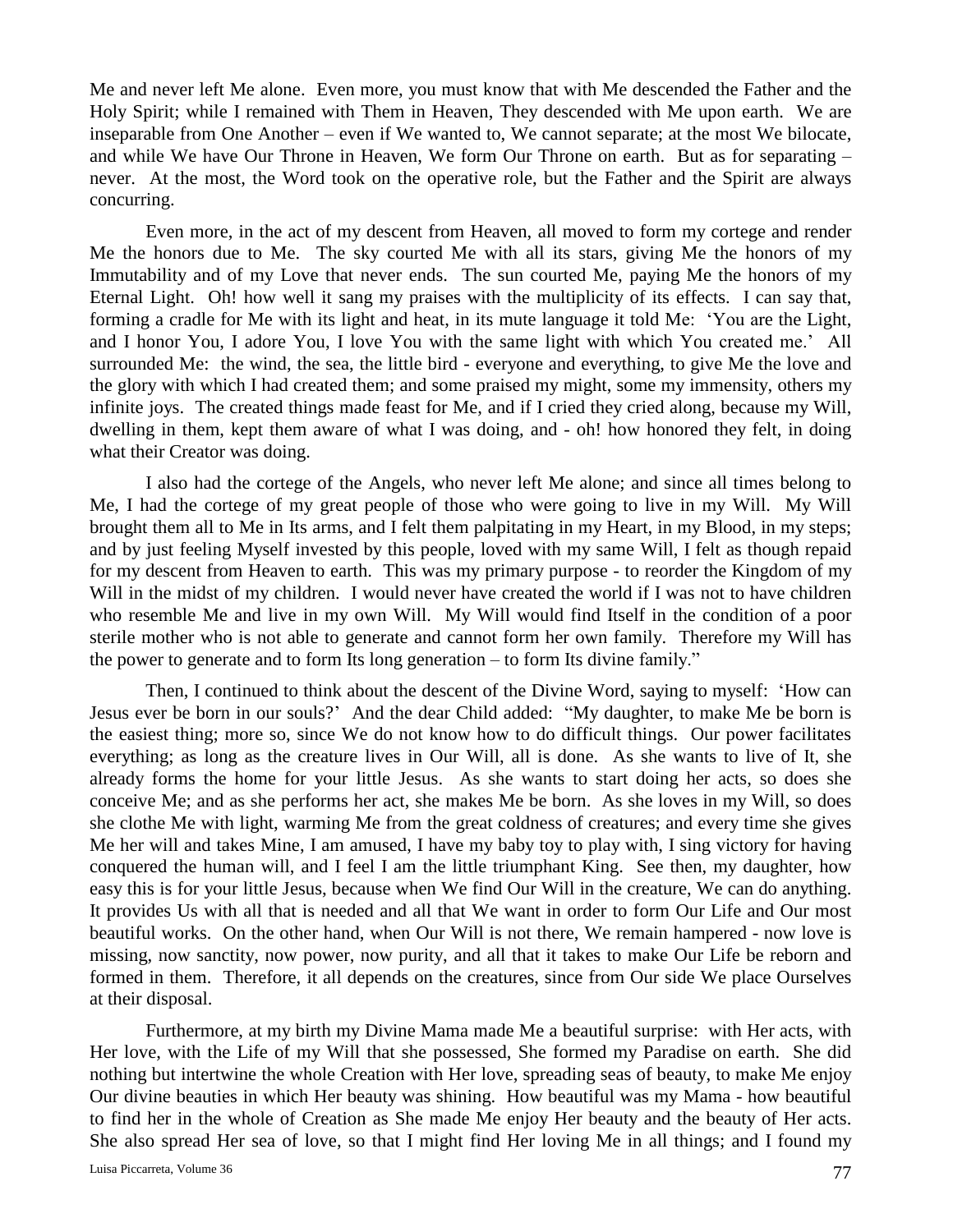Paradise in Her, delighting and rejoicing in the seas of my Mama. She also formed for Me, in my Will, the most beautiful melodies, the most delightful concerts, so that Her little Jesus would not miss the music of the Celestial Fatherland. My Mama took care of everything, so that nothing would be missing of the enjoyments of the Paradise I had left. In all of Her acts She kept forming new joys to make Me happy. By just leaning upon Her Heart I could feel such harmonies and contentments that I felt enraptured. By living in my Will, my dear Mama carried Paradise on Her lap and let Her Son enjoy It; and all of Her acts kept serving Me to make Me happy and redouble my Paradise on earth.

Now, my daughter, let Me tell you of another surprise: one who lives in my Will is inseparable from Me, and every time I am reborn she is reborn together with Me. Therefore I am never alone; I make her be reborn with Me to Divine Life, she is reborn to new love, to new sanctity, to new beauty. She is reborn in the knowledge of her Creator, she is reborn in all Our acts. Even more, in each act she does, she calls Me to be reborn again and forms a new Paradise for her Jesus; and I make her be reborn with Me, to make her happy. To make happy one who lives together with Me is one of my greatest joys. Therefore, be attentive to live in my Will if you want to make Me happy, if you want Me to find in your acts my Paradise on earth; and I will take care of making you enjoy the sea of my joys and happinesses. We will make each other happy."

### **December 28, 1938**

# *How the echo is formed between Creator and creature. How an act in the Divine Will is present everywhere. The King and the army. The Maternity of the Queen of Heaven.*

Although my poor mind is under the nightmare of excruciating pains, unto feeling myself dying, I do what I can to follow the acts of the Supreme Volition, though with difficulty. But I seek It as my refuge, and to draw strength in this painful state in which I find myself. And my beloved Jesus, having compassion for me, all tenderness told me: "Daughter of my Will, courage; don't lose heart too much. Disheartenment makes you lose strength, and makes you feel as if the He Who lives in you and loves you so much, is far away from you. You must know that as the creature enters Our Will to lay down her will and take Ours, so does Our divine echo begin in her, which echoes in Our Divine Being. And We, upon just hearing it, say: 'Who is it that has such virtue as to make the echo of her love, of her breathing, of her heartbeat, resound in Our Supreme Being? Ah! It is a creature who, having recognized Our Will, has entered to live in It. May she be welcome!' In order to requite her, We will make Our echo heard in her, in such a way that  $we^{17}$  will breathe with one single breath, we will love with one love, we will palpitate with one heartbeat. We will feel that the creature lives life within Us, We won't feel lonely; and she will feel that We live Life in her, for she is in the company of her Creator Who never leaves her alone.

You must know that each act done in Our Will never ends – it is repeated constantly; and since my Will is present everywhere, so is the act repeated in Heaven, in the created things and in all. Therefore, an act in my Will surpasses everything, fills Heaven and earth, and gives Us such love and glory that all other works remain like many little drops before the sea. In fact, it is We Ourselves glorifying and loving Ourselves in the creature who envelops herself with her Creator and operates together with Him. Therefore, as many beautiful things as others may seem to do outside of Our Will, they can never please Us, because they are not like Us, they cannot spread everywhere – their love is so small that it barely covers the work done, if it manages at all. Now, you must know that We love the creature very much, but even though We love her, We cannot tolerate having her with Us indecent, filthy, without beauty, naked or covered with miserable rags. It would not be worthy of Our

 $\overline{a}$ 

<sup>&</sup>lt;sup>17</sup> God and the creature.

Luisa Piccarreta, Volume 36 78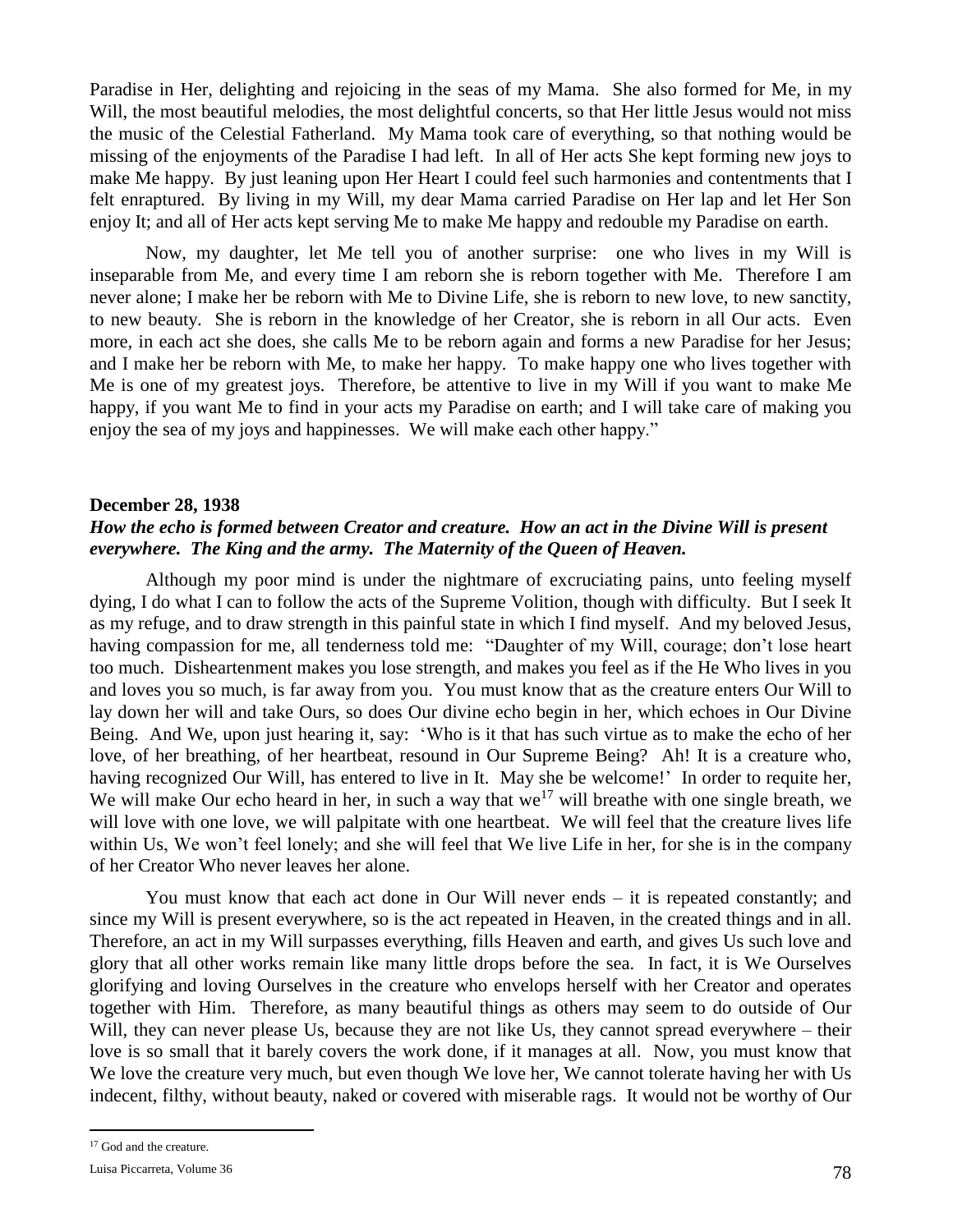Supreme Majesty to have children who do not look like Us, and who are not, somehow, well dressed with the royal garments of Our Fiat. It would happen as to the king whose army and subjects are dressed poorly, covered with filth to the point of being disgusting to look at: one is blind, one crippled, another deformed. Wouldn't it be a dishonor for this king to be surrounded by an army so miserable as to arouse pity? Shouldn't this king be condemned for he doesn't take care of forming an army worthy of himself, in such a way that all should stand in admiration not only at the sight of the majesty of this king, but also at the order and beauty of the army, the blooming of the youth, and the way they are dressed? Would it not be an honor for the king to be surrounded by ministers and by an army pleasing to his sight?

Now, Our invincible Love, with infinite Wisdom, wanting to deal one on one with the creature, has disposed to give her Our Will, to embellish her with Its Light, to clothe her with Its Love, to sanctify her with Its Sanctity. See then, how necessary it is for Our Will to reign in the creature – because It alone has the power to purify her and embellish her, in such a way as to form Our divine army; and We will feel honored to live with them and in them. They will be Our children surrounding Us, clothed with Our royal garments, embellished with Our Likeness. Therefore Our Will purifies, sanctifies and embellishes first, and then admits them into Our Will, to live together with Us. More so, since as the creature enters into Our Will, Our Love is so great, that Our Divine Being pours Its rain of love upon her; and in seeing her so loved by Us, all run around her – Angels and Saints – in order to love her. The very Creation exults with joy in seeing Our Will triumphant in that creature, and It pours more love upon her. Oh! how beautiful it is to see her, as we all love her; and she feels so grateful in seeing herself loved by all, that she too loves all."

After this, I continued my round in the Divine Volition, and I arrived at the point of the birth of little Jesus, who was shivering with cold, and was crying and sobbing bitterly, looking at me with His eyes swollen with tears, asking me for help. And amid sobs and moans, He told me: "My good daughter, the lack of love from the creatures makes Me cry bitterly. As I see Myself unloved, I feel wounded and it gives Me such pain that I burst into tears. My Love runs over each creature, covering her, hiding her, and I constitute Myself Life of love for each one; but, ungrateful, they don't even say an *'I love You'* to Me. How am I not to cry? Therefore, love Me and calm my tears.

Now, my daughter, listen to Me and pay attention. I want to tell you a great surprise of Our Love, and I want you to let nothing escape you; I want to make known to you where the Maternity of my Celestial Mother reached, what She did, how much it cost Her, and still costs Her. Now, you must know that the Great Queen was my Mother not only by conceiving Me, by delivering Me to the light, by nourishing Me with Her milk, and by giving Me all the possible cares that I needed during my infancy. This was not enough, either to Her Maternal Love, or to my Love as Her Son. Therefore Her Maternal Love ran into my mind, and if sorrowful thoughts were afflicting Me, she laid Her Maternity in each of my thoughts, hiding them inside Her Love and kissing them. So, I felt my mind being hidden under Her maternal wings, which never left Me alone; each one of my thoughts had my Mama who loved Me and gave Me all Her maternal attentions. Her Maternity extended in each of my breaths, in each heartbeat of Mine; and if my breath and heartbeat were suffocated by love and by sorrow, She would run with Her Maternity so that I would not be suffocated by love, and to place Her balm upon my pierced Heart. If I looked, if I spoke, if I operated, if I walked, She ran to receive in Her Maternal Love my gazes, my words, my works, my steps, investing them with Her Maternal Love and hiding them inside Her Heart, operating as my Mama. Even in the food She prepared for Me She would make Her Maternal Love flow; and I, in eating it, could feel Her Maternity loving Me. And then, how much more could I tell you of the display of Maternity She made in my pains? There was not one pain, nor a drop of Blood I shed, in which I did not feel my dear Mama. And after operating